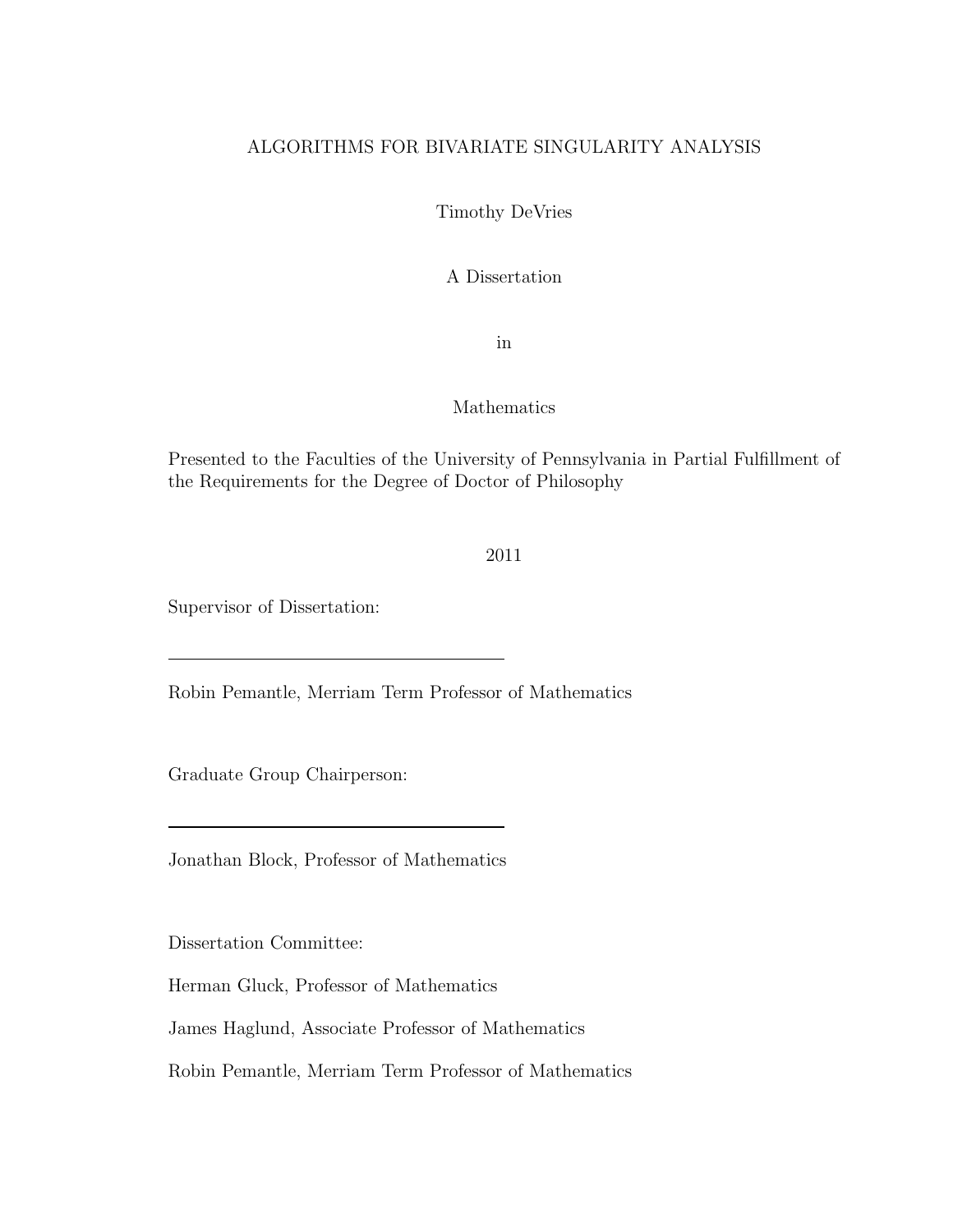# Acknowledgments

There are many people without whom this thesis would not exist, not least among whom are the professors I have worked with while a student at the University of Pennsylvania. I am eternally grateful to my advisor Robin Pemantle. Robin was a perfect advisor, quickly ascertaining both my strengths and my interests and guiding my research accordingly. I would also like to thank Mark Ward, in whose course I was first exposed to the joys of symbolic combinatorics. Together, Robin and Mark have opened a special place in my life for analytic combinatorics.

In the course of working on my thesis I have had the chance to work with and learn from many brilliant mathematicians. I thank Mark Wilson and Alex Raichev for producing the seed from which the first two chapters of this thesis grew. I thank Joris van der Hoeven for his work on rigorous numerics, and for our upcoming collaboration on implementing the algorithms described in this paper. I thank Philippe Flajolet and Robert Sedgewick for writing *Analytic Combinatorics*, the book that reignited by interest in discrete math.

The process of producing this thesis was arduous, but I was fortunate enough to have been around people who made the process easier. I would like to thank all the students who made graduate life more enjoyable, especially Jen Hom and Michael Lugo. Our conversations and commiseration kept my mind at ease. And without the fantastic staff of the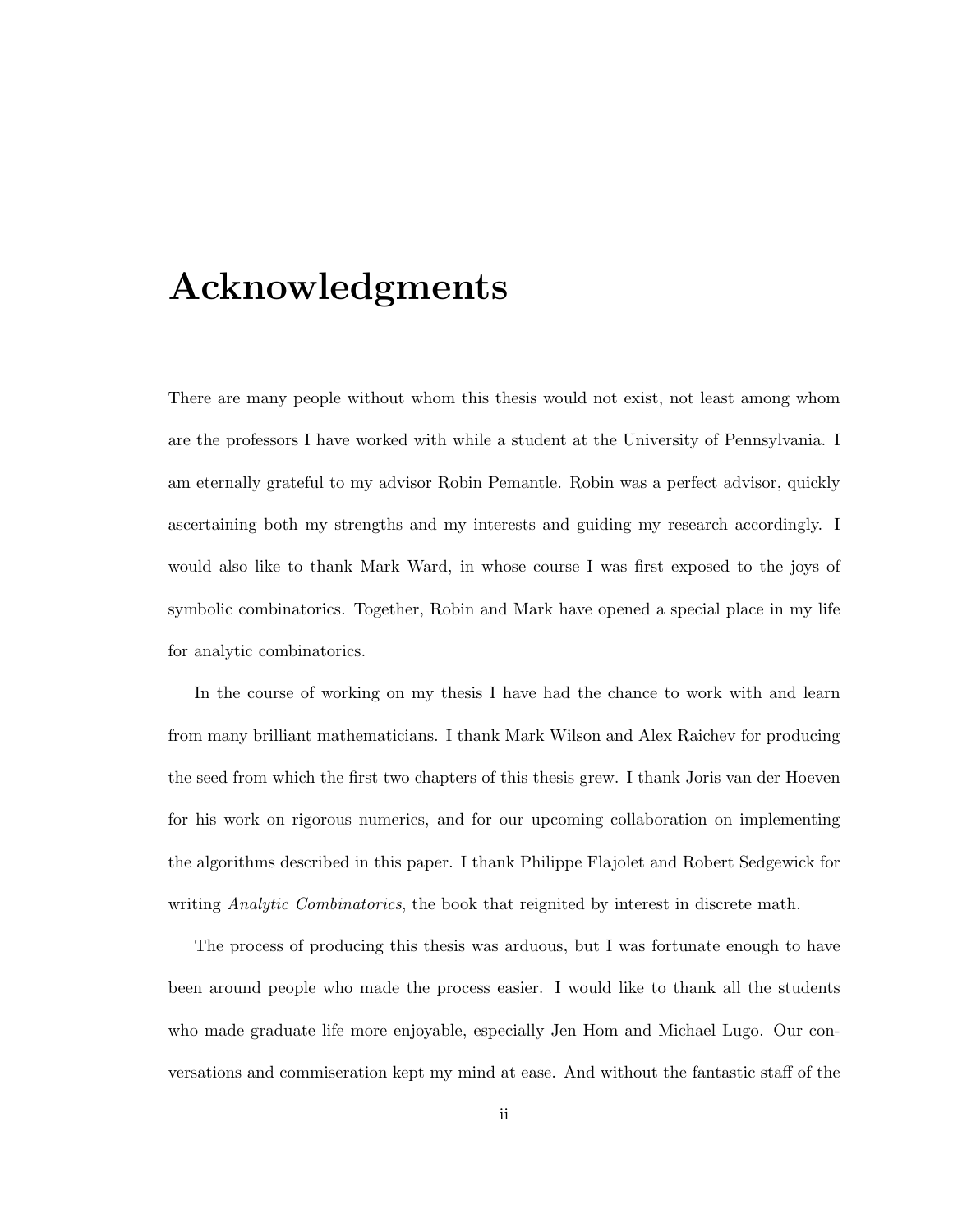math department, things would have been a mess. Janet Burns, Monica Pallanti, Robin Toney and Paula Scarborough: I thank you.

Of course I would not be studying mathematics at all without the influence of many outstanding educators. Specifically, I would like to thank Carolyn Petite and Wade Tolleson, my high school computer science and calculus teachers, respectively. Their encouragement came at a critical time in my life, and gave me confidence in my abilities. I am also indebted to Louis Billera, whose course in combinatorics at Cornell steered my main mathematical interest.

I would like to give my sincerest thanks to my family. My father, Paul DeVries, and my mother, Emily DeVries, have supported me in every decision I have made. They provided me with every opportunity and trusted me to make the right choices. I thank my Dad for always being available to listen to and help with my (non-math) problems. I thank my brother Chris DeVries for sharing his knowledge of academia, and for understanding the trials I have faced. I thank my brother Matt DeVries for taking me backstage and forcing me to have fun every once in a while.

Most of all I would like to thank Jenna Thompson, soon to be Jenna DeVries. All that I have produced and all that I will ever be is touched by the light you bring to my life. I love you.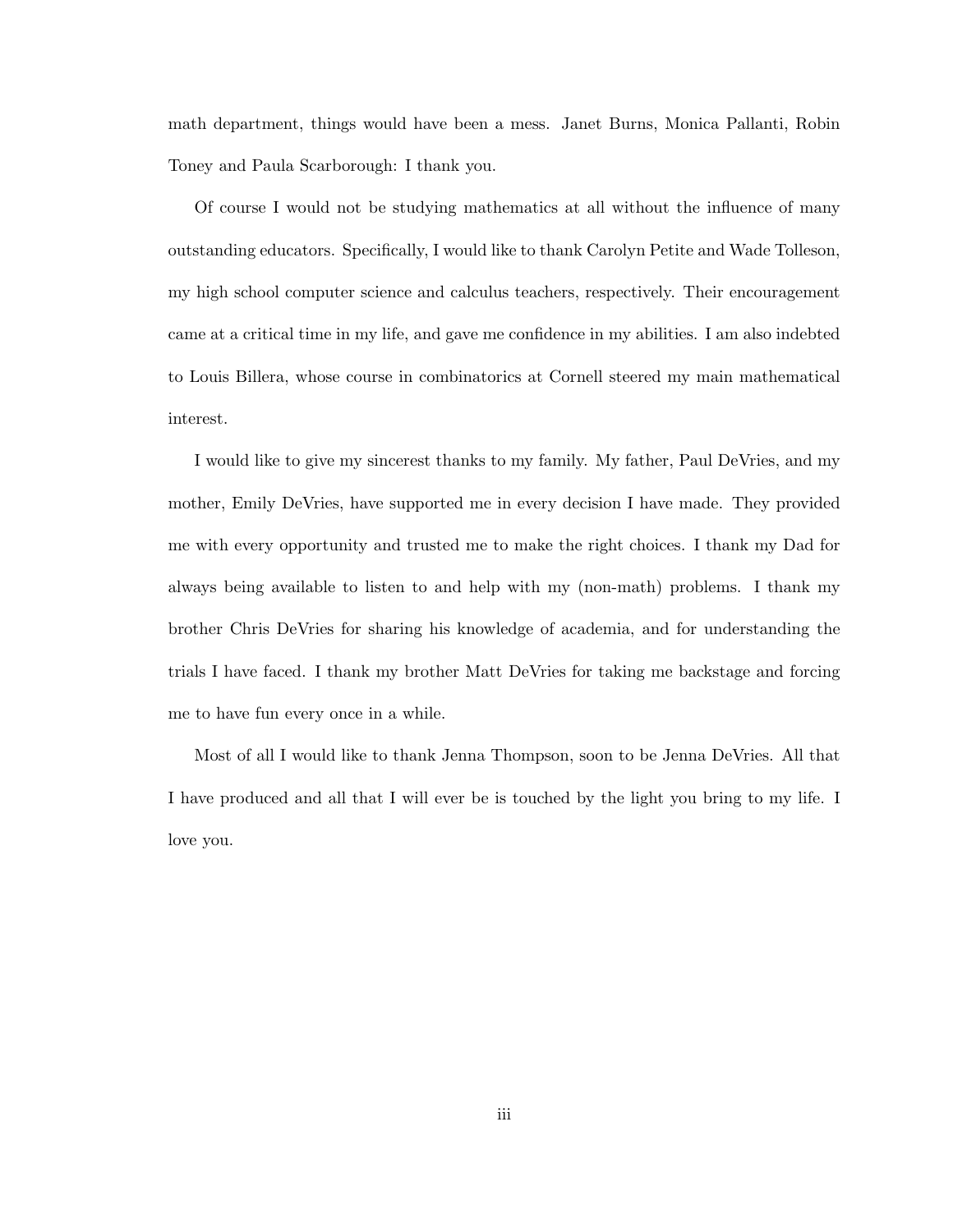#### ABSTRACT

#### ALGORITHMS FOR BIVARIATE SINGULARITY ANALYSIS

#### Timothy DeVries

#### Robin Pemantle, Advisor

An algorithm for bivariate singularity analysis is developed. For a wide class of bivariate, rational functions  $F = P/Q$ , this algorithm produces rigorous numerics for the asymptotic analysis of the Taylor coefficients of  $F$  at the origin. The paper begins with a self-contained treatment of multivariate singularity analysis. The analysis itself relies heavily on the geometry of the pole set  $V_Q$  of F with respect to a height function h. This analysis is then applied to obtain asymptotics for the number of bicolored supertrees, computed in a purely multivariate way. This example is interesting in that the asymptotics can not be computed directly from the standard formulas of multivariate singularity analysis. Motivated by the topological study required by this example, we present characterization theorems in the bivariate case that classify the geometric features salient to the analysis. These characterization theorems are then used to produce an algorithm for this analysis in the bivariate case. A full implementation of the algorithm follows.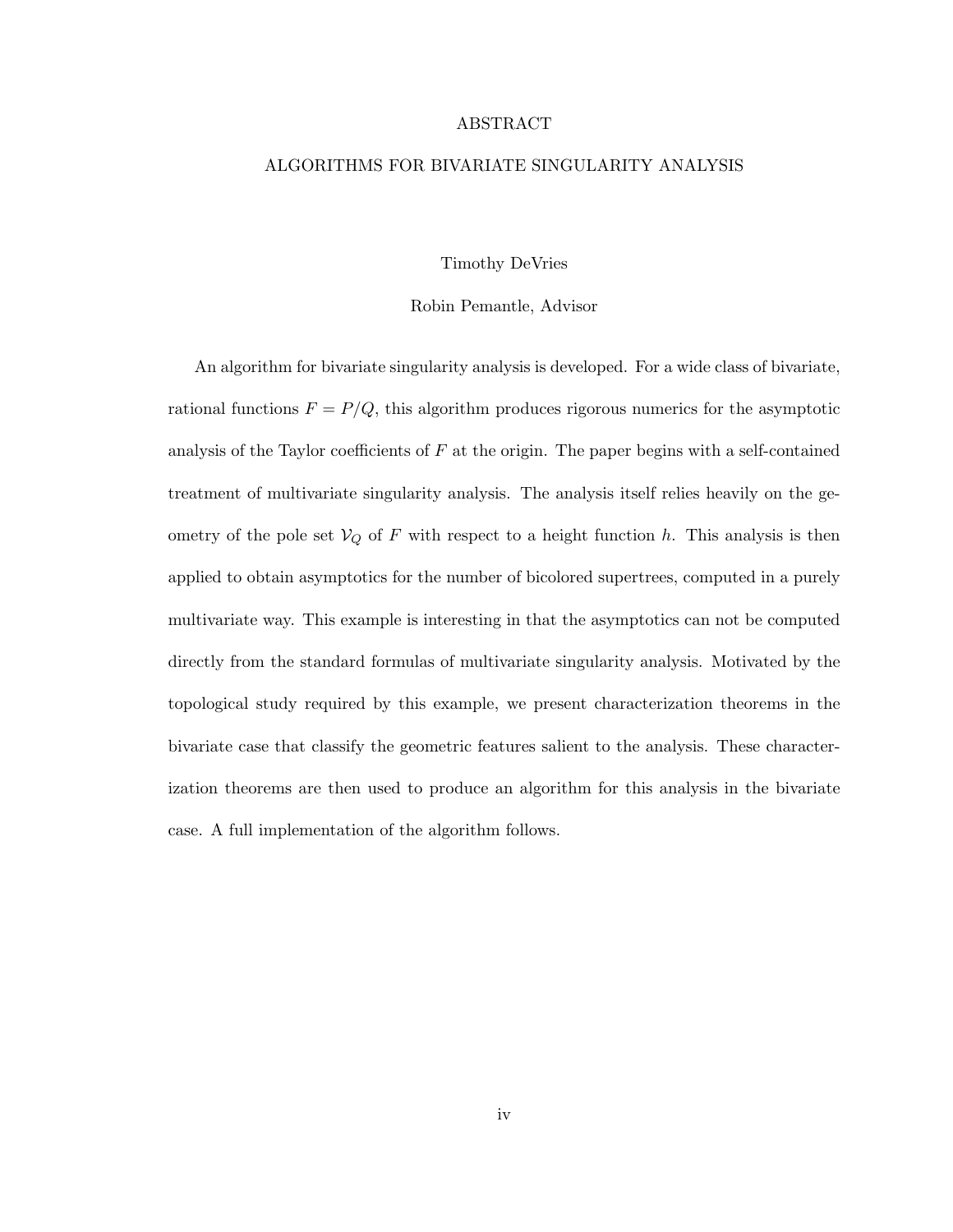# **Contents**

| $\mathbf{1}$ |         | <b>Singularity Analysis Background</b>                                                   | $\mathbf{1}$ |
|--------------|---------|------------------------------------------------------------------------------------------|--------------|
|              | 1.1     |                                                                                          | $\mathbf{1}$ |
|              | 1.2     |                                                                                          | 6            |
|              | 1.3     |                                                                                          | 9            |
|              | $1.4\,$ |                                                                                          | 16           |
| $\bf{2}$     |         | <b>Application to Bicolored Supertrees</b>                                               | 20           |
|              | 2.1     |                                                                                          | 20           |
|              | 2.2     |                                                                                          | 23           |
|              | 2.3     |                                                                                          | 27           |
|              | 2.4     |                                                                                          | 30           |
|              | 2.5     |                                                                                          | 37           |
| 3            |         | Homology of the Intersection Class                                                       | 41           |
|              | 3.1     |                                                                                          | 41           |
|              | 3.2     | Describing the variety at large height $\dots \dots \dots \dots \dots \dots \dots \dots$ | 43           |
|              | 3.3     | Unveiling the rest of the singular variety $\dots \dots \dots \dots \dots \dots \dots$   | 52           |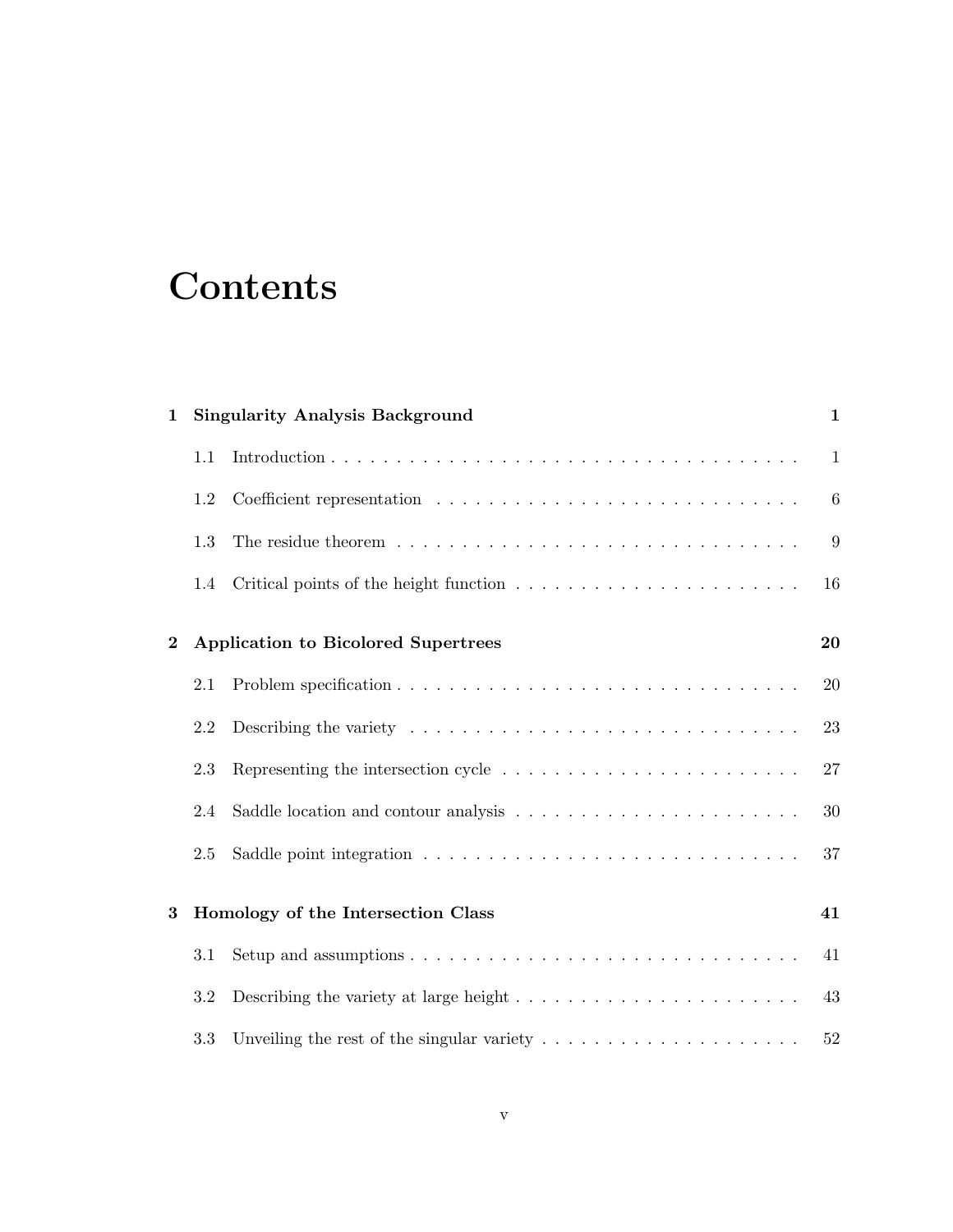|   | $3.4\,$ |                                                                                              | 58  |
|---|---------|----------------------------------------------------------------------------------------------|-----|
|   | $3.5\,$ |                                                                                              | 61  |
|   | $3.6\,$ |                                                                                              | 69  |
| 4 |         | <b>Algorithmic Implementation</b>                                                            | 74  |
|   | 4.1     |                                                                                              | 74  |
|   | 4.2     |                                                                                              | 77  |
|   | 4.3     | Examining the height near infinity $\ldots \ldots \ldots \ldots \ldots \ldots \ldots \ldots$ | 83  |
|   | 4.4     | Finding solutions to a polynomial system                                                     | 86  |
|   | 4.5     |                                                                                              | 87  |
|   | 4.6     |                                                                                              | 89  |
|   | 4.7     | Computing a terminal condition $\ldots \ldots \ldots \ldots \ldots \ldots \ldots \ldots$     | 90  |
|   | 4.8     | Determining a local parameterization variable                                                | 93  |
|   | 4.9     |                                                                                              | 94  |
|   |         |                                                                                              | 96  |
|   |         |                                                                                              | 101 |
|   |         |                                                                                              | 102 |
|   |         |                                                                                              | 109 |
|   |         |                                                                                              | 110 |
|   |         |                                                                                              | 112 |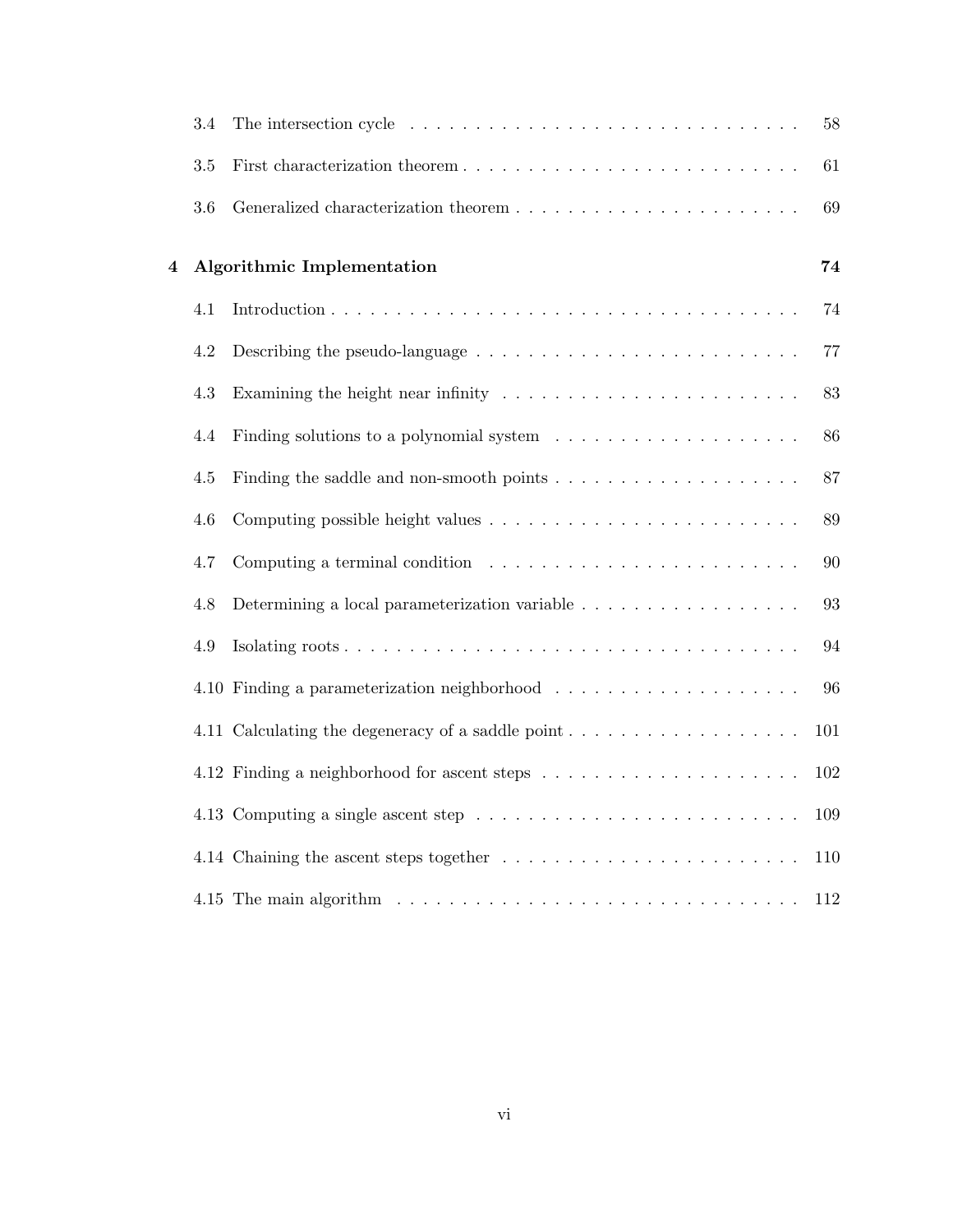# List of Figures

| 2.1     |                                                                                                                         | 25     |
|---------|-------------------------------------------------------------------------------------------------------------------------|--------|
| 2.2     |                                                                                                                         | 26     |
| 2.3     |                                                                                                                         | 26     |
| 2.4     |                                                                                                                         | $28\,$ |
| 2.5     | The pentagonal path $p. \ldots \ldots \ldots \ldots \ldots \ldots \ldots \ldots \ldots \ldots$                          | $32\,$ |
| 3.1     | The region $V_Q$ local to $\sigma_0$ with respect to height $\tilde{h}$                                                 | 57     |
| $3.2\,$ | The region $V_Q$ local to $\sigma_0$ with respect to height h                                                           | 57     |
| 3.3     | The cycle $\partial \tilde{X}^{>c-\epsilon/2}$ local to a saddle $\sigma$ of degeneracy $k = 3, \ldots, \ldots, \ldots$ | 65     |
| 3.4     | The cycle $\partial X^{>c-\epsilon/2}$ local to a saddle $\sigma$ of degeneracy $k = 3, \ldots, \ldots,$                | 65     |
| 3.5     | The difference between the cycles $\partial \tilde{X}^{>c-\varepsilon/2}$ and $\partial X^{>c-\varepsilon/2}$ .         | 65     |
| 3.6     |                                                                                                                         | $67\,$ |
| 3.7     | A representation of $\kappa_0$ after preliminary alterations.                                                           | 67     |
| $3.8\,$ |                                                                                                                         | 68     |
| 4.1     |                                                                                                                         | 105    |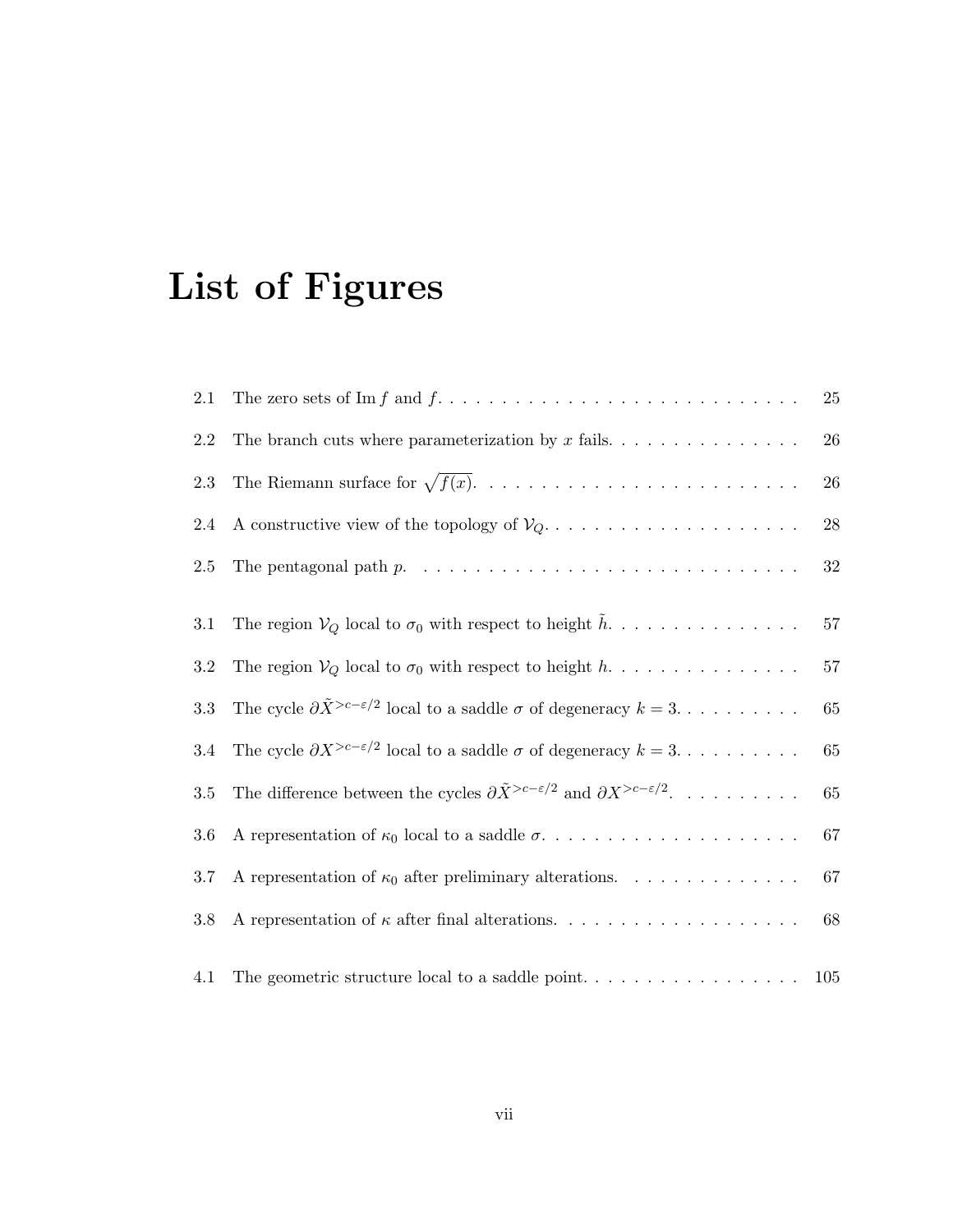# Chapter 1

# Singularity Analysis Background

# 1.1 Introduction<sup>1</sup>

Let A denote a *combinatorial class*, i.e. a set of combinatorial objects. For example, A could be the set of all trees of a particular type, or the set of all walks on a two-dimensional grid having a particular structure, or any other manner of combinatorial object. We assume that A admits a natural partition into a collection of finite subsets  $A_{\mathbf{r}}$  indexed by d-tuples  $\mathbf{r} = (r_1, \ldots, r_d)$  of natural numbers. For example  $A_{\mathbf{r}}$  could denote the set of trees with  $r_1$ nodes (indexed by 1-tuples), or the set of paths on an  $r_1$  by  $r_2$  grid (indexed by 2-tuples), etc. The main task in enumerative combinatorics is to count the objects of  $\mathcal A$  by obtaining formulas for the sizes  $a_r := |\mathcal{A}_r|$  of these partitions. Often it is difficult to obtain exact formulas for the  $a_r$  directly, and so instead we shall seek asymptotic approximations for the  $a_r$  as  $r \to \infty$ .

Our analysis begins with the construction of the *ordinary generating function* of the <sup>1</sup>Portions of Chapters 1 and 2 were first published in Contemporary Mathematics in volume 520, published

by the American Mathematical Society,  $\odot$  2010 by the American Mathematical Society.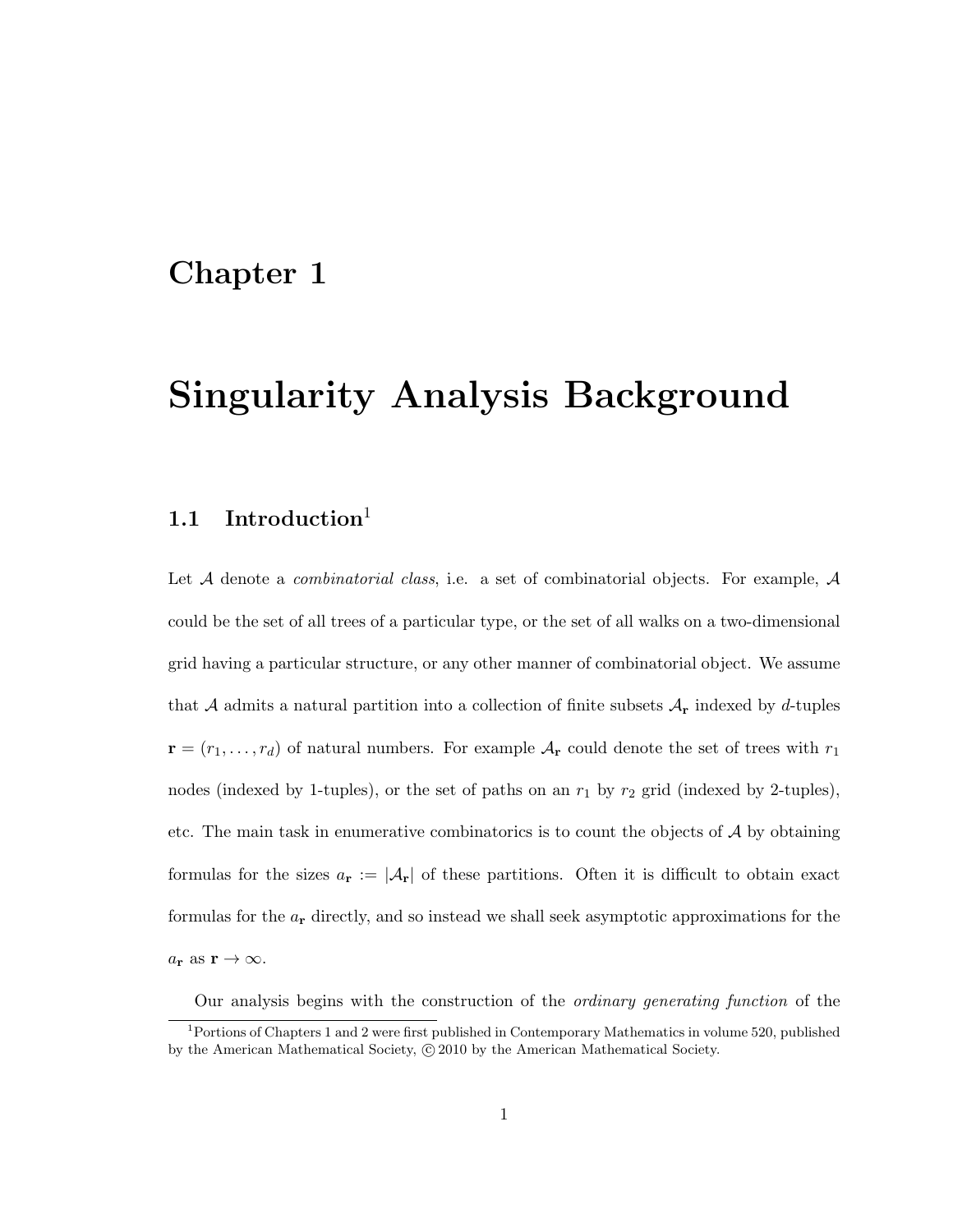class  $A$ , which is the *d*-variable formal power series defined by

$$
F(\mathbf{x}) = \sum_{\mathbf{r} \in \mathbb{N}^d} a_{\mathbf{r}} \mathbf{x}^{\mathbf{r}}
$$

(where  $\mathbf{x}^{\mathbf{r}}$  is shorthand for  $x_1^{r_1} \cdots x_d^{r_d}$ ). The combinatorial structure of A often reveals F to be an analytic function in a neighborhood of the origin  $\mathbf{0} \in \mathbb{C}^d$ , leading to a closed-form representation for  $F$ . It is then hoped that analytic properties of  $F$  may be used to extract information about its coefficients, freeing the problem from its discrete roots and opening it up to the techniques of analysis. This method is known as singularity analysis, due to the strong relationship between the asymptotic growth of the coefficients  $a_{\bf r}$  and the singular set of the generating function F.

Singularity analysis in the univariate,  $d = 1$  case has been studied thoroughly (see [FS09]) and is well understood, e.g. formulas exist for computing asymptotics for univariate generating functions that are rational, algebraic-logarithmic, or even of several more complicated or implicitly defined classes. The multivariate,  $d \geq 2$  case is far less well understood. Recently, however, a line of research begun by Robin Pemantle and Mark Wilson (see [PW02] and [PW08]) has proved to be a fruitful generalization of singularity analysis to higher dimensions.

The singularity analysis of Pemantle and Wilson has the following basic structure: begin with Cauchy's Integral Formula, manipulate the integral/integrand, and end with saddle point integration. To be more explicit, we assume that the generating function of a particular combinatorial class takes the form  $F = \eta/Q$ , with  $\eta : \mathbb{C}^d \to \mathbb{C}$  entire and  $Q \in \mathbb{Q}[x_1,\ldots,x_d]$ . Cauchy's Integral Formula then expresses the coefficients of F as an integral of a particular d-form. By appropriately adjusting this integral, we can rewrite this as the integral of a related  $(d-1)$ -form defined on the variety  $\mathcal{V}_Q = {\mathbf{x} : Q(\mathbf{x}) = 0}$  along a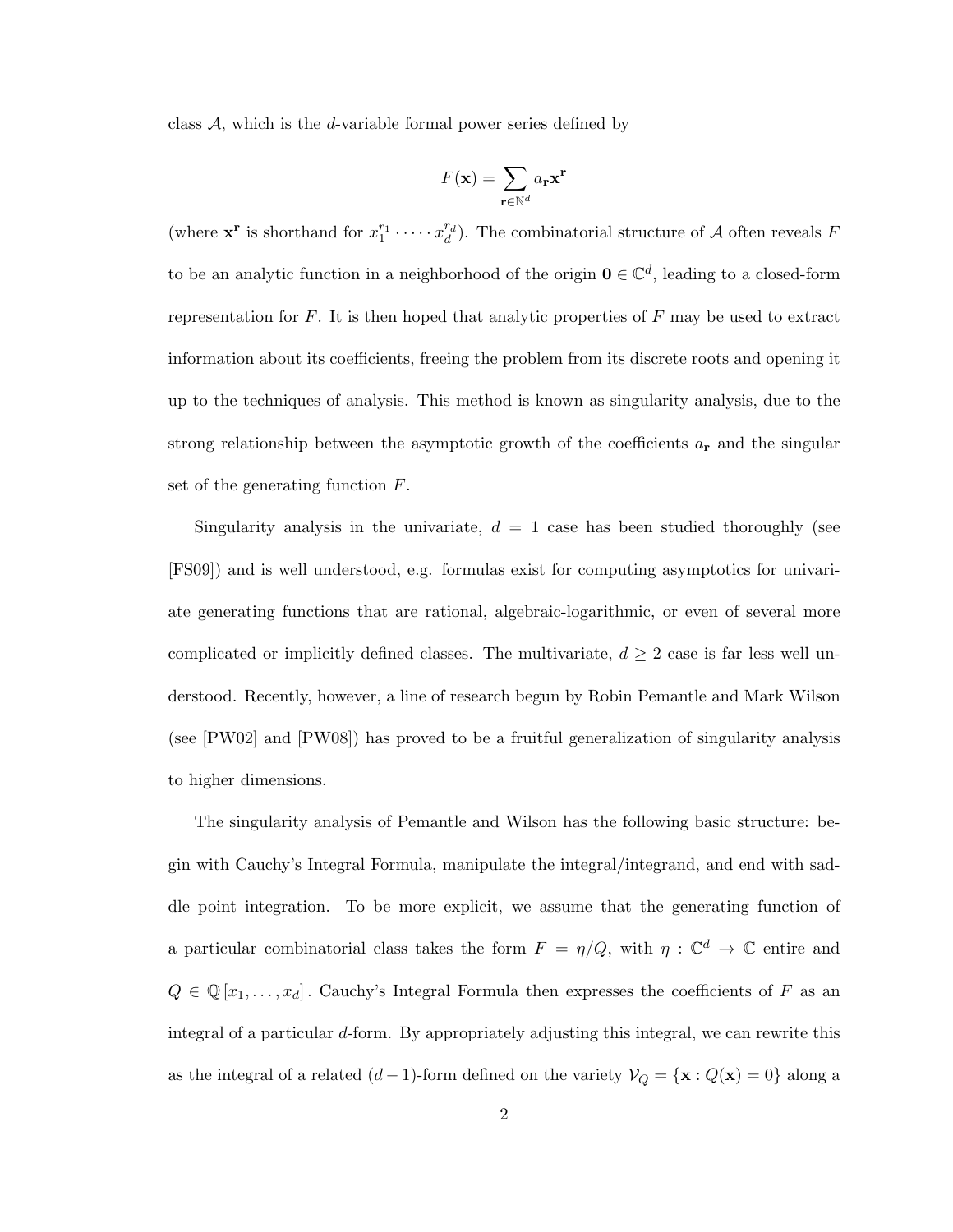cycle  $C \subseteq V_Q$ . We define a height function h on the variety  $V_Q$  related to the rate of decay of this new integrand. We then push this cycle down along  $V_Q$ , minimizing the maximum of h along C at critical points of the function h. Under the right conditions, the coefficients can finally be approximated as saddle point integrals along  $\mathcal C$  in small neighborhoods of a finite set of these critical points, known as the *contributing points*. We shall study these techniques in more detail in the remainder of Chapter 1.

It is shown in [PW02] and [PW08] how these techniques produce automatic asymptotic formulas for many bivariate rational generating functions. Specifically when all the contributing points are *minimal* — that is, on the generating function's boundary of convergence — then an explicit algorithm exists for determining which critical points contribute and computing the saddle point integral near these points (in the bivariate case). And when the generating function is *combinatorial*, i.e. when all its coefficients are non-negative, then the contributing points will all be minimal (under the standing assumption of [PW08], Assumption 3.6).

Hoping to extend this analysis to algebraic generating functions, it was noted by Alex Raichev and Mark Wilson in [RW08] that the algebraic case reduces to the rational case, albeit in one higher dimension. This is due to Safonov's algorithm, which realizes the coefficients of any algebraic generating function as a so-called diagonal of the coefficients of a rational function in one more variable [Saf00]. It is then hoped that the results of [PW02] will be applicable to this newly-formed rational function. An analysis of this form is carried out in Chapter 2 to count the number of bicolored supertrees, but an obstacle prevents this analysis from being a straightforward application of the formulas in [PW02]. The obstacle is that the rational function produced by Safonov's algorithm is not necessarily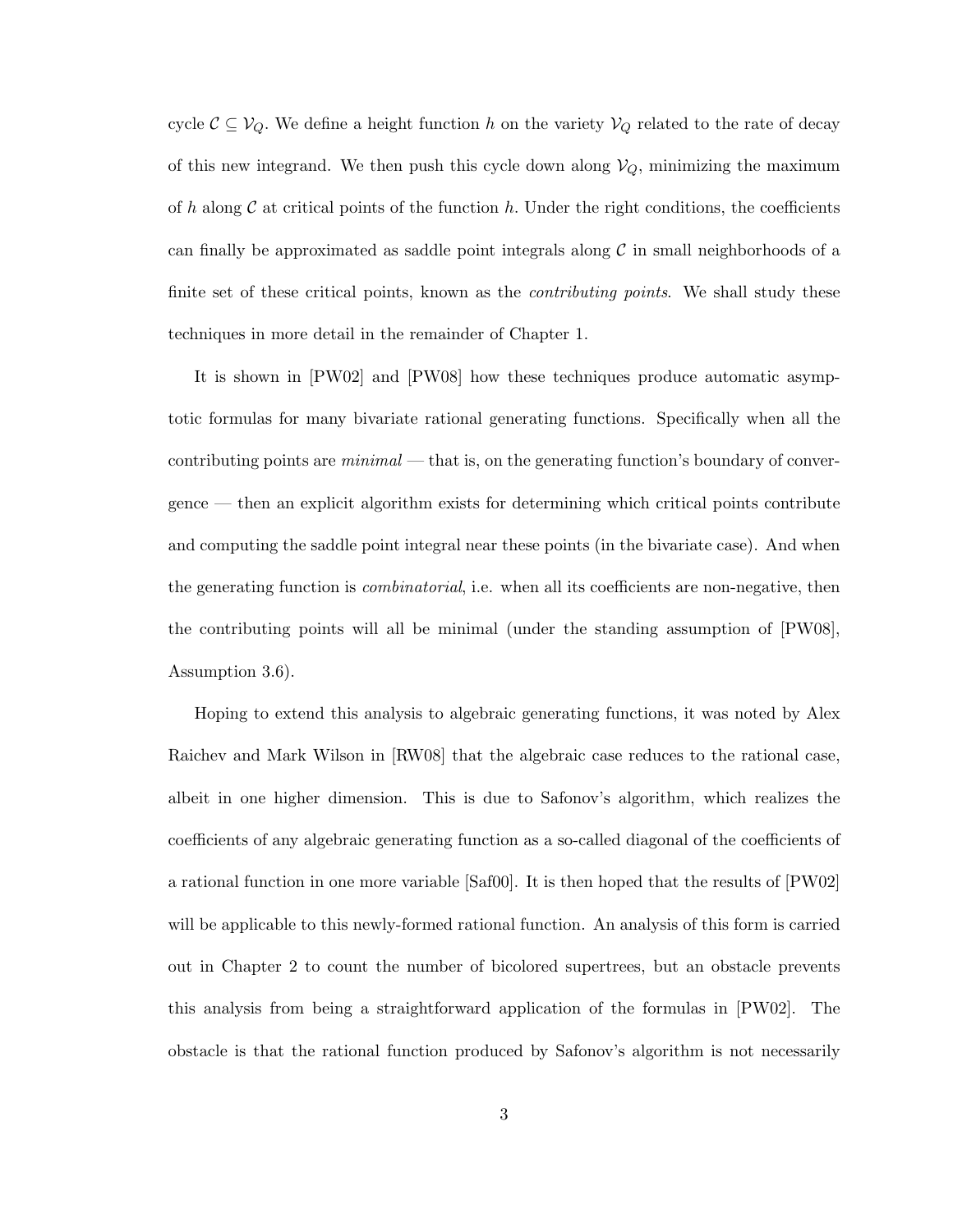combinatorial; only along a diagonal do the coefficients in this new generating function actually count something, and off the diagonal the coefficients are free to be (and often are) negative.

In the non-combinatorial case, [PW02] does not provide us with the locations of the contributing points. Worse than that, however, is that even once the contributing points have been found, there is no formula automatically producing the correct saddle point computation in a neighborhood of these points. This is because the structure of  $\mathcal C$  local to the contributing points is not automatically known. (On the contrary, for minimal contributing points, an explicit construction for  $C$  near these points is known; see  $[PW02]$ . This is particularly bad when the contributing point is a degenerate saddle point for the height function. Since the height on  $\mathcal C$  is locally maximized at the contributing point, it must locally approach and depart along ascent and descent paths. A greater degree of degeneracy means more ascent/descent paths, hence more possibilities for the local path followed by C. And indeed in the case of bicolored supertrees the contributing point *is* a degenerate saddle point of the height function.

Understanding the saddle point integration near these degenerate saddles is particularly important because degenerate saddles arise frequently in combinatorial applications (despite the fact that they are nongeneric). A careful analysis of [PW02] reveals that, in the absence of such degenerate saddles, one obtains leading term asymptotics only of the form  $cA^n n^{p/2}$ (for constants  $c, A$  and integer  $p$ ). By Safonov's algorithm, any univariate algebraic generating function can be realized as the diagonal of a bivariate rational generating function. But by univariate asymptotic methods, we know that the coefficients of such univariate functions can produce leading term asymptotics of the form  $cA^n n^{p/q}$  for *arbitrary*  $q \in \mathbb{N}$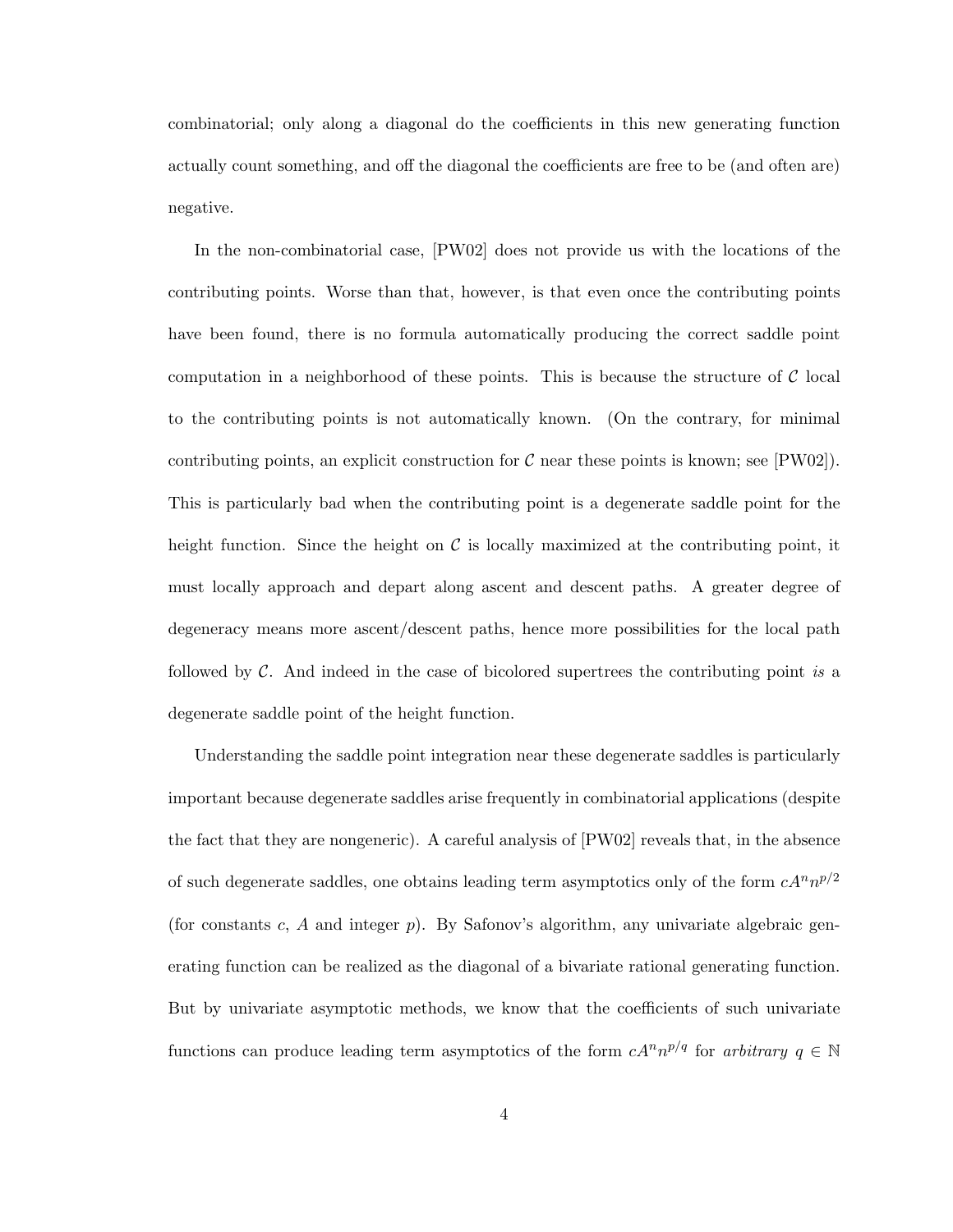(see [FS09, Section VII.7]), and so a multivariate analysis of the corresponding bivariate rational function should turn up a degenerate saddle whenever  $q > 2$ .

In Chapter 3 we explore the topology of  $V_Q$  (for bivariate Q) and the homology class of the cycle C on  $V_Q$ . Under certain assumptions on Q and the height function h, we will ultimately produce a topological characterization of the set of contributing points and of the structure of the cycle  $\mathcal C$  local to these points. This characterization is particularly nice in that it is effectively computable, though this is not obvious. Finally in Chapter 4 we use the topological characterization of Chapter 3 to present a fully implemented algorithm for locating the contributing points and describing the structure of  $C$  local to these points. Note that portions of Chapters 3 and 4 will appear in a forthcoming work, [DPvdH11].

Chapter 2 is a case study in the techniques developed in the subsequent chapters. It shall serve as a motivating example for understanding how to apply singularity analysis to a possibly non-combinatorial rational generating function  $F = P/Q$ . Though the results of Chapter 2 are subsumed in the later work, the intuition behind the more general results will be better understood after seeing an example. Note that the techniques applied to describe  $\mathcal{V}_Q$  in Chapter 2 are somewhat ad-hoc, and not appropriate for an automatic computation.

The next task is to explain the basic technique of singularity analysis in more detail, laying the groundwork for later chapters.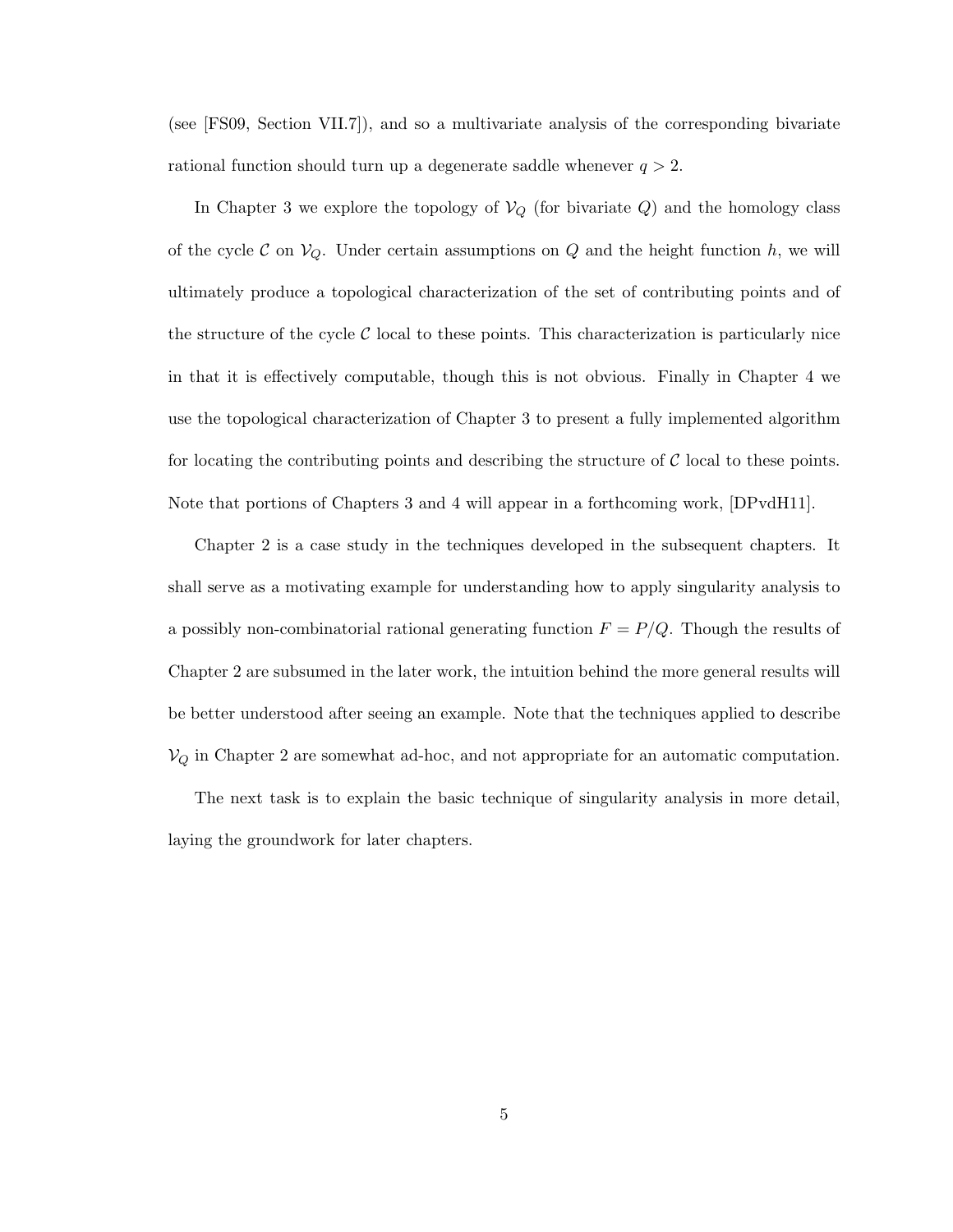## 1.2 Coefficient representation

For the duration of this paper, let  $F: \mathbb{C}^d \to \mathbb{C}$  be a function analytic in a neighborhood of the origin, having representation

$$
F(\mathbf{x}) = \sum_{\mathbf{r} \in \mathbb{N}^d} a_{\mathbf{r}} \mathbf{x}^{\mathbf{r}},
$$

where  $\mathbf{x}^{\mathbf{r}}$  is shorthand notation for  $x_1^{r_1} \ldots x_d^{r_d}$ . The goal is to obtain an asymptotic expansion for the coefficients  $a_r$  given F, and the main tool for this is Cauchy's Integral Formula.

Theorem 1.2.1 (Cauchy's Integral Formula). *Let* F *be as above, analytic in a polydisc*  $D_0 = {\mathbf{x} : |x_j| < \varepsilon_j \forall j}$ , for some positive, real  $\varepsilon_j$ . Assume further that F is continuous on *the distinguished boundary*  $T_0$  *of*  $D_0$ *, a product of loops around the origin in each coordinate, each one positively oriented with respect to the complex orientation of its respective plane. Then*

$$
a_{\mathbf{r}} = \int_{T_0} \omega_F,
$$

*where*

$$
\omega_F = \frac{1}{(2\pi i)^d} \cdot \frac{F(\mathbf{x})}{x_1 \cdot \ldots \cdot x_d} \mathbf{x}^{-\mathbf{r}} d\mathbf{x}.
$$

Cauchy's Integral Formula can be found in most textbooks presenting complex analysis in a multivariable setting, and follows easily as an iterated form of the single variable formula. See, for example, [Sha92, p. 19].

We wish to use the structure of Cauchy's formula to obtain an asymptotic formula for  $a_{\bf r}$  as  ${\bf r} \to \infty$ , but first we need to be more precise about what is meant by " ${\bf r} \to \infty$ ." There are many ways to send the vector  $\mathbf r$  to infinity, but one of the most natural ways is to fix a direction in the positive d-hyperoctant and send  $\bf{r}$  to infinity along this direction.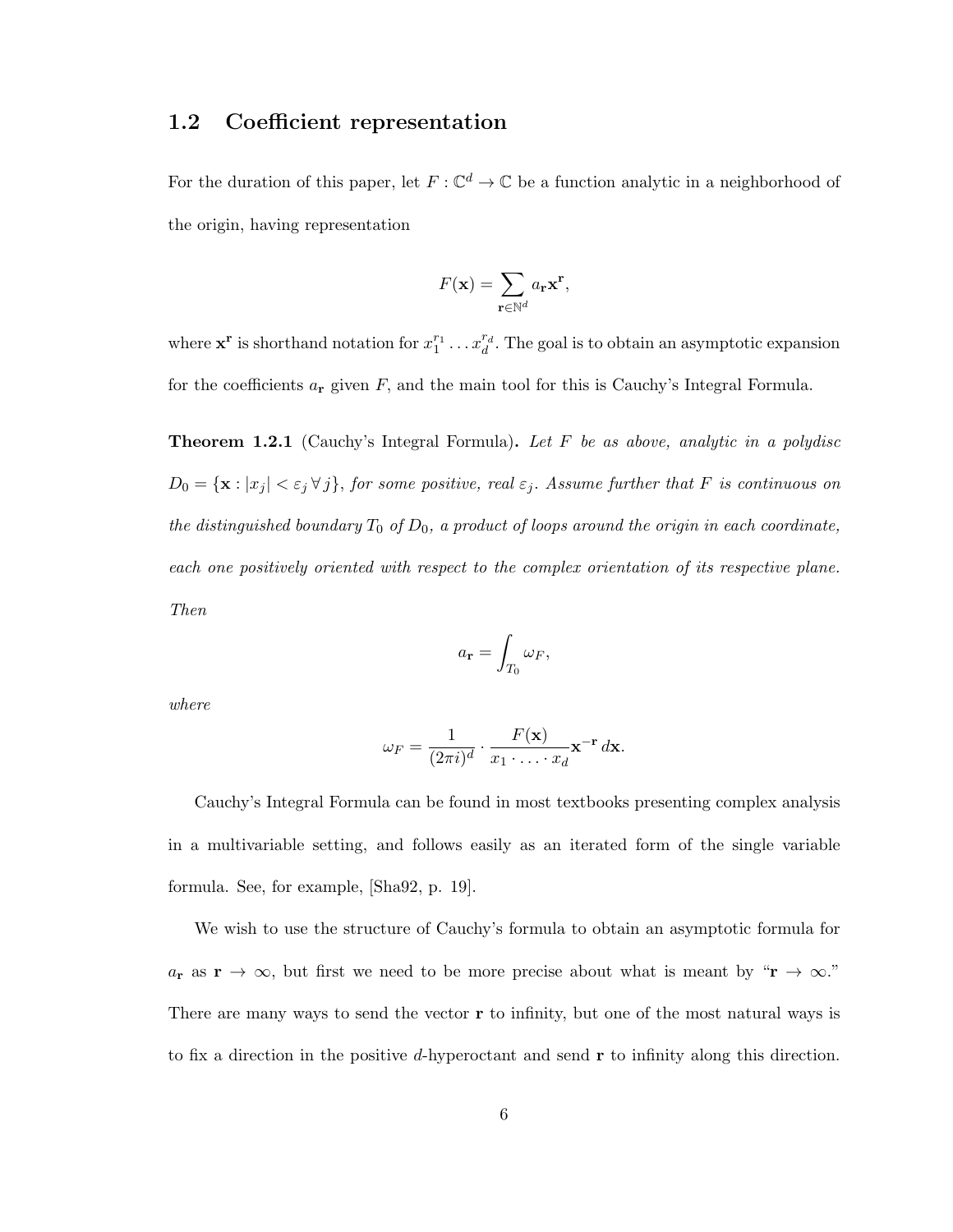Specifically, define the  $(d-1)$ -simplex  $\Delta^{d-1}$  by

$$
\Delta^{d-1} = \left\{ (\hat{r}_1, \dots, \hat{r}_d) : \hat{r}_j \ge 0 \,\forall j, \, \sum_{j=1}^d \hat{r}_j = d \right\},\,
$$

where we choose the convention that the  $\hat{r}_j$  sum to d for later notational convenience. Then any **r** in the positive d-hyperoctant can be written uniquely as  $\mathbf{r} = |\mathbf{r}|\hat{\mathbf{r}}$ , where  $|\mathbf{r}| \in \mathbb{R}^+$  and  $\hat{\mathbf{r}} \in \Delta^{d-1}$ . We examine  $\mathbf{r}$  as  $|\mathbf{r}| \to \infty$  and  $\hat{\mathbf{r}} \to \hat{\mathbf{r}}_0$  for some fixed direction  $\hat{\mathbf{r}}_0 \in \Delta^{d-1}$ .

Now we turn to the structure of the integrand  $\omega_F$ , specifically  $\mathbf{x}^{-\mathbf{r}}$  (the portion that changes as we vary r). With an eye on the end goal of reducing our computation to a saddle integral, we use the following representation (away from the coordinate axes):

$$
\mathbf{x}^{-\mathbf{r}} = \exp\left(-\sum_{j=1}^d r_j \log x_j\right) = \exp\left(|\mathbf{r}| H_{\hat{\mathbf{r}}}(\mathbf{x})\right),\,
$$

where we define the multi-valued function

$$
H_{\hat{\mathbf{r}}}(\mathbf{x}) := -\sum_{j=1}^{d} \hat{r}_j \log x_j.
$$
 (1.2.1)

When no confusion exists, we will simply refer to the function  $H_{\hat{r}}$  as H. Now the overall magnitude of the integrand will be an important factor in computing an asymptotic expansion for  $a_r$ , and so we next examine the magnitude of  $\exp(|\mathbf{r}|H_{\hat{r}}(\mathbf{x}))$ . We have

$$
|\exp(|\mathbf{r}|H_{\hat{\mathbf{r}}}(\mathbf{x}))| = \exp(|\mathbf{r}| \operatorname{Re} H_{\hat{\mathbf{r}}}(\mathbf{x})) = \exp(|\mathbf{r}|h_{\hat{\mathbf{r}}}(\mathbf{x}))
$$
,

where we define the single-valued function

$$
h_{\hat{\mathbf{r}}}(\mathbf{x}) := \text{Re}\,H_{\hat{\mathbf{r}}} = -\sum_{j=1}^{d} \hat{r}_j \log |x_j|.
$$
 (1.2.2)

When no confusion exists, we will simply refer to the function  $h_{\hat{r}}$  as h. The geometry of the height function  $h$  will play an important role in our analysis.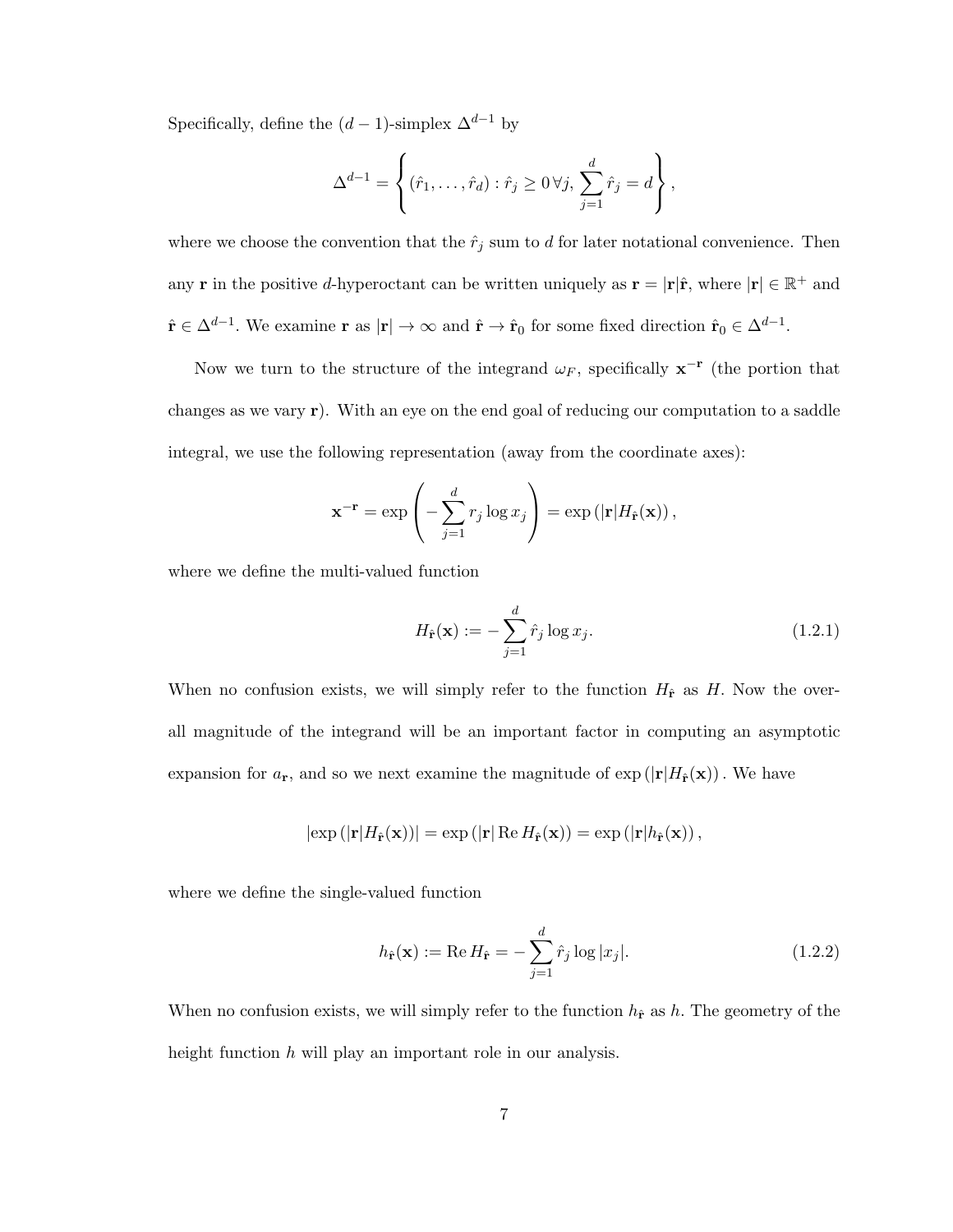As  $|\mathbf{r}| \to \infty$ , the above equations show that the magnitude of the integrand grows at an exponentially slower rate along points further away from the origin (where the height function h is smaller). This motivates pushing the domain of integration out towards infinity, reducing the growth rate of the integrand on the domain over which it is integrated. Of course if  $F$  has poles they will present an obstruction, but we can still try push the domain of integration around these poles. In the end we obtain an integral over two domains: one near the pole set of  $F$  (obtained by pushing the original domain around the poles), and one past the pole set of  $F$  (far away from the origin). This idea is formalized in the theorem below.

**Theorem 1.2.2.** Let  $F = P/Q$ , with  $P, Q : \mathbb{C}^d \to \mathbb{C}$  entire, where the vanishing set  $V_Q$  of  $Q$  *is smooth. Let*  $T_0$  *be a torus as in Cauchy's Integral Formula. Let*  $T_1 \subseteq \mathbb{C}^d$  *be a torus homotopic to* T<sup>0</sup> *under a homotopy*

$$
K: T \times [0,1] \to \mathbb{C}^d, \quad \text{with } T_0 = T \times \{0\}, T_1 = T \times \{1\},
$$

 $passing$  *through*  $V_Q$  *transversely. Identifying*  $K$  *with its image in*  $\mathbb{C}^d$ *, assume further that* K *does not intersect the coordinate axes, and that*  $\partial K \cap V_Q = \emptyset$ . Define

$$
C=K\cap\mathcal{V}_Q.
$$

*Then for any tubular neighborhood* ν *of of* C *in* K, *we have*

$$
a_{\mathbf{r}} = \int_{T_0} \omega_F = \int_{\partial \nu} \omega_F + \int_{T_1} \omega_F,
$$

*given the proper orientation of* ∂ν.

Note: when we say  $V_Q$  is smooth we mean that  $V_Q$  has the structure of a smooth manifold (see [Bre93, p. 68]). And when we say that K passes through  $V_Q$  transversely we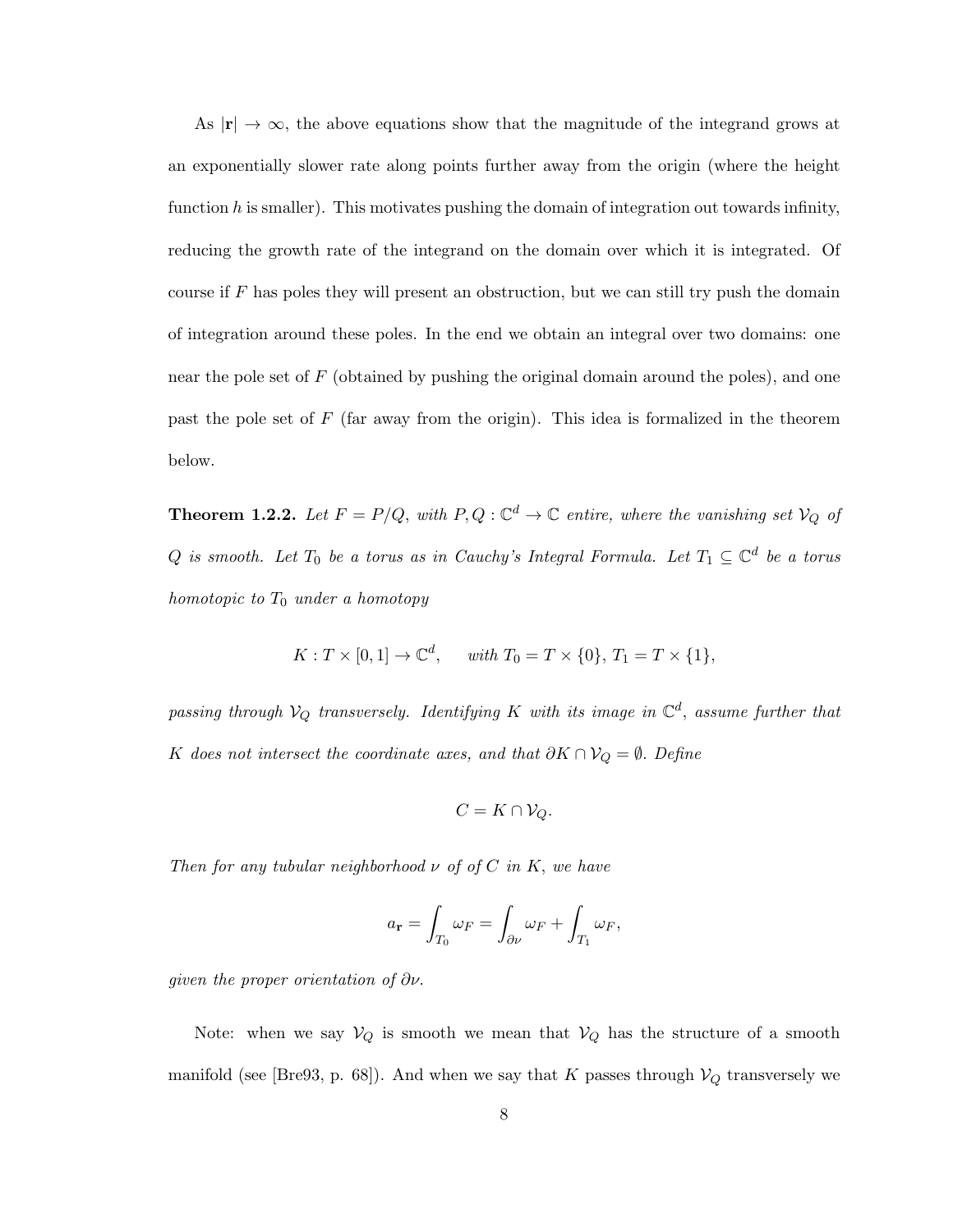mean that the image of K intersects with  $\mathcal{V}_Q$  transversely as (real) submanifolds of  $\mathbb{C}^d$  (see [Bre93, p. 84]).

*Proof.* Counting (real) dimensions, dim  $V_Q = 2d - 2$  and dim  $K = d + 1$ . Hence their transverse intersection C is a  $d-1$  real-dimensional subspace of K.

Now take any tubular neighborhood  $\nu$  of C in K. As  $\nu$  is a full-dimensional submanifold of the orientable manifold K,  $\nu$  is orientable and hence its boundary  $\partial \nu$  is orientable too. Given the proper orientation of  $\partial \nu$ , we have that

$$
\partial(K \setminus \nu) = T_1 - T_0 + \partial \nu.
$$

Note that  $\omega_F$  is holomorphic on  $K \setminus \nu$ . By Stokes' Theorem ([Bre93, p. 267]) and the fact that  $\omega_F$  is an exact form we get

$$
\int_{T_1-T_0+\partial \nu} \omega_F = \int_{K\backslash \nu} d\omega_F = \int_{K\backslash \nu} 0 = 0,
$$

leading to the equality of the theorem.

When  $T_1$  is far enough away from the origin,  $\int_{T_1} \omega_F$  is negligible (possibly even 0), and so the asymptotic analysis of the coefficients  $a_r$  reduces to an integral near the pole set of F. In the next section, we reduce this further to an integral *on* the pole set of F.

## 1.3 The residue theorem

In this section we present a theory generalizing the theory of residues of the complex analysis of one variable. The theory was developed by Jean Leray in 1959, and more details regarding the construction can be found in [AY83, Section 16]. The main result we obtain is Theorem

 $\Box$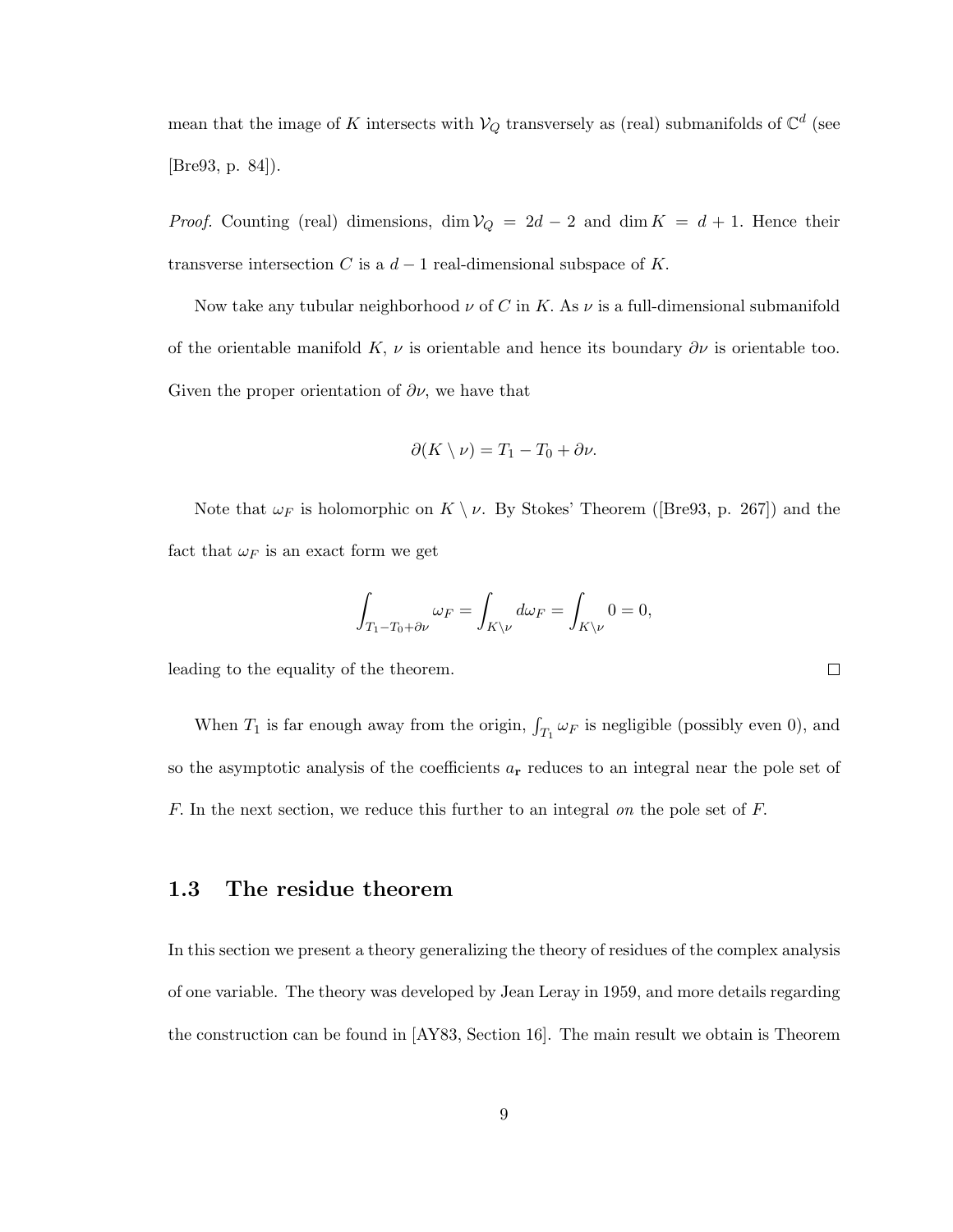1.3.6 below, an analogue of the Cauchy Residue Theorem in one variable. Its application to coefficient analysis is found in Corollary 1.3.7.

We restrict our attention to a limited part of Leray's theory, focusing on meromorphic d-forms in  $\mathbb{C}^d$ .

**Definition 1.3.1.** Let  $\eta$  be a meromorphic d-form, represented as

$$
\eta = \frac{P}{Q} d\mathbf{x} \text{ on a domain } U \subseteq \mathbb{C}^d
$$

where P and Q are holomorphic on U. Denote by  $V_Q$  the zero set of Q on U, and assume that  $\eta$  has a simple pole everywhere on  $\mathcal{V}_Q$ . Denote by  $\iota : \mathcal{V}_Q \to U$  the inclusion map. Then we define the *residue of*  $\eta$  *on*  $V_Q$  by

$$
\text{Res}(\eta) = \iota^*\theta,
$$

where  $\iota^*$  denotes pullback by  $\iota$  (see [Bre93, p. 263]), and where  $\theta$  is any solution to

$$
dQ \wedge \theta = P \, d\mathbf{x}.
$$

Before delving into the existence and uniqueness of the residue, we do a few example computations.

*Example* 1.3.2. For  $\eta = P/Q d\mathbf{x}$  as above, wherever  $Q_i = \frac{\partial Q}{\partial x_i}$  $\frac{\partial Q}{\partial x_i}$  does not vanish we have the representation

$$
\operatorname{Res}(\eta) = (-1)^{i-1} \frac{P}{Q_i} dx_1 \wedge \cdots \wedge dx_{i-1} \wedge dx_{i+1} \wedge \cdots \wedge dx_d.
$$

As a special case, note that for  $Q = x_1$  we obtain

$$
Res(\eta) = P(0, x_2, \dots, x_d) dx_2 \wedge \dots \wedge dx_d.
$$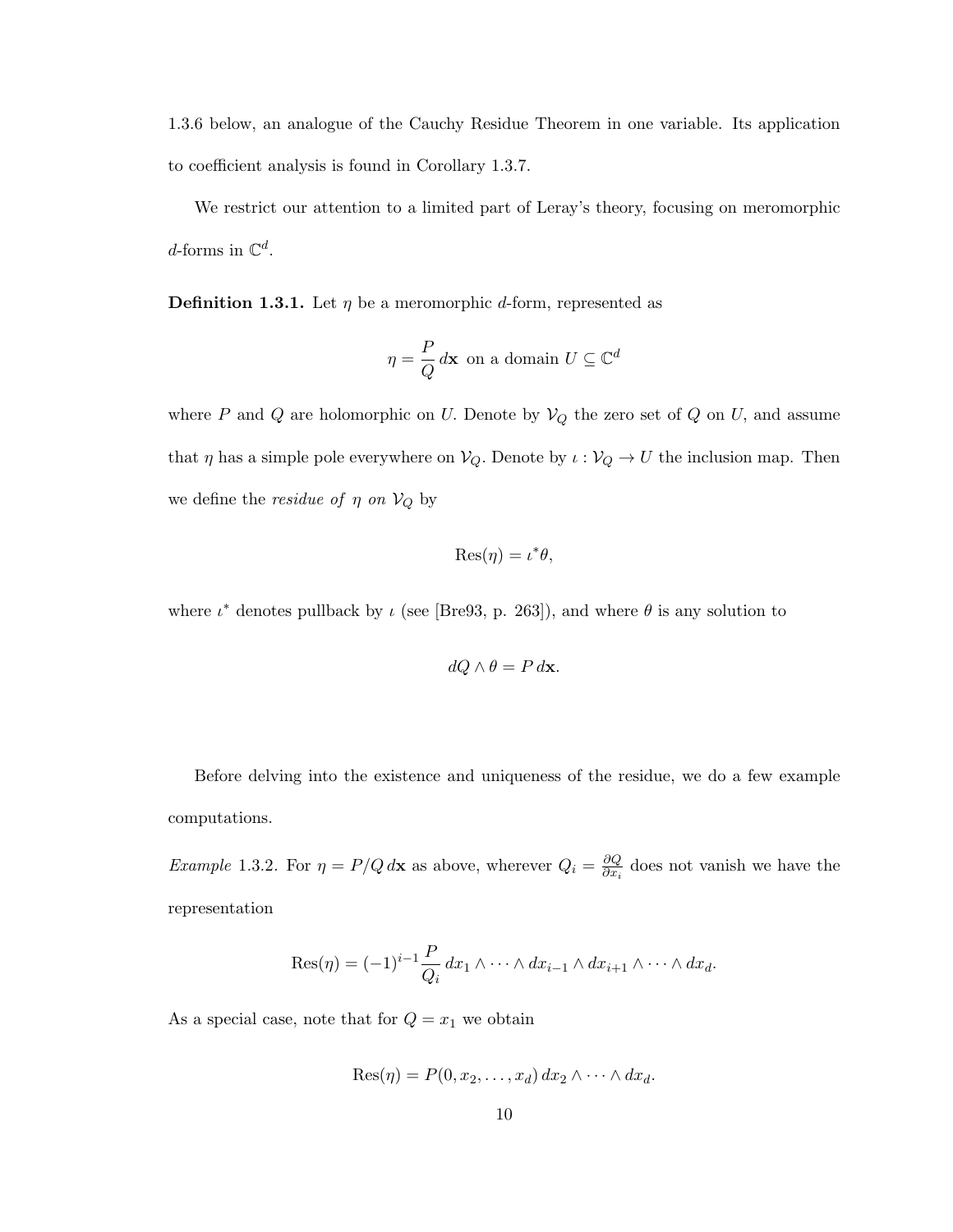In the case where  $d = 1$ , this reduces to  $\text{Res}(P(x)/x) = P(0)$ , which is precisely the ordinary residue of  $P(x)/x$  at  $x = 0$ . This motivates the above definition as a genuine extension of the single variable residue.

*Example* 1.3.3. As the most pertinent case of the Example 1.3.2, we examine  $\text{Res}(\omega_F)$  where  $F = P/Q$  is meromorphic. Away from the coordinate axes,  $\omega_F$  can be written as

$$
\omega_F = \frac{\frac{1}{(2\pi i)^d} \cdot \frac{P(\mathbf{x})}{x_1 \dots x_d} \exp(|\mathbf{r}| \cdot H(\mathbf{x}))}{Q(\mathbf{x})} d\mathbf{x},
$$

where the numerator and denominator are holomorphic functions. So wherever  $Q_d$  and the  $x_j$  do not vanish (for all j), we have

$$
\operatorname{Res}(\omega_F) = \frac{(-1)^{d-1}}{(2\pi i)^d} \cdot \frac{P(\mathbf{x})}{x_1 \dots x_d Q_d(\mathbf{x})} e^{|\mathbf{r}|H(\mathbf{x})} dx_1 \wedge \dots \wedge dx_{d-1}.
$$

We now show existence and uniqueness of the residue form along the simple pole set  $\mathcal{V}_Q$ .

**Proposition 1.3.4.** Let  $\eta$  be as in Definition 1.3.1. Then for any point  $\mathbf{p} \in V_Q$ , there is a *neighborhood*  $V \subseteq U$  *of*  $p$  *and a holomorphic*  $(d-1)$ *-form*  $\theta$  *on*  $V$  *solving the equation* 

$$
dQ \wedge \theta = P \, d\mathbf{x}.\tag{1.3.1}
$$

*Furthermore, the restriction*  $\iota^*\theta$  *induced by the inclusion*  $\iota : \mathcal{V}_Q \cap V \to V$  *is unique.* 

*Proof.* First, we prove the existence of a solution  $\theta$  to (1.3.1) in a neighborhood of **p**. As Q has a simple zero at p, the implicit function theorem implies that for some neighborhood V of **p** there is a biholomorphic function  $\psi : \mathbb{C}^d \to V$  such that  $Q(\psi(\mathbf{x})) = x_1$ . Define the form  $\theta_0$  by

$$
\theta_0 = (P \circ \psi)|J| \, dx_2 \wedge \cdots \wedge dx_d,
$$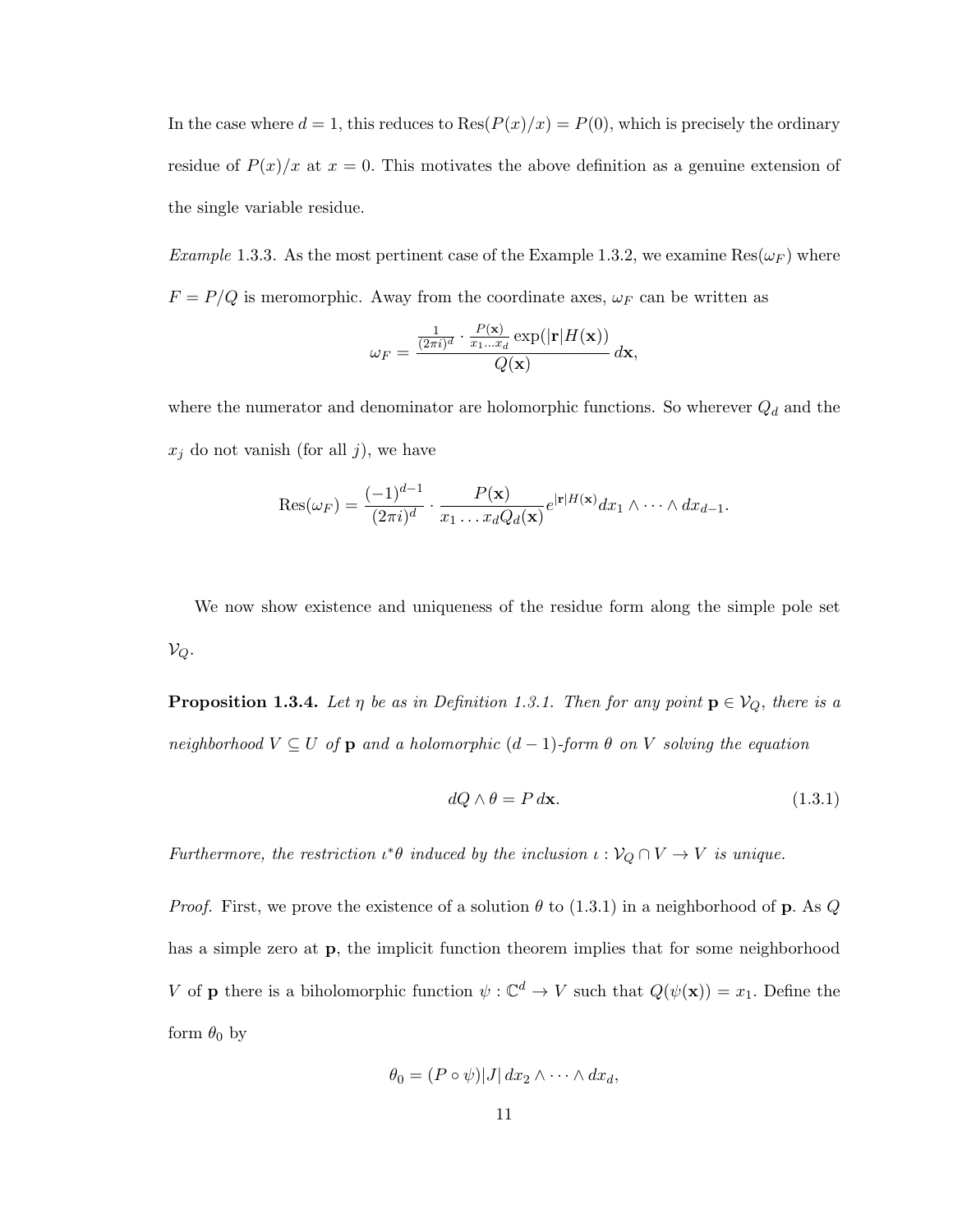where J is the Jacobian of the function  $\psi$ . The claim is that  $\theta = (\psi^{-1})^* \theta_0$  is a solution to  $(1.3.1).$ 

Indeed, by definition of  $\theta_0$  we have that  $dx_1 \wedge \theta_0 = (P \circ \psi)|J| d\mathbf{x}$ . Pulling back both sides of this equation by  $\psi^{-1}$  yields

$$
d(\psi^{-1}(\mathbf{x})_1) \wedge (\psi^{-1})^* \theta_0 = P \cdot (\psi^{-1})^* (|J| \, d\mathbf{x}),
$$

which simplifies to  $dQ \wedge \theta = P d\mathbf{x}$ , as desired.

To prove uniqueness, assume that we have two  $(d-1)$ -forms  $\theta$  and  $\tilde{\theta}$  such that  $dQ \wedge \theta =$ P d**x** and  $dQ \wedge \tilde{\theta} = P d\mathbf{x}$ . Then  $dQ \wedge (\theta - \tilde{\theta}) = 0$ , which implies

$$
\psi^*(dQ \wedge (\theta - \tilde{\theta})) = dx_1 \wedge \psi^*(\theta - \tilde{\theta}) = 0.
$$

But this means that  $\psi^*(\theta - \tilde{\theta})$  is a multiple of  $dx_1$ . Pulling back by  $(\psi^{-1})^*$ , this implies that  $\theta - \tilde{\theta}$  is a multiple of dQ. Finally, pulling back by  $\iota^*$ , this implies that  $\iota^*(\theta - \tilde{\theta})$  is a multiple of  $d(Q \circ \iota) = 0$ . Thus  $\iota^*(\theta - \tilde{\theta})$  vanishes, and so  $\iota^*\theta = \iota^*\tilde{\theta}$ .  $\Box$ 

*Remark* 1.3.5. Let  $\eta$  be as in the definition of the residue form, and let  $\psi: V \to U$  be a biholomorphic function. Then

- 1. The residue form is natural, i.e.  $\text{Res}(\eta)$  does not depend on the particular P and Q chosen to represent  $\eta$  as  $(P/Q) d\mathbf{x}$ .
- 2. The residue form is functorial, i.e.  $\text{Res}(\psi^*\eta) = \psi^* \text{Res}(\eta)$  (where on the right side of the equation,  $\psi$  is restricted to the domain  $\psi^{-1}(\mathcal{V}_Q) = \mathcal{V}_{Q \circ \psi}$ .

Theorem 1.3.6 (Cauchy-Leray Residue Theorem). *Let* η *be a meromorphic* d*-form on domain*  $U \subseteq \mathbb{C}^d$ , *with pole set*  $V \subseteq U$  *along which*  $\eta$  *has only simple poles. Let*  $N$  *be a*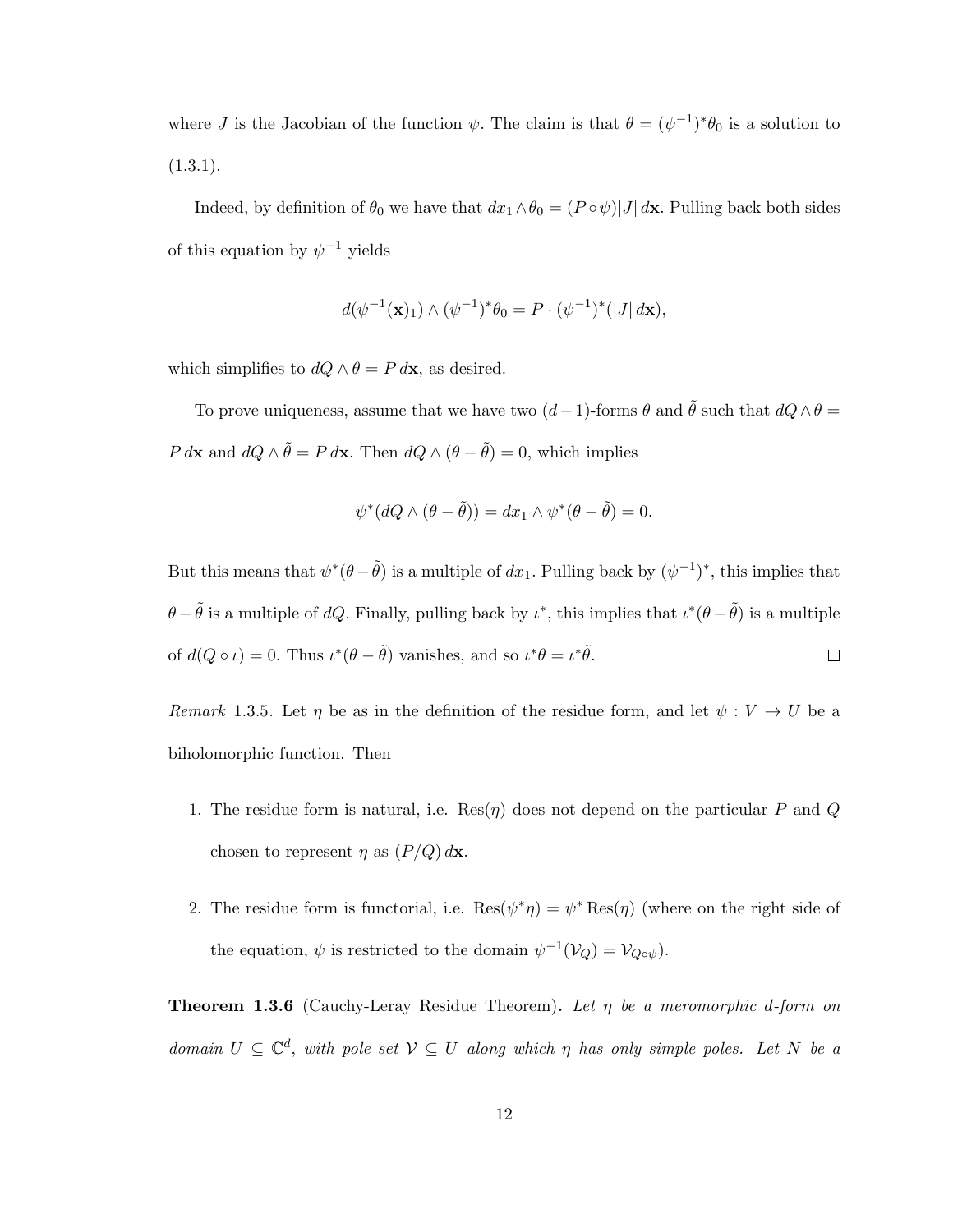d-chain in U, locally the product of a  $(d-1)$ -chain C on V with a circle  $\gamma$  in the normal *slice to* V, *oriented positively with respect to the complex structure of the normal slice. Then*

$$
\int_N \eta = 2\pi i \int_C \text{Res}(\eta).
$$

*Proof.* We proceed by examining the structure of the integral locally. So fix an arbitrary  $\mathbf{p} \in C$ . In a neighborhood  $V \subseteq \mathbb{C}^d$  of  $\mathbf{p}$ , the surrounding space looks like a direct product of  $V \cap V$  (isomorphic to  $\mathbb{C}^{d-1}$  for V small) and the normal space to  $V \cap V$  (isomorphic to C). Hence there is a biholomorphic function

$$
\varphi: V \to \mathbb{C} \times \mathbb{C}^{d-1}
$$

$$
\mathbf{x} \mapsto (\varphi_1(\mathbf{x}), \varphi_2(\mathbf{x}))
$$

where the map  $\varphi_2^{-1}$  is a parametrization of  $\mathcal{V} \cap V$ , and

$$
\varphi(\mathcal{V} \cap V) = \{0\} \times \varphi_2(\mathcal{V} \cap V),
$$
  

$$
\varphi(N \cap V) = \gamma \times \varphi_2(C \cap V),
$$

where  $\gamma \subseteq \mathbb{C}$  is a loop around the origin, positively oriented. Furthermore, if V is chosen small enough, we can guarantee that the meromorphic form  $(\varphi^{-1})^* \eta$  has a *global* representation as  $P/Q d\mathbf{x}$ . Note that, by the structure of  $\eta$  and definition of  $\varphi$ , Q must vanish on the set

$$
\varphi(\mathcal{V} \cap V) = \{ \mathbf{x} \in \mathbb{C}^d : x_1 = 0 \},\
$$

where it has only simple zeros.

I claim that if we can prove the equality stated in the residue theorem restricted to  $V$ , we will be done with the theorem. This is due to the additivity of integration and the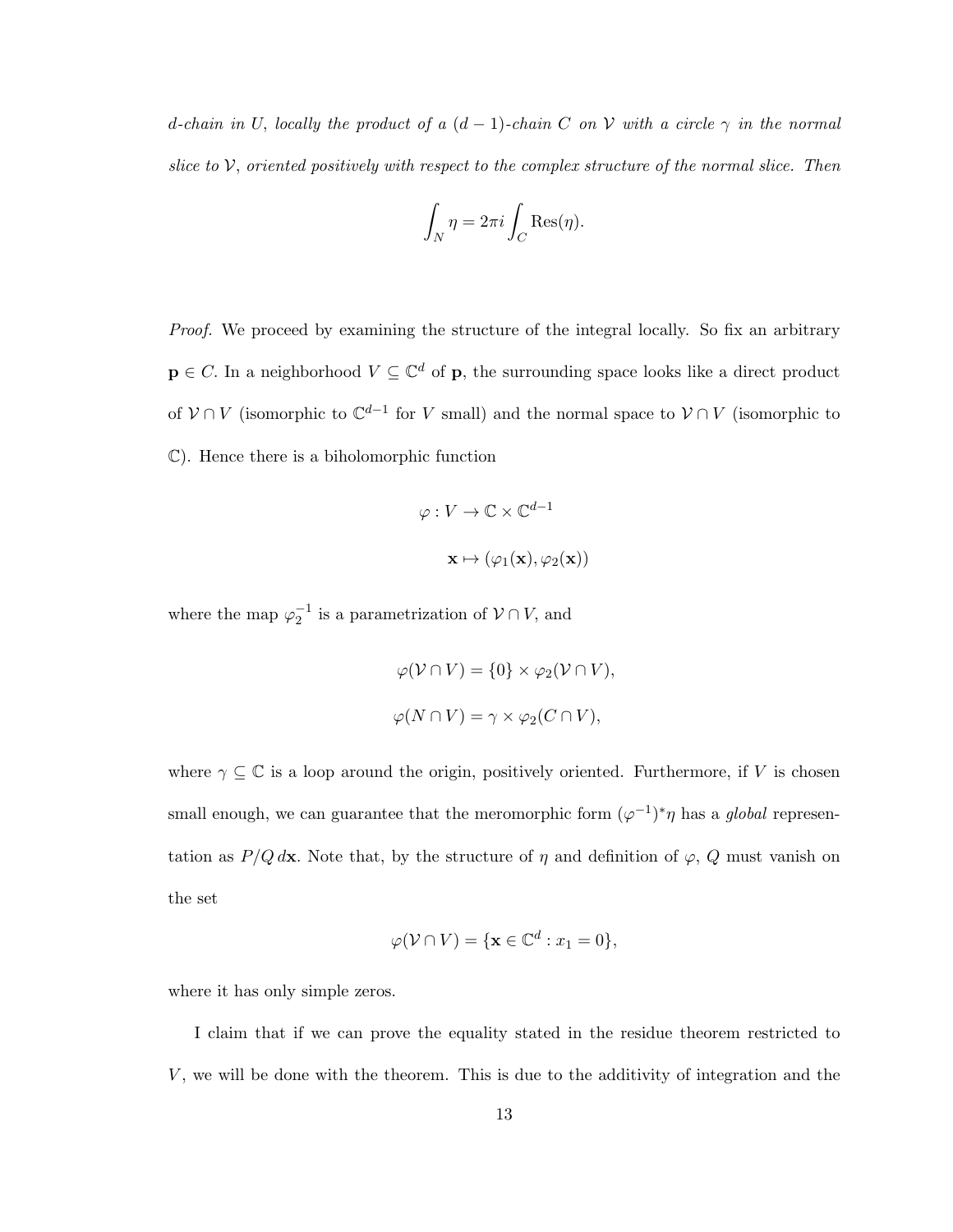compactness of  $C$ : we can split up a tubular neighborhood of  $C$  (containing  $N$ ) into finitely many such neighborhoods on which the theorem holds, then prove the theorem by breaking the integral into a sum over these pieces.

So without loss of generality, we may assume that this local structure holds globally on C and that the domain of the map  $\varphi$  is all of  $\mathbb{C}^d$ . By changing variables, we get

$$
\int_{N} \eta = \int_{\gamma \times \varphi_2(C)} \frac{P}{Q} d\mathbf{x} = \int_{\mathbf{p} \in \varphi_2(C)} \left( \int_{\gamma \times \{\mathbf{p}\}} \frac{P}{Q} dx_1 \right) dx_2 \wedge \dots \wedge dx_d.
$$
 (1.3.2)

the upshot being the ability to split the above into an iterated integral, by the product structure of  $\gamma \times \varphi_2(C)$ .

The next step is to compute the inner integral from  $(1.3.2)$  by the ordinary residue theorem, but doing so will require a change of variables. To that end, define the function  $\psi: \mathbb{C}^d \to \mathbb{C}^d$  by

$$
\psi(\mathbf{x}) = (Q(\mathbf{x}), x_2, x_3, \dots, x_d),
$$

and fix some  $\mathbf{p} \in \mathbb{C}^{d-1}$ . The claim is that  $\psi$  is biholomorphic in a neighborhood  $W \subseteq \mathbb{C}^d$ of  $(0, \mathbf{p})$ . By the inverse function theorem, this is true if and only if  $|J(\mathbf{p})| = Q_1(\mathbf{p}) \neq 0$ , where J is the Jacobian of  $\psi$ . As Q has a simple zero at **p**, it can't be true that  $Q_i(\mathbf{p}) = 0$ for all *i*. But  $Q_i(\mathbf{p}) = 0$  for all  $i \neq 1$ , because Q is constant (equal to 0) on the entire plane  $x_1 = 0$ . Thus  $Q_1(\mathbf{p}) \neq 0$ , as desired. Note that  $\psi^{-1}$  must have the form

$$
\psi^{-1}(\mathbf{x}) = (f(\mathbf{x}), x_2, x_3, \dots, x_d)
$$

for some function f, and that  $Q \circ \psi^{-1} = x_1$ .

We'd like to perform a change of variables and compute the inner integral from  $(1.3.2)$ over the domain  $\psi(\gamma \times {\bf p})$ . The only problem with this is that there is no guarantee that  $\gamma \times \varphi_2(C) \subseteq W$ . But we *can* make this guarantee by shrinking N, i.e. shrinking the loop  $\gamma$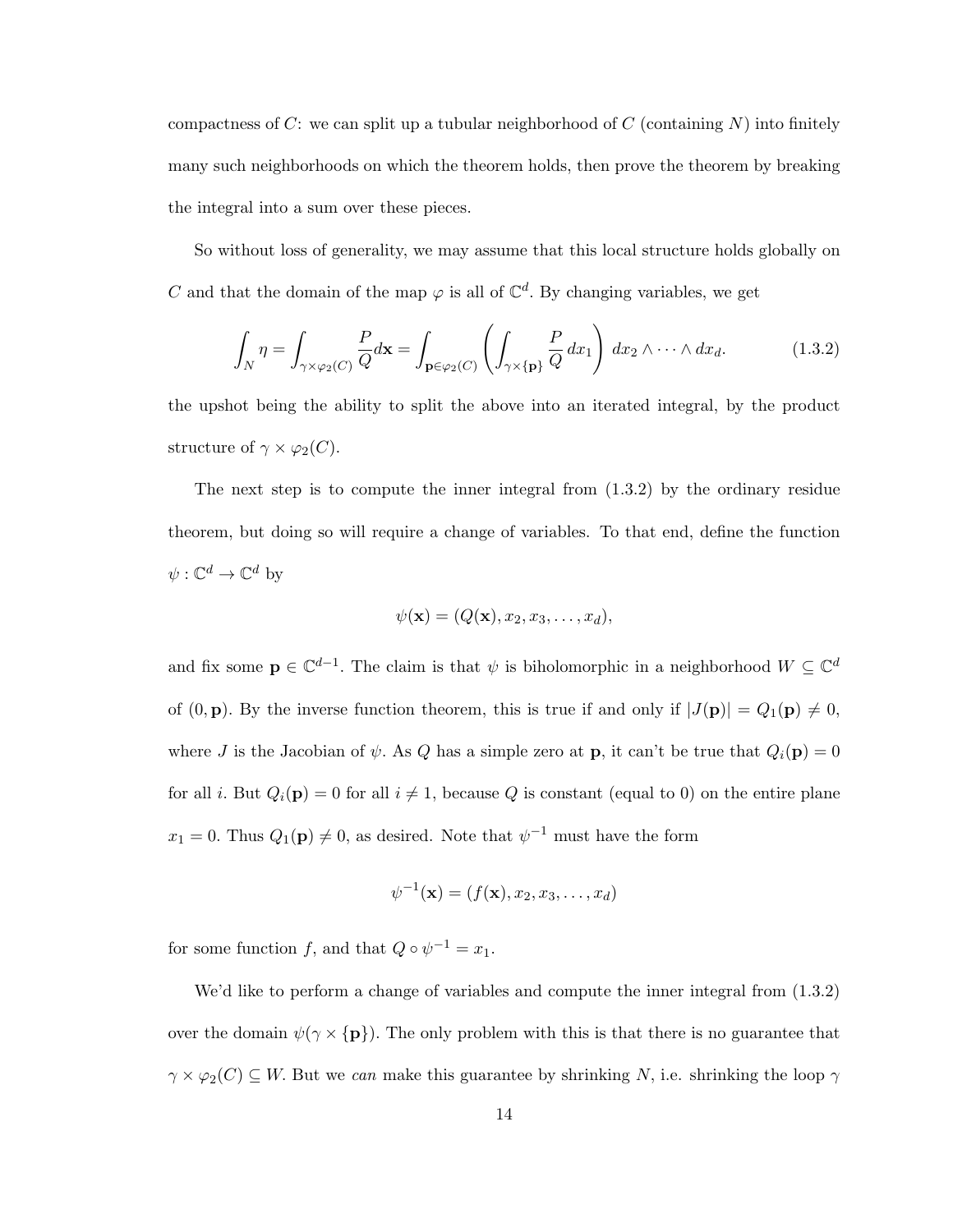closer to the origin, and by (potentially) restricting our attention to a small portion of C. Note that shrinking  $N$  has no effect on the original integral (the new  $N$  will differ from the old  $N$  by a boundary, and we are integrating a closed form), and that, as we have already stated, we need only prove the residue theorem locally. Thus we may assume without loss of generality that  $\gamma \times \varphi_2(C)$  is contained entirely within the domain of  $\psi$ .

After the suggested change of variables, we obtain

$$
\int_N \eta = \int_{\mathbf{p} \in \varphi_2(C)} \left( \int_{\psi(\gamma \times \{\mathbf{p}\})} \frac{P \circ \psi^{-1}}{x_1} \frac{\partial f}{\partial x_1} dx_1 \right) dx_2 \wedge \ldots \wedge dx_n.
$$

By the form of  $\psi$ ,  $\psi(\gamma \times {\bf p})$  is simply a loop around the origin in the plane  $\{x \in \mathbb{C}^d :$  $(x_2, \ldots, x_d) = \mathbf{p}$ . So by the ordinary residue theorem we can compute

$$
\int_{\psi(\gamma \times {\{\mathbf{p}\}})} \frac{P \circ \psi^{-1}}{x_1} \frac{\partial f}{\partial x_1} dx_1 = 2\pi i \cdot P(\psi^{-1}(0, \mathbf{p})) \frac{\partial f}{\partial x_1}(0, \mathbf{p}).
$$

Substituting back into (1.3.2) yields

$$
\int_{N} \eta = 2\pi i \int_{\mathbf{p} \in \varphi_2(C)} P(\psi^{-1}(0, \mathbf{p})) \frac{\partial f}{\partial x_1}(0, \mathbf{p}) dx_2 \wedge \ldots \wedge dx_n
$$

$$
= 2\pi i \int_{\{0\} \times \varphi_2(C)} \text{Res}\left(\frac{P \circ \psi^{-1} \cdot \frac{\partial f}{\partial x_1}}{x_1} dx\right),
$$

where the second equality comes from the residue computation of Example 1.3.2.

But note that

$$
(\psi^{-1})^* \left(\frac{P}{Q} d\mathbf{x}\right) = \frac{P \circ \psi^{-1}}{x_1} \left(\sum_{j=1}^d \frac{\partial f}{\partial x_j} dx_j\right) \wedge dx_2 \wedge \dots \wedge dx_d
$$

$$
= \frac{P \circ \psi^{-1}}{x_1} \frac{\partial f}{\partial x_1} d\mathbf{x},
$$

and so the integral equation becomes

$$
\int_N \eta = 2\pi i \int_{\{0\} \times \varphi_2(C)} \text{Res}\left((\psi^{-1})^* \left(\frac{P}{Q} d\mathbf{x}\right)\right)
$$

$$
= 2\pi i \int_{\{0\} \times \varphi_2(C)} \text{Res}\left((\psi^{-1})^* (\varphi^{-1})^* \eta\right).
$$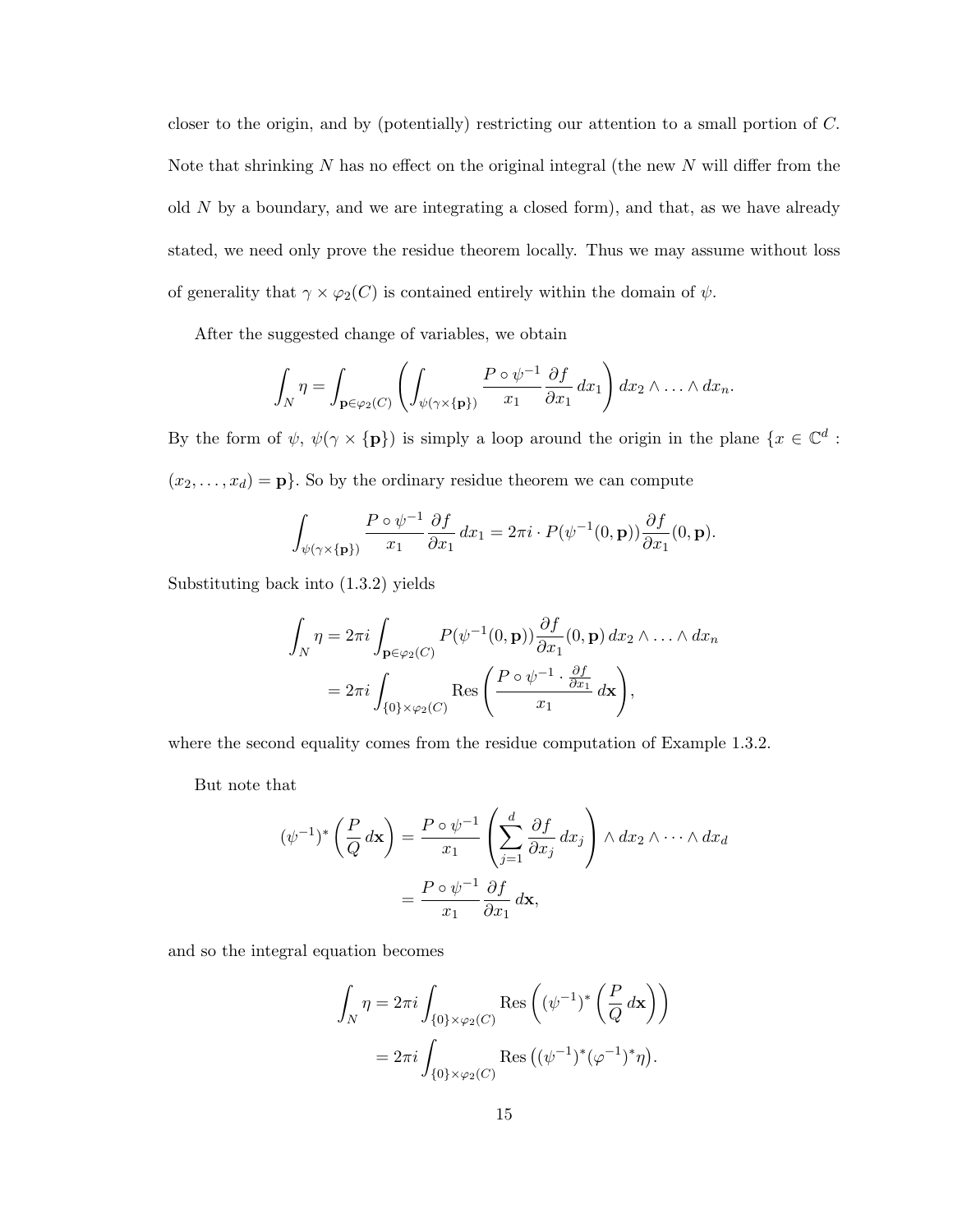Finally, by the functoriality of the residue form, we obtain

$$
\int_N \eta = 2\pi i \int_{\{0\} \times \varphi_2(C)} (\psi^{-1})^* (\varphi^{-1})^* \text{Res}(\eta) = 2\pi i \int_C \text{Res}(\eta).
$$

The residue theorem applies directly to the coefficient analysis of the previous section by the following corollary.

Corollary 1.3.7. *Under the assumptions and notation of Theorem 1.2.2*

$$
a_{\mathbf{r}} = 2\pi i \int_C \text{Res}(\omega_F) + \int_{T_1} \omega_F,
$$

*given the proper orientation of* C.

*Proof.* By the residue theorem,  $\int_{\partial \nu} \omega_F = 2\pi i \int_C \text{Res}(\omega_F)$ . The result follows by substituting this equality into the conclusion of Theorem 1.2.2.  $\Box$ 

And thus the asymptotic coefficient analysis reduces to the integration of a  $d-1$  form along a cycle on the pole set of the coefficient generating function. The final step is to compute this integral by means of the saddle point method.

# 1.4 Critical points of the height function

The goal is to obtain an asymptotic expansion for  $2\pi i \int_C \text{Res}(\omega_F)$ , where  $F = P/Q$  for some entire functions  $P$  and  $Q$ ,  $F$  is analytic in a neighborhood of the origin, and  $V_Q$  is smooth. By Example 1.3.3 we can expect  $\text{Res}(\omega_F)$  to take the form

$$
\operatorname{Res}(\omega_F) = \frac{(-1)^{d-1}}{(2\pi i)^d} \cdot \frac{P(\mathbf{x})}{x_1 \dots x_d Q_d(\mathbf{x})} e^{|\mathbf{r}| H(\mathbf{x})} dx_1 \wedge \dots \wedge dx_{d-1}
$$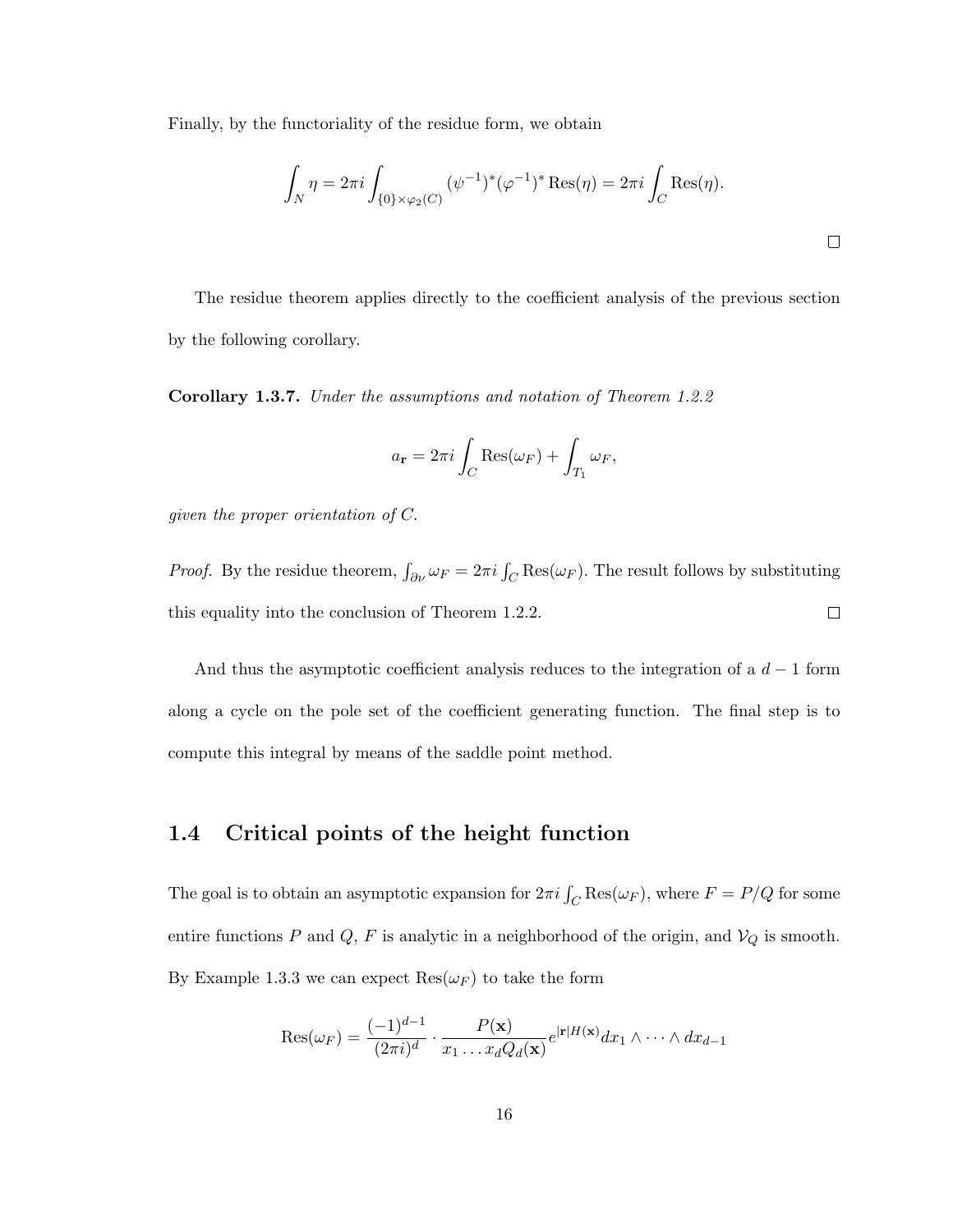(where  $Q_d$  does not vanish), and as before we see that the exponential growth of this form is governed by the height function h. This motivates a deformation of the cycle C along  $V_Q$ , pushing C down to a homologous cycle  $\tilde{C}$  on which the maximum modulus of h is minimized. This procedure is obstructed when the cycle gets trapped on a saddle point of h on  $V_Q$ , and the idea is to arrange  $\tilde{C}$  so that the local maxima of  $h$  along  $\tilde{C}$  are *all* achieved at such saddle points. Away from the highest saddle points (the *contributing points*) the integral will contribute asymptotically negligible quantities, and near the contributing points the integral will be amenable to the saddle point method.

Thus the first task is to identify the location of the critical points of  $h_{\hat{\mathbf{r}}}|_{V_Q}$ . We denote this set of points by  $\Sigma_{\hat{r}}$ , or simply by  $\Sigma$  when the direction  $\hat{r}$  is understood. Then the points of  $\Sigma_{\hat{r}}$  can be realized as the zero set of d equations, as exhibited below.

**Theorem 1.4.1** (Location of Critical Points). Assume  $\hat{r}_d \neq 0$ . Then the set  $\Sigma_{\hat{r}}$  consists  $precisely of the points  $\mathbf{p} \in \mathbb{C}^d$  *satisfying the following d equations:*$ 

$$
Q(\mathbf{p}) = 0,
$$
  

$$
\hat{r}_d p_j Q_j(\mathbf{p}) - \hat{r}_j p_d Q_d(\mathbf{p}) = 0 \quad \forall j \neq d.
$$

*In the case*  $d = 2$ , *these critical points are actually saddle points of*  $h_{\hat{\mathbf{r}}} |_{V_Q}$ .

For the purposes of computation it should be noted that when  $Q$  is a polynomial, the above set of critical points is generically finite and can be found algorithmically by the method of Gröbner bases (see [CLO05, Section 1.3]).

*Proof.* The equation  $Q(\mathbf{p}) = 0$  is clear: any critical point of  $h|_{V_Q}$  will have to be on  $V_Q$ . So we turn to the remaining  $d-1$  equations.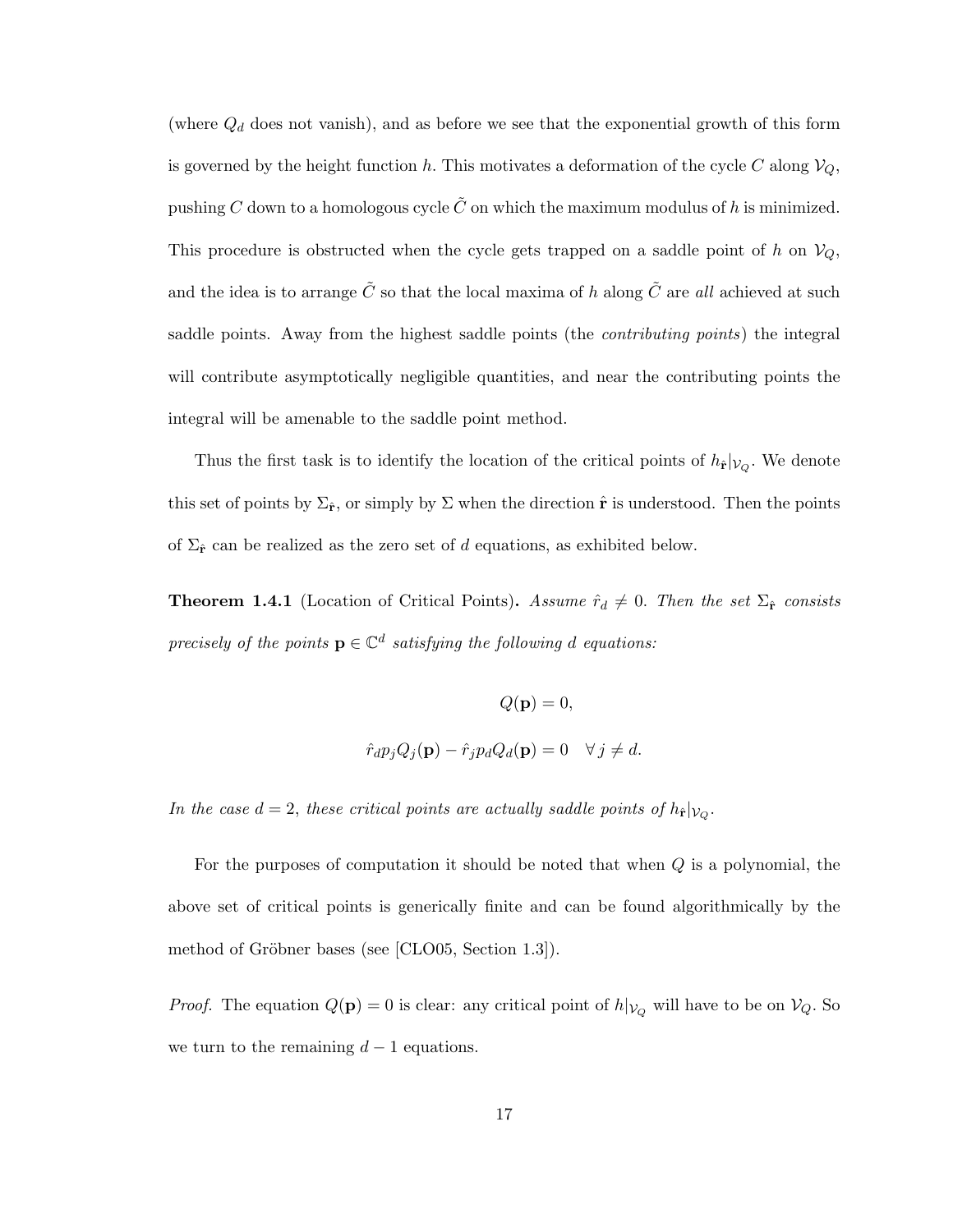Fix a point  $p \in V_Q$  (not on the coordinate axes). By the Cauchy-Riemann equations, p is a critical point of Re  $(H|_{\mathcal{V}_Q})$  if and only if it is a critical point of Im  $(H|_{\mathcal{V}_Q})$ . Thus **p** is a critical point of  $h|_{V_Q}$  exactly when

$$
\nabla(H|_{\mathcal{V}_Q})(\mathbf{p})=0.
$$

But  $\nabla(H|\mathcal{V}_Q)(\mathbf{p})$  is simply the projection of  $\nabla H(\mathbf{p})$  onto the tangent space  $T_{\mathbf{p}}V_Q$ . Hence the previous equation is true if and only if

$$
\nabla H(\mathbf{p}) \, || \, \nabla Q(\mathbf{p}),
$$

as  $\nabla Q(\mathbf{p})$  is a vector normal to the tangent space to  $V_Q$  at **p**. This condition reduces to the equation

$$
\left(\frac{-\hat{r}_1}{p_1},\ldots,\frac{-\hat{r}_d}{p_d}\right)=\lambda\left(Q_1(\mathbf{p}),\ldots,Q_d(\mathbf{p})\right)
$$

for some scalar  $\lambda$ , which is captured by the remaining  $d-1$  equations of the theorem.

For the  $d = 2$  case, let **p** be any critical point of  $h|_{V_Q}$  (hence a critical point of  $H|_{V_Q}$  by the above). In a chart map in a neighborhood of the origin, we can write

$$
H|_{\mathcal{V}_Q}(z) = c_0 + c_k z^k (1 + O(z)),
$$

for some constants  $c_0$  and  $c_k$  and  $k \geq 2$ . As  $h = \text{Re}(H)$ , it follows that  $h|_{V_Q}$  has a  $k^{\text{th}}$  order  $\Box$ saddle at p.

After deforming the domain of integration so that  $h$  is locally maximized at the critical points located above, the final step is to obtain an asymptotic expansion by applying the saddle point method near these points. In the case where  $d = 2$ , this results in a single variable saddle integral. Specifically, we will make use of the following theorem.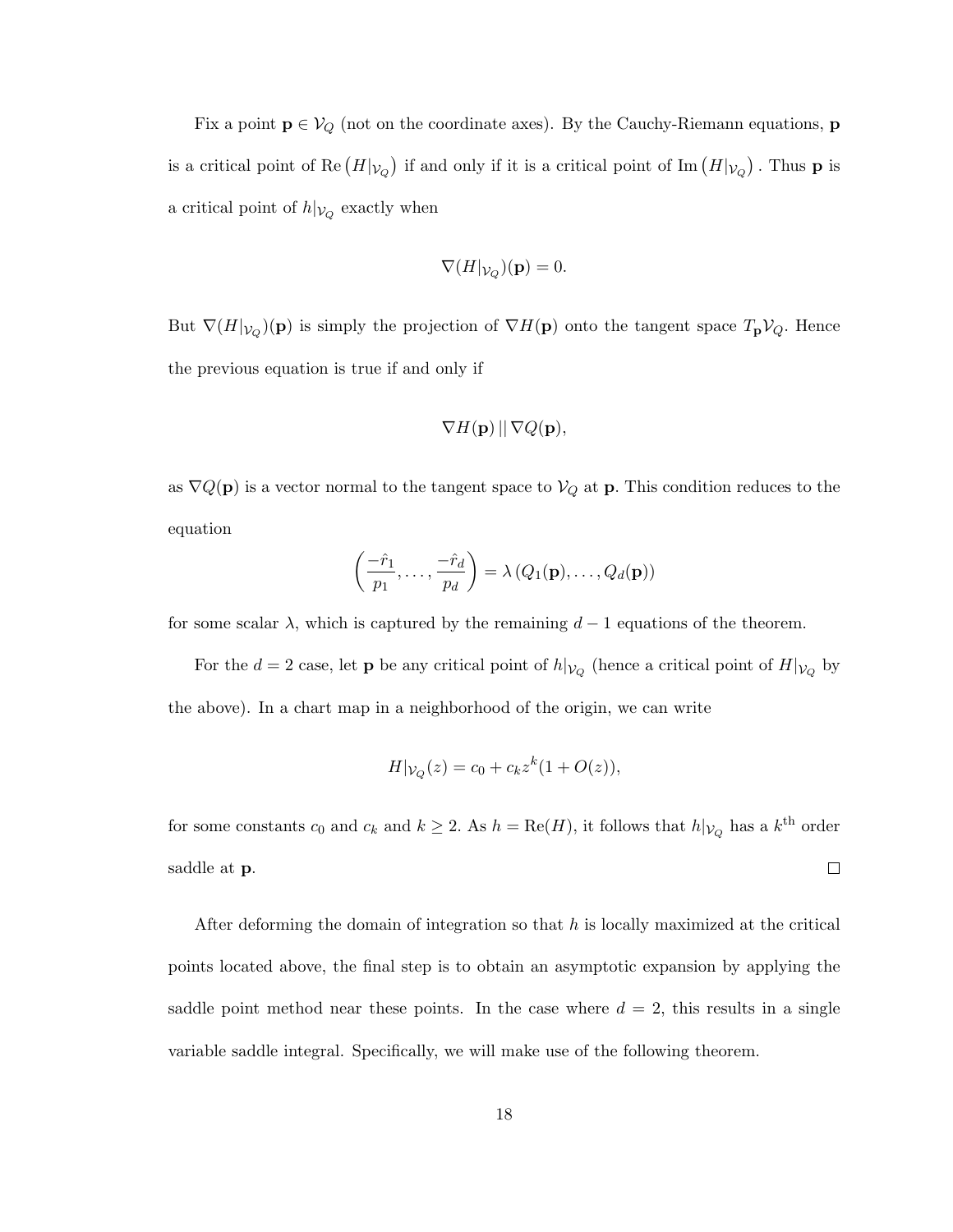**Theorem 1.4.2.** Let A and  $\phi$  be holomorphic functions on a neighborhood of  $0 \in \mathbb{C}$ , with

$$
A(z) = \sum_{j=l}^{\infty} b_j z^j, \quad \phi(z) = \sum_{j=k}^{\infty} c_j z^j
$$

*where*  $l \geq 0, k \geq 2$  *and*  $b_l \neq 0, c_j \neq 0$ . Let  $\gamma : [-\varepsilon, \varepsilon] \to \mathbb{C}$  be any smooth curve with  $\gamma(0) = 0, \ \gamma'(0) \neq 0$  and assume that  $\text{Re}\,\phi(\gamma(t)) \geq 0$  with equality only at  $t = 0$ . Denote by  $\gamma^+$  *the image of*  $\gamma$  *restricted to the domain* [0,  $\varepsilon$ ]. *Then for some coefficients*  $a_j$  *we have a full asymptotic expansion*

$$
\int_{\gamma^+} A(z)e^{-\lambda \phi(z)} dz \sim \sum_{j=l}^{\infty} \frac{a_j}{k} \Gamma\left(\frac{1+j}{k}\right) (c_k \lambda)^{-(1+j)/k}
$$

 $as \lambda \to \infty$ , where the choice of  $k^{th}$  root in  $(c_k\lambda)^{-(1+j)/k}$  *is made by taking the principal root of*  $v^{-1}(c_k\lambda v^k)^{1/k}$  *where*  $v = \gamma'(0)$ *. The leading two coefficients*  $a_j$  *are given by* 

$$
a_l = b_l
$$
,  $a_{l+1} = b_{l+1} - \frac{2+l}{k} \cdot \frac{c_{k+1}}{c_k}$ .

For the purposes of computation it should be noted that each coefficient  $a_j$  can be effectively *computed from the values*  $b_l, \ldots, b_j$  *and*  $c_k, \ldots, c_{k+j-l}$ .

See [Pem09] for the proof, or [Hen91, Section 11.8] for a treatment from which the above may be derived. It should be noted that, while the saddle point method is a very well known and well understood technique, it is often presented only as a method for solving a general class of problems — theorems are usually only given for limited, special case applications. Theorem 1.4.2 is stated in a generality not easily found in the literature.

In the next chapter, we apply these techniques to a specific combinatorial example.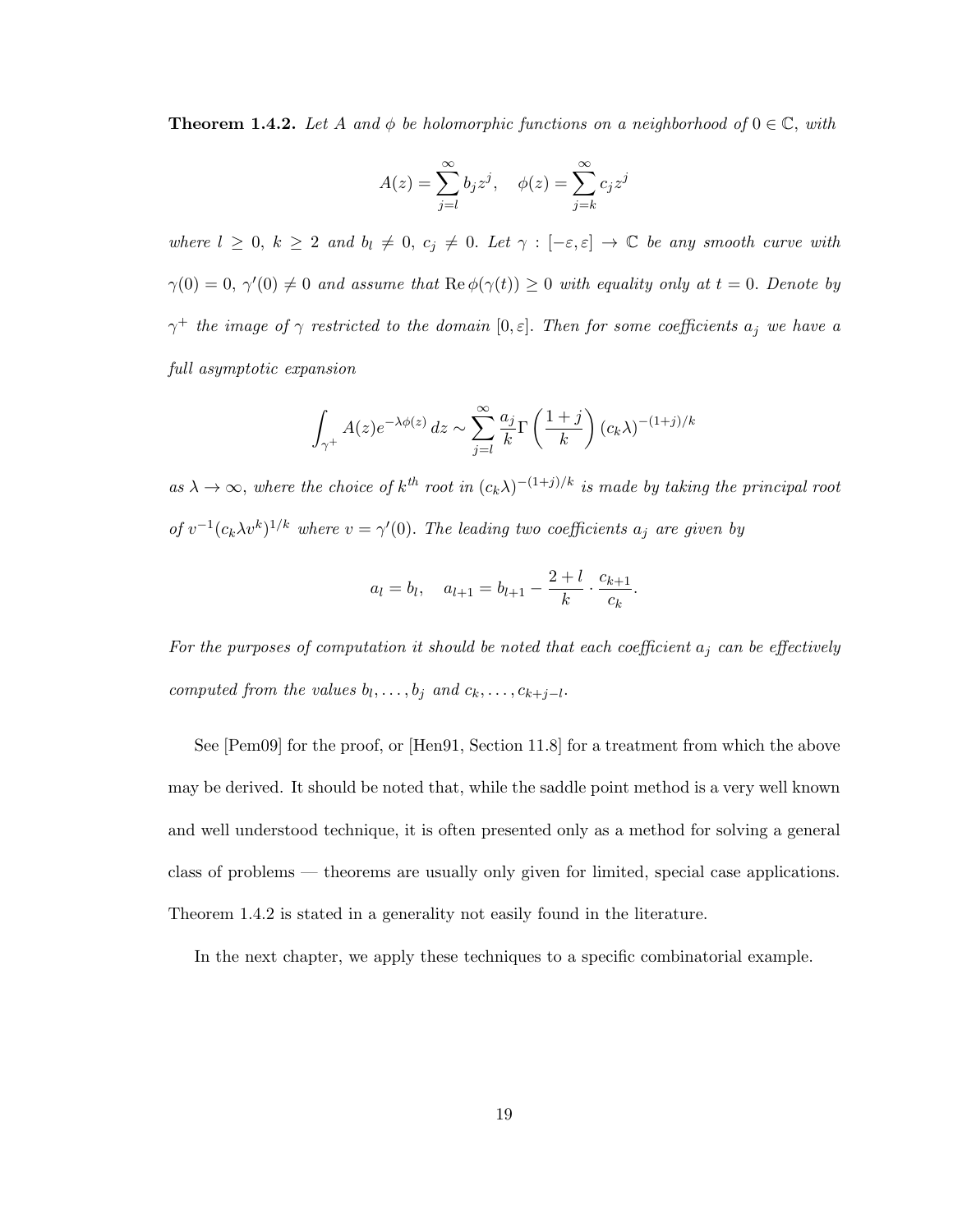# Chapter 2

# Application to Bicolored

# **Supertrees**

# 2.1 Problem specification

We define the class K of bicolored supertrees as follows. First, denote by  $\mathcal G$  the class of *Catalan trees*, i.e. rooted, unlabeled, planar trees, counted by the number of nodes. The class  $\mathcal G$  has generating function

$$
G(x) = \frac{1}{2} (1 - \sqrt{1 - 4x}),
$$

whose coefficients are the Catalan numbers. Denote by  $\tilde{G}$  the class of *bicolor-planted* Catalan trees: Catalan trees having an extra red or blue node attached to the root (likewise counted by the number of nodes). The class  $\tilde{\mathcal{G}}$  has generating function

$$
\tilde{G}(x) = 2xG(x).
$$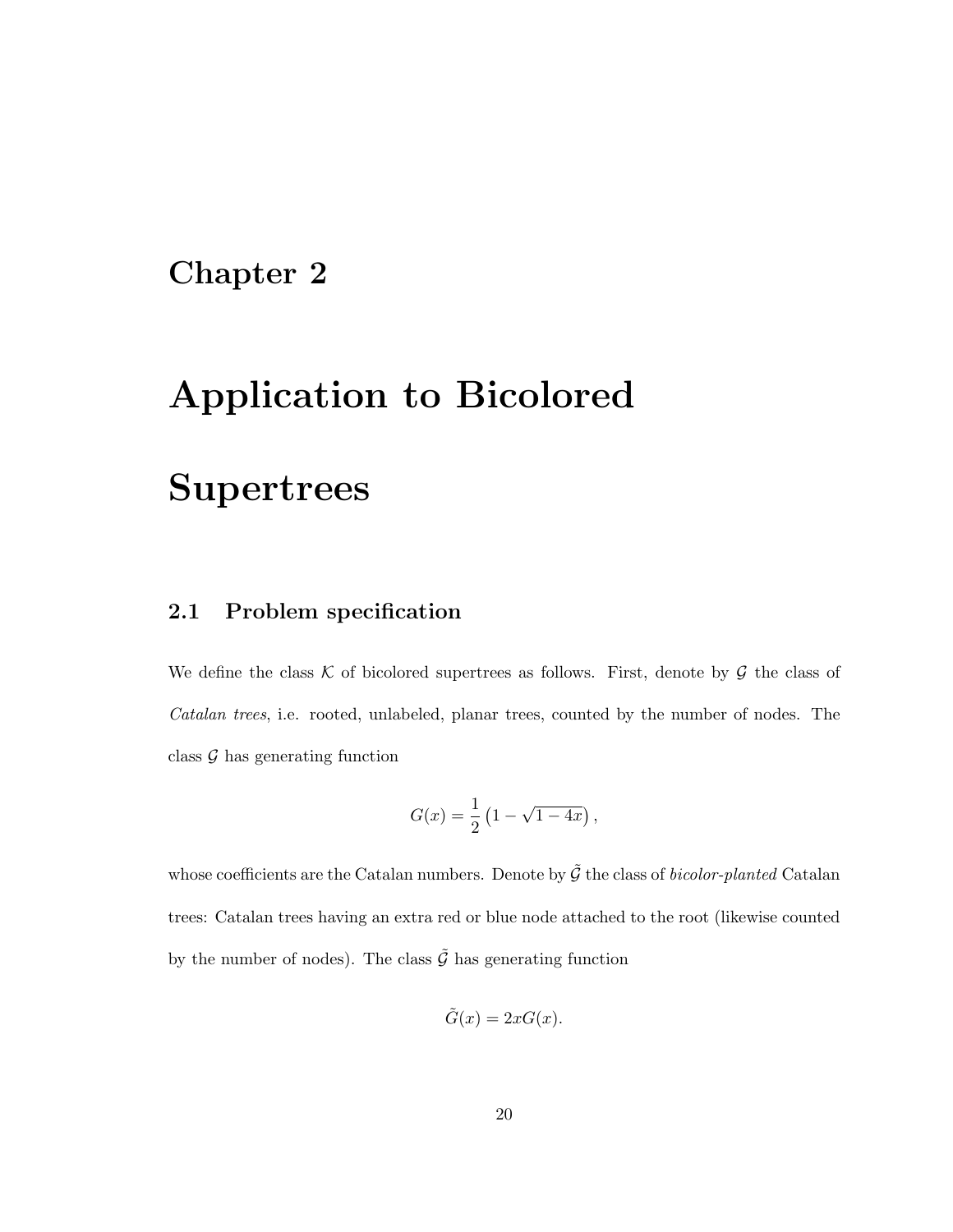The class of bicolored supertrees is then defined by the combinatorial substitution  $K = \mathcal{G} \circ \tilde{\mathcal{G}}$ . That is, the elements of  $K$  are Catalan trees with each node replaced by bicolor-planted Catalan trees. The class K has algebraic generating function  $K(x) = G(\tilde{G}(x))$ . More explicitly,

$$
K(x) = \frac{1}{2} - \frac{1}{2}\sqrt{1 - 4x + 4x\sqrt{1 - 4x}} = 2x^2 + 2x^3 + 8x^4 + 18x^5 + 64x^6 + O(x^7),
$$

with coefficients from [Slo09]. Denote by  $k_n$  the coefficient of  $x^n$  in the expansion of  $K(x)$ above, i.e. the number of bicolored supertrees having n nodes. An asymptotic estimate for the  $k_n$  has been obtained by univariate analysis of  $K(x)$  [FS09, examples VI.10 and VII.20], namely

$$
k_n \sim \frac{4^n}{8\Gamma(3/4)n^{5/4}}.\tag{2.1.1}
$$

The class of bicolored supertrees was constructed in [FS09] precisely to have an asymptotic growth rate of this shape, with subexponential factor of the form  $n^{p/4}$ . The fractional power of −5/4 occurs due to the manner in which the root functions are composed in the generating function  $K(x)$ . As mentioned in Chapter 1, a subexponential factor of the form  $n^{p/q}$  with  $q > 2$  is atypical of the results previously obtained by bivariate singularity analysis, and thus a bivariate analysis of the class of bicolored supertrees should serve as a good test case for the general theory.

To that end, we note that Raichev and Wilson applied Safonov's algorithm to  $K(x)$  in [RW08] to produce a rational function

$$
F(x, y) = P(x, y) / Q(x, y) = \sum_{r, s \ge 0} a_{r, s} x^r y^s
$$

such that  $a_{n,n} = k_n$  for all n. That is, they realized the coefficients of  $K(x)$  as the diagonal coefficients of a rational generating function  $F(x, y)$ . Specifically, P and Q have the following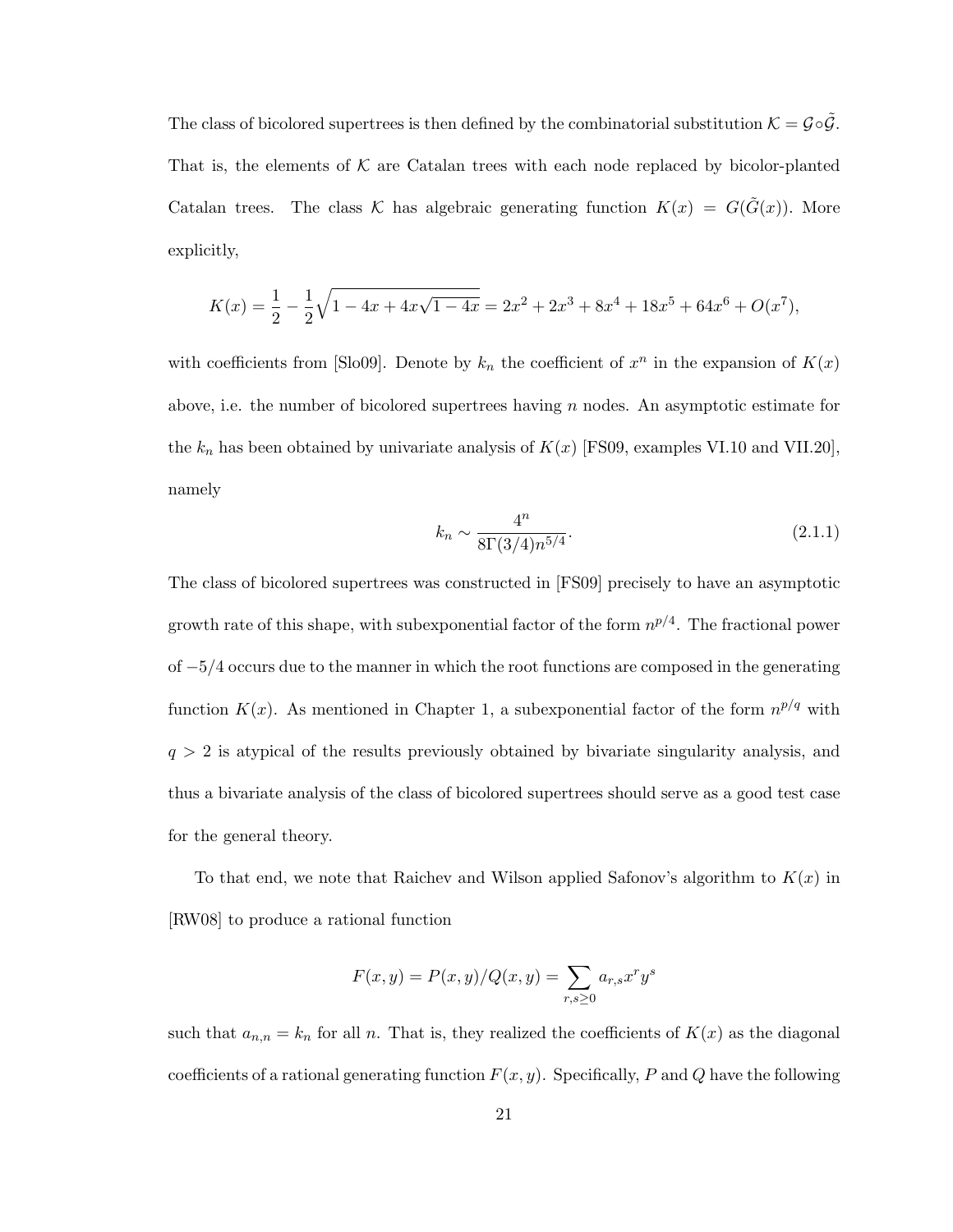specification:

$$
P(x,y) = 2x^2y(2x^5y^2 - 3x^3y + x + 2x^2y - 1),
$$
  
\n
$$
Q(x,y) = x^5y^2 + 2x^2y - 2x^3y + 4y + x - 2.
$$
\n(2.1.2)

We wish to use produce asymptotics on  $a_{n,n}$  as  $n \to \infty$ , recapturing the result of equation  $(2.1.1)$ . Recall that, due to the non-combinatorial nature of F, we can not use the formulas of [PW02] to obtain the result we desire automatically. Thus we follow the procedure outlined in Chapter 1 in full.

We carry over the notation of Chapter 1. In the case of bicolored supertrees this means

$$
F = \frac{P}{Q}, P \text{ and } Q \text{ defined as in (2.1.2)}
$$

$$
|\mathbf{r}| = n, \hat{\mathbf{r}} = \hat{\mathbf{r}}_0 = (1, 1),
$$

$$
H(x, y) = -\log x - \log y
$$

$$
h(x, y) = -\log |x| - \log |y|.
$$

Then as outlined in Chapter 1, the procedure will be as follows.

- 1. Reduce the asymptotic computation to an integral on the variety  $\mathcal{V}_Q$  using Corollary 1.3.7.
- 2. Locate the critical points of  $h|_{V_Q}$  and deform the contour of integration so as to minimize the maximum of  $h$  at such points.
- 3. Compute an asymptotic expansion for this integral by applying Theorem 1.4.2 near these maxima and bounding the order away from these maxima.

These three steps will be carried out in the sections that follow. Thanks to all the work laid out in the previous chapter, many of these steps will be automatic. The most difficult step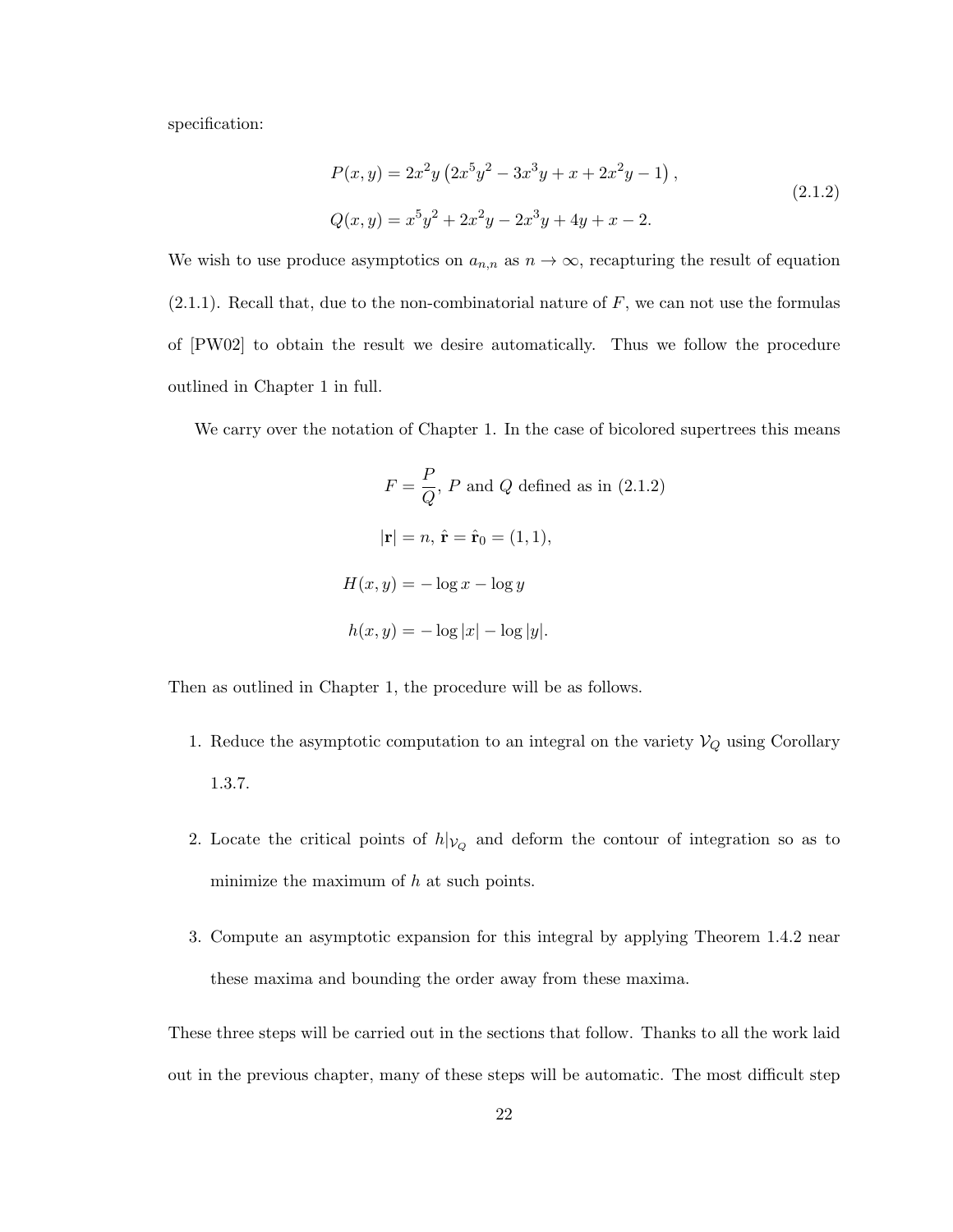will be step  $(2)$ , finding the new saddle point contour and actually proving that it possesses the right properties (Lemma 2.4.3). The rest will be a matter of applying the theorems when appropriate.

Before jumping into computations, however, we will need to do some initial work on describing the variety  $V_Q$ .

## 2.2 Describing the variety

Because Q is quadratic in the variable y, we can explicitly solve  $Q = 0$  for y as a function of x. This will allow us to parametrize  $V_Q$  by x where possible. So define

$$
y_1(x) = \frac{-x^2 + x^3 - 2 + \sqrt{x^4 + 4x^2 - 4x^3 + 4}}{x^5},
$$
  

$$
y_2(x) = \frac{-x^2 + x^3 - 2 - \sqrt{x^4 + 4x^2 - 4x^3 + 4}}{x^5},
$$

where in each case the principal root is chosen. Then by the quadratic formula

$$
\mathcal{V}_Q = \{(x, y_j(x)) : x \in \mathbb{C} \setminus \{0\}, j = 1, 2\} \cup \{(0, 1/2)\},\
$$

(though note that we may write  $(0, 1/2) = (0, y_1(0))$  by analytically continuing  $y_1$  at  $x = 0$ ). To parametrize  $V_Q$  by x, we define the parametrization functions

$$
\iota_1(x) = (x, y_1(x)), \, \iota_2(x) = (x, y_2(x)),
$$

where in the construction of  $\iota_1$  we assume that the singularity at  $x = 0$  has been removed. For the purposes of later computation, it will be nice to know the domain on which these parametrization functions are holomorphic.

**Lemma 2.2.1.** The function  $\iota_1$  is holomorphic on  $\mathbb{C} \setminus B$ , while  $\iota_2$  is holomorphic on  $\mathbb{C} \setminus$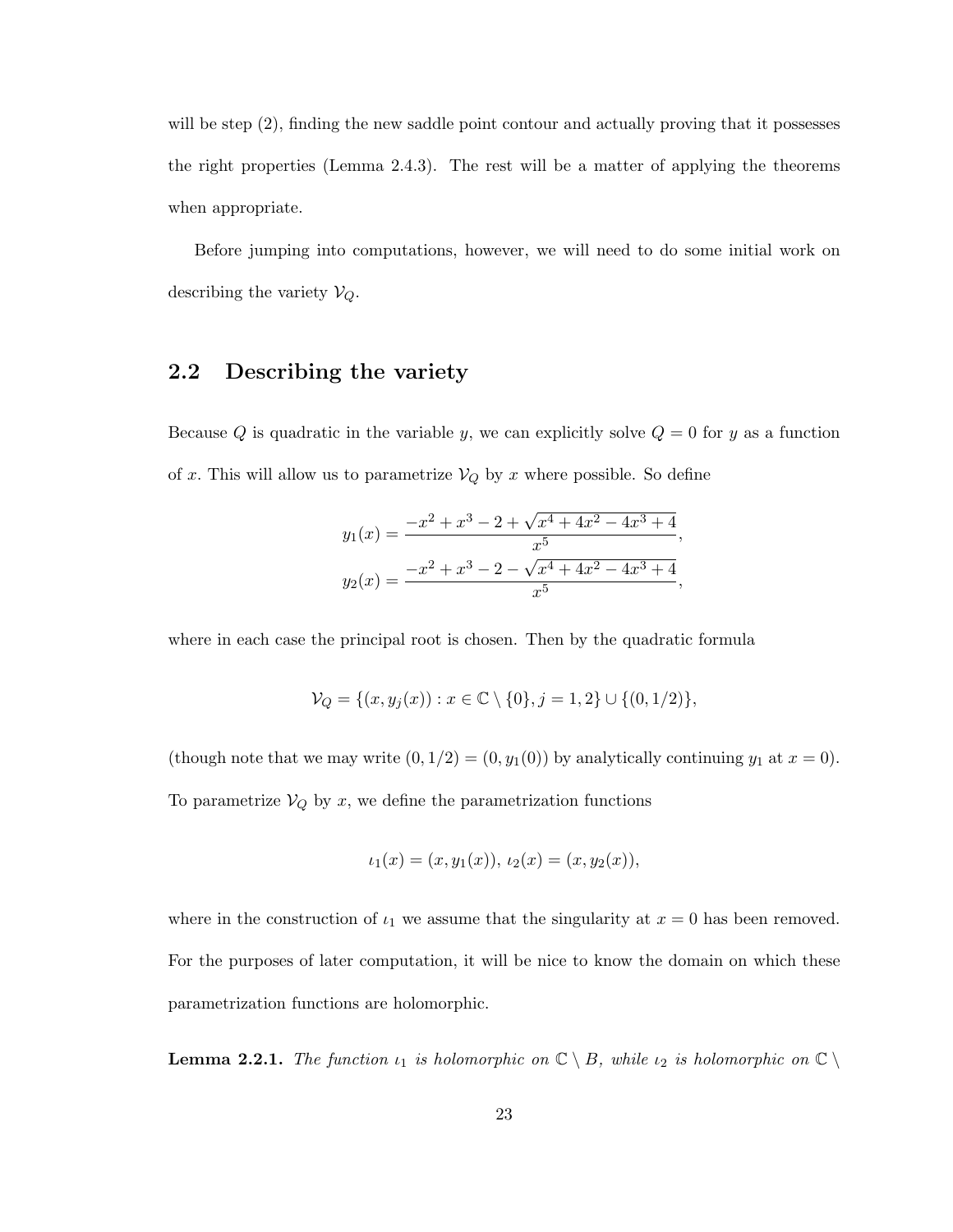({0} ∪ B)*, where*

$$
B := \left\{ x = a + ib \in \mathbb{C} : a^2 - 2a - b^2 = 0, |b| \ge \text{Im}\left(1 + \sqrt{1 + 2i}\right) \right\}.
$$

*Proof.* By definition of the functions  $y_1$  and  $y_2$ , the only points where  $\iota_1$  and  $\iota_2$  may fail to be holomorphic are when  $x = 0$  (in the case of  $\iota_2$  only) or  $f(x) = x^4 + 4x^2 - 4x^3 + 4 \le 0$ (by the choice of principal square root). Thus we examine when  $f(x)$  is a nonpositive real number.

Denote  $a = \text{Re}(x)$  and  $b = \text{Im}(x)$ . We are interested in when  $f(a + ib) \leq 0$ , so we first examine the equation  $\text{Im } f(a + ib) = 0$ , or

$$
4b(a-1)(a^2 - 2a - b^2) = 0.
$$

The solution set of the above equation is the union of the lines  $a = 1, b = 0$  and the hyperbola  $a^2 - 2a - b^2 = 0$ . The points  $x = 1 \pm \sqrt{1 \pm 2i}$  where  $f(x) = 0$  partition the set Im  $f(x) = 0$  into 5 components on which Re  $f(x)$  is either all positive or all negative (by continuity of f on the connected set Im  $f(x) = 0$ . See Figure 2.1 for a depiction of these components.

By plugging sample points from each component into  $f$ , we can determine the components on which  $f$  is negative. For example, we have

$$
f(0) = 4,
$$
  

$$
f(-1 \pm i\sqrt{3}) = -44,
$$
  

$$
f(3 \pm i\sqrt{3}) = -44,
$$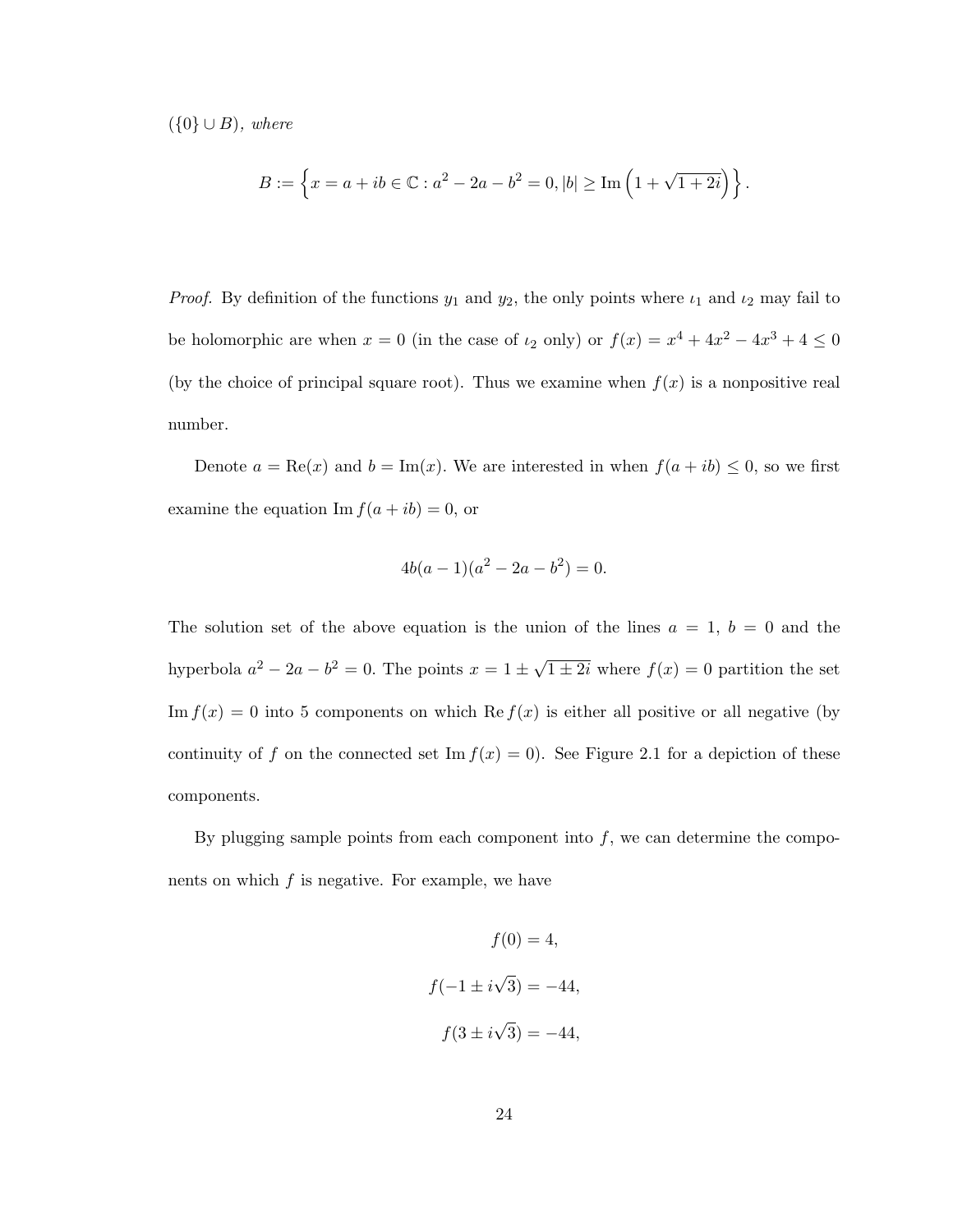

Figure 2.1: The zero sets of Im  $f$  and  $f$ .

and so we see that  $f(x) < 0$  exactly on the four components contained in the set B, i.e. along the branches of the hyperbola that lie outside the strip

Im 
$$
\left(1 \pm \sqrt{1 - 2i}\right)
$$
 < Im  $x$  < Im  $\left(1 \pm \sqrt{1 + 2i}\right)$ .

For the purposes of constructing an appropriate cycle along which to integrate, we will only need the fact that  $i_1$  and  $i_2$  are holomorphic on the punctured strip

$$
\left\{x \in \mathbb{C} \setminus 0 : \text{Im}\left(1 \pm \sqrt{1 - 2i}\right) < \text{Im}\,x < \text{Im}\left(1 \pm \sqrt{1 + 2i}\right)\right\}.
$$

For the sake of completeness, however, we note that the details of Lemma 2.2.1 enable us to understand the global topology of  $\mathcal{V}_Q$  as a Riemann surface. We take a moment to sketch the construction.

Recall that the Riemann surface for  $\sqrt{x}$  is constructed by taking two copies of the slit plane  $\mathbb{C} \setminus \{x : x \le 0\}$  and gluing the "top" of the branch cut on one sheet to the "bottom"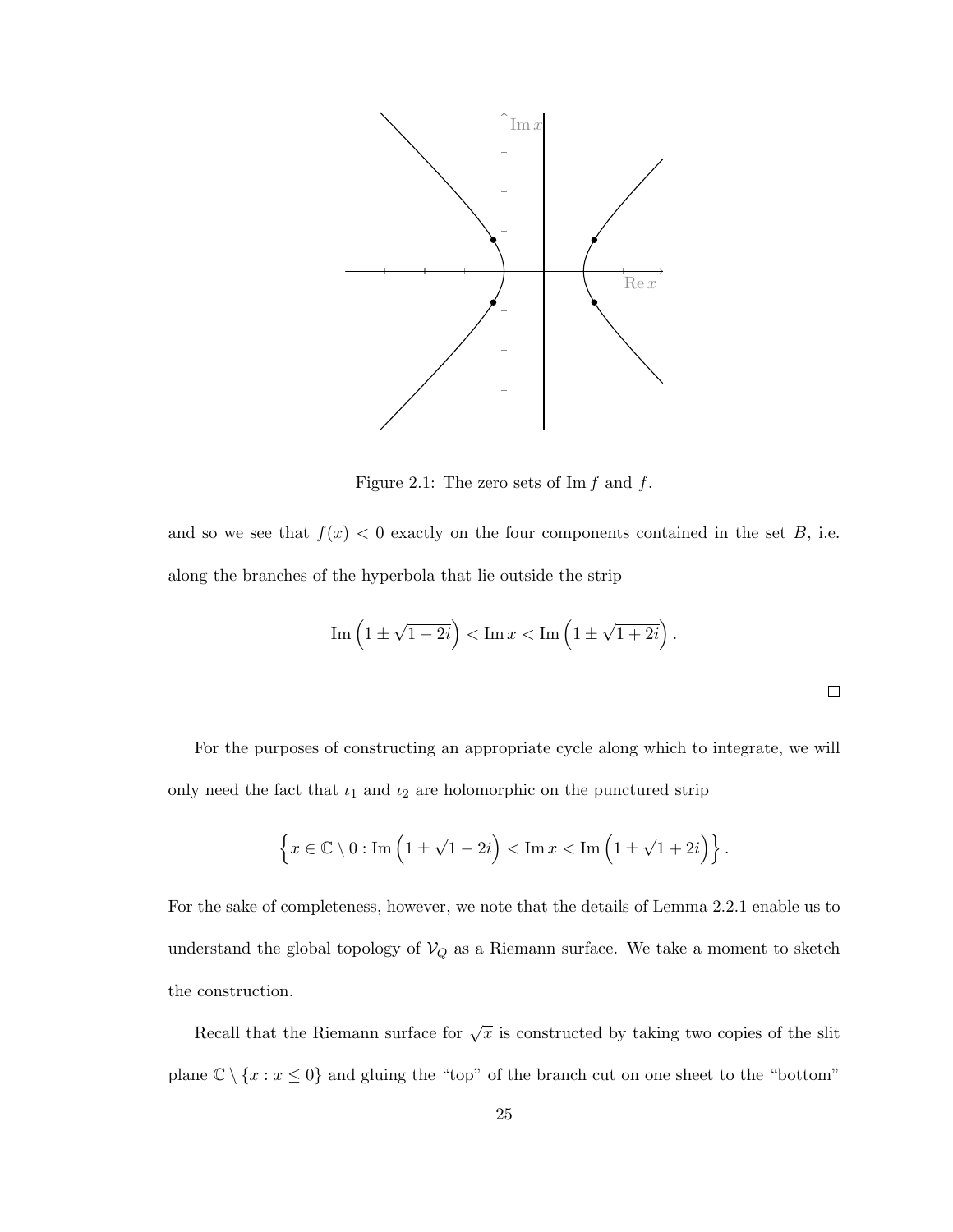



Figure 2.2: The complex plane with four branch cuts (the components of  $B$ ).

Figure 2.3: The Riemann surface for 
$$
\sqrt{f(x)}
$$
.

of the branch cut on the other, and vice versa.

Similarly the Riemann surface for  $\sqrt{x^4 + 4x^2 - 4x^3 + 4}$  can be constructed by beginning with two copies of  $\mathbb{C} \setminus B$ , i.e. two copies of the complex plane each with four branch cuts along which  $f(x) = x^4 + 4x^2 - 4x^3 + 4 \le 0$ . Local to the points  $x = 1 \pm \sqrt{1 \pm 2i}$  where  $f(x) = 0$ , the Riemann surface for  $\sqrt{f(x)}$  should look like the Riemann surface for  $\sqrt{x}$ , and the branch cuts are glued together accordingly. Specifically, the tops of each of the branch cuts on one sheet are glued to the bottoms of the corresponding branch cuts on the other sheet, and vice versa. See Figure 2.2 for a representation of one of the sheets used in this construction, and Figure 2.3 for a depiction of the Riemann surface of  $\sqrt{f(x)}$ .

The Riemann surface representation for  $V_Q$  is then the same as the Riemann surface for  $\sqrt{f(x)}$ , however with with a puncture point added to one sheet owing to the fact that  $i_2(x)$ is not defined at  $x = 0$ . The upshot of this representation is that we can use it to classify the the topology of  $V_Q$ . Namely, the singular variety is homeomorphic to a single-holed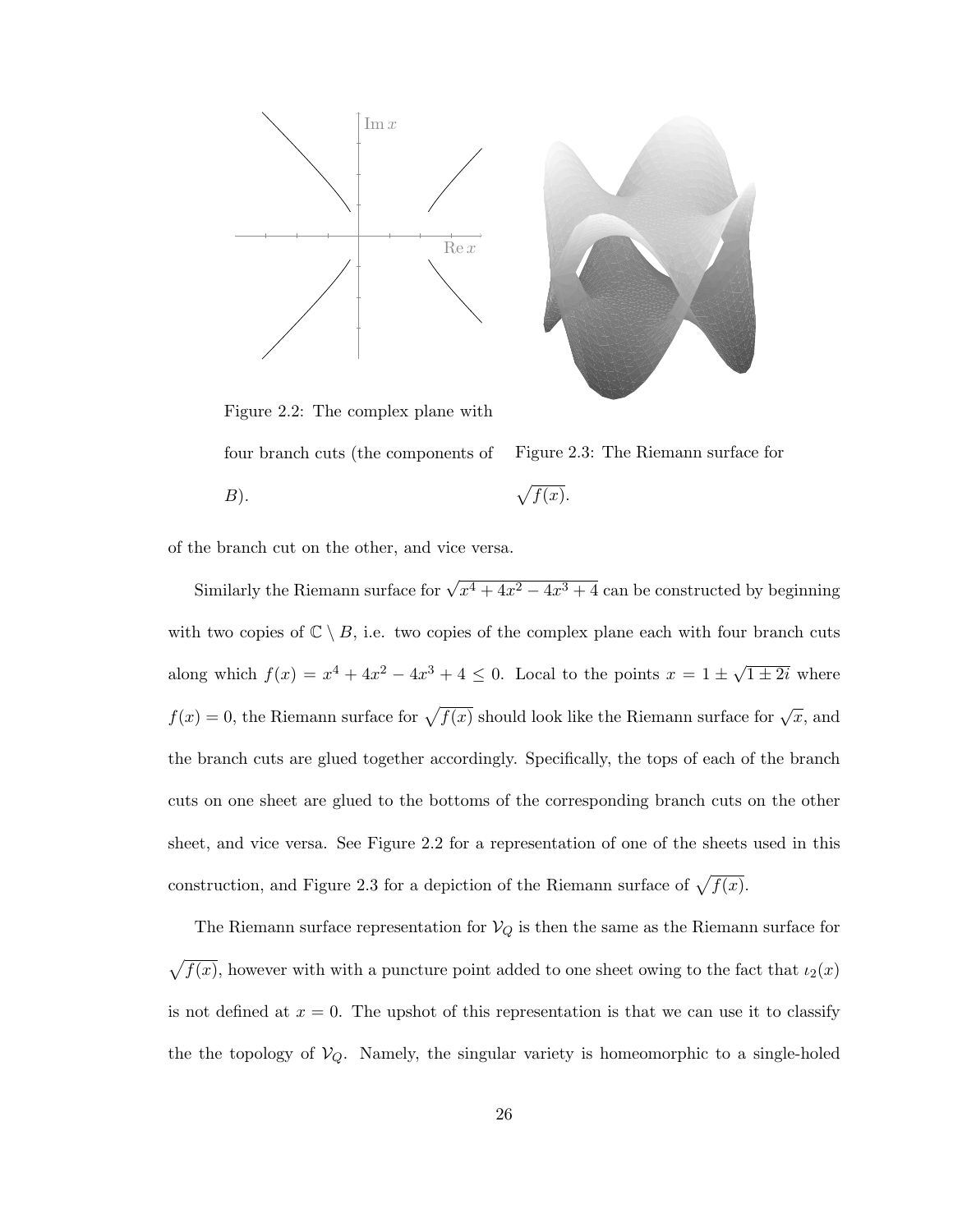torus with three puncture points. See Figure 2.4 on page 28 for a step-by-step construction demonstrating this fact.

Finally, as evidenced by Example 1.3.3, it will be useful for representing the residue form along  $V_Q$  to know where  $Q_y = \frac{\partial Q}{\partial y}$  is nonzero. Computing a Gröbner basis of the ideal  $\langle Q, Q_y \rangle$  in Maple ([Wat08]) via the command

 $Basis([Q,diff(Q,y)],\text{plex}(y,x));$ 

we obtain the univariate polynomial  $x^4 + 4x^2 - 4x^3 + 4$  as the first basis element. Hence the x coordinate of any point where  $Q$  and  $Q_y$  simultaneously vanish must be a root of this polynomial. This justifies the following remark.

*Remark* 2.2.2. Along  $V_Q$ ,  $Q_y$  is nonzero whenever  $x \neq 1 \pm \sqrt{1 \pm 2i}$  (the roots of the equation  $x^4 + 4x^2 - 4x^3 + 4 = 0$ .

## 2.3 Representing the intersection cycle

The following lemma accounts for the first step of the analysis: using Corollary 1.3.7 to reduce the computation of  $a_{n,n}$  to an integral on  $V_Q$ .

**Lemma 2.3.1.** *For*  $\varepsilon > 0$ , *define* 

$$
C_{\varepsilon} = \{ x \in \mathbb{C} : |x| = \varepsilon \},\
$$

*the circle of radius*  $\varepsilon$  *about*  $0 \in \mathbb{C}$ *, oriented counterclockwise. Then for sufficiently small*  $\varepsilon>0,$ 

$$
a_{n,n} = 2\pi i \int_{\iota_1(C_\varepsilon)} \text{Res}(\omega_F) + 2\pi i \int_{\iota_2(C_\varepsilon)} \text{Res}(\omega_F). \tag{2.3.1}
$$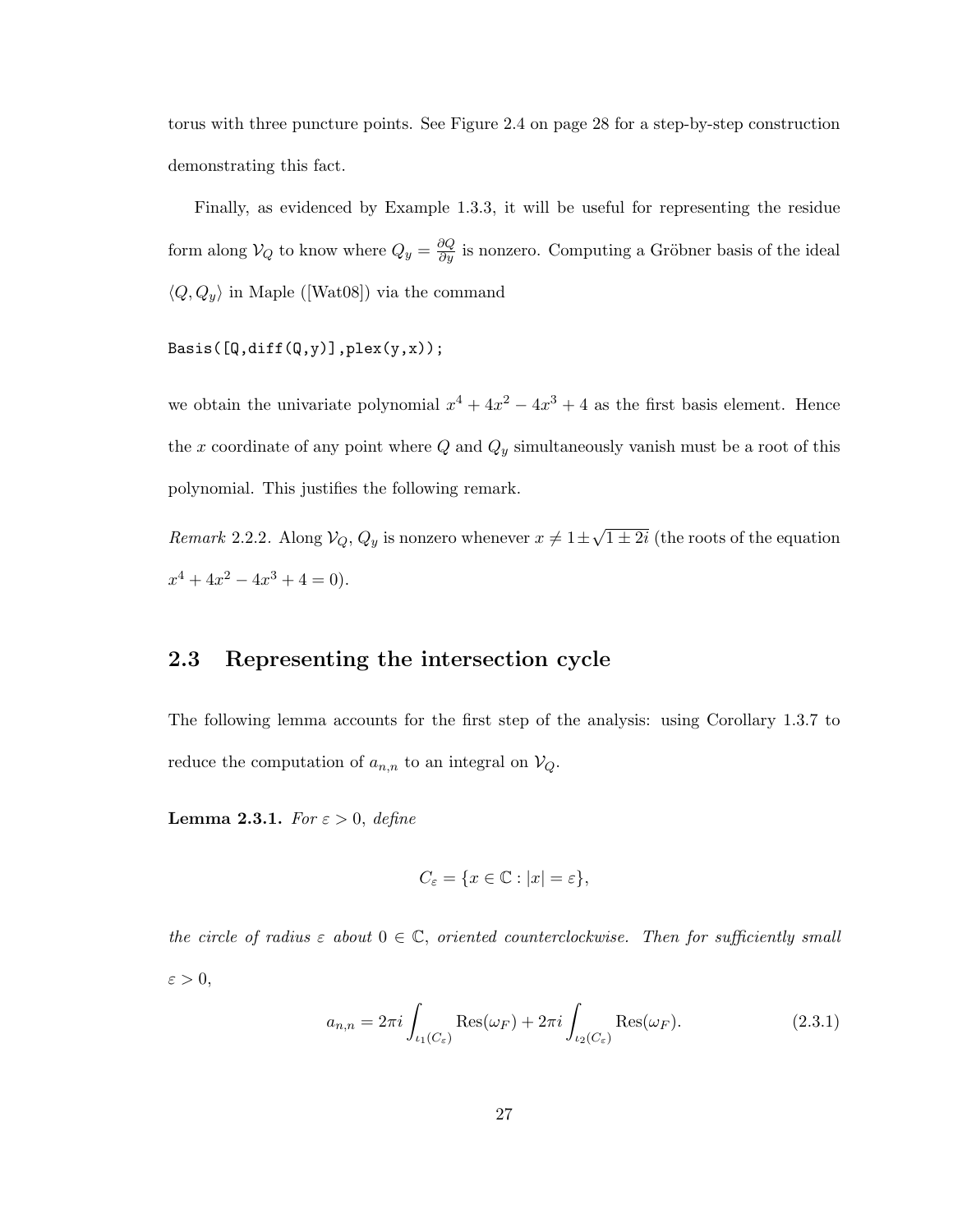

Figure 2.4: A step-by-step construction starting with the two-sheeted representation of  $\mathcal{V}_Q$ and ending with a single-holed torus with three puncture points.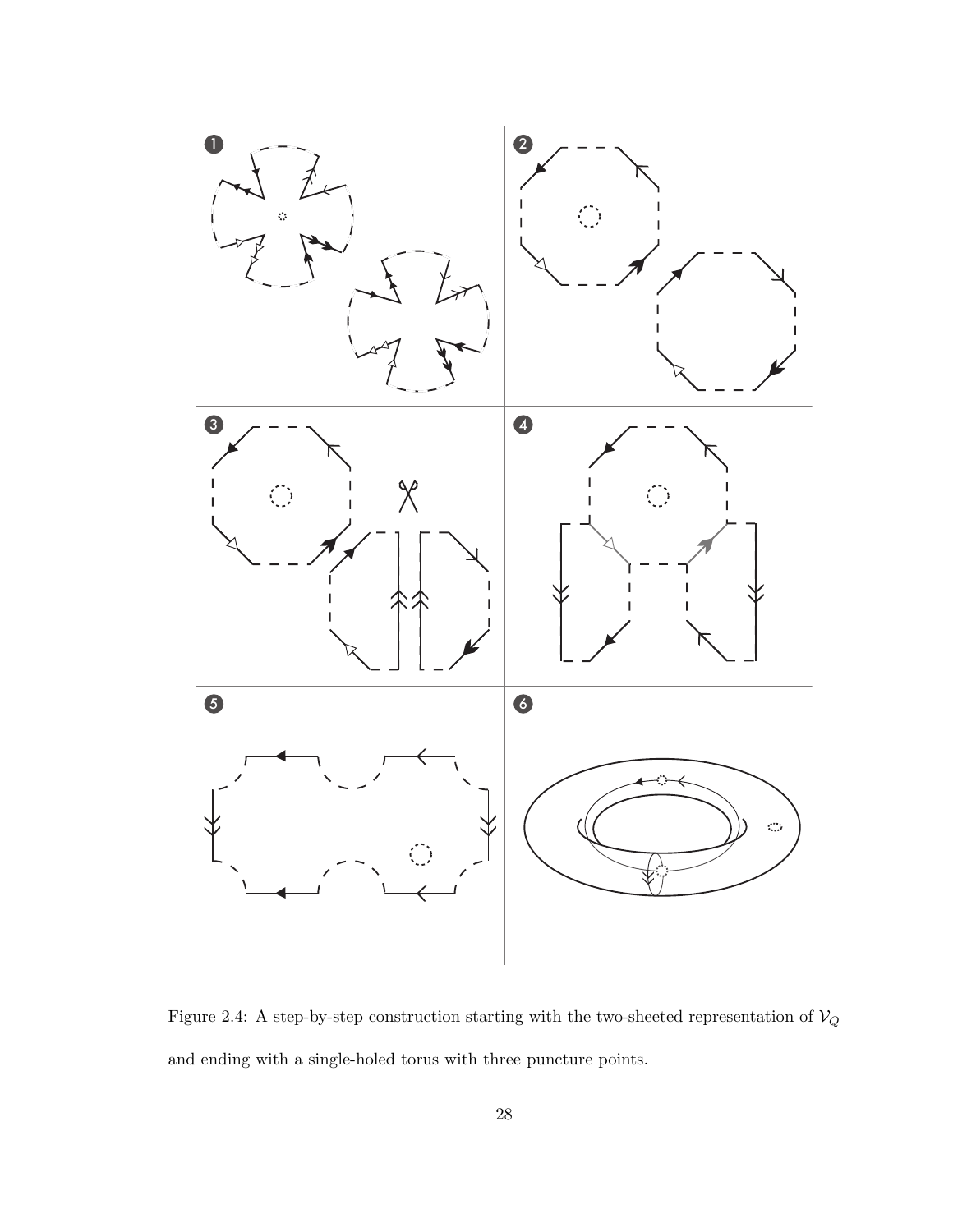*Proof.* We first verify that the variety  $V_Q$  is smooth. This is true only if  $Q$ ,  $Q_x$  and  $Q_y$  do not simultaneously vanish, which is true if and only if the variety  $I = \langle Q, Q_x, Q_y \rangle$  is trivial (the whole polynomial ring). We check this algorithmically, using Gröbner bases. In Maple, we compute the Gröbner basis of  $I$  with the command

Basis( $[Q, diff(Q,x), diff(Q,y)]$ , plex $(y,x)$ );

Maple returns the basis  $[1]$  for I, so the ideal is indeed trivial.

Now, let  $\varepsilon > 0$ ,  $\delta > 0$  be sufficiently small so that

$$
a_{n,n} = \int_{T_0} \omega_F, \quad \text{where } T_0 = \{(x, y) \in \mathbb{C}^2 : |x| = \varepsilon, |y| = \delta\}
$$

by Cauchy's Integral Formula. Define the quantities

$$
m_0 = \inf\{|y_j(x)| : x \in C_{\varepsilon}, j = 1, 2\},\,
$$
  

$$
M_0 = \sup\{|y_j(x)| : x \in C_{\varepsilon}, j = 1, 2\}.
$$

For  $\varepsilon$  sufficiently small, note that  $M_0 < \infty$  (by continuity of the  $y_j$ ; see Lemma 2.2.1) and  $m_0 > 0$  (the *x*-axis intersects  $V_Q$  only at the point  $(2, 0)$ ).

Assume  $\delta$  is chosen small enough so that  $\delta < m_0$ . Fix any  $M > M_0$ . Then define the homotopy

$$
K: T_0 \times [0,1] \to \mathbb{C}^2
$$
  

$$
(x, y, t) \mapsto (x, y (1 + t (\frac{M}{\delta} - 1))),
$$

expanding  $T_0$  in the y direction past  $V_Q$ . Then K intersects  $V_Q$  in the set  $C = \iota_1(C_\varepsilon) \cup \iota_2(C_\varepsilon)$ and avoids the coordinate axes. Furthermore, K intersects  $V_Q$  transversely (as K expands in the y direction, intersecting  $V_Q$  where it is a graph of x). Thus, by Corollary 1.3.7 we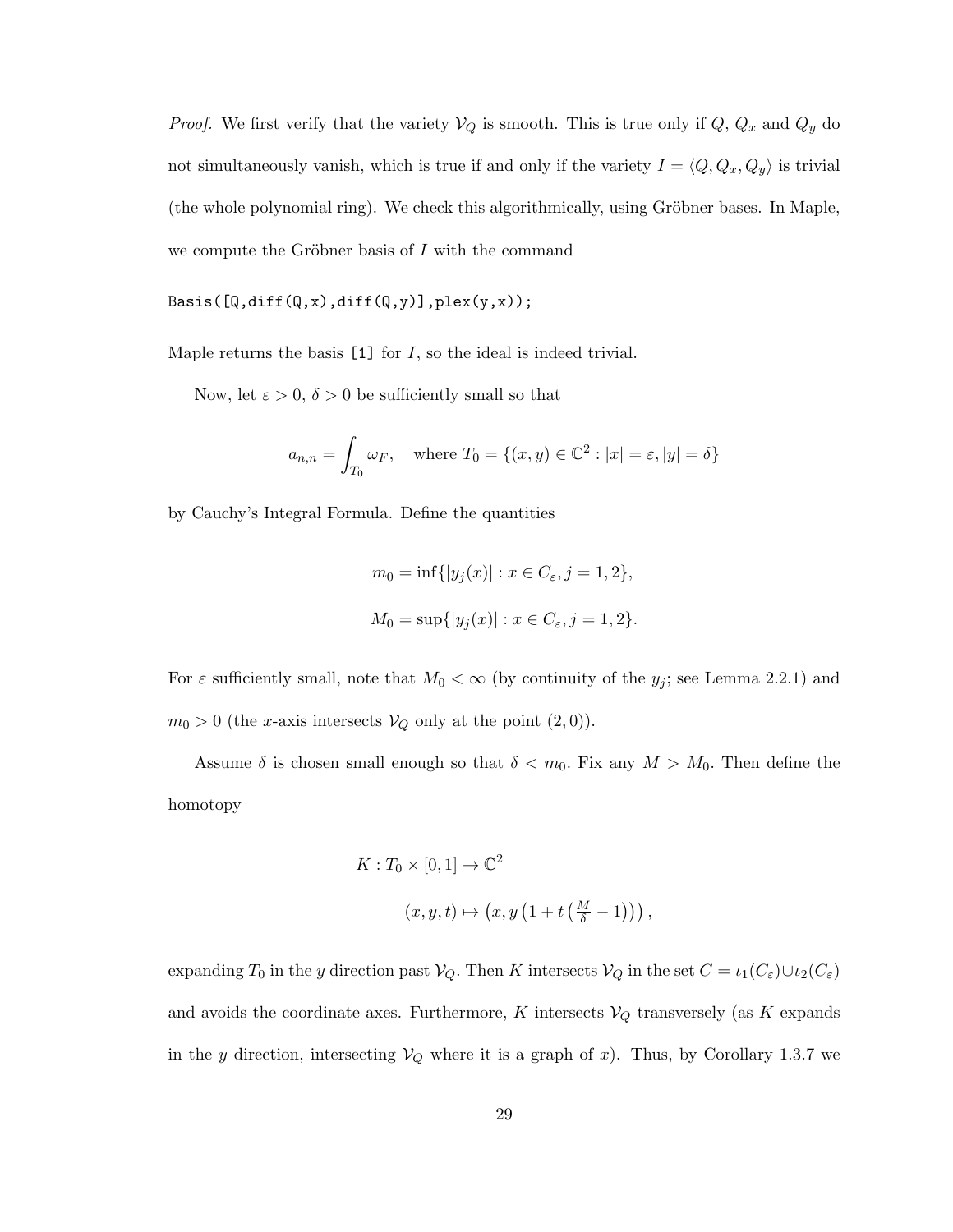obtain

$$
a_{n,n} = 2\pi i \int_{\iota_1(C_\varepsilon)} \text{Res}(\omega_F) + 2\pi i \int_{\iota_2(C_\varepsilon)} \text{Res}(\omega_F) + \int_{T_1} \omega_F,
$$
 (2.3.2)

where  $C_{\varepsilon}$  is oriented counterclockwise (determined by examination of Theorem 1.2.2 and the Residue Theorem).

Now fix n large and let M vary. As the rest of the terms in  $(2.3.2)$  have no M dependence,  $\int_{T_1} \omega_F$  must be a constant function of M. But by trivial bounds, we can show that

$$
\int_{T_1} \omega_F = O(M^{1-n}) \text{ as } M \to \infty,
$$

as  $\frac{P}{(2\pi i)^2 xyQ} = O(1)$ ,  $\exp(nH) = O(M^{-n})$  and the area of  $T_1$  is  $O(M)$ . For  $n > 1$ ,  $M^{1-n} \to 0$ as  $M \to \infty$ . Hence the only constant  $\int_{T_1} \omega_F$  can be equal to is 0.  $\Box$ 

## 2.4 Saddle location and contour analysis

Step (2) in the analysis is to locate the saddle points of  $h|_{V_Q}$  and deform the contour of integration appropriately, using this information. The saddle points can be found automatically as follows.

 $\textbf{Lemma 2.4.1.}~h|\mathcal{v}_Q$  has three saddle points, located at

$$
(2, \frac{1}{8}) = \iota_1(2),
$$
  

$$
(1 - \sqrt{5}, \frac{3 + \sqrt{5}}{16}) = \iota_1(1 - \sqrt{5}),
$$
  

$$
(1 + \sqrt{5}, \frac{3 - \sqrt{5}}{16}) = \iota_2(1 + \sqrt{5}).
$$

*Proof.* By Theorem 1.4.1, the critical points of  $h|_{\mathcal{V}_Q}$  are those points where Q and  $xQ_x - yQ_y$ simultaneously vanish. We can compute these points algorithmically by computing the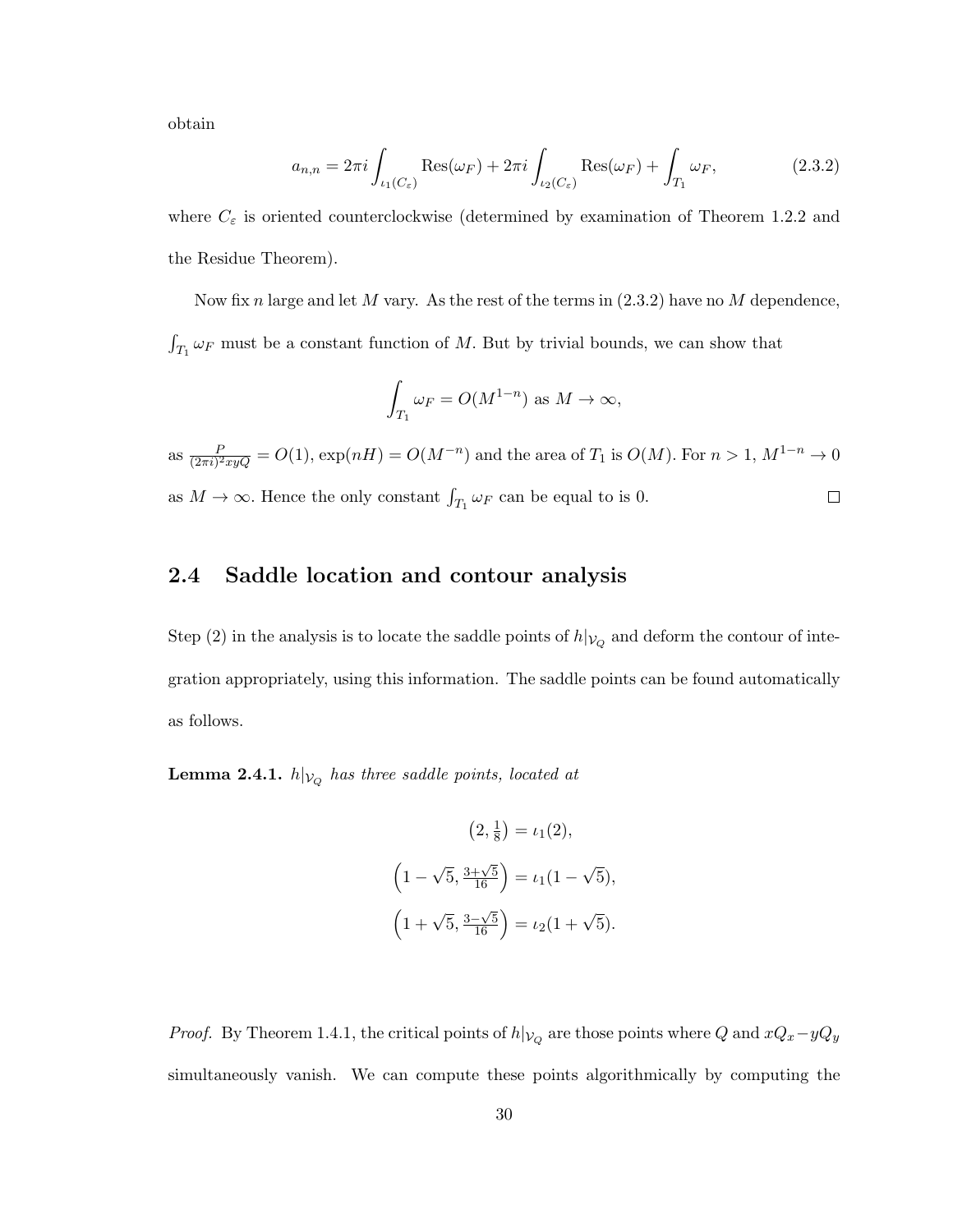Gröbner basis for the ideal  $I = \langle Q, xQ_x - yQ_y \rangle$ . This is done in Maple with the command  $\texttt{Basis}(\texttt{[Q, x*diff(Q, x) - y*diff(Q, y)]}, \texttt{plex}(y, x));$ 

which returns a basis consisting of the following two polynomials:

$$
32 - 8x^2 - 32x + 20x^3 - 8x^4 + x^5, \quad x^4 - 48 - 6x^3 + 8x^2 + 128y + 16.
$$

The first polynomial factors as  $(x^2 - 2x - 4)(x - 2)^3$ , with roots  $x = 2$  and  $x = 1 \pm \sqrt{5}$ . Substituting these values of x into the second polynomial and solving for y yields the critical points claimed in the lemma.  $\Box$ 

We note here the interesting geometry near the critical point  $(2, 1/8)$ , which will turn out to be the sole contributing point. Expanding  $H(\iota_1(x))$  near  $x = 2$ , we obtain

$$
H(\iota_1(x)) = H(\iota_1(2)) + \frac{1}{16}(x-2)^4 + O((x-2)^6),
$$

and hence  $h|_{V_Q}$  has a degenerate saddle (of order 4) near this critical point, with steepest descent directions emanating from  $x = 2$  at angles  $\pi/4 + j(\pi/2)$  radians  $(j = 1, 2, 3, 4)$ . We also see that along the path  $|x| = 2$ ,  $h(\iota_1(x))$  is locally *minimized* at  $x = 2$ , as this path passes through the critical point along ascent directions. Hence  $x = 2$  is a local maximum for  $|y_1(x)|$  along this path, and so there are points  $(x, y) \in V_Q$  near  $(2, 1/8)$  such that  $|x| = 2$ and  $|y| < 1/8$ . Because  $V_Q$  cuts in toward the origin near  $\iota_1(2)$ , this critical point is not on the boundary of the domain of convergence of  $F$ . In the terminology of the introduction, this critical point is *not* minimal.

Knowing where the saddle points of  $h$  are, the next task is to deform the contour of integration in  $(2.3.1)$  so as to minimize the maximum modulus of h along the new contour at said saddle points. The integral over domain  $\iota_2(C_{\varepsilon})$  will actually be shown to vanish,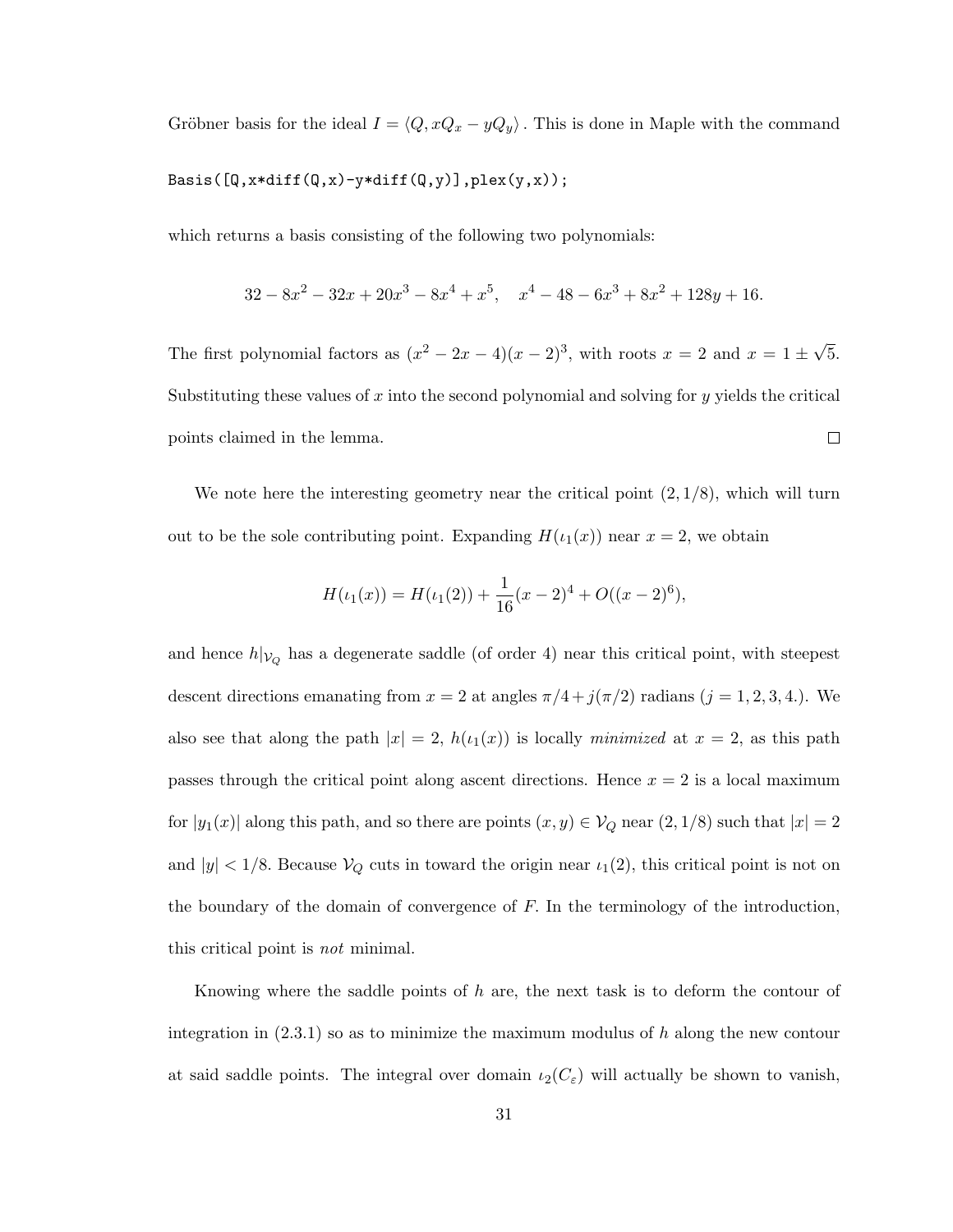

Figure 2.5: A pentagonal path p. The dashed lines indicate the boundary of the punctured strip along which  $\iota_1$  and  $\iota_2$  are holomorphic.

while the domain  $\iota_1(C_{\varepsilon})$  will be pushed to a "pentagonal" path through the critical point  $(2, 1/8).$ 

The specific path to which  $\iota_1(C_{\varepsilon})$  will be deformed is  $\iota_1(p)$  where p is the pentagonal path depicted in Figure 2.5, with vertices at the points

$$
\left\{\tfrac{4}{3}-i\tfrac{2}{3},2,\tfrac{4}{3}+i\tfrac{2}{3},-\tfrac{2}{3}+i\tfrac{2}{3},-\tfrac{2}{3}-i\tfrac{2}{3}\right\}.
$$

Denote by  $p_1, \ldots, p_5$  the edges of p, as denoted in the figure.

Performing the suggested deformation results in the following lemma.

Lemma 2.4.2.

$$
a_{n,n} = 2\pi i \int_{\iota_1(p)} \text{Res}(\omega_F),
$$
\n(2.4.1)

*where* p *is oriented counterclockwise.*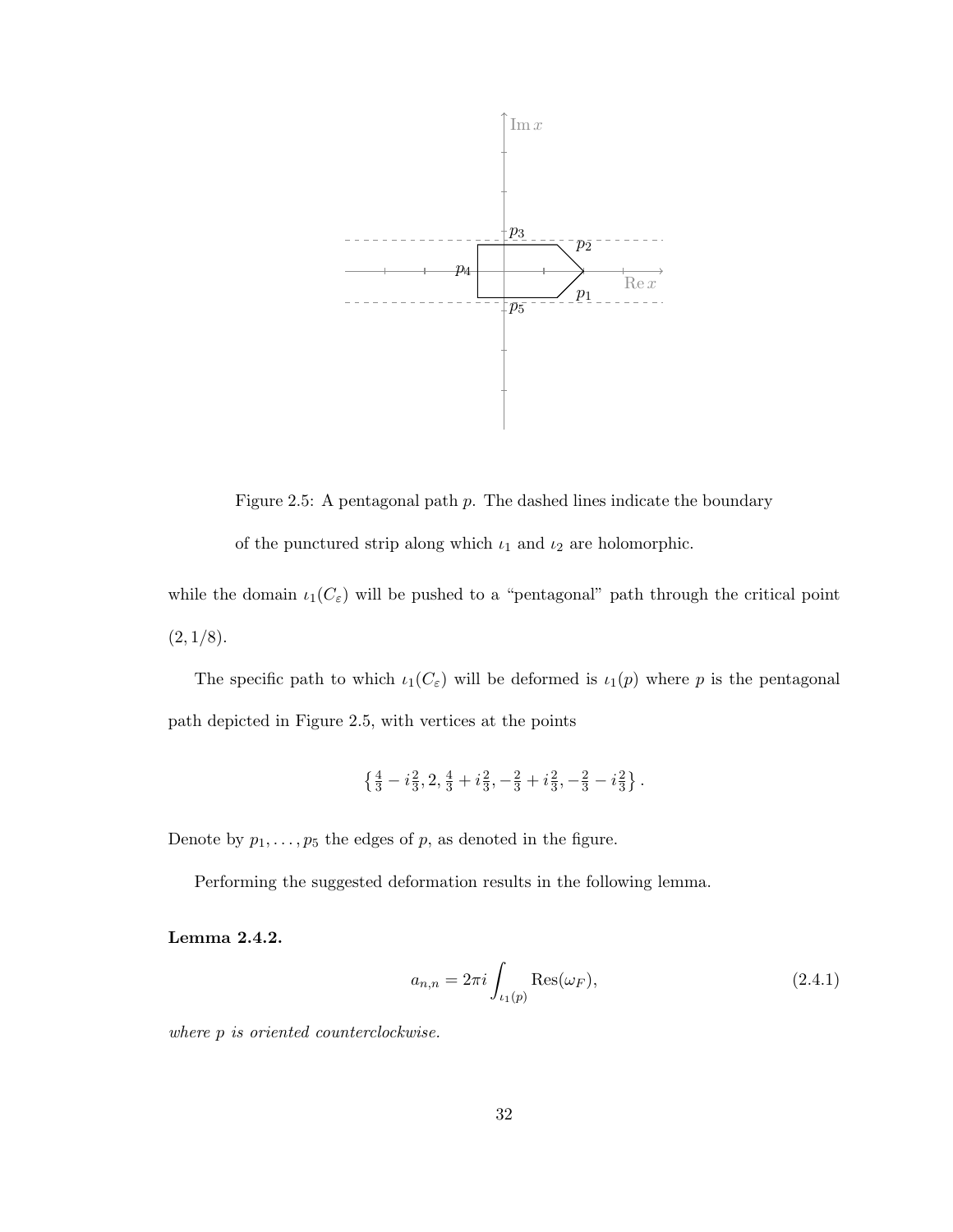*Proof.* For  $\delta < \varepsilon$ , let K be a homotopy shrinking the circle  $C_{\varepsilon}$  to the circle  $C_{\delta}$ . By holomorphicity of  $\iota_2$  (Lemma 2.2.1),  $\iota_2 \circ K$  is a homotopy from  $\iota_2(C_{\varepsilon})$  to  $\iota_2(C_{\delta})$  along  $\mathcal{V}_Q$ , and  $\text{Res}(\omega_F)$  is holomorphic along this homotopy. By Stokes' Theorem we obtain

$$
\int_{\iota_2(C_{\varepsilon})} \text{Res}(\omega_F) = \int_{\iota_2(C_{\delta})} \text{Res}(\omega_F).
$$

Now fix n large and let  $\delta$  vary. Note that as the left hand side of the above equation has no  $\delta$  dependence, neither does the right.

By the fact that  $y_2(x) = -4x^{-5}(1+O(x))$  as  $x \to 0$ , we get that  $\frac{-P}{(2\pi i)^2 xy Qy} = O(\delta^{-4}),$  $\exp(nH) = O(\delta^{4n})$  and the area of  $\iota_2(C_\delta)$  is  $O(\delta^{-4})$  as  $\delta \to 0$ . This implies that

$$
\int_{\iota_2(C_\delta)} \text{Res}(\omega_F) = \int_{\iota_2(C_\delta)} \frac{1}{(2\pi i)^2} \cdot \frac{-P}{xyQ_y} e^{nH} dx = O(\delta^{4n-8})
$$

as  $\delta \to 0$  (note that this representation of the residue is valid by Remark 2.2.2). For  $n > 2$ ,  $\delta^{4n-8} \to 0$  as  $\delta \to 0$ . Thus we must have that this integral is equal to 0.

As for the the integral over  $\iota_1(C_{\varepsilon})$  in (2.3.1), let K now be a homotopy expanding the circle  $C_{\varepsilon}$  to the pentagonal path p. Then by Lemma 2.2.1,  $\iota_1 \circ K$  is a homotopy from  $\iota_1(C_{\varepsilon})$ to  $\iota_2(p)$  along  $\mathcal{V}_Q$ , and  $\text{Res}(\omega_F)$  is likewise holomorphic along the image of this homotopy. Then by Stokes' Theorem,

$$
\int_{\iota_1(C_{\varepsilon})} \text{Res}(\omega_F) = \int_{\iota_1(p)} \text{Res}(\omega_F),
$$

 $\Box$ 

where  $p$  is oriented counterclockwise. The theorem follows.

Now we show that h is indeed maximized on  $\iota_1(p)$  uniquely at the point  $(2, 1/8)$ . That this is true local to the saddle point  $(2, 1/8)$  is clear from the form of H near this point, as explored following the proof of Lemma 2.4.1. To show that this is true globally will require more effort.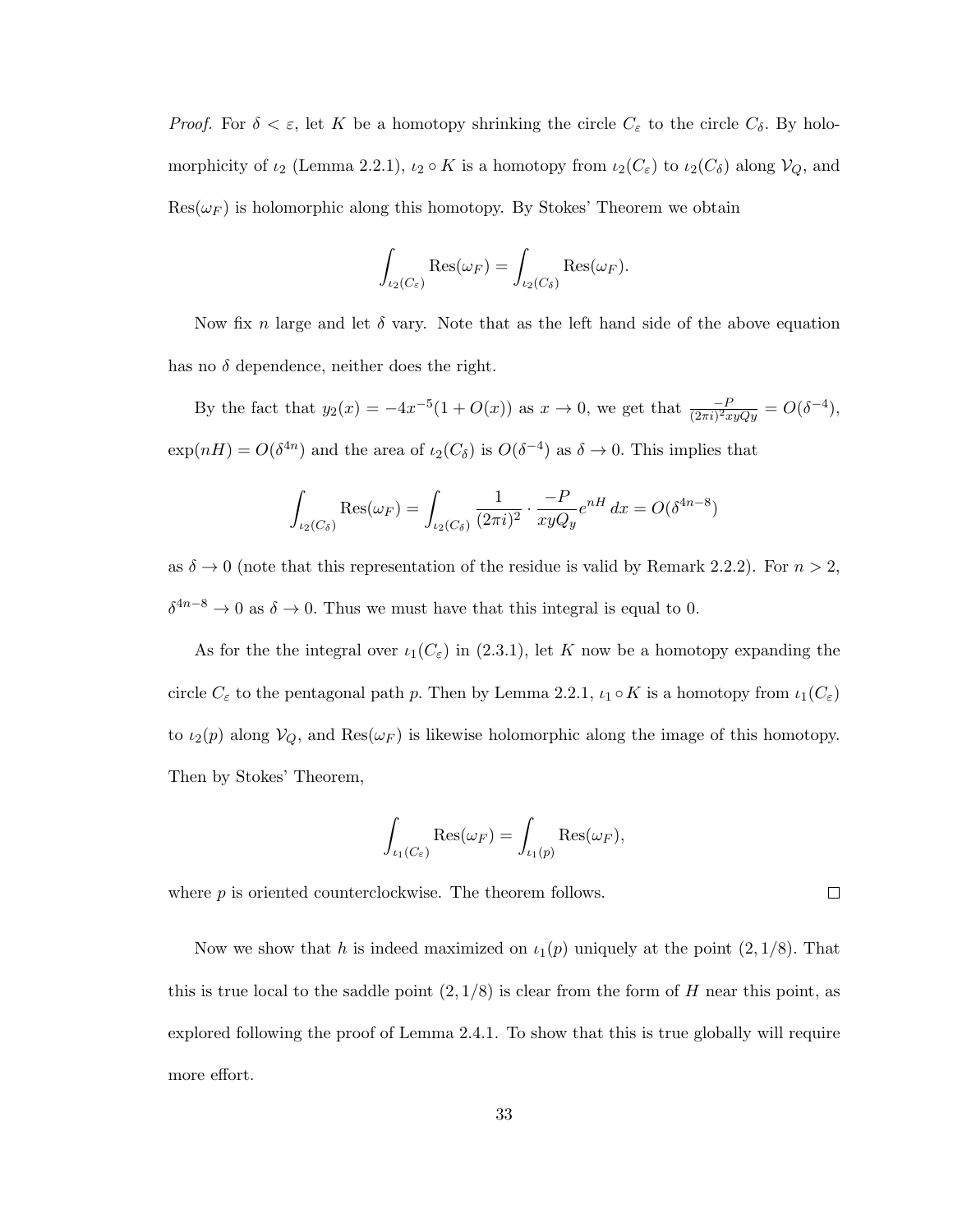Lemma 2.4.3.  $h(\iota_1(x)) < h(\iota_1(2)) = \log 4 \quad \forall x \in p \setminus \{2\}.$ 

*Proof.* Because  $h(\iota_1(x))$  is continuous on the connected set p, we need only show that  $h(\iota_1(x)) \neq \log 4$  for all  $x \in p \setminus \{2\}$ , and that  $h(\iota_1(x)) < \log 4$  for some  $x \in p \setminus \{2\}$ . The latter condition can be easily checked by plugging some arbitrary point into  $h(\iota_1(x))$ . As for the former condition, the idea will be to cook up some polynomial equations that must be satisfied in order for it to be true that  $h(\iota_1(x)) = \log 4$ . We then use techniques from computational algebra to show that these equations can not be satisfied for any  $(x, y)$  with  $x \in p \setminus \{2\}$  and  $y = y_1(x)$ .

The conditions from which we will derive our polynomial equations are as follows:

- 1.  $x \in p_j$  for some  $j \in \{1, ..., 5\}$ .
- 2. y such that  $(x, y) \in V_Q$ .
- 3.  $h(x, y) = \log 4$ , or  $e^{h(x, y)} = 4$ .

Each of these conditions implies a (set of) polynomial equations in the variables  $\text{Re}(x)$ ,  $\text{Im}(x)$ , Re(y) and  $\text{Im}(y)$ , as we will show shortly. Note that we are throwing away some important information in condition 2 above, namely we want  $y = y_1(x)$ , not  $y = y_2(x)$ . This will be important later in the proof.

We examine first the case where  $x \in p_3$ . Denote  $a = \text{Re}(x)$ ,  $b = \text{Im}(x)$ ,  $c = \text{Re}(y)$  and  $d = \text{Im}(y)$ . Then condition 1 implies the polynomial constraint:

$$
P_1 = b - \frac{2}{3} = 0.
$$

Note: condition 1 implies the additional constraint  $a \in [-2/3, 4/3]$ , which we will make use of shortly.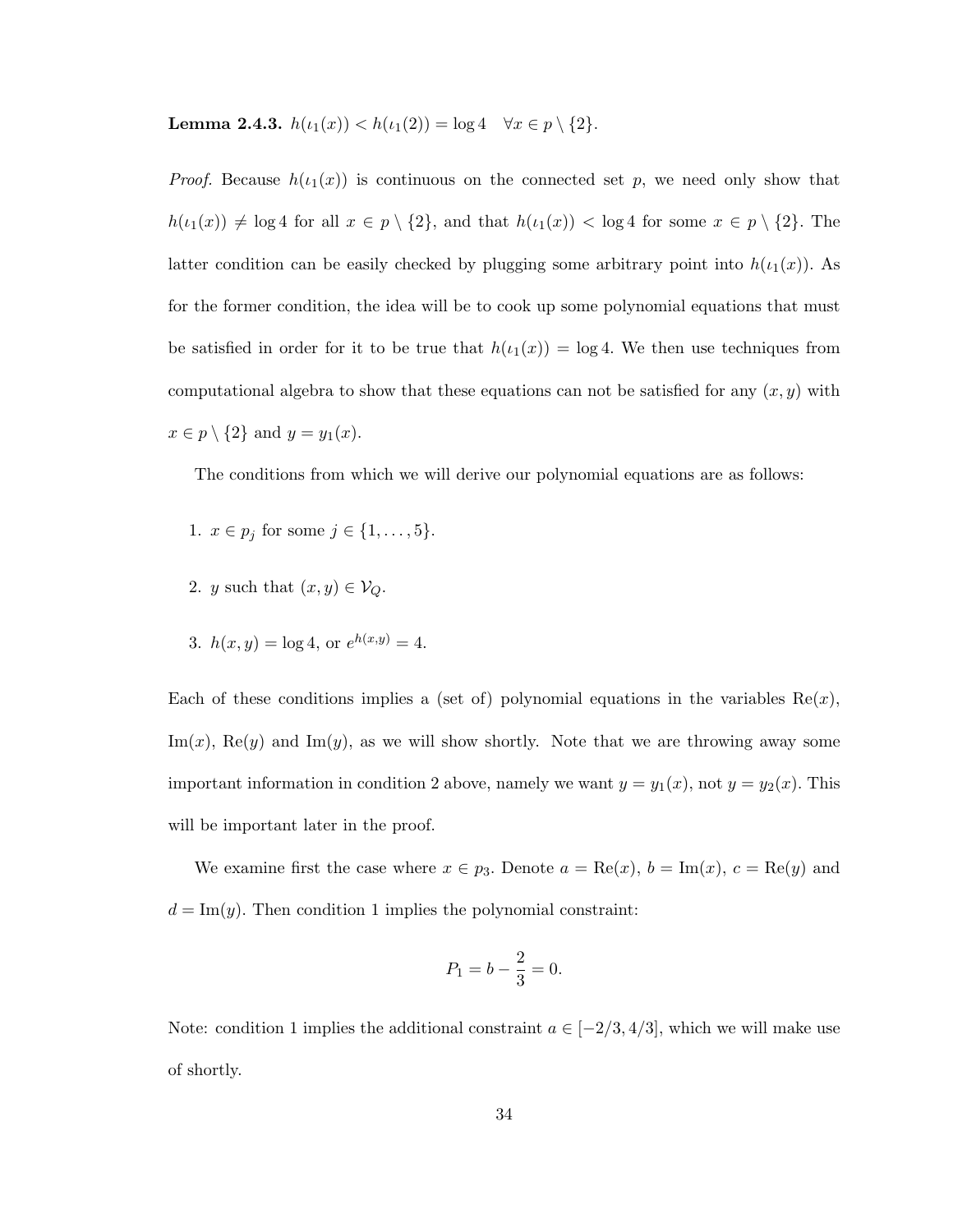Condition 2 implies the following two polynomial constraints:

$$
P_2 = \text{Re}(Q(a + ib, c + id)) = 0,
$$
  

$$
P_3 = \text{Im}(Q(a + ib, c + id)) = 0.
$$

Finally, condition 3 translates to  $4|x||y|=1,$  or

$$
P_4 = 16(a^2 + b^2)(c^2 + d^2) - 1 = 0.
$$

We are interested in whether these four polynomial equations have a common *real-valued* solution, and we will use Gröbner bases and Sturm sequences to answer this question. Since we expect the variety generated by  $I = \langle P_1, P_2, P_3, P_4 \rangle$  to be finite — I is generated by four polynomials in four unknowns — we hope to use Gröbner bases to eliminate variables and produce a univariate polynomial  $B(a) \in I$ . Any point  $(a, b, c, d)$  solving  $P_j = 0$  for all j will likewise solve  $B = 0$ . Then we try to use Sturm sequences to that such a B has no real roots  $a \in [-2/3, 4/3]$ , proving that  $h(\iota_1(x)) \neq \log 4$  for  $x \in p_3$ .

We compute the Gröbner basis with the command

## Basis([P1,P2,P3,P4],plex(d,c,b,a))

and find that the first element B of the basis *is* univariate in the variable a, a polynomial of degree 16. We can check that  $B(-2/3) \neq 0$  and  $B(4/3) \neq 0$  by direct computation in Maple. To check whether or not B has any roots on the interval  $(-2/3, 4/3)$  we employ Sturm's Theorem (see [BPR06, p. 52]).

To employ Sturm's Theorem, we must verify that  $B$  is squarefree. This is true if and only if the ideal  $\langle B, B' \rangle$  is equal to the trivial ideal  $\langle 1 \rangle$ . Indeed, computing the Gröbner basis for  $\langle B, B' \rangle$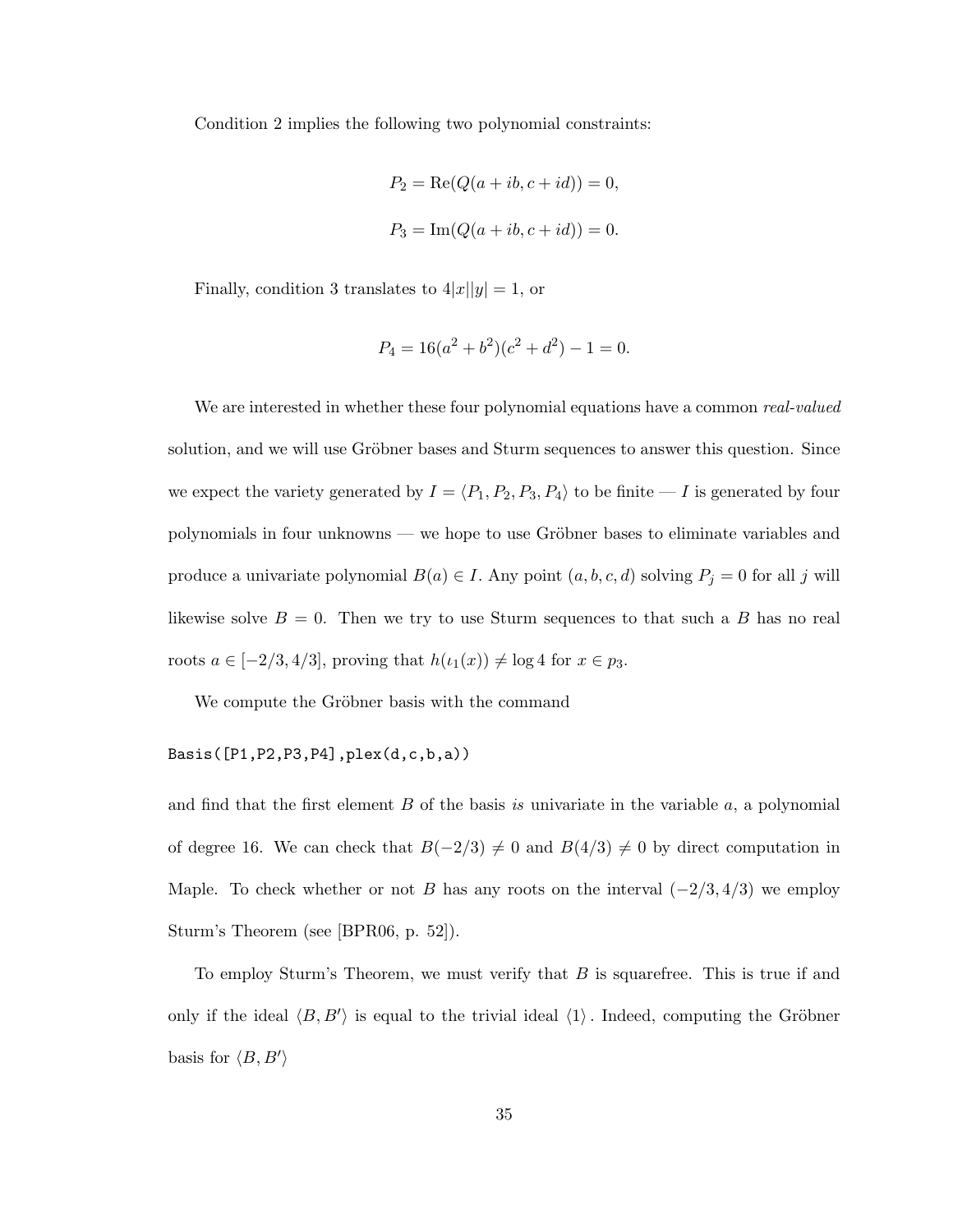Basis([B,diff(B,a)],plex(a));

returns the trivial basis  $[1]$ , i.e. B is squarefree.

Then to count the number of roots in  $(-2/3, 4/3)$  via Sturm's Theorem, we enter the command

sturm(sturmseq(B,a),a,-2/3,4/3)

and Maple returns that there are 0 real roots on the interval  $(-2/3, 4/3)$ .

Computations are similar for  $p_4$  and  $p_5$ , but things are a bit more complicated along  $p_1$ and  $p_2$ . Let's look at  $p_2$ . The first polynomial equation becomes

$$
P_1 = a + b - 2 = 0,
$$

with  $a \in [4/3, 2]$ , while the rest of the polynomial equations remain the same. Going through the same procedure as before, we can produce a Gröbner basis for  $\langle P_1, P_2, P_3, P_4 \rangle$  with an element  $B(a)$  univariate in a.  $B(a)$  factors as

$$
B(a) = (a-2)^4 \tilde{B}(a),
$$

where by direct computation we see that  $\tilde{B}$  is nonzero at  $a = 4/3$  and  $a = 2$ . Note: we expected that B would have a root at  $a = 2$ , corresponding to the fact that  $h(\iota_1(2)) = \log 4$ .

The next step would be to attempt to show that  $\tilde{B}$  has no roots on the interval  $(4/3, 2)$ , but this is not true. Using Sturm sequences, one can show that  $\tilde{B}$  has exactly one root  $a_0 \in (4/3, 2)$ , and this is because there *is* a pair  $x, y$  with  $x \in p_2 \setminus \{2\}$  and  $h(x, y) = \log 4$ . The claim is that this corresponds to a point where  $y = y_2(x)$ , not where  $y = y_1(x)$ .

To see that there must be such a pair, note that  $y_2(x) \to 0$  as  $x \to 2$ . Hence  $h(\iota_2(x)) \to \infty$ as  $x \to 2$ . But by direct computation we can show that  $h(\iota_2(4/3)) < \log 4$ . As  $h(\iota_2(x))$  is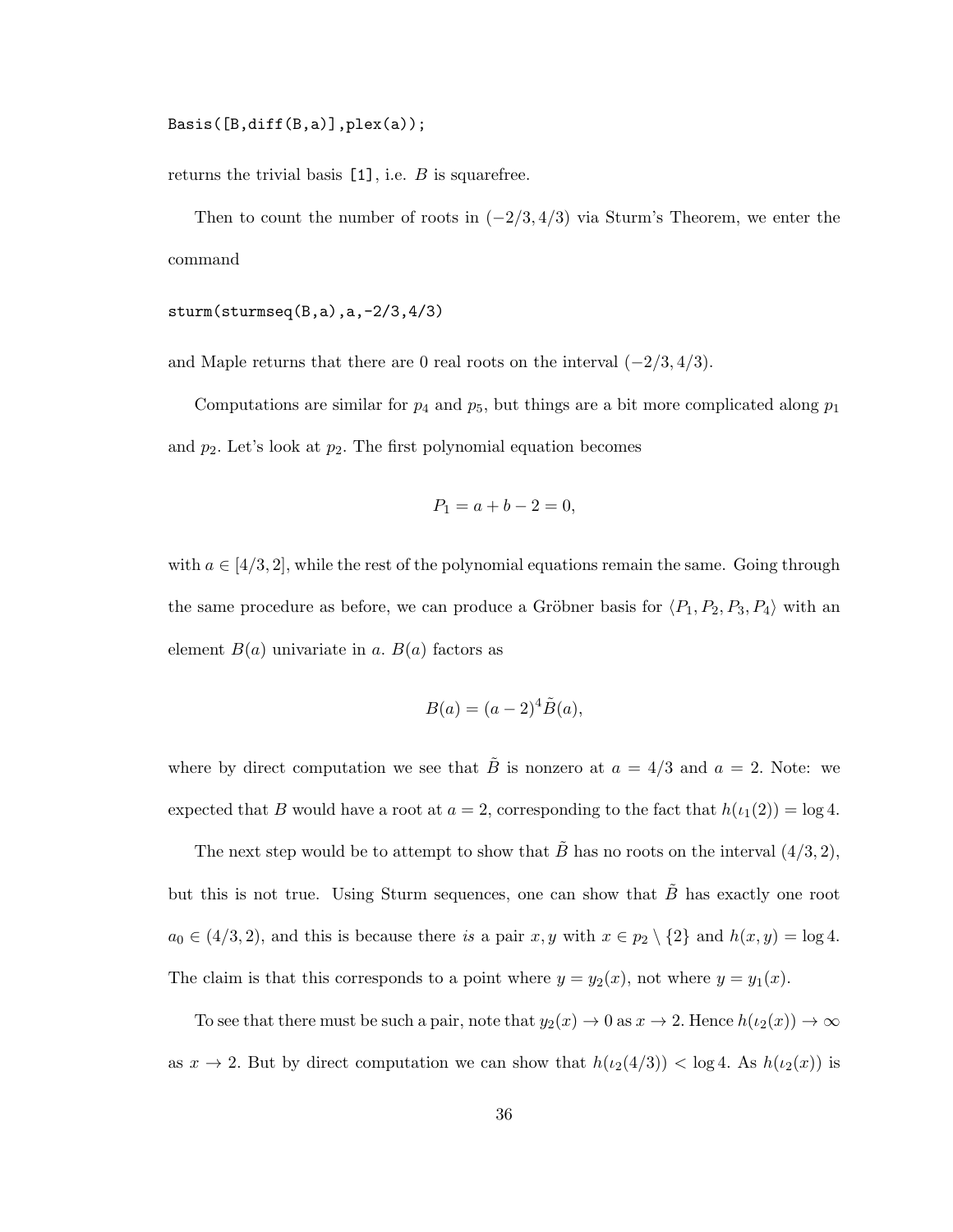continuous on  $p_2 \setminus \{2\}$ , there must be some  $x \in p_2 \setminus \{2\}$  such that  $h(\iota_2(x)) = \log 4$ . This pair x,  $y = y_2(x)$  satisfies the polynomial equations  $P_j = 0$ .

Now assume by way of contradiction that  $h(\iota_1(x)) = \log 4$  for some  $x \in p_2 \setminus \{2\}$ . Because  $\tilde{B}$  has just one root  $a_0 \in (4/3, 2)$ , it must be that this occurs at the same x value for which  $h(\iota_2(x)) = \log 4$ , specifically  $x_0 = a_0 + (2 - a_0)i$ . Hence we have

$$
|x_0||y_1(x_0)| = |x_0||y_2(x_0)| = \frac{1}{4},
$$

which implies that  $|y_1| = |y_2|$  at the point  $x_0$ . So at this value of x we have

$$
c^{2} + d^{2} = |y|^{2} = |y_{1}y_{2}| = \frac{|x - 2|}{|x|^{5}}
$$

The preceding equation implies that  $|x|^{10}(c^2 + d^2)^2 = |x - 2|^2$ , which translates into the polynomial equation

$$
P_5 = (a^2 + b^2)^5 (c^2 + d^2)^2 - ((a - 2)^2 + b^2) = 0.
$$

We now have a new polynomial equation that must be satisfied in order to have that  $h(\iota_1(x)) = \log 4$  on  $p_2 \setminus \{2\}$ . But if we compute a Gröbner basis for  $\langle P_1, \ldots, P_5 \rangle$ , we get the trivial basis [1], meaning that the polynomials have no common solution. Hence  $h(\iota_1(x)) \neq \log 4$  for  $x \in p_2 \setminus \{2\}$ . Analogous methods can be used to handle the case of  $\Box$  $p_1$ .

## 2.5 Saddle point integration

The final step in the analysis is to use saddle point techniques and order bounds to prove  $(2.1.1).$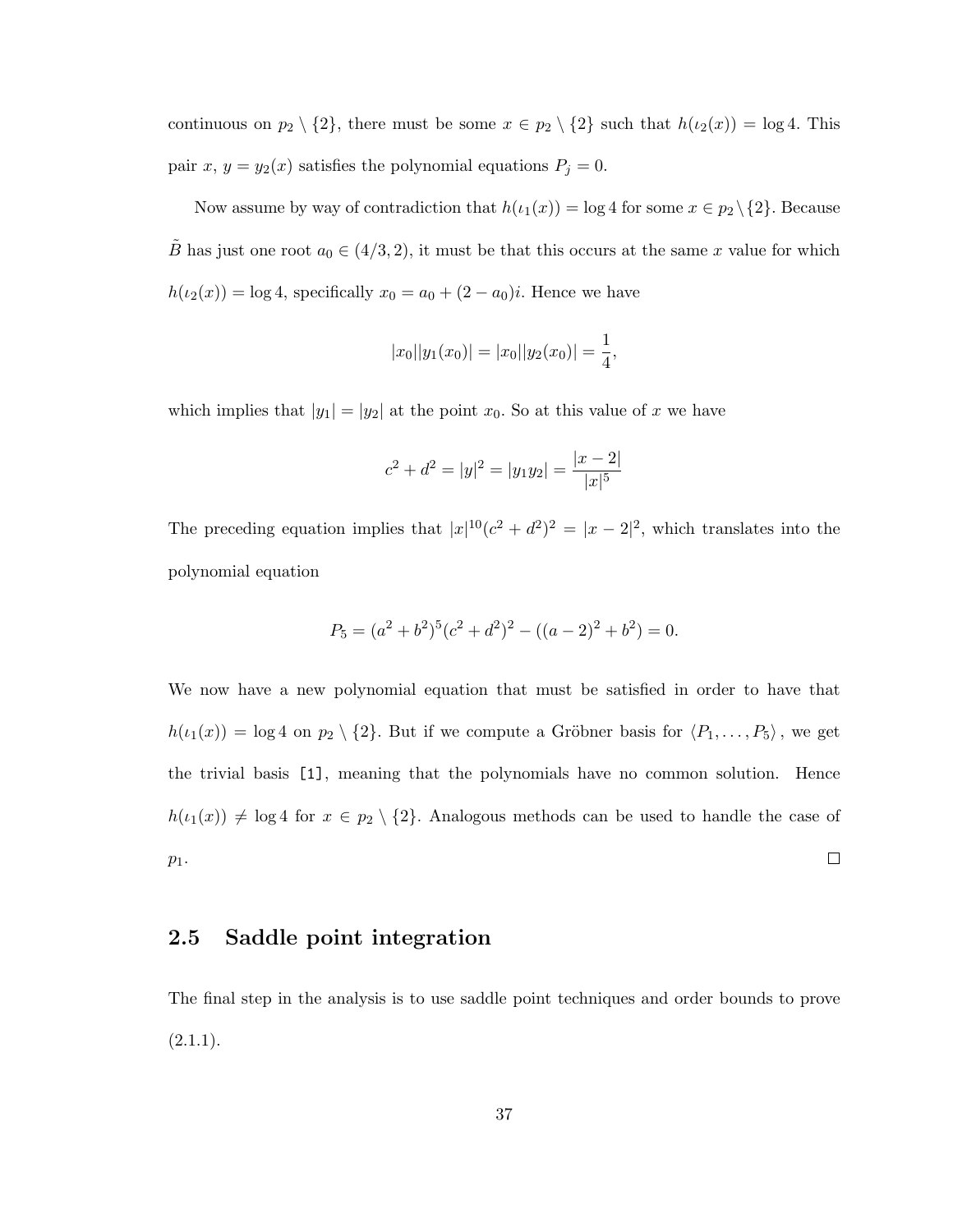#### Theorem 2.5.1.

$$
k_n = a_{n,n} \sim \frac{4^n}{8\Gamma(3/4)n^{5/4}}.
$$

*Proof.* We proceed from Lemma 2.4.2. The theorem will be proved in 2 steps: bounding the integral in (2.4.1) outside a neighborhood of the critical point, then applying saddle point techniques near that critical point.

For any neighborhood N of  $x = 2$ , we look at  $\int_{\iota_1(p\setminus N)} \text{Res}(\omega_F)$ , which can be written as

$$
\int_{\iota_1(p\backslash N)} \frac{1}{(2\pi i)^2} \cdot \frac{-P}{xyQ_y} e^{nH} dx
$$

(note that this representation is valid by Remark 2.2.2). As  $h \circ \iota_1$  is continuous on the compact set  $p \setminus N$ ,  $h \circ \iota_1$  achieves an upper bound M on  $p \setminus N$ . By Lemma 2.4.3,  $M < \log 4$ . Thus by trivial bounds we have

$$
\int_{\iota_1(p\setminus N)} \text{Res}(\omega_F) = O(e^{Mn}) = o((4-\delta)^n)
$$

for sufficiently small  $\delta > 0$ , as  $n \to \infty$ . Hence

$$
a_{n,n} = 2\pi i \int_{\iota_1(p \cap N)} \text{Res}(\omega_F) + o((4 - \delta)^n). \tag{2.5.1}
$$

for *any* neighborhood N of  $x = 2$ , provided  $\delta$  is sufficiently small.

For N small enough,  $p \cap N = (p_1 \cap N) \cup (p_2 \cap N)$ . We examine the integral over  $\iota_1(p_1 \cap N)$  and  $\iota_1(p_2 \cap N)$  separately, starting with  $\iota_1(p_2 \cap N)$ . By using the aforementioned representation of the residue form (and changing variables), we obtain

$$
2\pi i \int_{\iota_1(p_2 \cap N)} \text{Res}(\omega_F) = \int_{p_2 \cap N} \frac{1}{2\pi i} \cdot \frac{-P(\iota_1(x))}{xy_1(x)Q_y(\iota_1(x))} e^{nH(\iota_1(x))} dx.
$$

After another change of variables  $(x \to x + 2)$  and a suitable choice of neighborhood N, the above integral can be rewritten as

$$
4^n \int_{\gamma^+} A(x) e^{-n\phi(x)} dx,
$$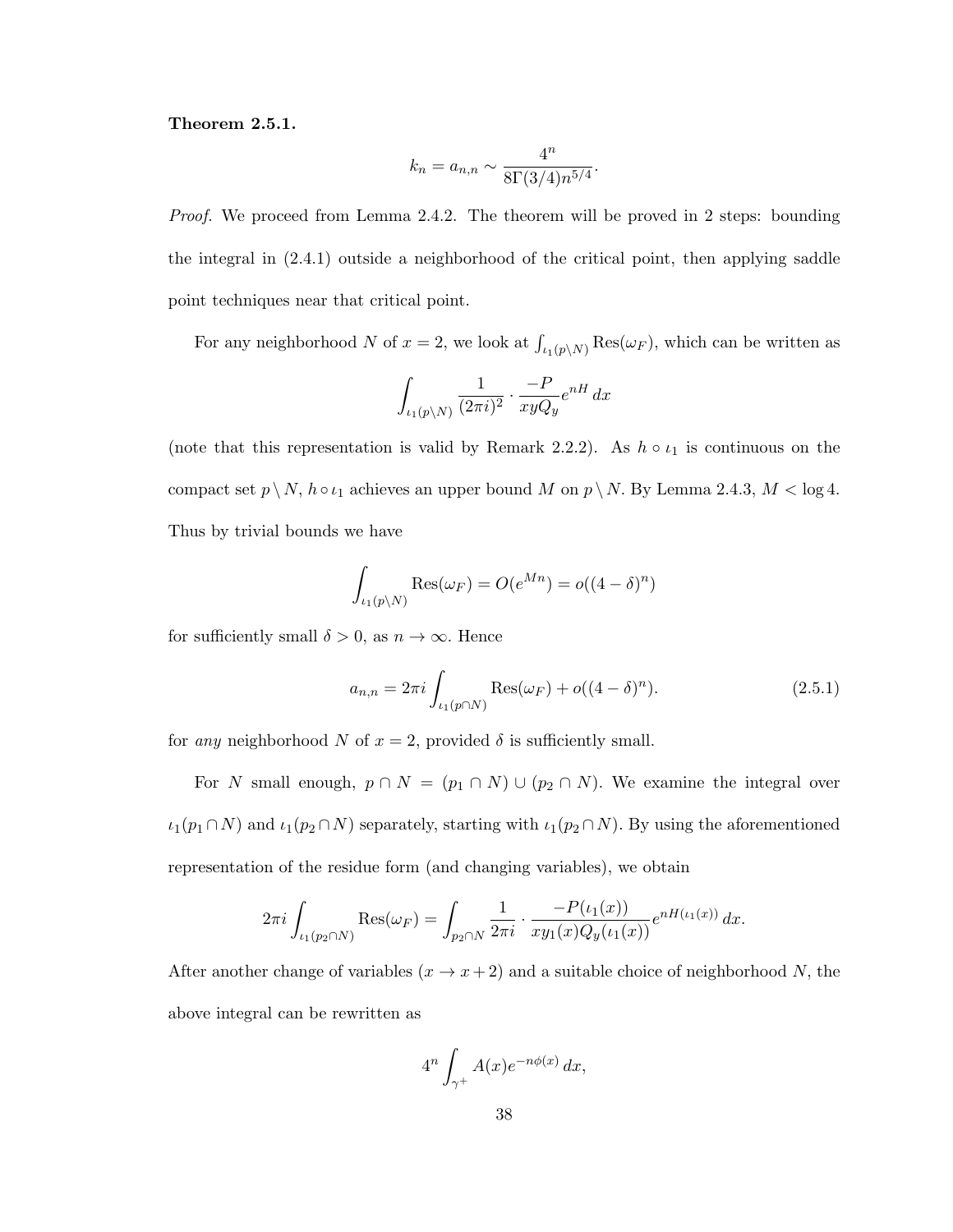where we have, for some fixed  $\varepsilon > 0$ ,

$$
\gamma(x) = (i - 1)x; \ x \in [-\varepsilon, \varepsilon],
$$

$$
A(x) = \frac{1}{2\pi i} \cdot \frac{-P(\iota_1(x+2))}{(x+2)y_1(x+2)Q_y(\iota_1(x+2))},
$$

$$
\phi(x) = \log 4 - H(\iota_1(x+2)),
$$

and we recall that  $\gamma^+$  is the restriction of the image of  $\gamma$  to the domain  $[0, \varepsilon]$ . The series expansion of A and  $\phi$  at  $x = 0$  begin

$$
A(x) = \frac{i}{16\pi}x^3 + \frac{i}{32\pi}x^4 + O(x^5),
$$
  

$$
\phi(x) = \frac{-1}{16}x^4 + O(x^6),
$$

and Re  $\phi(x)$  is uniquely minimized on  $\gamma^+$  at  $x=0$  where we have  $\phi(0)=0$ , as a consequence of Lemma 2.4.3. Thus this is exactly the situation where the saddle point technique of Theorem 1.4.2 can be applied. The values of  $b_j$  and  $c_j$  are as in the expansions above. Then  $v = \gamma'(0) = i - 1$ , and we compute the principal root

$$
\frac{(c_k n v^k)^{1/k}}{v} = \frac{((-1/16)n(i-1)^4)^{1/4}}{i-1} = \frac{-1-i}{2\sqrt{2}} n^{1/4}.
$$

The conclusion of Theorem 1.4.2 is then

$$
2\pi i \int_{\iota_1(p_2 \cap N)} \text{Res}(\omega_F) \sim 4^n \left( \frac{-i}{4\pi} n^{-1} + \frac{(1+i)\sqrt{2}\Gamma(5/4)}{8\pi} n^{-5/4} + O(n^{-3/2}) \right)
$$

As for the integral over  $\iota_1(p_1 \cap N)$ , the same argument yields

$$
2\pi i \int_{\iota_1(p_1 \cap N)} \text{Res}(\omega_F) = -4^n \int_{\gamma^+} A(x) e^{-n\phi(x)} dx,
$$

where A and  $\phi$  are the same but  $\gamma$  is defined by  $\gamma(x) = (-i - 1)x$  (and the negative sign out in front comes from a reversal of orientation). For  $v = \gamma'(0) = -i - 1$ , we compute the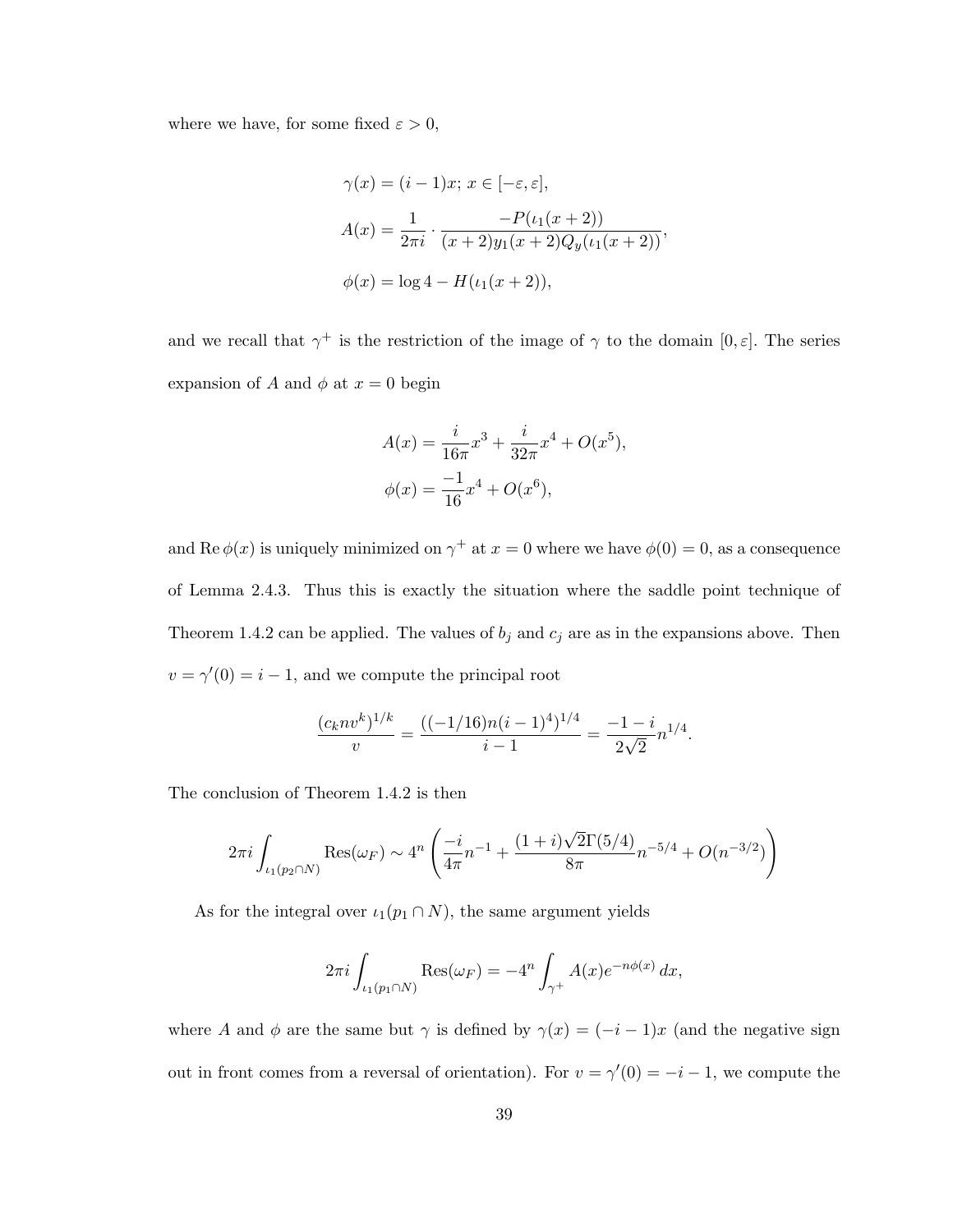principal root

$$
\frac{(c_k n v^k)^{1/k}}{v} = \frac{((-1/16)n(-i-1)^4)^{1/4}}{-i-1} = \frac{-1+i}{2\sqrt{2}} n^{1/4}.
$$

Then by Theorem 1.4.2 we obtain

$$
2\pi i \int_{\iota_1(p_1 \cap N)} \text{Res}(\omega_F) \sim 4^n \left( \frac{i}{4\pi} n^{-1} + \frac{(1-i)\sqrt{2}\Gamma(5/4)}{8\pi} n^{-5/4} + O(n^{-3/2}) \right).
$$

Adding up the contribution over each piece and plugging into (2.5.1) yields

$$
a_{n,n} \sim 4^n \left( \frac{\sqrt{2}\Gamma(5/4)}{4\pi} n^{-5/4} + O(n^{-3/2}) \right) + o((4-\delta)^n) \sim \frac{4^n \sqrt{2}\Gamma(5/4)}{4\pi} n^{-5/4}.
$$

 $\hfill \square$ 

Using the identity  $\Gamma(5/4)\Gamma(3/4) = \pi/(2\sqrt{2})$ , the theorem follows.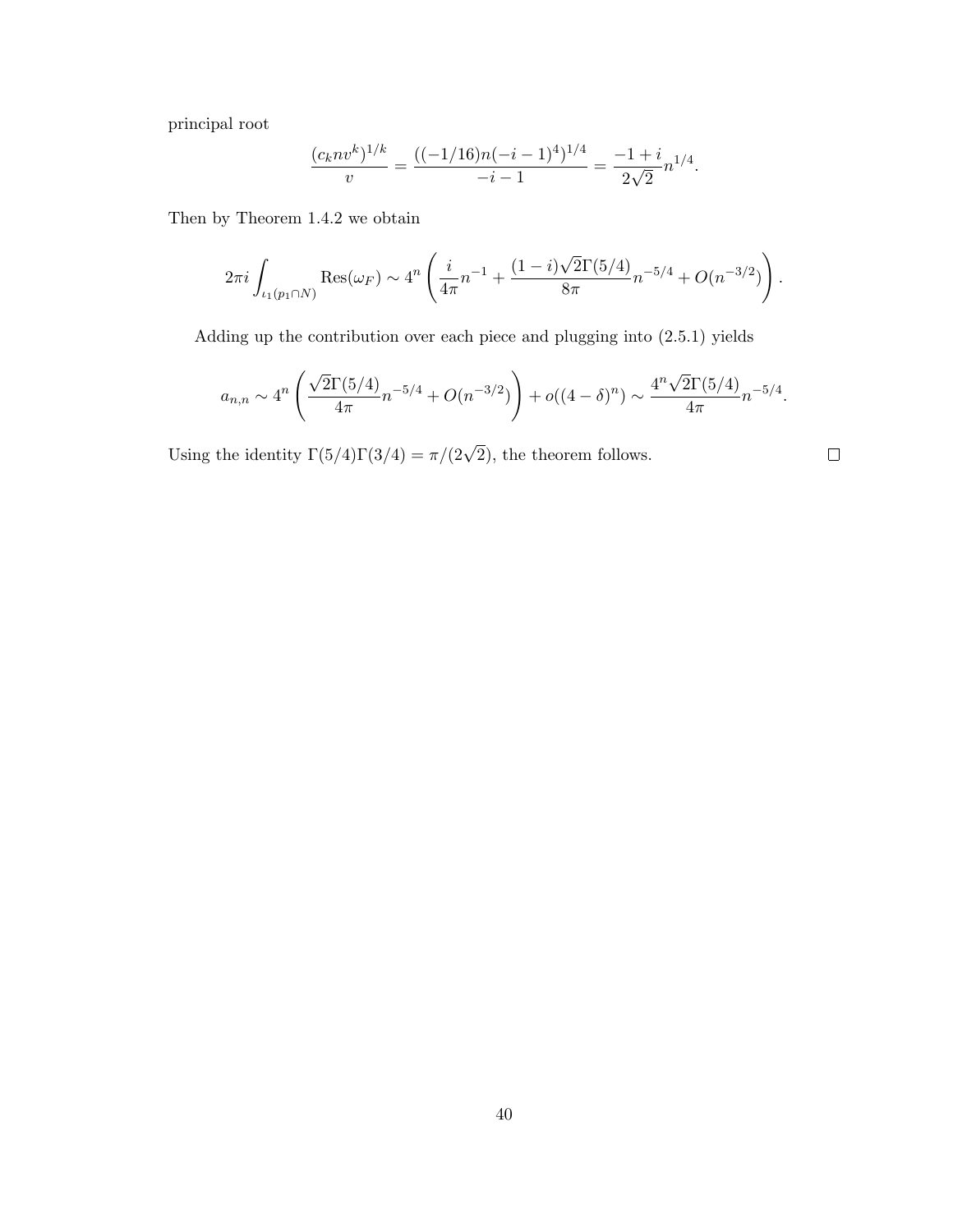## Chapter 3

# Homology of the Intersection Class

## 3.1 Setup and assumptions

We would like to produce an algorithm automating the analysis applied in the previous chapter. Tracing through the asymptotic analysis of bicolored supertrees, it becomes apparent that the main difficulty in realizing this goal will be achieving a sufficient understanding of the homology class of the intersection cycle. To obtain a homologous representative of the intersection cycle amenable to saddle point methods requires some global description of the singular variety – a potentially complicated space. Thus to begin, we must produce a description of the singular variety amenable to algorithmic study.

The idea will be to tackle this problem in stages, first focusing on understanding a small subset of the singular variety. Once we are done with that, we will begin revealing more and more of the surface, understanding how the topology changes along the way. The mechanism enabling this study is known as Morse Theory, in which a manifold  $\mathcal M$  is studied with respect to some height function  $h : \mathcal{M} \to \mathbb{R}$ . The manifold  $\mathcal M$  is first restricted to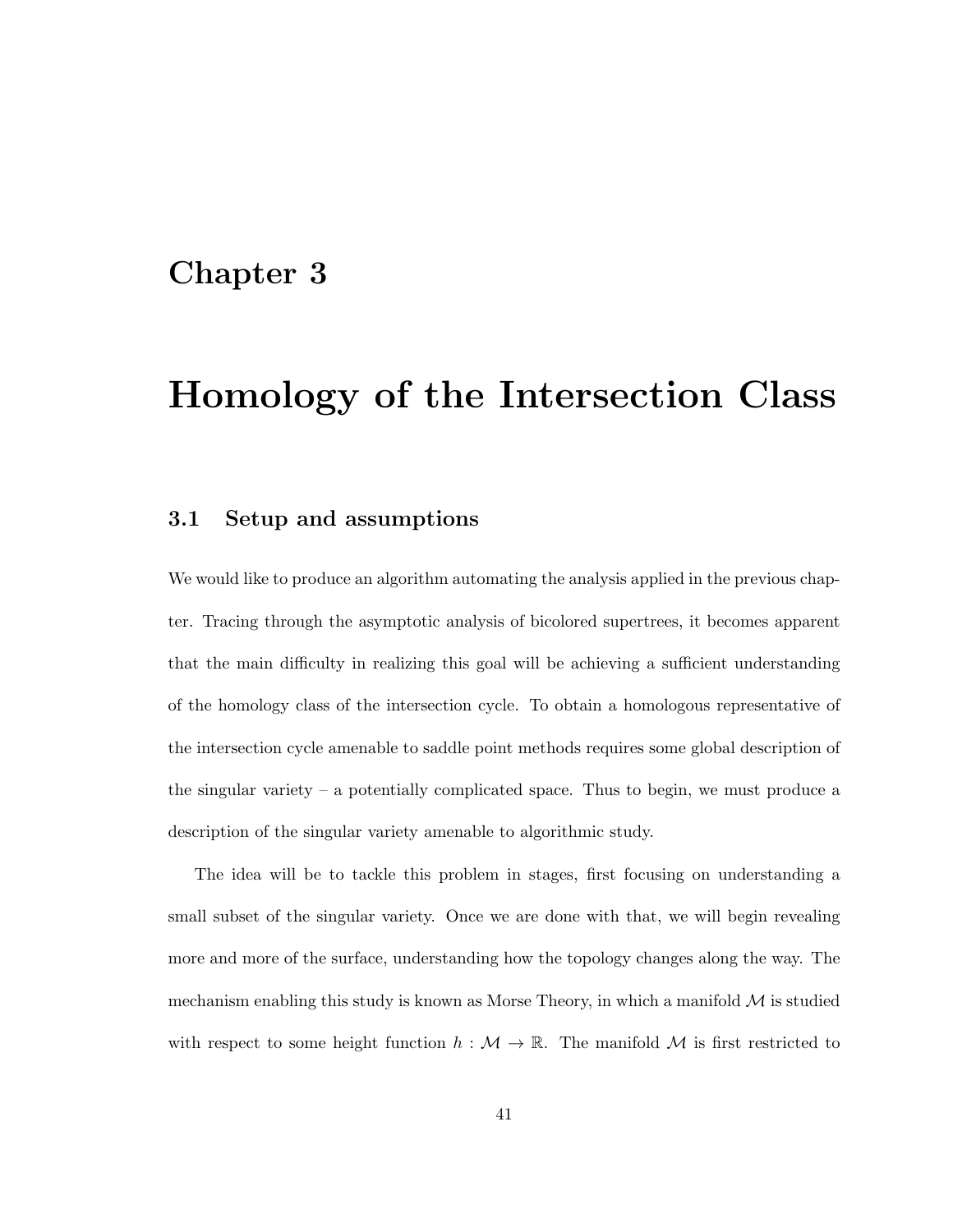those points of sufficiently high (or low) value with respect to the height function, and the methods of Morse Theory reveal how the topology changes as regions of lower (or higher) height are unveiled. More details will be given in the following sections.

Portions of the following analysis will rely on topological properties of the bivariate case, and thus from here onward we will assume that  $d = 2$  variables. Hence the notation and the setup of the problem will be similar to that employed in the previous chapter. We write  $z = (x, y)$  rather than  $\mathbf{x} = (x_1, x_2)$  to indicate points in  $\mathbb{C}^2$ . Similarly we write  $\mathbf{r} = (r, s) = n(\hat{r}, \hat{s})$  rather than  $\mathbf{r} = (r_1, r_2) = |r|(\hat{r}_1, \hat{r}_2)$ .

We further impose the following assumptions on our analysis:

Assumption 3.1.1. *Assume that*  $\hat{r}$  *and*  $\hat{s}$  *are positive rationals.* 

The preceding assumption is so that the points in  $\Sigma$  (the critical points of h on  $V_Q$ ) can be found algorithmically using Gröbner bases. The additional assumption that  $\hat{r}$  and  $\hat{s}$  both be nonzero is to guarantee that this problem does not reduce to one of univariate rational asymptotics.

#### **Assumption 3.1.2.** *Assume that*  $\Sigma$  *is a finite set.*

Note that the preceding assumption is generically true, but may fail for certain directions  $(\hat{r}, \hat{s})$ .

## **Assumption 3.1.3.** *Assume that*  $V_Q$  *is smooth.*

Our analysis will apply under the preceding assumptions, with one last technical assumption to come later. Note that the assumption that  $V_Q$  be smooth will be relaxed slightly at the end of this chapter.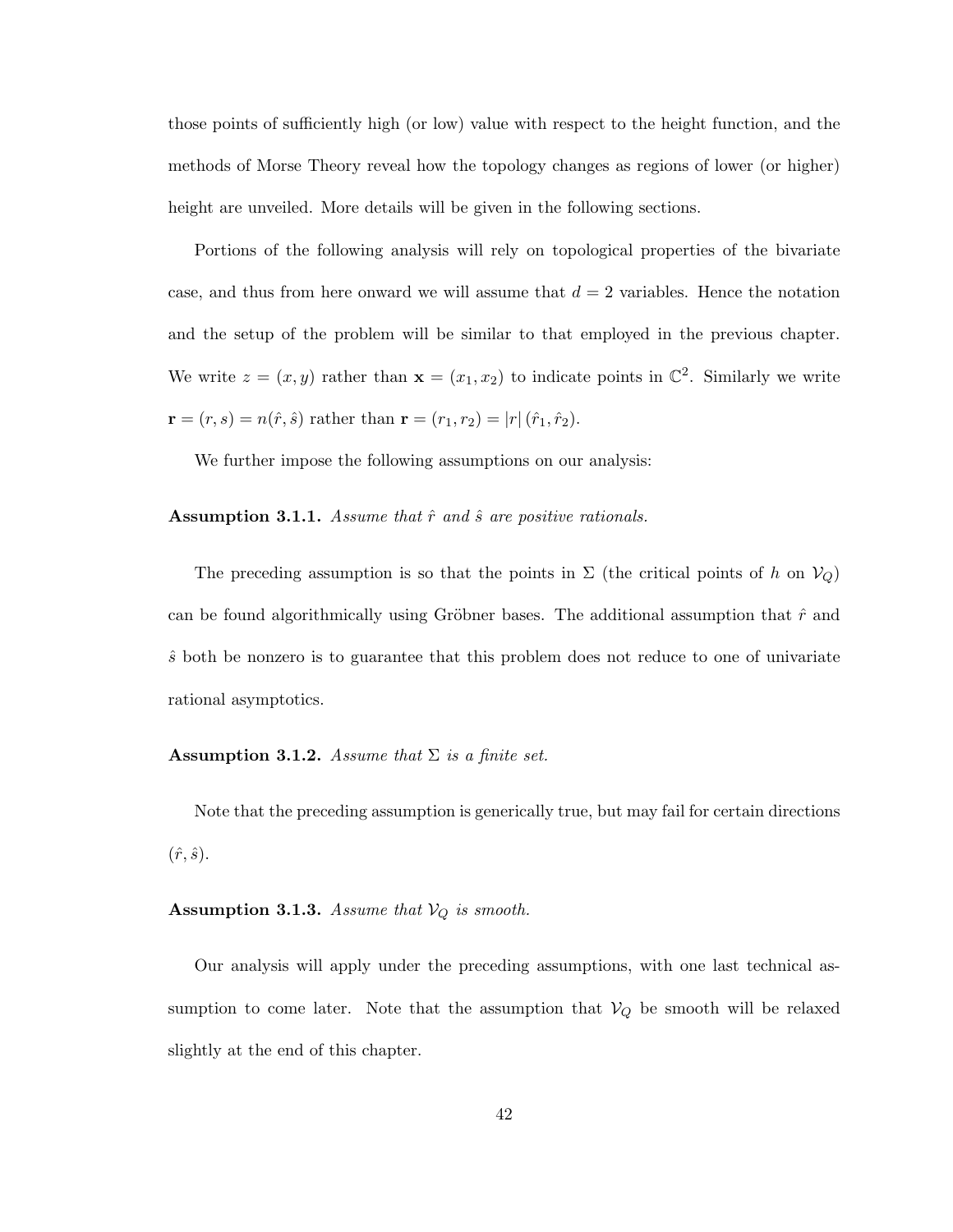## 3.2 Describing the variety at large height

Our Morse-theoretic analysis of  $V_Q$  begins with the selection of a suitable height function. For the singular variety  $\mathcal{V}_{Q}$ , we have the somewhat natural height function  $h = h_{(\hat{r},\hat{s})}$ , the function governing the exponential growth rate of the integrand from which we compute the asymptotics. Our first goal will be to describe what  $V_{\rm Q}$  looks like for very large values of h. Consequently, we develop the following notation for better describing such sets.

**Definition 3.2.1.** For each constant  $M \in \mathbb{R}$  we define the set

$$
\mathcal{V}^{>M} = \{ z \in \mathcal{V}_{Q} : M < h(z) < \infty \} \, .
$$

We define the sets  $\mathcal{V}^{\geq M}$ ,  $\mathcal{V}^{< M}$  and  $\mathcal{V}^{\leq M}$  similarly.

Note that implicit to the preceding definition is the fact that the variety  $\mathcal{V}_Q$  is endowed with a specific height function. Later, when we describe  $V_Q$  relative to an auxiliary height function, we will indicate this by modifying our notation for the variety itself.

We next wish to develop a description for  $\mathcal{V}^{>M}$  for sufficiently large M. By definition of h we know that the height along  $V_Q$  is arbitrarily large only when |x| or |y| are sufficiently small, so we first turn to understanding the variety near such points. We have the following useful characterization of a complex variety local to any  $x$  or  $y$  value:

**Theorem 3.2.2.** Let  $B \subseteq \mathbb{C}$  be a circular neighborhood of  $x_0 \in \mathbb{C}$  slit along a ray emanating *from*  $x_0$ . If the radius of B is sufficiently small, then on B every branch of  $Q(x, y) = 0$ *admits a representation*  $y = f(x)$  *of the form* 

$$
f(x) = \sum_{j \ge j_0} c_j (x - x_0)^{j/k},
$$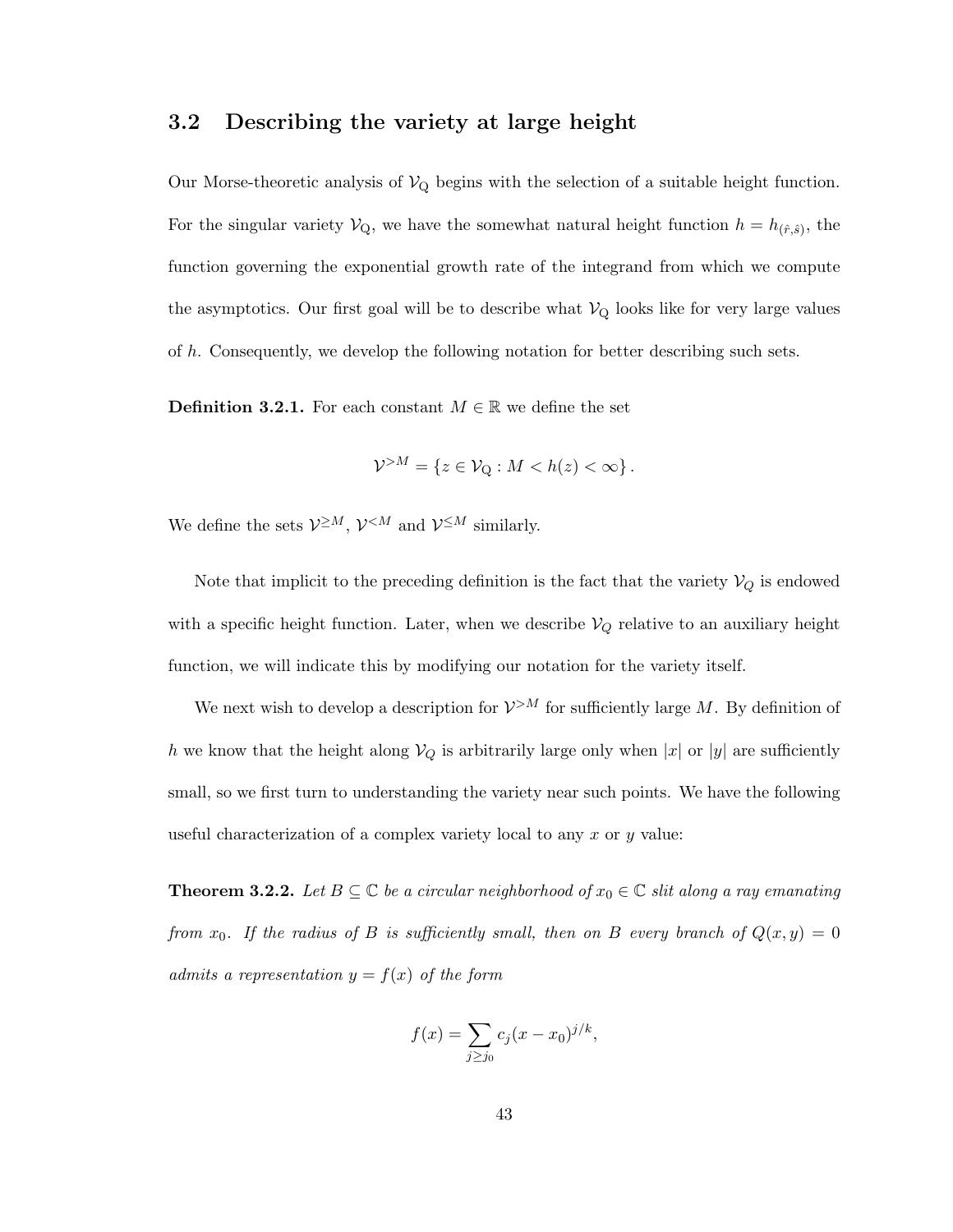*for a fixed determination of*  $(x - x_0)^{1/k}$ *, where*  $j_0 \in \mathbb{Z}$  *and*  $k \in \mathbb{N}$ *. The function* f *is called a* Puiseux expansion *of* y*.*

See [FS09, Theorem VII.7] for a proof, or [BK86] for a more in-depth discussion. Note that a similar result holds for obtaining the Puiseux expansion of  $x$  in terms of  $y$  near any fixed value  $y = y_0$ .

This local representation allows us to prove the following theorem.

**Theorem 3.2.3.** *The set*  $V_Q \cap \{(x, y) : 0 < |x| < R\}$ , for sufficiently small R, is diffeomor*phic to a finite set of disjoint, punctured open disks.*

*Each such diffeomorphism takes the form*

$$
G: U \longrightarrow D
$$

$$
z \longmapsto (z^k, g(z))
$$

*for some integer*  $k \geq 1$ *, where* U *is the punctured disk*  $B_{R^{1/k}}(0) - \{0\}$  *and* g *is some holomorphic function on* U*.*

*Proof.* By Theorem 3.2.2, for x restricted to a small enough slit neighborhood of 0 in  $\mathbb{C}$ , any branch of  $V_Q$  can be represented as  $(x, f(x))$  for some fractional expansion

$$
f(x) = \sum_{j \ge j_0} c_j x^{j/k}.
$$

We may assume that f has been represented such that  $k$  is as small as possible. Removing the slit,  $f$  can be extended to a neighborhood of the form

$$
\{x \in \mathbb{C} : |x| < R, x \neq 0\}
$$

by analytic continuation to a multiple-valued, locally holomorphic function. The goal is then to better characterize this full branch  $(x, f(x))$  in  $\mathcal{V}_{Q}$ .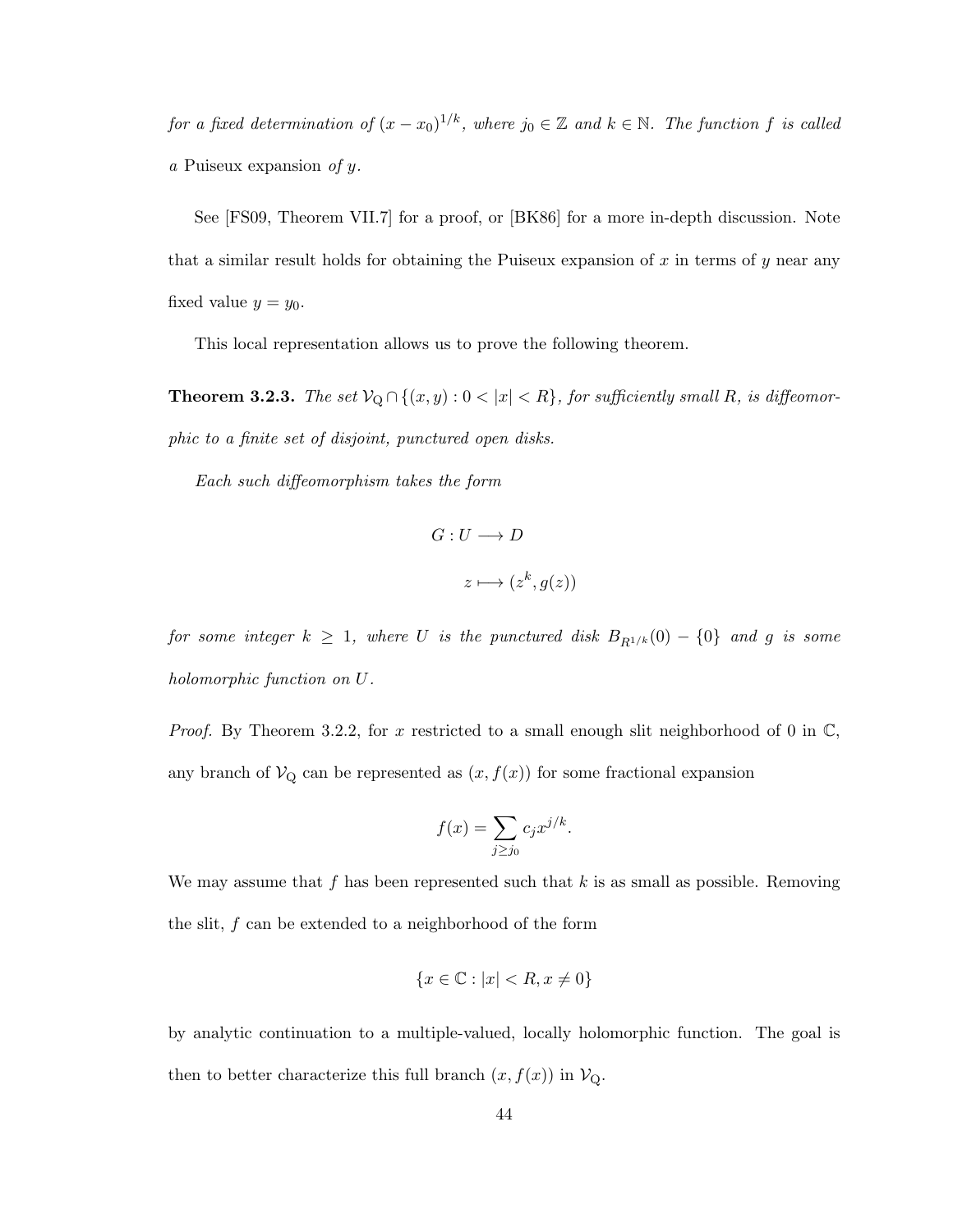Begin by defining the function

$$
g(x) = \sum_{j \ge j_0} c_j x^j,
$$

a function holomorphic on the punctured disk  $U = B_{R^{1/k}}(0) \setminus \{0\}$ . From this, we define the function

$$
G: U \longrightarrow \mathbb{C}^2
$$

$$
z \longmapsto (z^k, g(z))
$$

The goal is to show that G is actually a diffeomorphism between the punctured disk and the previously described branch, thus completing the theorem.

The first step is to show that  $G$  is one-to-one, so begin by assuming that it is not. Then there are  $z_1 \neq z_2$  in U satisfying

$$
z_1^k = z_2^k
$$

$$
g(z_1) = g(z_2)
$$

Denote  $z_0 = z_1^k = z_2^k$ . This means that for two fixed determinations  $z_1$  and  $z_2$  of  $z_0^{1/k}$  $\frac{1}{0}$ ,  $g(z_1) = g(z_2)$ . Now we can write  $z_2 = \xi z_1$  for some  $k^{\text{th}}$  root of unity  $\xi \neq 1$ . This means that

$$
g(z_1)=g(\xi z_1),
$$

and so

$$
z_1^m g(z_1) = z_1^m g(\xi z_1),
$$

where  $m = \max(0, -j_0)$ . But the functions  $z^m g(z)$  and  $z^m g(\xi z)$  are holomorphic on the disk  $B_{R^{1/k}}(0)$  (multiplying by  $z^m$  was done precisely to force holomorphicity at  $z = 0$ ), and so by the properties of complex analytic functions there are only two possibilities. Either: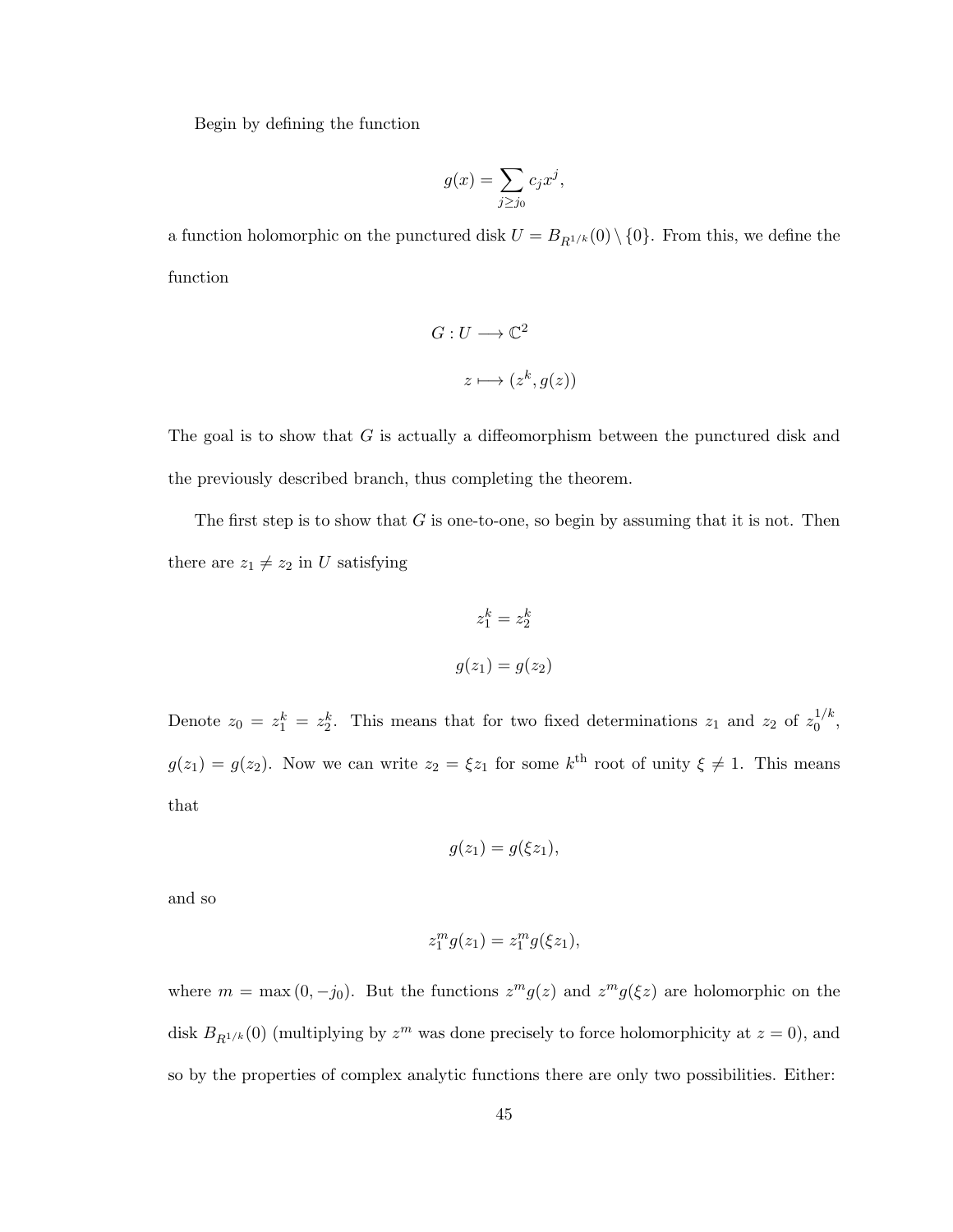- 1. The functions  $z^m g(z)$  and  $z^m g(\xi z)$  agree on  $B_{R^{1/k}}(0)$ , or
- 2. By sufficiently minimizing the radius R, we can assure that  $z^m g(z)$  and  $z^m g(\xi z)$  agree nowhere except possibly at the origin.

In the first case, it must be that the coefficients in the Taylor expansions of  $z^m g(z)$  and  $z^{m}g(\xi z)$  all agree, which means that  $c_{j} = c_{j}\xi^{j}$  for all  $j \ge j_{0}$ . Hence  $c_{j} = 0$  whenever  $\xi^{j} \neq 1$ . This means that  $c_j \neq 0$  only when  $j \in s\mathbb{Z}$  for  $s \geq 2$  equal to the order of  $\xi$ , a divisor of k. But this implies that the fractional expansion  $f(x)$  can be written in terms of the  $(k/s)$ <sup>th</sup> roots  $x^{(k/s)}$ , contradicting the minimality of k. Thus we must be in the second case.

Hence by sufficiently minimizing the radius R for each possible  $k^{\text{th}}$  root of unity  $\xi$ , we can guarantee that the function G is indeed one-to-one. The inverse function  $G^{-1}$  is locally smooth because the function  $z \mapsto z^k$  has a locally smooth inverse away from  $z = 0$ . Hence  $G^{-1}$  is smooth, and so we see that G is indeed a diffeomorphism.  $\Box$ 

Note that a similar result holds if we restrict to sufficiently small magnitudes of y rather than x. And furthermore, because  $Q(0) \neq 0$  (as  $P/Q$  was assumed to be holomorphic near  $0 \in \mathbb{C}$ , we can find a sufficiently small value of R so that no  $(x, y) \in V_Q$  satisfies both  $|x|$  < R and  $|y|$  < R. The fact that these neighborhoods can be made disjoint will be important later on.

Now that we have a good understanding of the topology of  $\mathcal{V}_{Q}$  near  $x = 0$  and near  $y = 0$ , the next thing we wish to do is to evaluate the height function on these neighborhoods. As a first step, we would like to show that the height function is eventually monotonically increasing or decreasing to  $\pm \infty$  as x or y go to 0. Unfortunately this is not always the case, and requires a final assumption regarding the direction in which asymptotics are taken.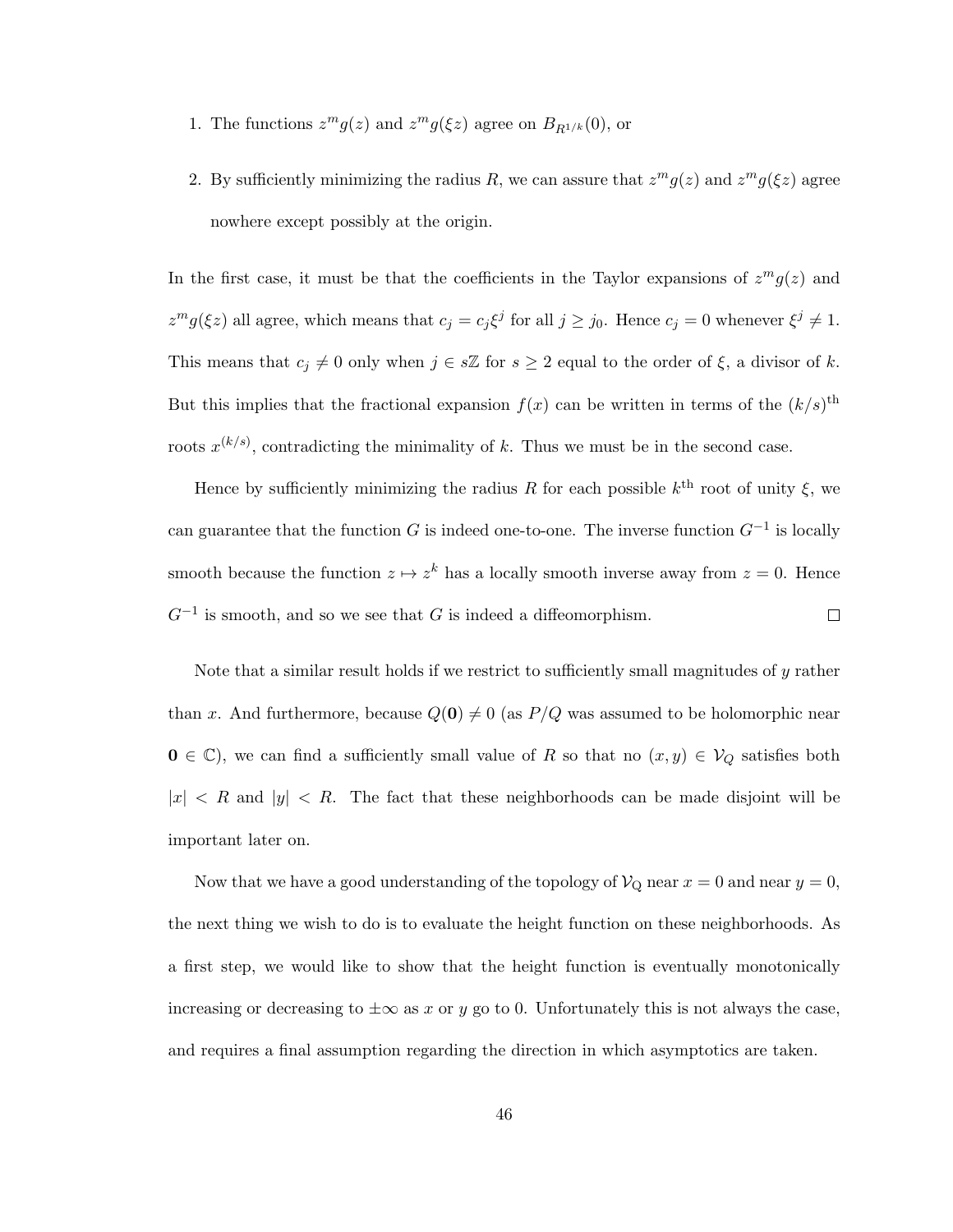Assumption 3.2.4. *By the Puiseux expansion, we know that we can parameterize each branch of*  $V_Q$  *local to*  $x = 0$  *in terms of* x *by writing* 

$$
y = cx^{\alpha}(1 + o(1))
$$

 $as x \to 0$  *for some constants*  $c \neq 0$  *and*  $\alpha$ *. We assume that* 

$$
\alpha \neq \frac{-\hat{r}}{\hat{s}} \text{ for all such branches.}
$$

*Similarly, we can parameterize each branch of*  $V_Q$  *local to*  $y = 0$  *in terms of* y *by writing* 

$$
x = cy^{\beta}(1 + o(1))
$$

 $as y \rightarrow 0$  *for some constants*  $c \neq 0$  *and*  $\beta$ *. We assume that* 

$$
\beta \neq \frac{-\hat{s}}{\hat{r}} \text{ for all such branches.}
$$

This assumption precludes us from taking asymptotics in only finitely many directions, as there are only finitely many branches of  $V_Q$  near  $x = 0$  and  $y = 0$ . We also note that the finitely many possible values of  $\alpha$  and  $\beta$  may be read from Newton polygon of the polynomial Q; see section 4.3 for further details.

The idea behind this assumption is to guarantee that  $h$  does not remain bounded as  $x \to 0$  and, necessarily,  $y \to \infty$  (or vice versa). This assumption is essential to the following lemma.

**Lemma 3.2.5.** As in the conclusion of Theorem 3.2.3, fix a branch of  $V_Q$  near  $x = 0$ *that is diffeomorphic to a punctured disk. By the fractional expansion*  $y = f(x)$  *in this*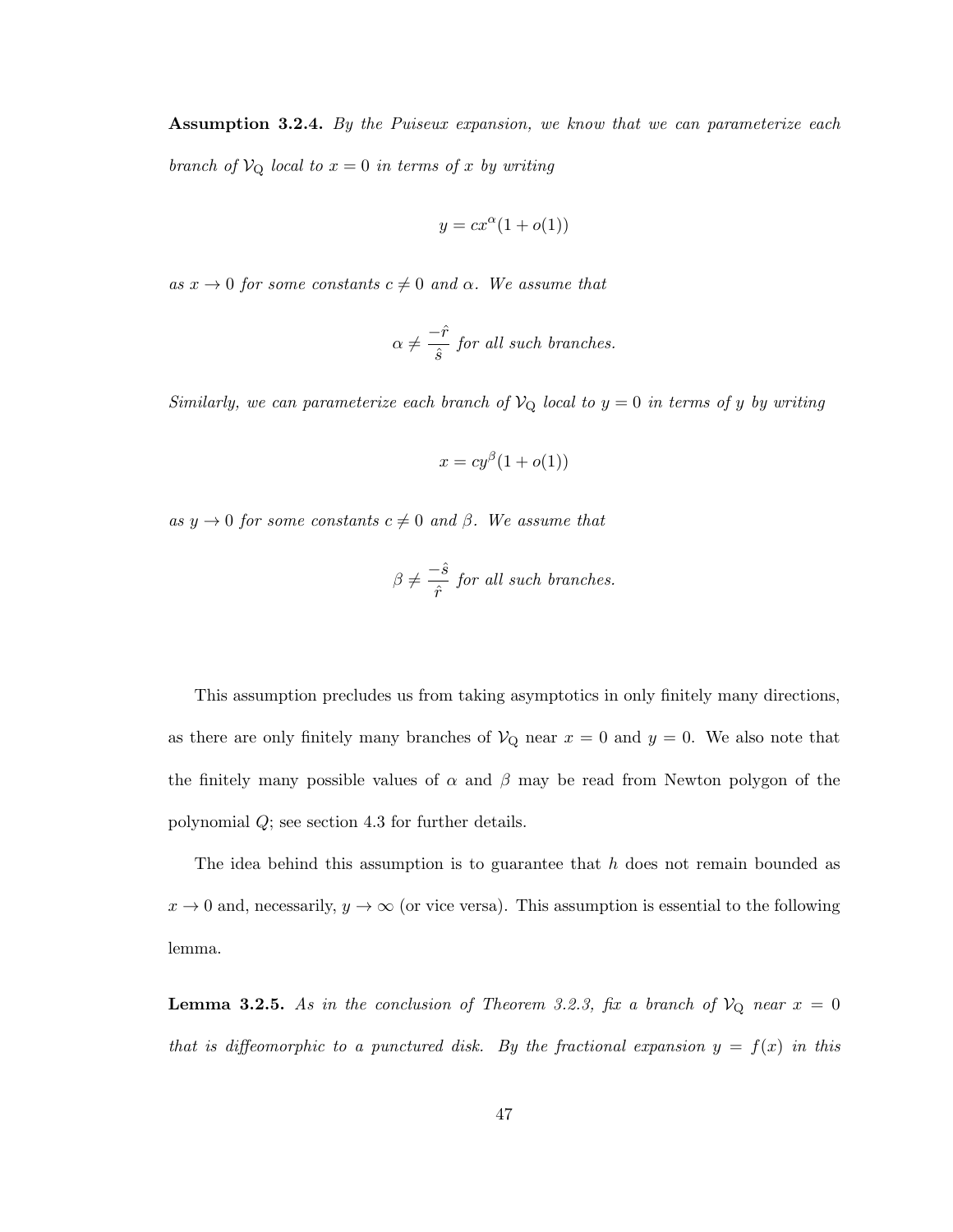*neighborhood, we can write*  $y \sim cx^{\alpha}$  *as*  $x \to 0$ *, for some*  $\alpha \in \mathbb{Q}$  *and some constant c. Then, for sufficiently small*  $R$  *and any*  $\theta \in [0, 2\pi]$ *, the function* 

$$
h_{\theta} : (0, R] \longrightarrow \mathbb{R}
$$
  

$$
\rho \longmapsto h(\rho e^{i\theta}, f(\rho e^{i\theta}))
$$

*is monotone. That is, if the punctured disk is sufficiently small, the height function is monotone along rays emanating from the origin.*

*Furthermore, as*  $\rho \rightarrow 0$ *, the height*  $h_{\theta}$  *approaches*  $\infty$  *or*  $-\infty$  *according to whether*  $\alpha$  >  $-\hat{r}/\hat{s}$  or  $\alpha < -\hat{r}/\hat{s}$ , respectively.

*Proof.* Locally, thanks to the Puiseux expansion of y in terms of x, we can consider the functions  $H$  and  $h$  to be functions of a single complex variable. Namely

$$
H(x) = -\hat{r} \log x - \hat{s} \log f(x), \quad \text{and} \quad h(x) = \text{Re}\,H(x).
$$

Then  $\frac{dh_{\theta}}{d\rho}$  is simply the derivative of  $h(x)$  with respect to  $\rho$ , where  $x = \rho e^{i\theta}$ . As  $h = \text{Re } H$ , this can be represented as

$$
\frac{dh_{\theta}}{d\rho} = \left(\text{Re}\,\frac{dH}{dx}\right)\cos\theta - \left(\text{Im}\,\frac{dH}{dx}\right)\sin\theta\bigg|_{x=\rho e^{i\theta}}
$$

So we turn to evaluating  $\frac{dH}{dx}$ .

By the Puiseux expansion, we can write  $f(x) = cx^{\alpha}(1 + g(x))$  for some fractional expansion  $g(x)$  that is  $o(1)$  as  $x \to 0$ . Then

$$
H(x) = -\hat{r} \log x - \hat{s} \log (cx^{\alpha}(1 + g(x)))
$$

$$
= (-\hat{r} - \hat{s}\alpha) \log x - \hat{s} \log (1 + g(x)) - \hat{s} \log c.
$$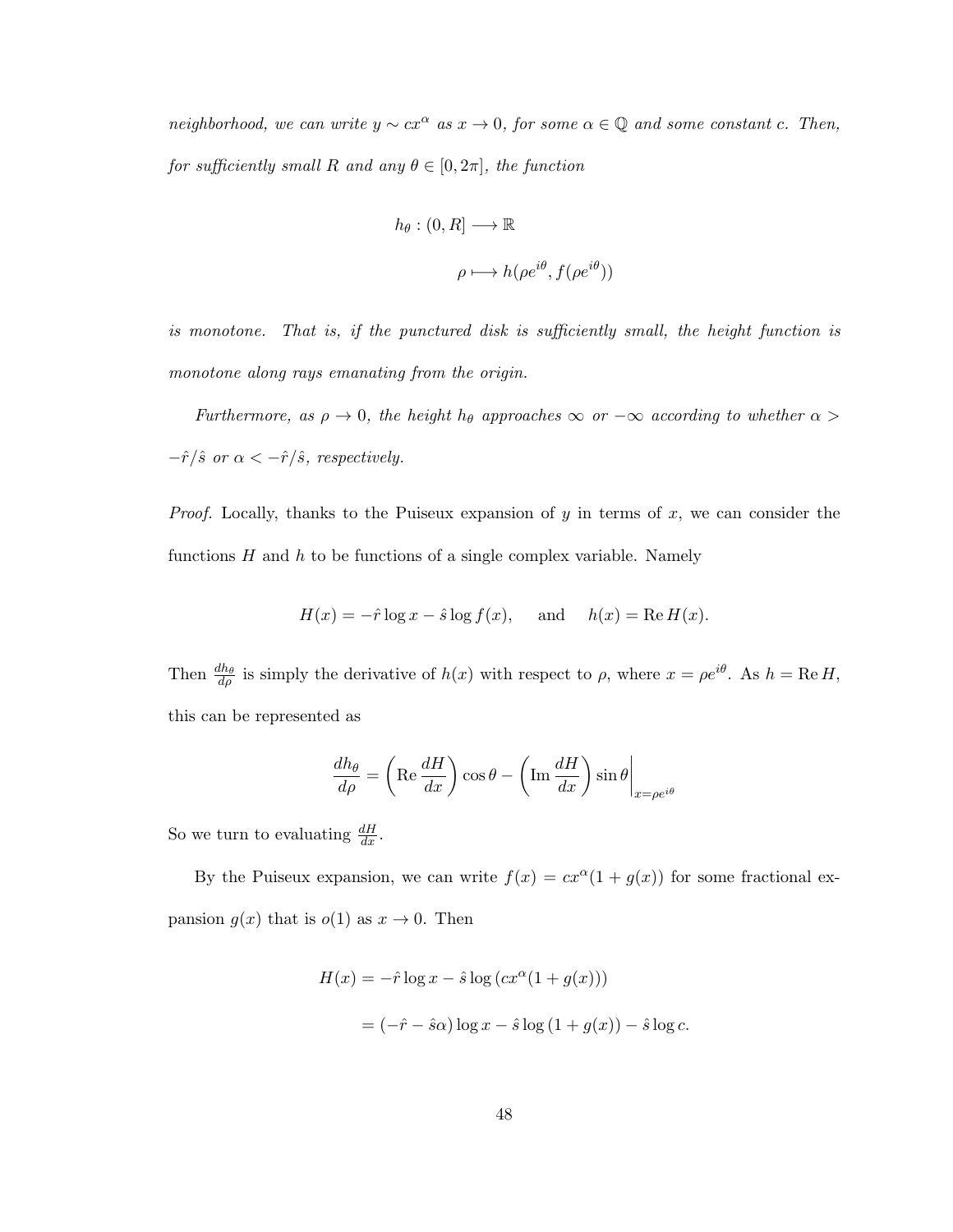We note briefly from the above form for H that Re H approaches  $\pm \infty$  as  $x \to 0$  according to the sign of  $(-\hat{r}-\hat{s}\alpha)$ , as claimed in the statement of the lemma. Now  $\frac{dH}{dx}$  takes the form

$$
H'(x) = \frac{-\hat{r} - \hat{s}\alpha}{x} - \frac{g'(x)}{1 + g(x)}
$$

$$
= \frac{1}{x} \left( -\hat{r} - \hat{s}\alpha - \frac{xg'(x)}{1 + g(x)} \right)
$$

$$
\sim \frac{-\hat{r} - \hat{s}\alpha}{x}
$$

as  $x \to 0$ .

We can rewrite  $1/x$  as  $\cos \theta/|x| - i \sin \theta/|x|$ , from which we obtain that

$$
\operatorname{Re}\frac{dH}{dx} \sim \frac{(-\hat{r} - \hat{s}\alpha)\cos\theta}{|x|}
$$

and

$$
\operatorname{Im} \frac{dH}{dx} \sim \frac{(\hat{r} + \hat{s}\alpha)\sin\theta}{|x|}.
$$

And so  $\frac{dh_{\theta}}{d\rho} \sim \frac{-\hat{r}-\hat{s}\alpha}{|x|}$  $\frac{\partial^2 - \hat{s}\alpha}{|x|}$  as  $x \to 0$ . But  $\frac{-\hat{r}-\hat{s}\alpha}{|x|} \to \pm \infty$  as  $x \to 0$ , and so we see that on a sufficiently small neighborhood, this derivative can never vanish. Hence we have monotonicity.  $\Box$ 

And again, note that there is nothing special about focusing our attention on branches near  $x = 0$ . An analogous lemma holds on branches near  $y = 0$ .

We now have enough information to describe the space  $V_{Q}$  at sufficiently large height.

**Theorem 3.2.6.** For sufficiently large M, the set  $\mathcal{V}^{>M}$  is diffeomorphic to a finite set of *disjoint, punctured open disks.*

*Proof.* Pick R sufficiently small so that

1. If  $Q(x, y) = 0$ , then either  $|x| < R$  or  $|y| < R$  but not both.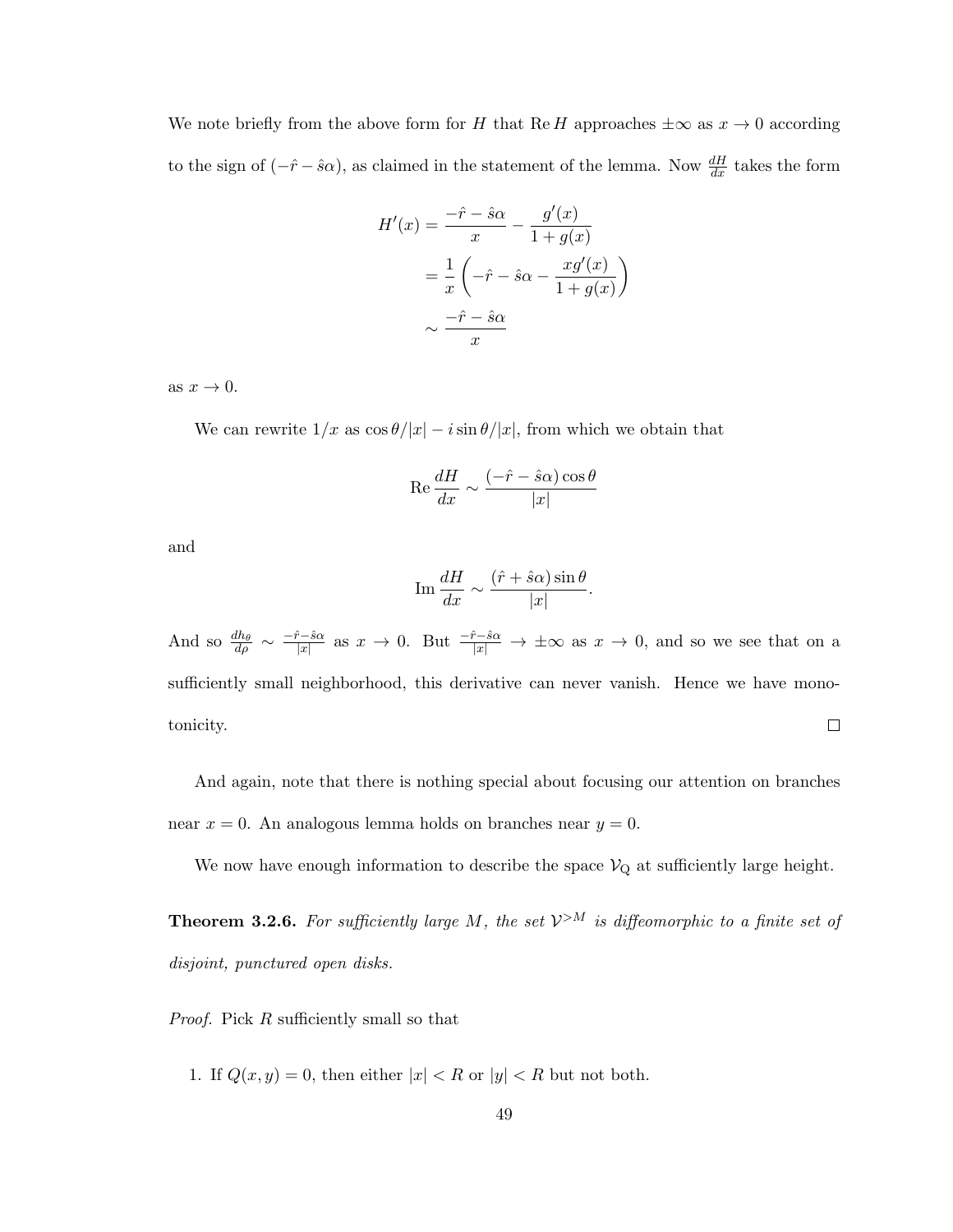2. The sets  $\mathcal{V}_{\mathbb{Q}} \cap \{(x, y) : 0 < |x| < R\}$  and  $\mathcal{V}_{\mathbb{Q}} \cap \{(x, y) : 0 < |y| < R\}$  are each diffeomorphic to finite sets of disjoint, punctured open disks (as in the conclusion of Theorem 3.2.3).

By the structure of h we now pick M large enough so that  $h(x, y) \geq M$  requires either that  $|x| < R$  or  $|y| < R$ . Note that this implies that

$$
\mathcal{V}^{\geq M} \subseteq \mathcal{V}_{\mathbf{Q}} \cap \{(x, y) : 0 < |x| < R \text{ or } 0 < |y| < R\}.
$$

We examine a particular punctured disk  $D$ , say one arising from a branch  $(x, f(x))$ , where

$$
f(x) = x^{\alpha}(1 + o(1))
$$

is a Puiseux expansion of  $y$  in  $x$ . We look at the parametrization of  $D$  that we get from Theorem 3.2.3:

$$
G: U \longrightarrow D
$$

$$
z \longmapsto (z^k, g(z))
$$

where  $U = B_{R^{1/k}}(0) \setminus \{0\}$  and  $g(z) = f(z^k)$  for some positive integer k.

By Lemma 3.2.5,  $h \circ G$  is monotone on U along radial paths emanating from the origin (note that G sends rays to rays). As  $h(x, y) < M$  along  $\partial D$  by construction, we have two possibilities:

- 1. If  $h \circ G$  is monotone decreasing to  $-\infty$  as  $|z| \to 0$  in U, then  $\mathcal{V}^{\geq M} \cap D = \emptyset$ .
- 2. Otherwise,  $h \circ G$  is monotone increasing to  $\infty$  as  $|z| \to 0$  in U, and so for each  $\theta \in [0, 2\pi]$  we obtain a unique  $\rho(\theta) \in (0, R^{1/k})$  such that  $h(G(\rho(\theta)e^{i\theta})) = M$ . Note that the function  $\rho(\theta)$  is continuous by the continuity of  $h \circ G$ .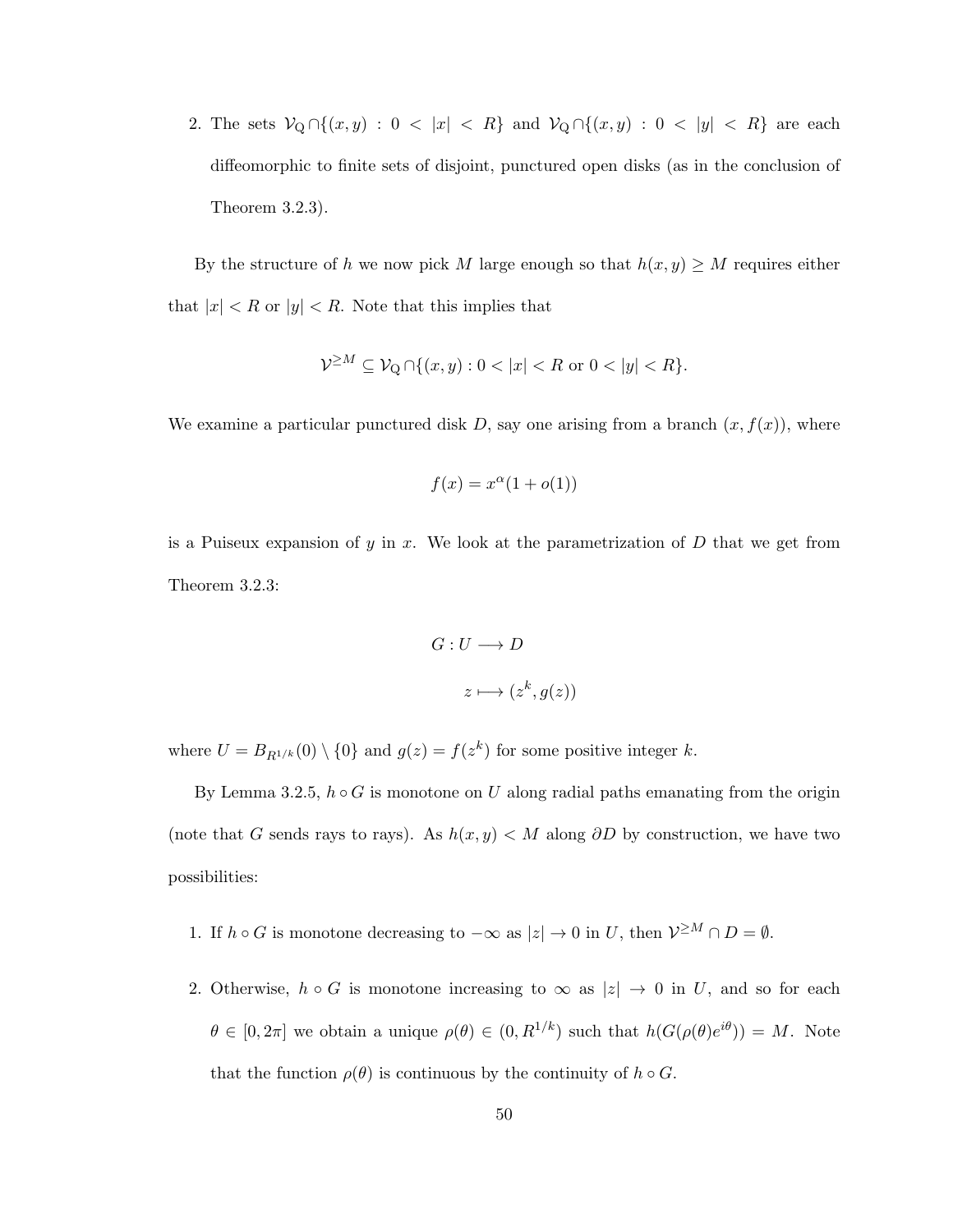So in this second case we obtain a simple closed curve s defined by

$$
s : [0, 2\pi] \longrightarrow U
$$

$$
\theta \longmapsto \rho(\theta) e^{i\theta}
$$

which traces out the preimage of M under the map  $h \circ G$ . By monotonicity, this implies that the set  $\mathcal{V}^{>M} \cap D$  is parametrized by  $G|_{U_0}$ , where

$$
U_0 = \{ \rho e^{i\theta} \in \mathbb{C} : 0 < \rho < \rho(\theta) \},
$$

which is homeomorphic to  $U$  (hence to a punctured, open disk). By applying this argument to every such D, and using the fact that  $\mathcal{V}^{>M}$  is contained in the union of all such disks D, the conclusion of the theorem follows.  $\Box$ 

To further better describe how the components of  $\mathcal{V}^{>M}$  are structured (for sufficiently large  $M$ ), we introduce the following notation.

**Definition 3.2.7.** For  $M \in \mathbb{R}$ , we partition the set  $V > M$  into its connected components as

$$
\mathcal{V}^{>M} = \{R_j : j \in J\}.
$$

Then we define the set  $X^{>M} \subseteq \mathcal{V}^{>M}$  by

$$
X^{>M} = \{ R_j : \forall \, \varepsilon > 0, \, \exists \, (x, y) \in R_j \, \text{ s.t. } |x| < \varepsilon \},
$$

i.e. the set of all components of  $\mathcal{V}^{>M}$  containing points of arbitrarily small x-coordinate. Similarly we define the set  $Y^{>M}$  by

$$
Y^{>M} = \{ R_j : \forall \varepsilon > 0, \, \exists (x, y) \in R_j \text{ s.t. } |y| < \varepsilon \}.
$$

We call the components of  $X^{>M}$  the x-components of  $\mathcal{V}^{>M}$ , and similarly the components of  $Y^{>M}$  are called the *y*-components of  $V^{>M}$ .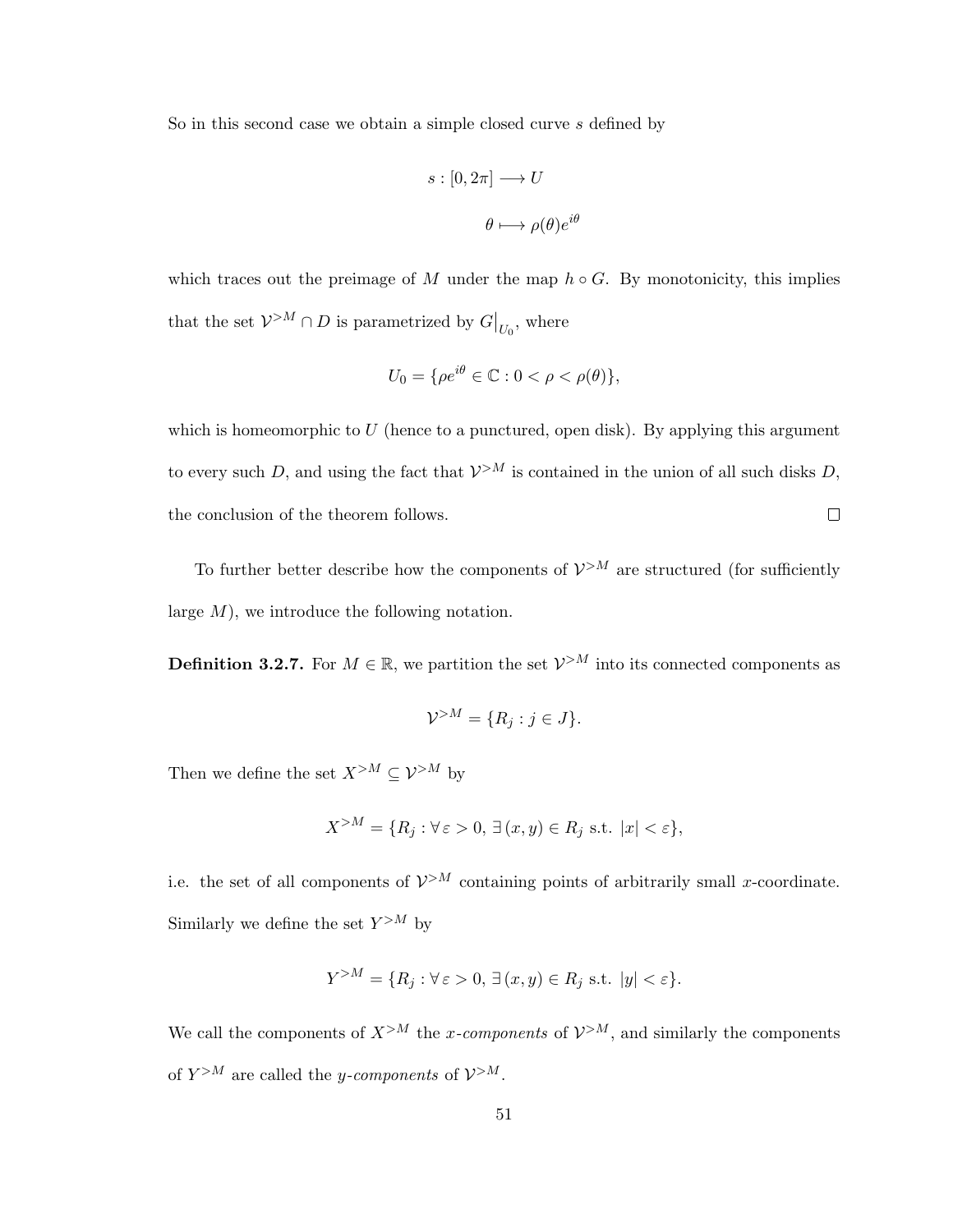We define the sets  $X^{\geq M}$  and  $Y^{\geq M}$  analogously.

Note that it may be possible that either  $X^{>M}$  or  $Y^{>M}$  is empty for a given M. As we shall see in the next section, however, it can not be the case that  $X^{>M}$  and  $Y^{>M}$  are both empty unless  $V_Q$  is empty itself.

We also note that there may be overlap between the x- and y-components of  $\mathcal{V}^{>M}$ , but as evidenced in the proof of the preceding theorem this does not happen for sufficiently large M. For large enough M, the space  $\mathcal{V}^{>M}$  decomposes uniquely into x- and y-components, each of which is homeomorphic to an open, punctured disk.

## 3.3 Unveiling the rest of the singular variety

Having understood  $\mathcal{V}^{>M}$  for sufficiently large M, we begin revealing the rest of the variety by decreasing the value of  $M$ . We use Morse theory to examine how the topology changes as we do so.

There are two important structural theorems that will allow us to accomplish our task, which are as follows.

**Theorem 3.3.1** (First Structure Theorem). Let  $m_1 < m_2 \in \mathbb{R}$  be such that h has no *critical values in the interval*  $[m_1, m_2]$ *. Then*  $V^{>m_1}$  *is topologically equivalent to*  $V^{>m_2}$ *; in*  $\int$ *fact*  $V^{>m_2}$  *is a deformation retract of*  $V^{>m_1}$ *.* 

For a discussion, see [Mil63]. The only special feature of h that is used in the preceding theorem is the fact that h is proper on  $V_{Q}$ . This is guaranteed by Assumption 3.2.4, which implies that the inverse images under  $h|_{\mathcal{V}_{Q}}$  of bounded sets are again bounded.

The second structural theorem, which deals with when the topology changes, is as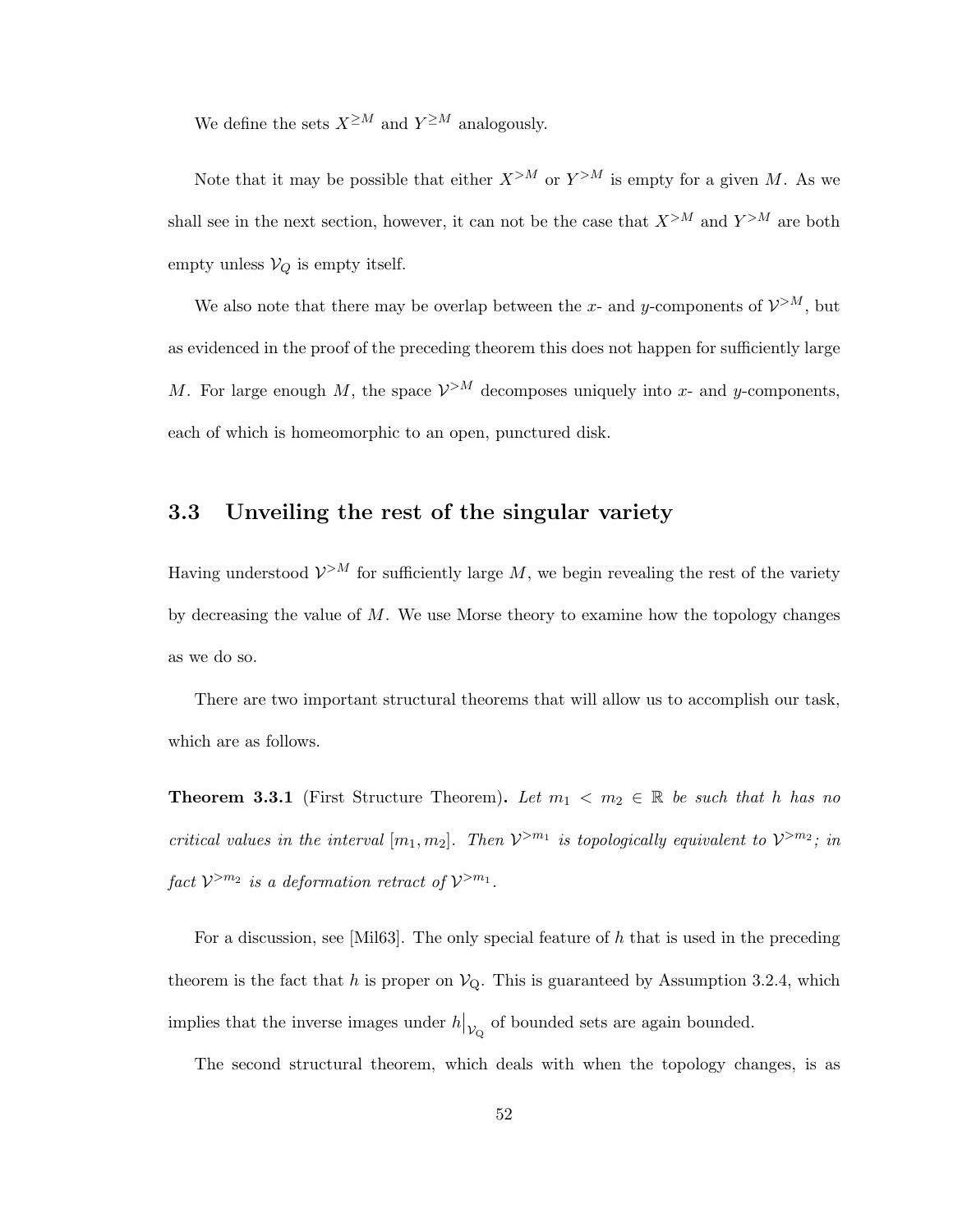follows:

Theorem 3.3.2 (Second Structure Theorem). *Let* c *be a critical value of the height function h on*  $V_Q$ *, and define the set*  $\Sigma(c) \subseteq \Sigma$  *by* 

$$
\Sigma(c) = \{\sigma \in \Sigma : h(\sigma) = c\},\
$$

*necessarily finite by Assumption 3.1.2. Let*  $m_1, m_2 \in \mathbb{R}$  *be values such that*  $m_1 < c < m_2$  *and* such that c is the only critical value of h in the interval  $[m_1, m_2]$ . Then, topologically,  $\mathcal{V}^{>m_1}$ *can be obtained from*  $V^{>m_2}$  *by the attachment of*  $|\Sigma(c)|$  *disks. Each disk is attached along* k *disjoint subarcs of its boundary, where* k *is the degree of degeneracy of the corresponding critical point.*

Note that in decreasing the value of  $M$ , no new components of  $\mathcal{V}^{>M}$  are ever formed. Thus  $\mathcal{V}^{>M}$  is never empty unless  $\mathcal{V}_Q$  is empty itself.

Before continuing with the proof of this theorem, we note that it could be proved from standard Morse theorems by a perturbation argument, modifying h slightly to assure that the critical points are non-degenerate and occur at different heights. The reason we present a full proof, however, is that the structure of the proof will be useful examining the homology class of the intersection cycle on  $V_Q$ .

*Proof.* We first prove the theorem assuming that  $\Sigma(c)$  is but a single point  $\sigma_0 = (x_0, y_0)$ . Then we will explain how the proof may be modified to allow for more critical points.

Our goal is to understand how the topology of  $\mathcal{V}^{>m}$  changes as m decreases from  $m_2$  to  $m_1$ . The idea is to modify the height function h to obtain a new proper height function h that has all the same critical points, but such that the height at  $\sigma_0$  will have been lowered to a new value  $\tilde{c}$  such that  $m_1 < \tilde{c} < c$ . We shall denote by  $\tilde{\mathcal{V}}$  the variety  $\mathcal{V}$  endowed with this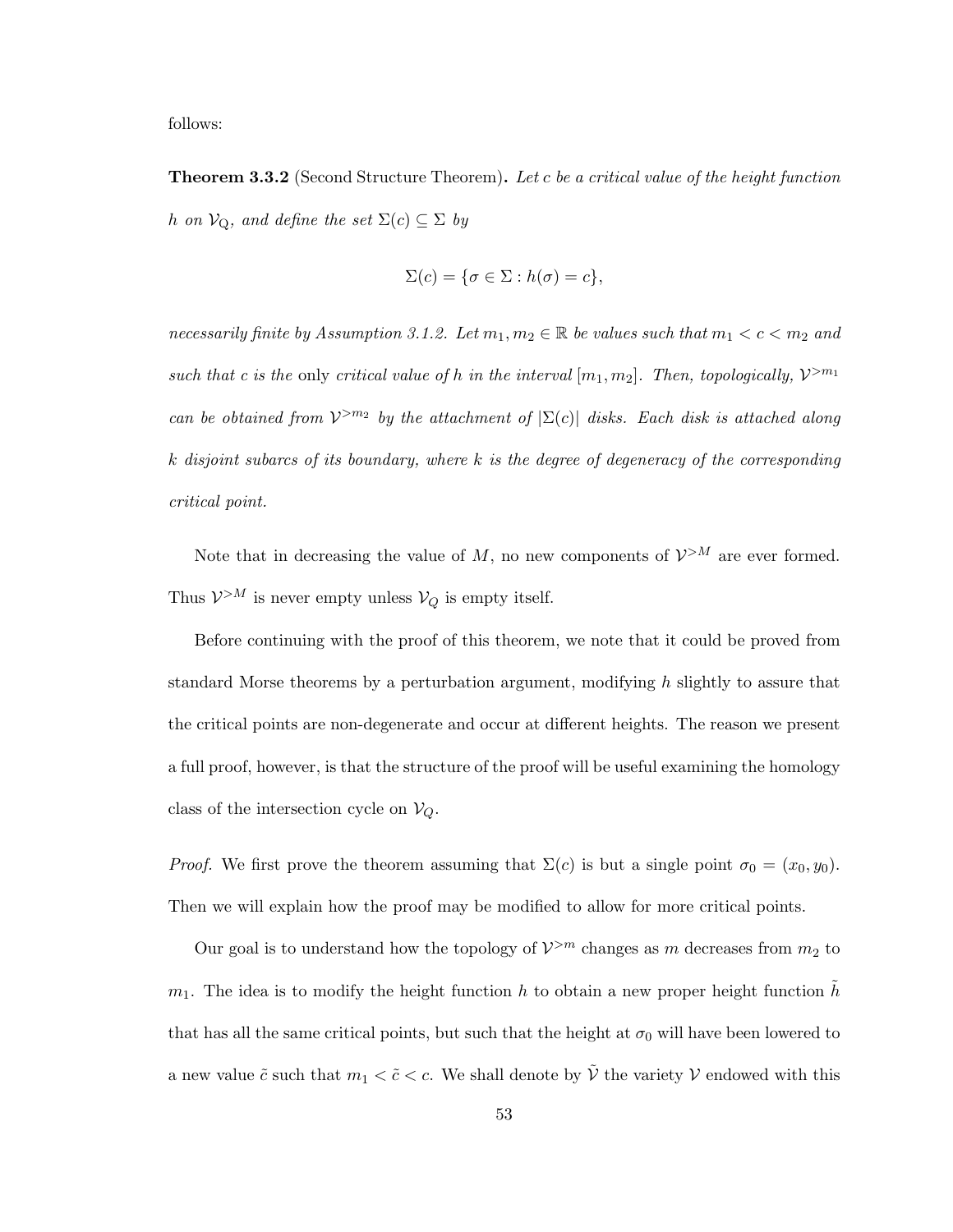auxiliary height function. We will then use  $\tilde{V}$  as a tool in understanding  $V^{>m}$  for various values of  $m$ . The reasoning is detailed in the following steps:

- 1. The construction of  $\tilde{h}$  will be such that  $\tilde{h} \leq h$  everywhere and  $\tilde{h} = h$  on  $\mathcal{V}^{>m_2}$ . Thus we have  $\mathcal{V}^{>m_2} = \tilde{\mathcal{V}}^{>m_2}$ .
- 2. Now let  $m_0$  be any value such that  $\tilde{c} < m_0 < c$ . By the first structure theorem of Morse Theory, as there are no critical values of  $\tilde{h}$  in  $[m_0, m_2]$ , we have that  $\tilde{\mathcal{V}}^{>m_2}$  is topologically equivalent to  $\tilde{\mathcal{V}}^{>m_0}$ .
- 3. We now return to our original height function  $h$ . We will be able to understand exactly what happens topologically as we shift from  $\tilde{\mathcal{V}}^{>m_0}$  to  $\mathcal{V}^{>m_0}$ .
- 4. Finally, again by the first structure theorem of Morse Theory and due to the fact that there are no critical values of h in  $[m_1, m_0]$ , we have that  $\mathcal{V}^{>m_0}$  is topologically equivalent to  $\mathcal{V}^{>m_1}$ .

Thus by understanding the topological changes in the third step, we will completely understand how  $V^{\geq m_2}$  and  $V^{\geq m_1}$  differ. With that outline in mind, we turn toward an examination of the height function.

We begin by examining the height function near the critical point  $\sigma_0$ . By smoothness of the variety at  $\sigma_0$ ,  $V_Q$  may be parameterized local to  $\sigma_0$  in terms of either x or y. Assume without loss of generality that we can parameterize in terms of  $x$ . Then because  $h$  has a critical point at  $\sigma_0$ , and because h is the real part of the complex analytic function H, we must have that  $\frac{dH}{dx}$  vanishes at  $x_0$  (when H is parameterized by x). Thus locally H takes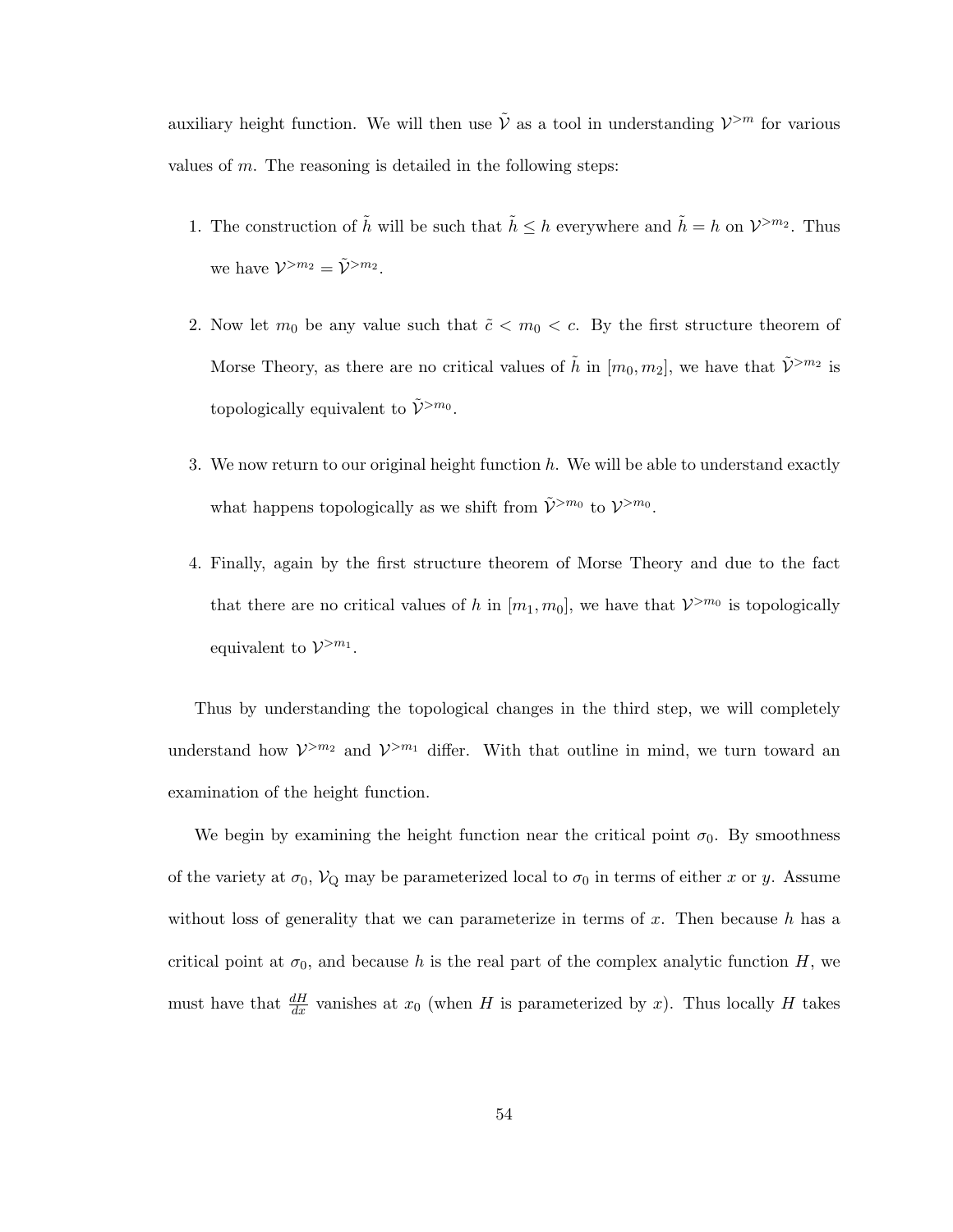the form:

$$
H(x) = c + id + \sum_{j=k}^{\infty} c_j (x - x_0)^j,
$$

where  $k \geq 2$  and  $c_k \neq 0$ . Denoting  $C = c + id$  and  $g(x) = \sum_{j=k}^{\infty} c_j (x - x_0)^{j-k}$  we get

$$
H(x) = C + (x - x0)k g(x),
$$

where  $g(x_0) \neq 0$ .

Now as  $g(x_0) \neq 0$ , we have in a small neighborhood of  $x_0$  that  $g(x)^{1/k}$ , the  $k^{\text{th}}$  principal root of  $g(x)$ , is an analytic function. Thus locally the function

$$
w = (x - x_0)g(x)^{1/k}
$$

is analytic, and by inspection we see that the derivative  $\frac{dw}{dx}$  does not vanish at  $x = x_0$ . So by the inverse function theorem we can parameterize  $H$  locally by  $w$ . Note that, in terms of the variable  $w$ ,  $H$  takes on the relatively nice form:

$$
H(w) = C + w^k.
$$

Next we move our attention from  $H$  to the actual height function h. Representing  $w$  in polar coordinates as  $w = \rho e^{i\theta}$ , we get

$$
H(\rho,\theta) = C + \rho^k e^{ik\theta},
$$

so  $h = \text{Re } H$  takes the form

$$
h(\rho, \theta) = c + \rho^k \cos(k\theta).
$$

under this parameterization. Now let  $\delta > 0$  be sufficiently small so that the ball  $B_{\delta}(0)$ about  $w = 0$  lies within the region on which this parameterization holds, and such that  $\delta < (m_2 - c)^{1/k}$ . The second condition guarantees that  $h(w) < m_2$  on  $B_\delta(0)$ , which we will need later.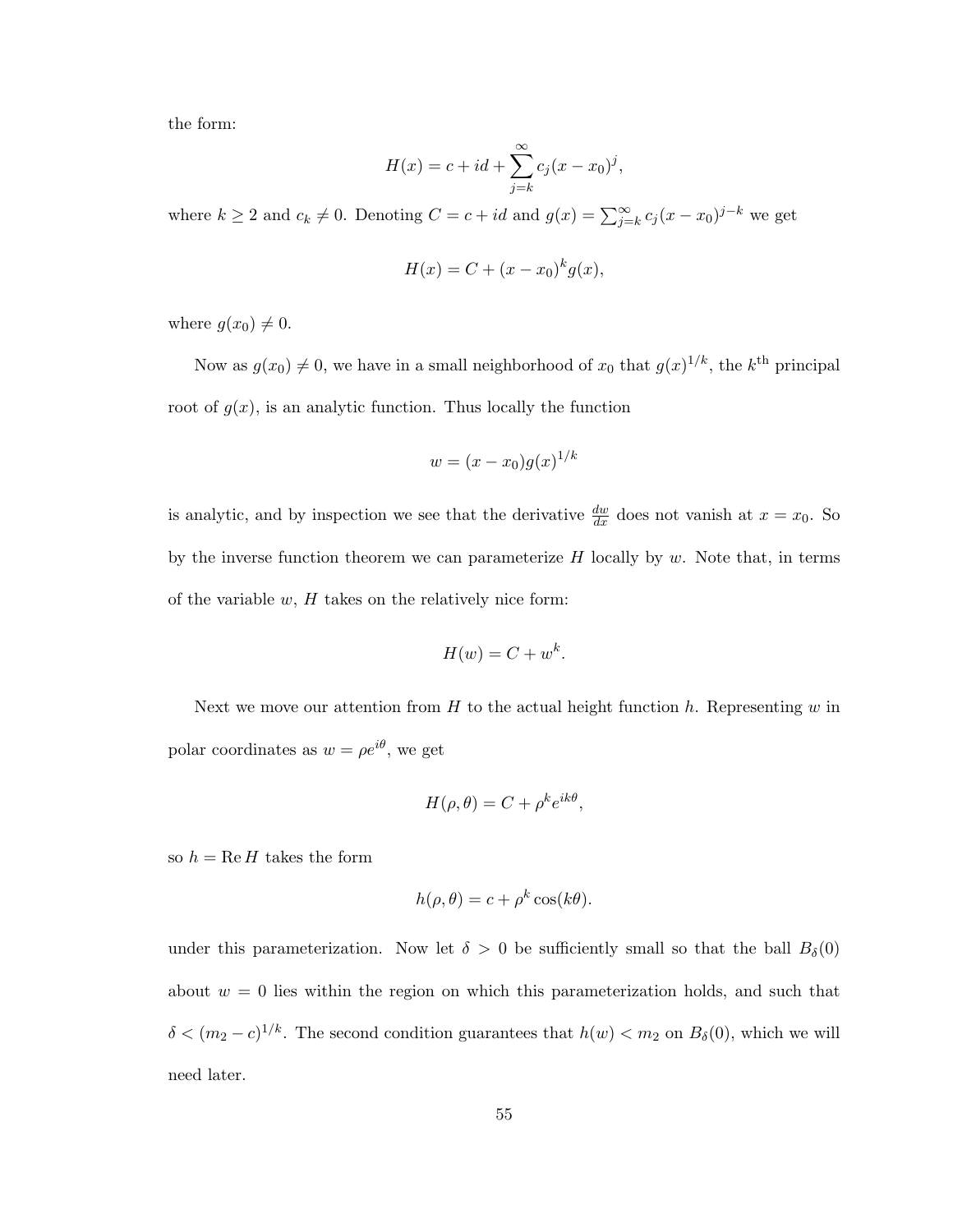We now begin the construction of the modified height function  $\tilde{h}$ . To that end we must first construct a bump function for lowering the height of  $\sigma_0$ . So let  $b : [0, \delta] \to \mathbb{R}$  be some smooth function such that

$$
b(\rho) = \begin{cases} 1 & \text{for } \rho \le \delta/3 \\ 0 & \text{for } \rho \ge 2\delta/3 \end{cases}
$$

and  $0 \leq b(\rho) \leq 1$  for  $\delta/3 \leq \rho \leq 2\delta/3$ . Then  $\tilde{h}$  is constructed as follows: on  $B_{\delta}(0)$ , in polar coordinates, we have  $\tilde{h}(\rho, \theta) = h(\rho, \theta) - \varepsilon b(\rho)$  (where  $\varepsilon$  is a sufficiently small positive constant). And outside of  $B_\delta(0)$  we have that  $\tilde{h} \equiv h$ . Thus  $\tilde{h}$  is obtained from h by subtracting a very small bump function in a neighborhood of the critical point  $\sigma_0$ . Note that  $\hat{h}$  is still proper.

Assuming that  $\varepsilon$  is sufficiently small,  $\tilde{h}$  will have no new critical points beyond those of the original height function ( $\nabla h \neq 0$  inside the modified annulus), and this will be the sought-after modified height function. Note that the height of  $\sigma_0$  has been lowered:  $\tilde{c} = \tilde{h}(\sigma_0) = c - \varepsilon$  (which is between  $m_1$  and c for sufficiently small  $\varepsilon$ ). Note further that because  $\tilde{h} < m_2$  on  $B_\delta(0)$ , we indeed have  $\tilde{h} = h$  on  $\mathcal{V}^{>m_2}$  as required.

Now let  $m_0 = c - \varepsilon/2$ , a value between  $\tilde{c}$  and c. We wish to understand what the set  $\tilde{\mathcal{V}}^{>m_0}$  looks like inside the neighborhood  $B_\delta(0)$ . To do that we first examine the constant height curves  $\tilde{h} = m_0$  in this neighborhood. By the definition of  $\tilde{h}$ , these curves consist of

- 1. The constant height curve  $h = m_0$  on points  $w = \rho e^{i\theta}$  such that  $\rho \geq 2\delta/3$ .
- 2. The constant height curve  $h = m_0 + \varepsilon = c + \varepsilon/2$  on points  $w = \rho e^{i\theta}$  such that  $\rho \le \delta/3$ .
- 3. Curves that interpolate between these segments for points  $w = \rho e^{i\theta}$  such that  $\delta/3$  $\rho < 2\delta/3$ .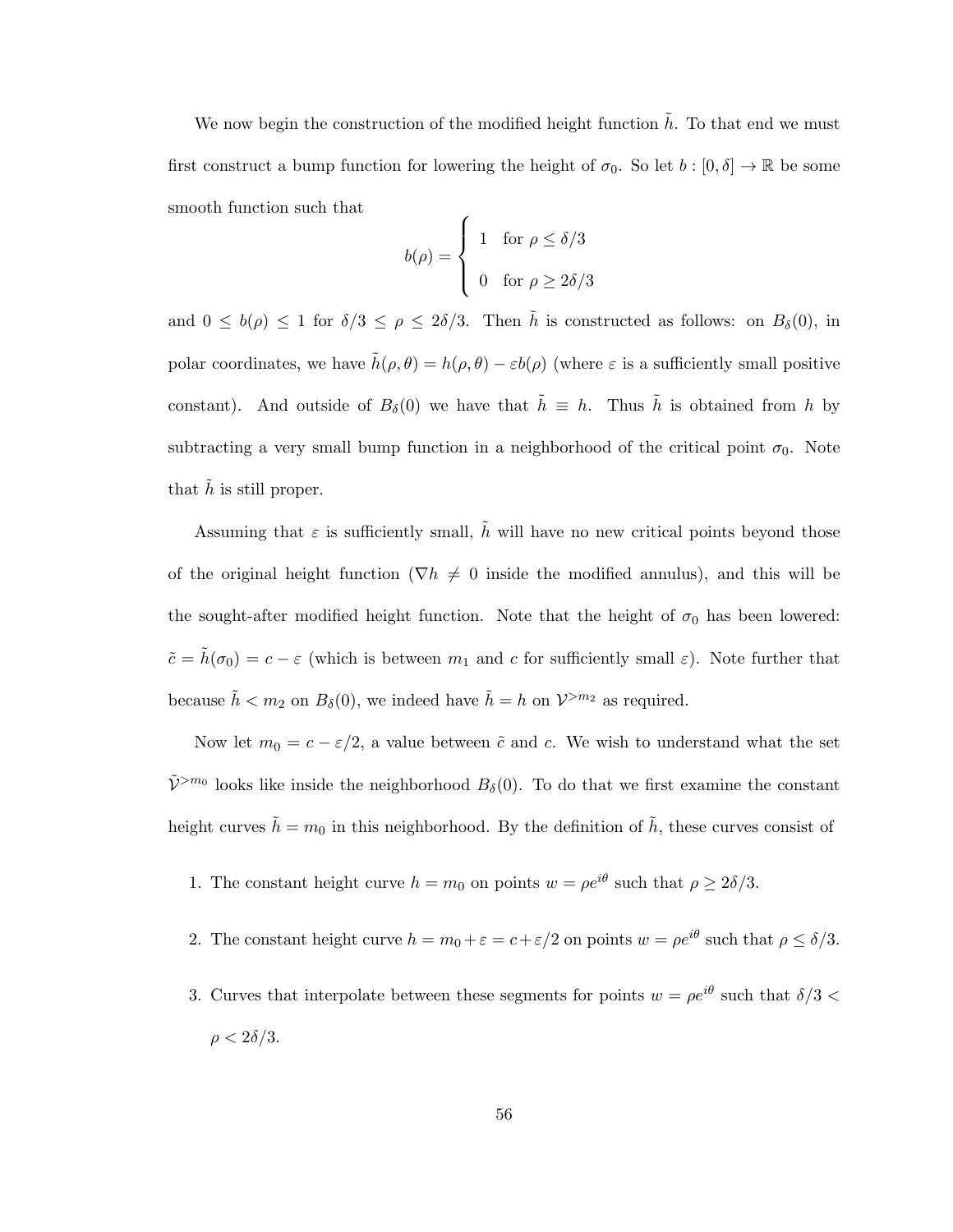

Figure 3.1: The region  $\mathcal{V}_Q$  local to  $\sigma_0$ , where  $\tilde{\mathcal{V}}^{>m_0}$  is shaded and the degeneracy  $k = 3$ .

Figure 3.2: The region  $V_Q$  local to  $\sigma_0$ , where  $V^{>m_0}$  is shaded and the degeneracy  $k = 3$ .

Then we see that the set  $\tilde{\mathcal{V}}^{>m_0} \cap B_\delta(0)$  is composed of k connected components bound inside  $B_\delta(0)$  by the curves described above. See Figure 3.1 for an example with  $k = 3$ .

Finally, we wish to return to our original height function, and see how the topology changes when we go from  $\tilde{\mathcal{V}}^{>m_0}$  to  $\mathcal{V}^{>m_0}$ . Because h and  $\tilde{h}$  only differ on the set  $B_{2\delta/3}(0)$ , we see that the change is only local to  $\sigma_0$ . And by inspection, we see that  $\mathcal{V}^{>m_0}$  is obtained from  $\tilde{\mathcal{V}}^{>m_0}$  by adding a "star-shaped" region that joins the k components of  $\tilde{\mathcal{V}}^{>m_0} \cap B_\delta(0)$ . See Figure 3.2 for a picture. This proves the theorem in the case that  $|\Sigma(c)| = 1$ .

If  $|\Sigma(c)| > 1$  we proceed as before, however the height function  $\tilde{h}$  is now obtained from h by subtracting non-overlapping bump functions in a neighborhood of each of the points in  $\Sigma(c)$ .  $\Box$ 

Thus we have our piecewise understanding of the topology of  $V_Q$ . Before proceeding with an investigation of the intersection cycle, we note the following corollary of the first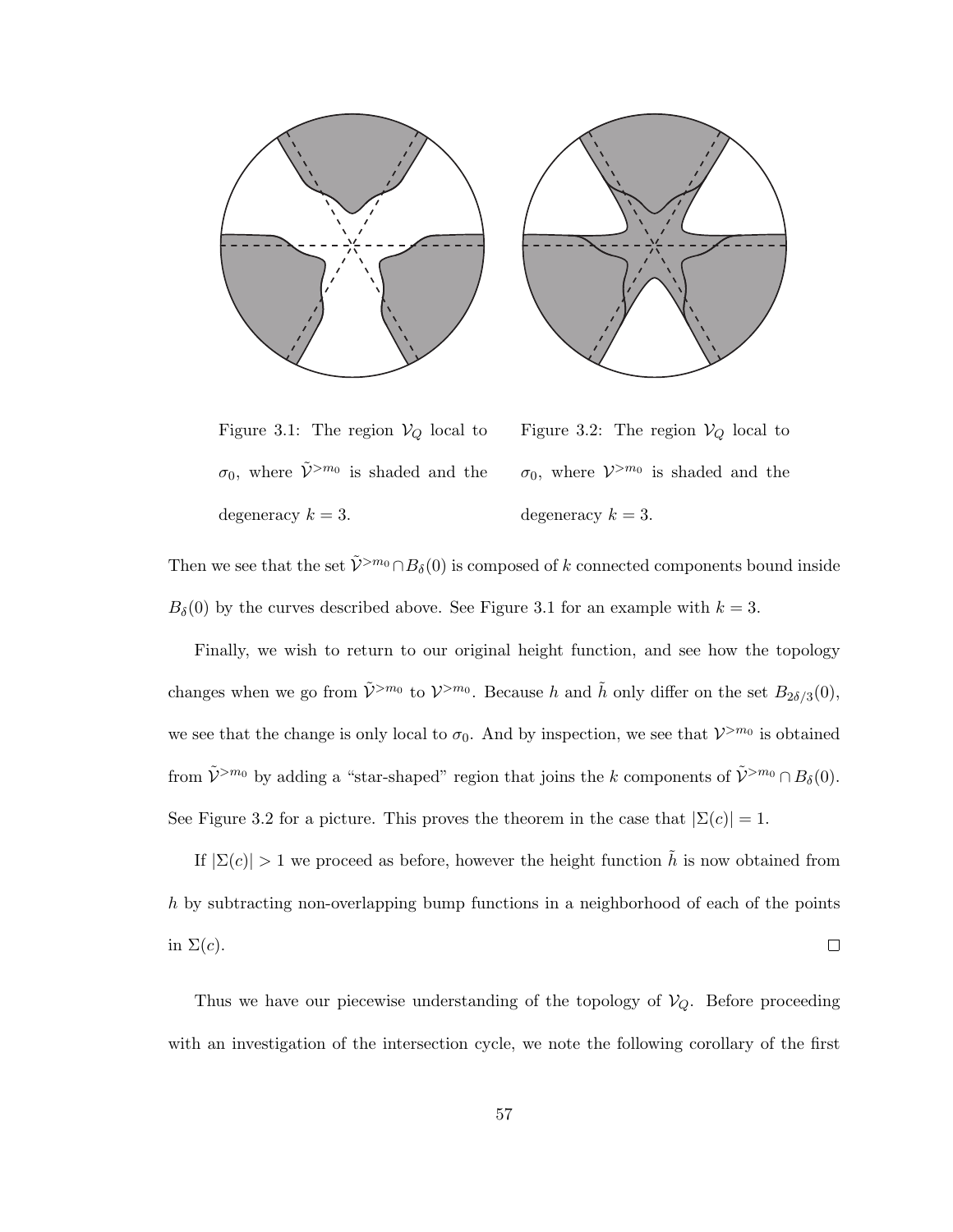structure theorem.

Corollary 3.3.3. Let  $M \in \mathbb{R}$  be such that

$$
M > \max\{h(\sigma) : \sigma \in \Sigma\}.
$$

Then  $\mathcal{V}^{>M}$  is diffeomorphic to a finite set of disjoint, punctured open disks, each of which *is an* x*-component or a* y*-component, but not both.*

*Proof.* By Theorem 3.2.6,  $V^{>M_0}$  takes the desired form for sufficiently large  $M_0 > M$ . But as h has no critical values in the interval  $[M, M_0]$ , the first structure theorem tells us that the topologies of  $\mathcal{V}^{>M}$  and  $\mathcal{V}^{>M_0}$  are identical.

Furthermore, we noted that the components of  $X^{>M_0}$  and  $Y^{>M_0}$  are disjoint for sufficiently large  $M_0$ . As  $\mathcal{V}^{>M}$  deformation retracts onto  $\mathcal{V}^{>M_0}$ , the same is true of their individual connected components. Hence  $X^{>M}$  and  $Y^{>M}$  are likewise disjoint.  $\Box$ 

## 3.4 The intersection cycle

We now have a sufficient description of the singular variety to produce an appropriate intersection cycle, and to analyze the homology of said cycle. We construct such a cycle in the following theorem/definition.

**Theorem 3.4.1.** Let  $M \in \mathbb{R}$  be larger than the maximum critical value for h. By Corol*lary 3.3.3,*  $V^{\geq M}$  *is diffeomorphic to a set of open, punctured disks that partition into* x*components and* y*-components. Let the curve* C *consist of a set of disjoint cycles, one in each x-component of*  $V^{>M}$  *oriented positively about the puncture point. We call*  $C$  *the* intersection cycle*. Then*

$$
a_{r,s} = \frac{1}{2\pi i} \int_{\mathcal{C}} \text{Res}\left(\frac{P}{xyQ}e^{nH} dx \wedge dy\right) + O(\delta^n)
$$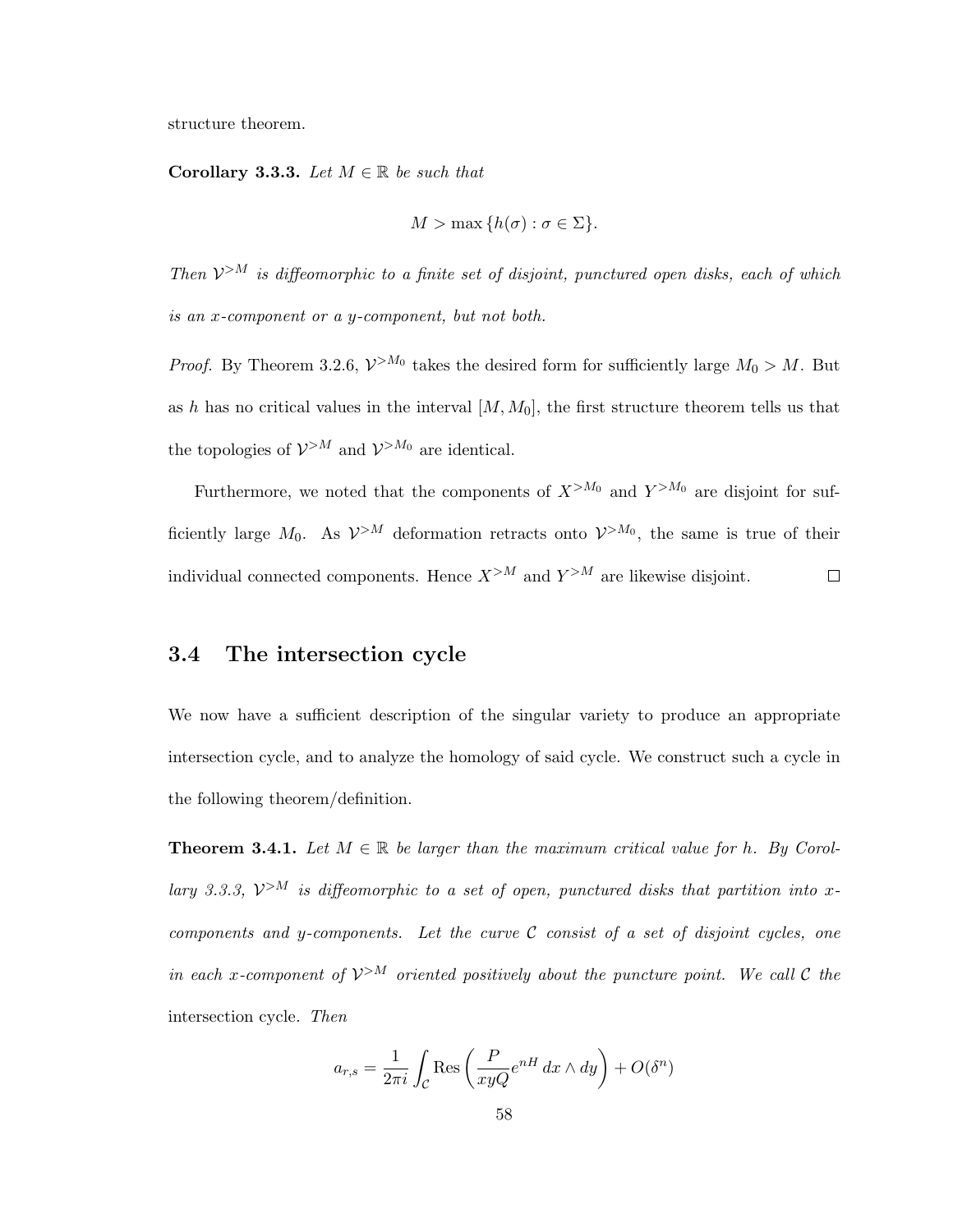$as n \to \infty$ *, for any arbitrarily small*  $\delta > 0$ *.* 

The cycle  $\mathcal C$  is not the exact intersection cycle as constructed in Chapter 1, but is a representative of the same homology class. Note that  $\mathcal C$  is defined to be the empty cycle if  $X^{>M}$  is empty for sufficiently large M.

*Proof.* Let R be sufficiently small and M sufficiently large so that

- 1.  $M > \max\{h(\sigma) : \sigma \in \Sigma\}.$
- 2. If  $Q(x, y) = 0$ , then either  $|x| < R$  or  $|y| < R$  but not both.
- 3. The sets  $\mathcal{V}_{\mathcal{Q}} \cap \{(x, y) : 0 < |x| < R\}$  and  $\mathcal{V}_{\mathcal{Q}} \cap \{(x, y) : 0 < |y| < R\}$  are each diffeomorphic to finite sets of disjoint, punctured open disks (as in Theorem 3.2.3).
- 4. The set  $\mathcal{V}^{>M}$  is diffeomorphic to a finite set of disjoint, punctured open disks (as in Theorem 3.2.6).
- 5. The set  $\mathcal{V}^{>M}$  is a subset of the set  $\mathcal{V}_{Q} \cap \{(x, y) : 0 < |x| < R$  or  $0 < |y| < R\}$ , i.e.  $h(x, y) > M$  implies that either  $|x| < R$  or  $|y| < R$ .

Now fix  $r_x < R$  and  $r_y$  sufficiently small so that

$$
a_{r,s} = \frac{1}{(2\pi i)^2} \int_{T_0} \frac{P}{xyQ} e^{nH} dx \wedge dy,
$$

where  $T_0 = \{(x, y) \in \mathbb{C}^2 : |x| = r_x, |y| = r_y\}$ . Define

$$
M_0 = \sup \{ |y| : (x, y) \in \mathcal{V}_{Q} \text{ and } |x| = r_x \}
$$
  

$$
m_0 = \inf \{ |y| : (x, y) \in \mathcal{V}_{Q} \text{ and } |x| = r_x \}
$$

Note that  $M_0 < \infty$  because y is locally a function of x along the designated set, and  $m_0 \geq R$ by choice of R: |x| and |y| can not simultaneously be less than R.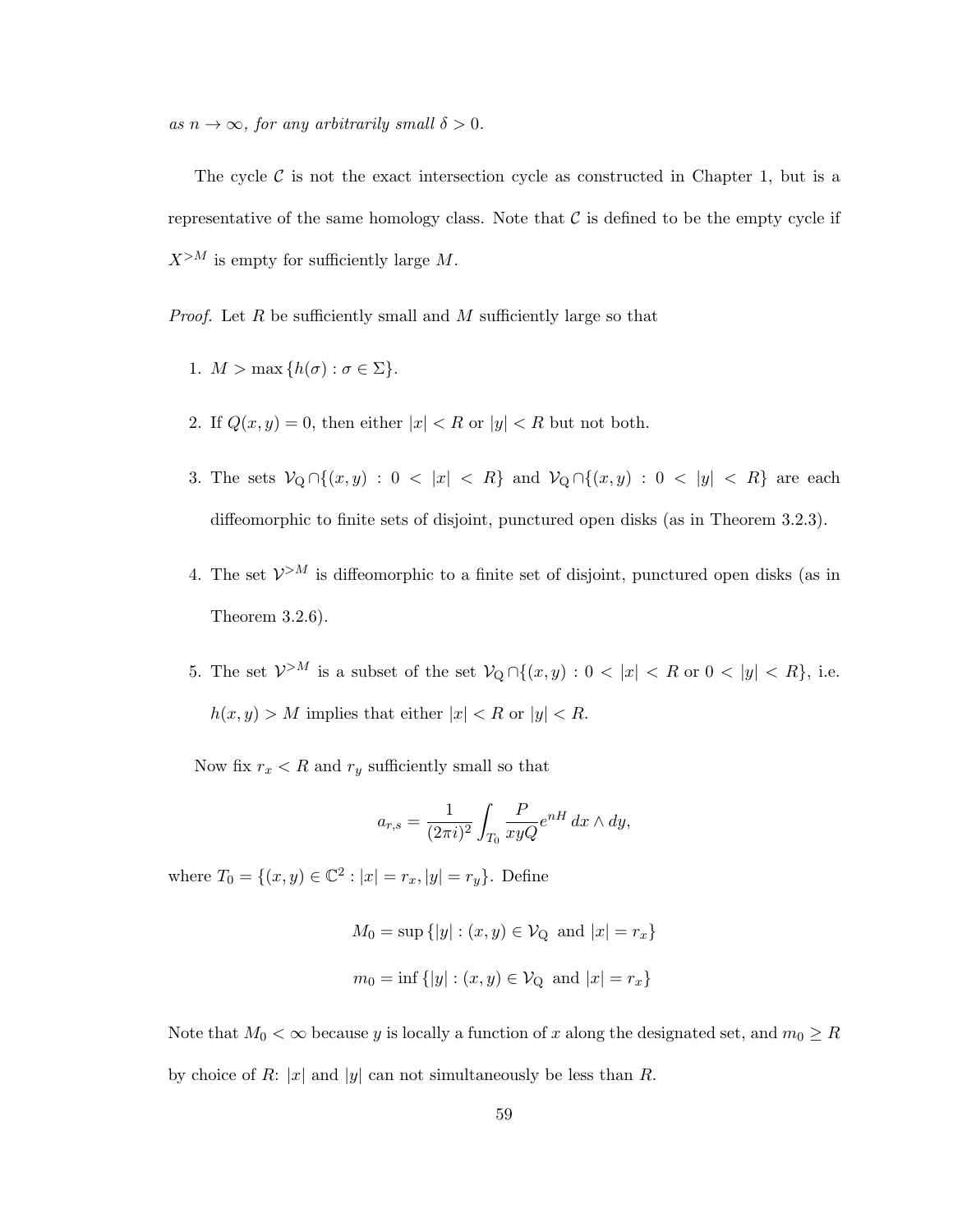Now fix any positive  $m_1 < \min \{r_y, m_0\}$  and define the torus  $T = \{(x, y) \in \mathbb{C}^2 : |x| =$  $r_x$ ,  $|y| = m_1$ . Then fix any  $M_1 > M_0$  and define the homotopy

$$
K: T \times [0,1] \longrightarrow \mathbb{C}^2
$$

$$
(x, y, t) \longmapsto \left(x, y \left(1 + t \left(\frac{M_1}{m_1} - 1\right)\right)\right)
$$

 $K$  intersects  $\mathcal{V}_{\text{Q}}$  in the set

$$
C = \{(x, y) \in \mathcal{V}_{Q} : |x| = r_{x}\},\
$$

and the intersection itself is transverse – the homotopy  $K$  is obtained by expanding in the norm of y through points on the variety where  $\mathcal{V}_{Q}$  is locally parameterizable in terms of x.

By Theorem 1.2.2, this means that

$$
a_{r,s} = \frac{1}{2\pi i} \int_C \text{Res}\left(\frac{P}{xyQ}e^{nH} dx \wedge dy\right) + \frac{1}{(2\pi i)^2} \int_{T_1} \frac{P}{xyQ}e^{nH} dx \wedge dy.
$$

where  $T_1 = K(T \times \{1\})$ . By trivial bounds, we have

$$
\frac{1}{(2\pi i)^2} \int_{T_1} \frac{P}{xyQ} e^{nH} dx \wedge dy = O\left(\left(\frac{1}{r_x^{\hat{r}} M_1^{\hat{s}}}\right)^n\right) \text{ as } n \to \infty,
$$

as the only n dependence in the integral comes from the  $e^{nH}$  term. As  $M_1$  may have been chosen to be arbitrarily large, this term is  $O(\delta^n)$  for any arbitrarily small, positive  $\delta$ .

We now turn our attention to the cycle  $C$ .  $C$  consists of a set of cycles, one on each punctured disk in the set  $\mathcal{V}_{Q} \cap \{(x, y): 0 < |x| < R\}$ , oriented positively around the puncture point. We examine such a disk  $D$  and one such portion  $C_0$  of the intersection cycle.

By Lemma 3.2.5, there are only two possibilities for the behavior of  $h$  on the punctured disk D: either  $h \to -\infty$ , eventually and monotonically, as  $x \to 0$  (in the case that  $\alpha < -\hat{r}/\hat{s}$ ) or  $h \to \infty$ , eventually and monotonically, as  $x \to 0$  (in the case that  $\alpha > -\hat{r}/\hat{s}$ ).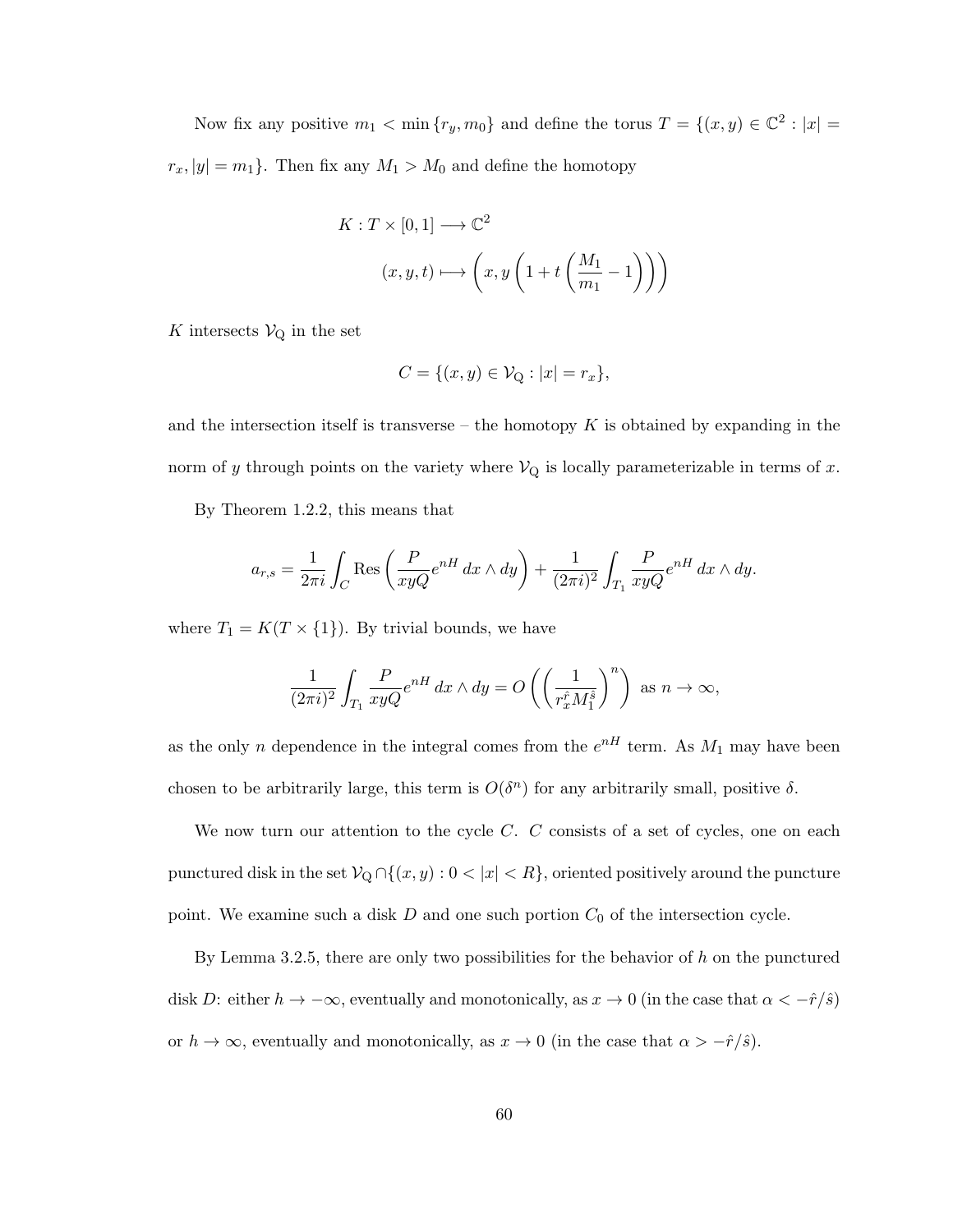In the former case, by shrinking  $C_0$  closer to  $|x| = 0$ , we may assume that the maximum value of h along  $C_0$  is arbitrarily large negative – for instance, by properly shrinking  $C_0$  to the puncture point we may assume that the maximum height along  $C_0$  is less than  $\log \delta$  for any small, positive  $\delta$ . Then again by trivial bounds, this leads to

$$
\frac{1}{2\pi i} \int_{C_0} \text{Res}\left(\frac{P}{xyQ}e^{nH} dx \wedge dy\right) = \frac{1}{2\pi i} \int_{C_0} \frac{-P}{xyQ_y}e^{nH} dx = O(\delta^n)
$$

as  $n \to \infty$ . This we may drop this portion  $C_0$  of the intersection cycle, and collect the difference into the  $O(\delta^n)$  error term.

In the latter case we have that  $h \to \infty$  near the puncture point of D. This implies that D contains one of the x-components from the set  $\mathcal{V}^{>M}$ . By shrinking  $C_0$  sufficiently close to  $|x| = 0$ , we may assume that  $C_0$  is contained entirely within this x-component.

Doing this for every such  $D$  and piece  $C_0$  of the intersection cycle, we obtain a new cycle  $\mathcal C$  such that

$$
a_{r,s} = \frac{1}{2\pi i} \int_C \text{Res}\left(\frac{P}{xyQ}e^{nH} dx \wedge dy\right) + O(\delta^n),
$$

where  $\gamma$  consists of one cycle per x-component of  $\mathcal{V}^{>M}$ , oriented positively around the puncture points.

To finish the theorem, we have to show that this works not just for sufficiently large height M but for any M larger than all critical values of  $h$ . But this follows exactly from the first structure theorem of Morse theory (see Corollary 3.3.3).  $\Box$ 

### 3.5 First characterization theorem

We are nearly ready to characterize the homology class  $[\mathcal{C}] \in H_1(\mathcal{V}_Q)$ . We simply need several definitions.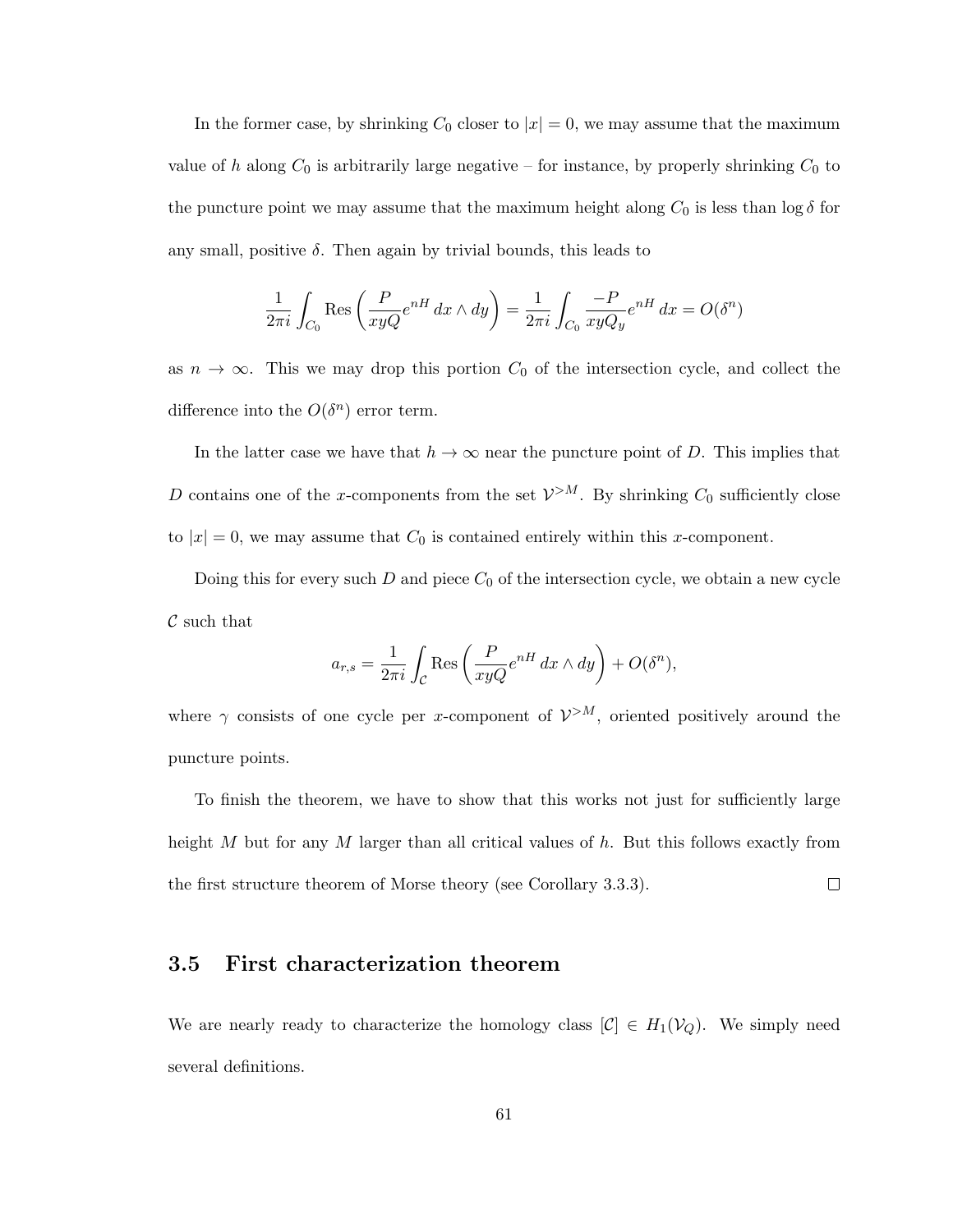**Definition 3.5.1.** We define the number  $c_{xy}$  by

$$
c_{xy} = \inf \{ c \in \mathbb{R} : X^{>c} \cap Y^{>c} = \emptyset \} \in [-\infty, \infty).
$$

Thus the value  $c_{xy}$  captures the largest height c at which the components of  $X^{\geq c}$  and  $Y^{\geq c}$  overlap. Note by the first structure theorem that this can only occur at a critical value for h, i.e. if  $c_{xy} > -\infty$  then  $c_{xy}$  is a critical value for the height function.

**Definition 3.5.2.** Define  $\Xi$  to be the set of all  $\sigma \in \Sigma$  such that

- 1.  $h(\sigma) = c_{xy}$ , and
- 2. For arbitrarily small neighborhoods  $U \subseteq V_Q$  of  $\sigma$ ,  $U \cap X^{>c_{xy}}$  and  $U \cap Y^{>c_{xy}}$  are both non-empty.

We call Ξ the set of *contributing points*.

Intuitively, the set  $\Xi$  is the set of saddles at which x- and y-components first join.

Finally, we characterize the structure of  $V_Q$  local to any saddle point  $\sigma \in \Sigma$ .

**Definition 3.5.3.** For  $\sigma \in \Sigma$ , denote by  $k \geq 2$  the degree of degeneracy of h at  $\sigma$ . As detailed in the proof of the second structure theorem, there is a parameterization of  $V_Q$ local to  $\sigma$  on which h takes the form

$$
h(w) = h(\sigma) + \text{Re}\,w^k.
$$

Thus on any neighborhood U of  $\sigma$  on which this parameterization holds, we see that  $U \cap$  $V^{>h(\sigma)}$  consists of k connected components, which we term *ascent regions*. Similarly we see that  $U \cap V^{\leq h(\sigma)}$  consists of k connected components, which we term *descent regions*.

Then we have the following theorem, which characterizes the homology class  $[\mathcal{C}]$  in a manner amenable to saddle point analysis.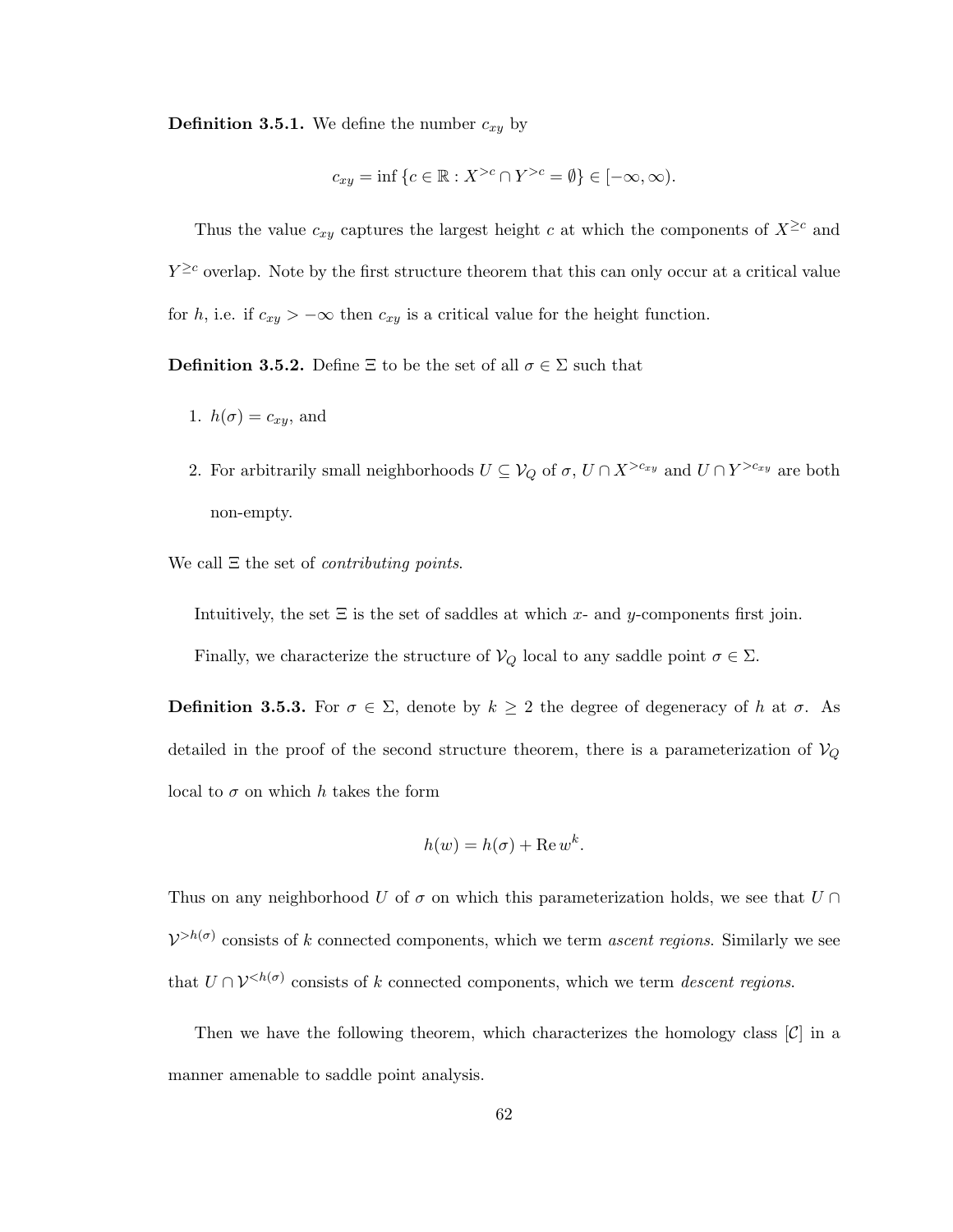Theorem 3.5.4 (First Characterization Theorem). *If the set* Ξ *is non-empty, then the homology class* [C] *contains a representative cycle* κ *such that*

- *1. The height along* κ *is maximized precisely at the points in* Ξ*, and*
- *2. For a fixed*  $\sigma \in \Xi$  *and*  $U \subseteq V_Q$  *a sufficiently small neighborhood of*  $\sigma$ *, denote the ascent regions in* U *by*  $A_0, \ldots, A_{k-1}$  *(ordered counterclockwise about*  $\sigma$ ). Denote by  $D_j$  *the descent region between*  $A_j$  *and*  $A_{j+1 \bmod k}$ *. Then for each j there is a curve*  $\gamma_j$ *in* U, starting at  $\sigma$  and traveling down  $D_i$ , such that

$$
\kappa \cap U = \sum_{j=0}^{k-1} \left( X(j+1 \bmod k) - X(j) \right) \gamma_j,
$$

 $where X(j) := 1$  if  $A_j \subseteq X^{>c_{xy}}$  while  $X(j) := 0$  if  $A_j \subseteq Y^{>c_{xy}}$  (well-defined by *definition of*  $c_{xy}$ *).* 

*If the set* Ξ *is empty, then the homology class* [C] *contains a representative cycle* κ *supported on*  $V^{\leq m}$  *for arbitrarily small*  $m \in \mathbb{R}$ *.* 

We pause to note that the prescribed representative  $\kappa$  is in some sense the best we can get in that there are local obstructions to lowering the height any further. Specifically, for  $\sigma \in \Xi$  and for U a sufficiently small neighborhood of  $\sigma$ , the cycle  $\kappa \cap U$  is a nontrivial element of the relative homology group  $H_1(U, U \cap V^{\leq c_{xy}-\varepsilon})$  (for  $\varepsilon > 0$  sufficiently small).

*Proof.* We begin by assuming that Ξ is non-empty, and we want to use our Morse-theoretic understanding of the space  $V_{Q}$  to find a cycle  $\kappa$  sought by the theorem. To begin with, let  $M_0 \in \mathbb{R}$  be any value larger than all critical values of h. We examine C on  $\mathcal{V}^{>M_0}$ . Recall that C is composed of a disjoint set of cycles, one in each x-component of  $\mathcal{V}^{>M_0}$  oriented positively about the puncture points. Note that C is homologous to  $\partial X^{>M_0}$  (along which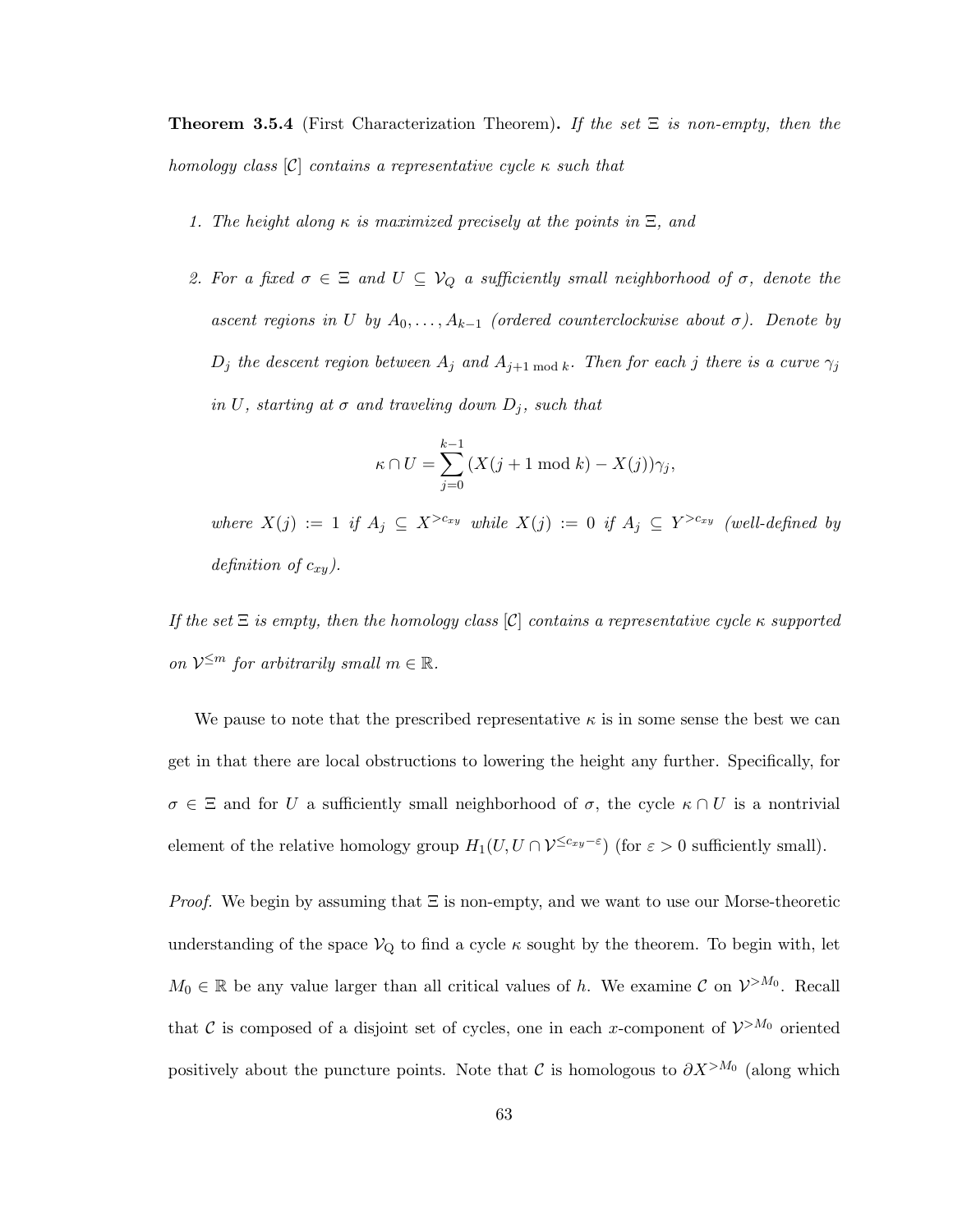$h \equiv M_0$ ). We wish to show that this characterization of [C] remains true when  $M_0$  is replaced by any  $M \in (c_{xy}, M_0]$ . We do so inductively.

By the first structure theorem of Morse theory, the topology of  $\mathcal{V}^{>M}$  (and hence the characterization of  $[\mathcal{C}]$  changes only as M passes through critical values of h. So let  $c \in \mathcal{C}$  $(c_{xy}, M_0]$  denote some critical value of h, and assume that C is homologous to  $\partial X^{>M}$  in  $\mathcal{V}^{\geq M}$  for any  $M \in (c, M_0]$ . Using the proof of the second structure theorem as a guide, we examine the topological changes that occur local to  $\Sigma(c)$  as M is decreased below c.

Exactly as in the the proof of the second structure theorem, we form a new height function  $\tilde{h}$  that differs from our old height function only in small neighborhoods of the points in  $\Sigma(c)$ , on which  $\tilde{h} = h - \varepsilon b$  for some sufficiently small  $\varepsilon > 0$  and some bump function b. Denote by  $\tilde{X}^{>M}$  and  $\tilde{Y}^{>M}$  the x- and y-components of  $\tilde{V}^{>M}$  as prescribed by this new height function  $\tilde{h}$ . By the definition of  $\tilde{h}$ , we know that  $\tilde{X}^{>c+\varepsilon/2}$  and  $X^{>c+\varepsilon/2}$  are topologically equivalent, and hence that C is homologous to  $\partial \tilde{X}^{c+\epsilon/2}$ . This implies that C is homologous to  $\partial \tilde{X}^{c-\varepsilon/2}$ , there being no critical values of  $\tilde{h}$  in  $[c - \varepsilon/2, c + \varepsilon/2]$ . Finally, we wish to show that  $\partial \tilde{X}^{c-\varepsilon/2}$  is homologous to  $\partial X^{c-\varepsilon/2}$ .

First, note that  $\partial \tilde{X}^{>c-\epsilon/2}$  and  $\partial X^{>c-\epsilon/2}$  agree outside of small neighborhoods of the points in  $\Sigma(c)$ . So we examine these cycles local to said critical points. As  $c > c_{xy}$ , there are only two possibilities for each  $\sigma \in \Sigma(c)$ :

- 1. The ascent regions local to  $\sigma$  are all in  $Y^{>c}$ , or
- 2. The ascent regions local to  $\sigma$  are all in  $X^{>c}$ .

We examine each possibility in turn.

In the first case, there is no piece of  $\partial \tilde{X}^{>c-\varepsilon/2}$  or of  $\partial X^{>c-\varepsilon/2}$  local to  $\sigma$ . So assume that we are in the second case. Denote by k the degeneracy of the saddle  $\sigma$ . Then local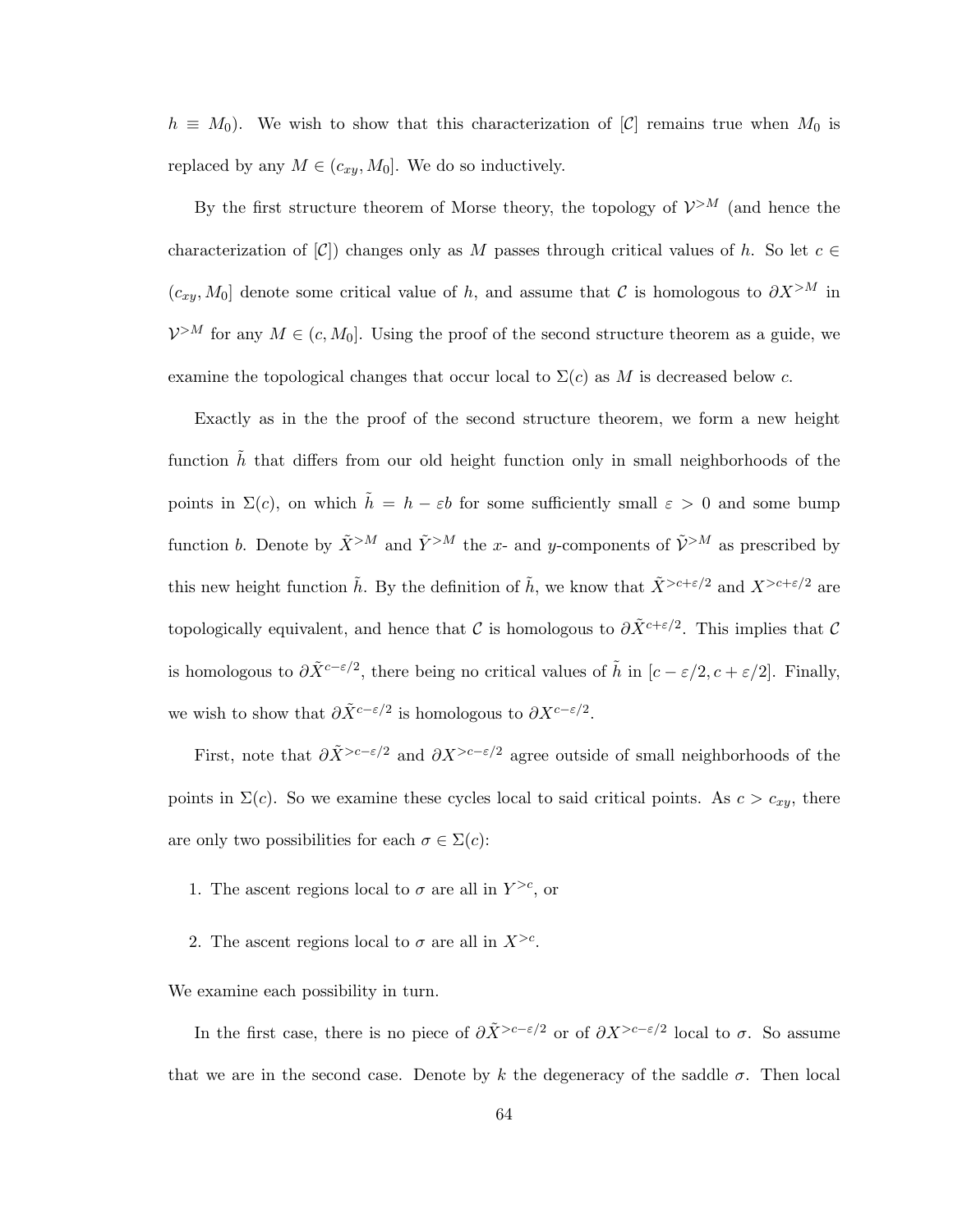

Figure 3.3: The cycle  $\partial \tilde{X}^{>c-\varepsilon/2}$  local Figure 3.4: The cycle  $\partial X^{>c-\varepsilon/2}$  local

to a saddle  $\sigma$  of degeneracy  $k = 3$ . to a saddle  $\sigma$  of degeneracy  $k = 3$ .



Figure 3.5: The difference between the cycles repre-

sented in Figure 3.3 and Figure 3.4.

to  $\sigma$ ,  $\partial \tilde{X} > c - \varepsilon/2$  consists of k curves bounding the k disjoint components where  $\tilde{h} > c - \varepsilon/2$ (see Figure 3.3 for an example with  $k = 3$ ). But note that in this small neighborhood, this cycle is homologous to  $\partial X^{>c-\varepsilon/2}$ , as their difference is a boundary (see Figures 3.4 and 3.5). And thus globally the difference between  $\partial \tilde{X}^{>c-\varepsilon/2}$  and  $\partial X^{>c-\varepsilon/2}$  is a finite union of such boundaries, which shows that these cycles are homologous.

Thus we have that C is homologous to  $\partial X^{>c-\epsilon/2}$ , and by induction we can see that C is homologous to  $\partial X^{>M}$  for  $M \in (c_{xy}, M_0)$ . So what happens to  $[\mathcal{C}]$  as M is lowered beyond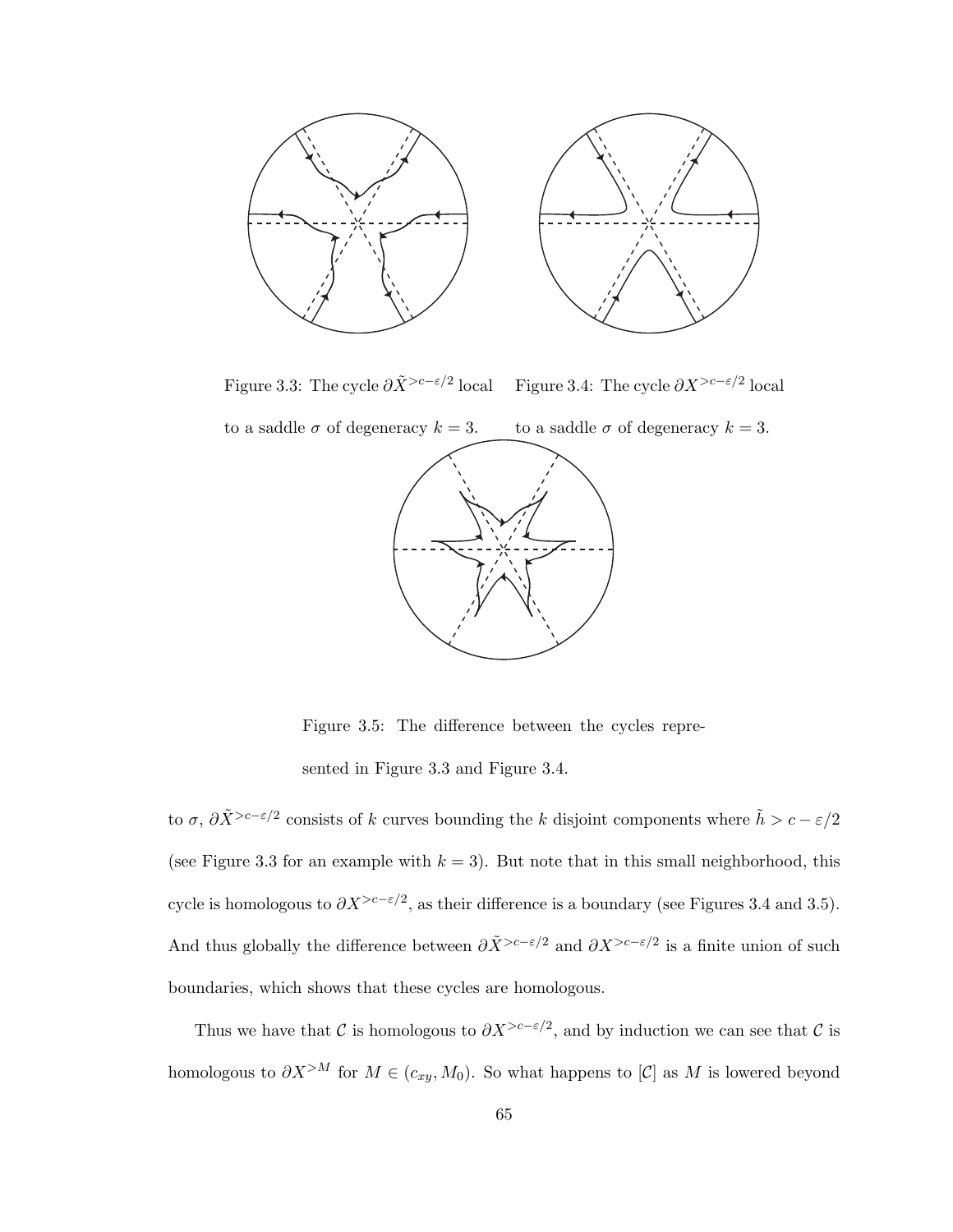$c_{xy}$ ? We examine the topological changes that occur local to the set  $\Sigma(c_{xy})$ . The analysis is similar to our prior analysis but with the added kink that there are points from both  $X^{>c_{xy}}$ and  $Y^{>c_{xy}}$  local to the contributing points.

As before we form a modified height function  $\tilde{h}$  that locally pushes down the points of  $\Sigma(c_{xy})$ . With respect to this new function we again have that C is homologous to  $\partial \tilde{X}^{>c_{xy}-\varepsilon/2}$ for some small  $\varepsilon > 0$ . So define the cycle  $\kappa_0 = \partial \tilde{X}^{>c_{xy}-\varepsilon/2}$ . With a few alterations, we will be able to turn  $\kappa_0$  into the desired representative.

Outside of small neighborhoods of the points in  $\Sigma(c_{xy})$  we have that  $h \equiv h$ , and hence the height h along  $\kappa_0$  is equal to  $c_{xy} - \varepsilon/2$  away from these points. And by the same reasoning as in the inductive argument above, we can alter  $\kappa_0$  local to the points of  $\Sigma(c_{xy}) \setminus \Xi$  to obtain a homologous cycle whose height h is bounded below  $c_{xy}$  local to these points. What remains is to examine  $\kappa_0$  local to the points of  $\Xi$ .

In a sufficiently small neighborhood U of any  $\sigma \in \Xi$ , the cycle  $\kappa_0 \cap U$  consists of one curve for each ascent region in  $X^{>c_{xy}}$  (see Figure 3.6, with two ascent regions from  $X^{>c_{xy}}$  and one ascent region from  $Y^{>c_{xy}}$ ). Each such curve enters the neighborhood at some point  $p_1$  and leaves at some point  $p_2$ , where  $p_1$  and  $p_2$  lie in separate descent regions (see Figure 3.6). And each such curve is homotopic to a curve whose height is maximized at the saddle point, namely one that travels straight from  $p_1$  to  $\sigma$  (contained within one descent region), and then from  $\sigma$  to  $p_2$  (contained within a separate descent component). See Figure 3.7. Making these adjustments to  $\kappa_0$  at every such contributing point results in a cycle homologous to C along which h is maximized precisely at the points of  $\Xi$ .

To complete the construction, a few more changes must be made to  $\kappa_0$ . Note that currently, in a sufficiently small neighborhood U of any contributing point  $\sigma$ ,  $\kappa_0 \cap U$  consists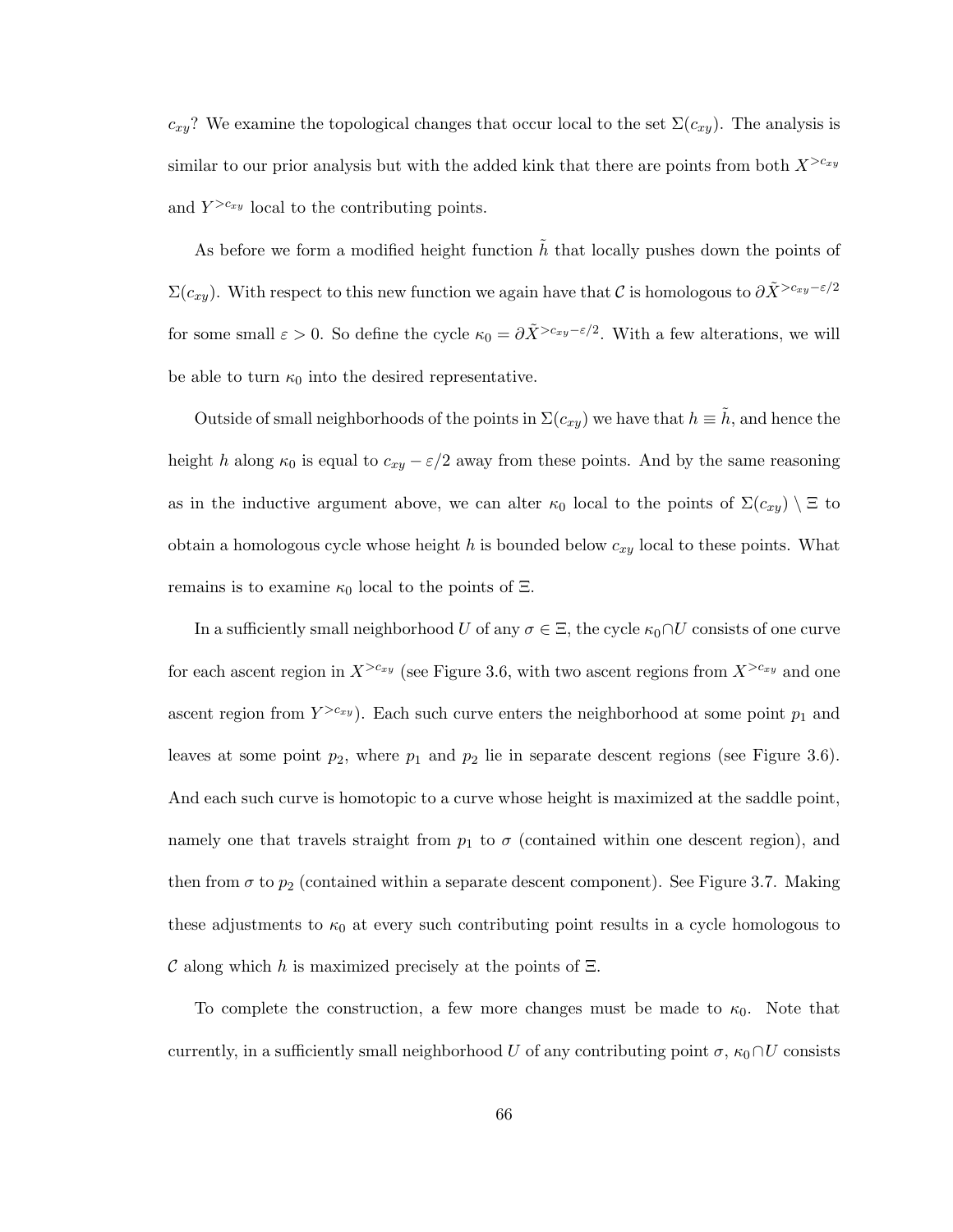



Figure 3.6: A representation of  $\kappa_0$ local to  $\sigma$  with two ascent regions in  $X^{>c_{xy}}$  and one ascent region in  $Y^{>c_{xy}}$ . The set  $\tilde{\mathcal{V}}^{>c_{xy}-\varepsilon/2}$  is shaded.

Figure 3.7: A representation of the two pieces of  $\kappa_0$  after performing the alteration described in the text.

of a set of curves in the descent regions  $D_j$  local to  $\sigma$  as follows:

- 1. If  $D_j$  is located between an ascent region in  $X^{>c_{xy}}$  and an ascent region in  $Y^{>c_{xy}}$ (in that order, counterclockwise about  $\sigma$ ), then  $\kappa_0 \cap D_j$  consists of a single curve  $\gamma_j$ traveling up  $D_j$  to  $\sigma$ .
- 2. If  $D_j$  is located between an ascent region in  $Y^{>c_{xy}}$  and an ascent region in  $X^{>c_{xy}}$ (in that order, counterclockwise about  $\sigma$ ), then  $\kappa_0 \cap D_j$  consists of a single curve  $\gamma_j$ traveling down  $D_j$  from  $\sigma$ .
- 3. If  $D_j$  is located between two ascent regions in  $Y^{>c_{xy}}$ , then  $\kappa_0 \cap D_j = \emptyset$ .
- 4. If  $D_j$  is located between two ascent regions in  $X^{>c_{xy}}$ , then  $\kappa_0 \cap D_j$  consists of two pieces, a curve entering  $\sigma$  and a curve exiting  $\sigma$ .

See Figure 3.7 for an example. Note that in case (4) above, the portion of  $\kappa_0$  in said descent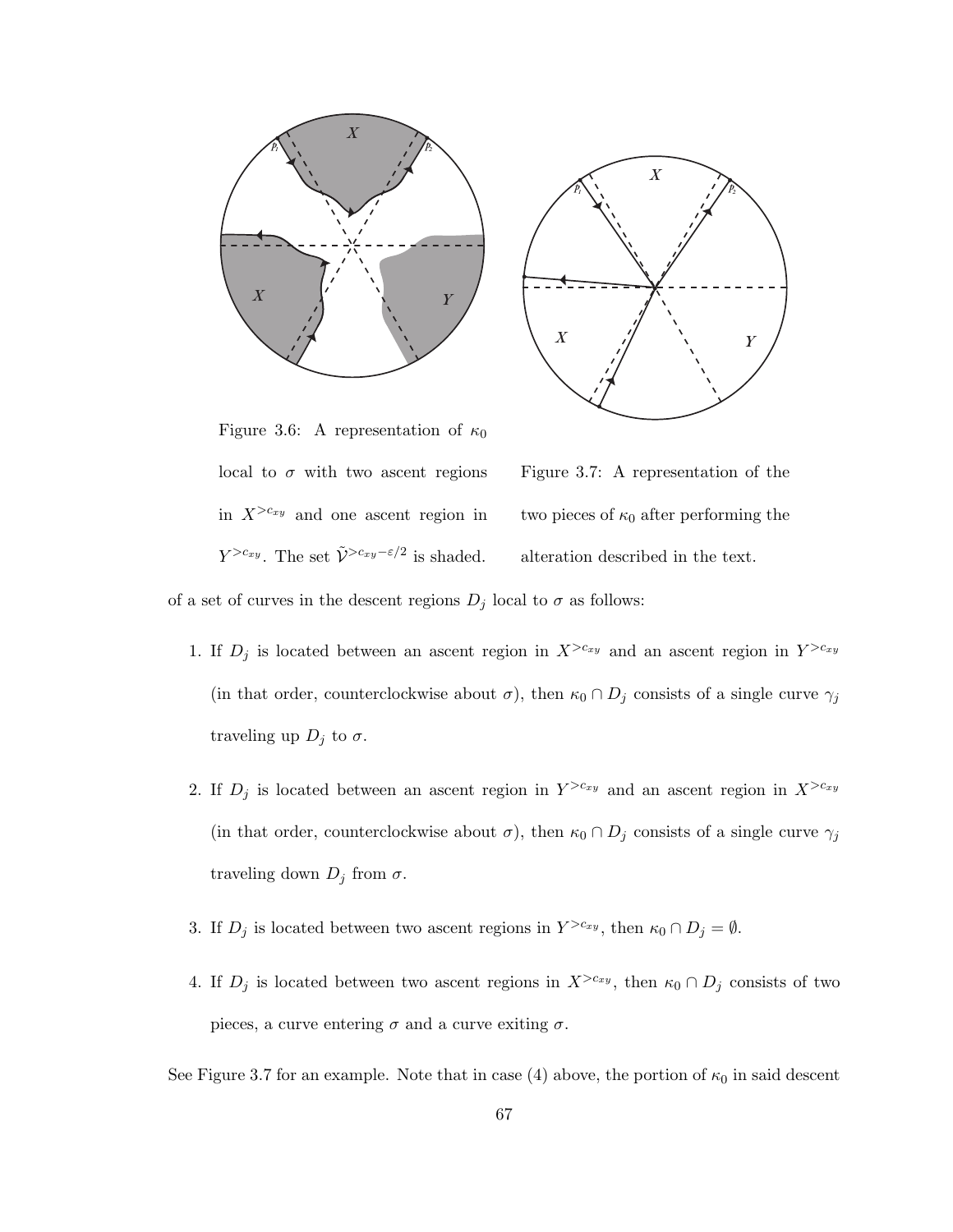

Figure 3.8: A representation of  $\kappa$  local to a  $\sigma \in \Xi$ , after performing the final alterations.

region can be "broken off" and pushed down the descent region, so the height along this portion will be bounded strictly below  $c_{xy}$ . See Figure 3.8 for an example, and compare to Figure 3.7. After making the prescribed changes local to every point point of Ξ, we obtain the cycle  $\kappa$  as prescribed in the statement of the theorem.

In the case that  $\Xi$  is empty,  $c_{xy} = -\infty$  and the inductive argument applied from the beginning of this proof can be extended to arbitrary large negative height. That is,  $\mathcal C$  is homologous to  $\partial X^{>m}$  (along which the  $h \equiv m$ ) for arbitrarily small  $m \in \mathbb{R}$ . This yields the representative claimed in the statement of the theorem.  $\Box$ 

The representative  $\kappa \in [\mathcal{C}]$  is precisely the type of cycle amenable to the technique of saddle point integration techniques. Before exploring said techniques, however, we shall weaken one of our original assumptions in order to prove a slightly stronger version of the preceding characterization theorem.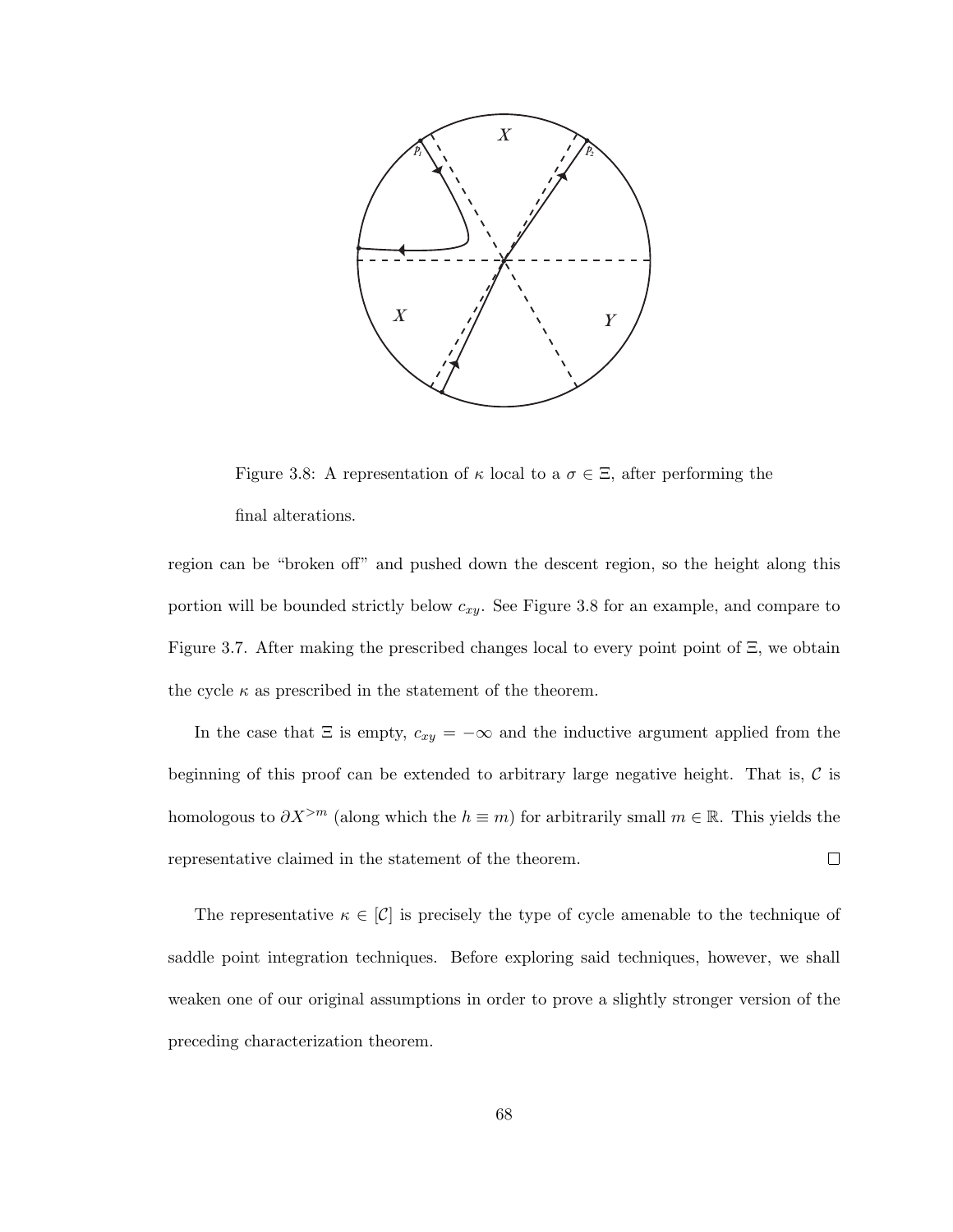# 3.6 Generalized characterization theorem

In this this section we begin by weakening Assumption 3.1.3 to obtain the following.

Assumption 3.6.1. *Assume that the critical points of*  $V_Q$  *are isolated (and hence finite).* 

For the purpose of our impending algorithmic study of  $V_Q$ , we note that the preceding assumption is equivalent to the condition that the polynomial ideal  $\langle Q, Q_x, Q_y \rangle$  be 0-dimensional, a fact that can be checked via Gröbner basis computation.

Under this assumption, we have the following definitions:

**Definition 3.6.2.** We define the constant  $c_0$  by

$$
c_0 = \max\{h(z_0): z_0 \in \mathcal{V}_Q, \mathcal{V}_Q \text{ is not smooth at } z_0\},\
$$

and we define the constant  $c_{xy}$  by

$$
c_{xy} = \inf \{ c > c_0 : X^{>c} \cap Y^{>c} = \emptyset \} \in [c_0, \infty)
$$

Note that this definition of  $c_{xy}$  generalizes the previous one if we adopt the convention that  $c_0 = -\infty$  in the case that  $V_Q$  is smooth. We similarly generalize the definition of  $\Xi$  as follows.

**Definition 3.6.3.** Define the set  $\Xi$  to be the set of all  $\sigma \in \Sigma$  such that

- 1.  $h(\sigma) > c_0$ ,
- 2.  $h(\sigma) = c_{xy}$ , and
- 3. For arbitrarily small neighborhoods  $U \subseteq V_Q$  of  $\sigma$ ,  $U \cap X^{>c_{xy}}$  and  $U \cap Y^{>c_{xy}}$  are both non-empty.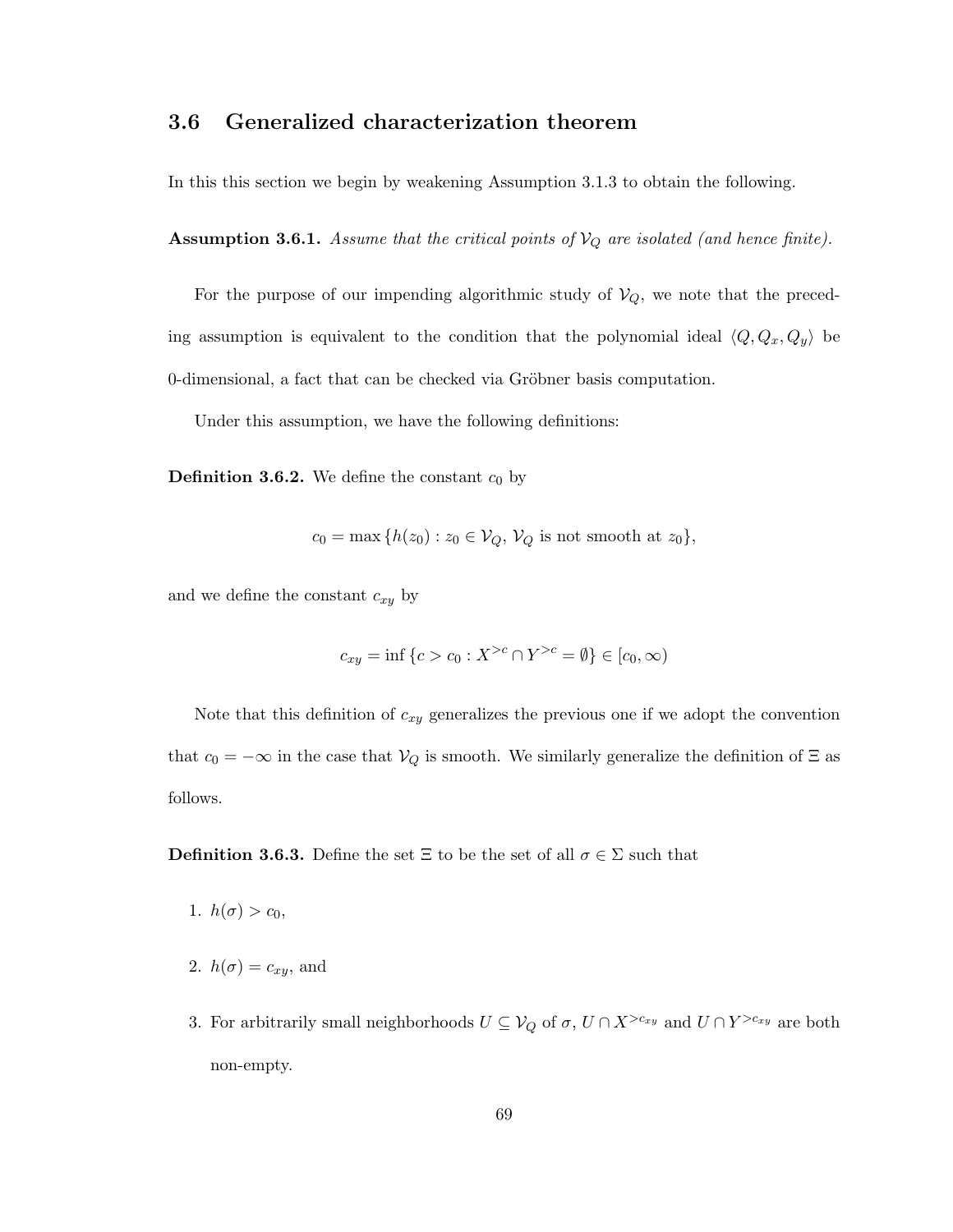We call Ξ the set of *contributing points*.

Note that  $\Xi$  is empty if  $c_{xy} = c_0$ .

Then the key is to notice that  $V^{>c_0}$  is a smooth manifold, and that on this surface the analyses carried out up to this point still hold. Thus we can define the intersection cycle  $\mathcal C$ on  $\mathcal{V}^{>M}$  for sufficiently large  $M$ , we can use the structure theorems of Morse theory to find representatives for  $[\mathcal{C}]$  as we decrease M, and generally implement all the methods from before – as long as we restrict our attention to  $\mathcal{V}^{>c_0}$ . If  $\Xi$  is not empty, this enables us to find a cycle  $\kappa \in [\mathcal{C}]$  exactly as before. On the other hand if  $\Xi = \emptyset$ , then we can find representative cycles for  $|\mathcal{C}|$  along which the height is arbitrarily near, but greater than,  $c_0$ . This yields the following corollary to the first characterization theorem.

Corollary 3.6.4 (Generalized Characterization Theorem). *If the set* Ξ *is non-empty, then the homology class* [C] *contains a representative cycle* κ *just as in Theorem 3.5.4. On the other hand if*  $\Xi$  *is empty, then* [C] *contains a representative cycle*  $\kappa$  *supported on*  $V^{\leq M}$  *for any*  $M > c_0$ *.* 

Applying the method of steepest descent to the cycle  $\kappa$  described in the characterization theorem, we obtain the following corollary for the asymptotic analysis of the  $a_{r,s}$ .

Corollary 3.6.5. *Denote*  $\Xi = {\sigma_1, \ldots, \sigma_m}$  *and let*  $\kappa$  *be the cycle as prescribed in the characterization theorem. If* Ξ *is not empty then we have*

$$
a_{r,s} \sim \sum_{i=1}^m e^{nH(\sigma_i)} \sum_{j=0}^\infty u_{i,j} n^{-(1+j)/k_i},
$$

*where*  $k_i \geq 2$  *is the degree of degeneracy of*  $\sigma_i$ *. Moreover, the coefficients*  $u_{i,j}$  *are computable, assuming computability of the*  $\sigma_i$  *and of the tangent direction of the pieces of*  $\kappa$  *local to each* σi*.*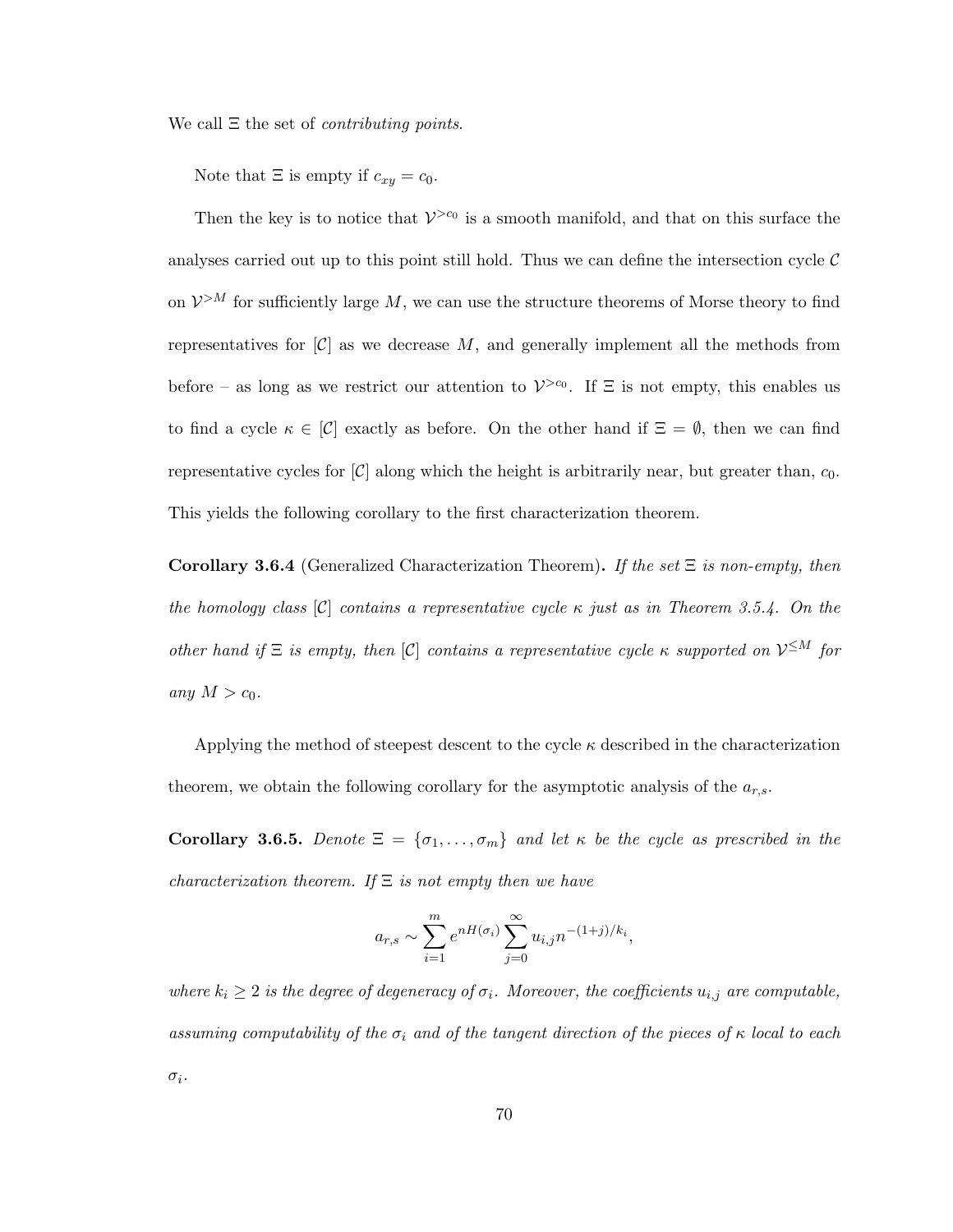*On the other hand if* Ξ *is empty, then we have that*

$$
a_{r,s} = o(e^{nM})
$$

*for any*  $M > c_0$ *.* 

*Proof.* We begin by assuming that the set  $\Xi$  is non-empty. Recall that by Theorem 3.4.1 we can write

$$
a_{r,s} = \frac{1}{2\pi i} \int_{\kappa} \text{Res}\left(\frac{P}{xyQ}e^{nH} dx \wedge dy\right) + O(\delta^n)
$$
 (3.6.1)

for arbitrarily small  $\delta > 0$ . We will apply the method of steepest descent to obtain an asymptotic expansion for the preceding integral.

For each  $i \in \{1, 2, ..., m\}$ , let  $U_i$  be a small neighborhood of  $\sigma_i$  in  $\mathcal{V}_{Q}$ . Let  $U = \bigcup_{i=1}^{m} U_i$ . Then we can split the cycle  $\gamma_0$  into two pieces

$$
\kappa = \kappa_1 + \kappa_2,
$$

where  $\kappa_1 = \kappa \cap U$  and  $\kappa_2 = \kappa \setminus \kappa_1$ . Then because  $h < c_{xy}$  along the compact curve  $\kappa_2$ , we can find a sufficiently small  $\varepsilon$  such that

$$
h(z) \le c - \varepsilon \text{ for } z \in \kappa_2
$$

But the residue form Res  $\left(\frac{P}{xyQ}e^{nH} dx \wedge dy\right)$  admits the form

$$
\frac{-P}{xyQ_y}e^{nH} dx
$$
 or 
$$
\frac{P}{xyQ_x}e^{nH} dy
$$

(according to when  $Q_y \neq 0$  or  $Q_x \neq 0$ ), and so by trivial bounds we have that

$$
\frac{1}{2\pi i} \int_{\kappa_2} \text{Res}\left(\frac{P}{xyQ}e^{nH} dx \wedge dy\right) = O(e^{n(c-\varepsilon)}).
$$

Thus equation 3.6.1 reduces to

$$
a_{r,s} = \frac{1}{2\pi i} \int_{\kappa_1} \text{Res}\left(\frac{P}{xyQ}e^{nH} dx \wedge dy\right) + O(e^{n(c-\varepsilon)}),
$$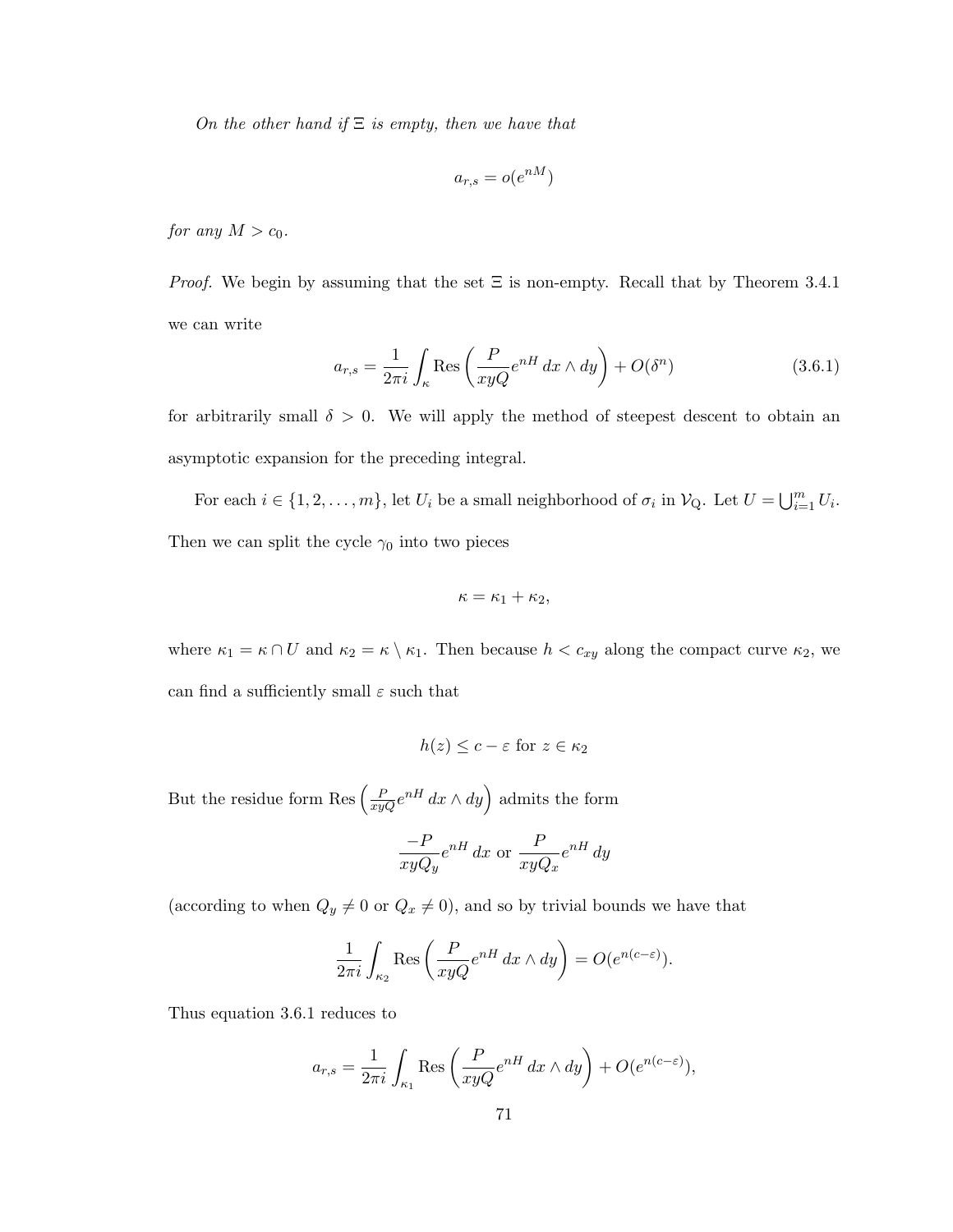and the computation is reduced to a set of integrals local the points of Ξ.

Local to a particular saddle point  $\sigma_i$ , smoothness of  $\mathcal{V}_Q$  guarantees that one of  $Q_y$  or  $Q_x$  does not vanish. Assume without loss of generality that  $Q_y \neq 0$ . Then locally we have

$$
\operatorname{Res}\left(\frac{P}{xyQ}e^{nH} dx \wedge dy\right) = \frac{-P}{xyQ_y}e^{nH} dx = e^{nH(\sigma_i)}A(x)e^{-n\phi(x)},
$$

where

$$
A(x) = \frac{-P}{xyQ_y}
$$

$$
\phi(x) = H(\sigma_i) - H
$$

parameterized locally by x.

Assuming that  $U_i$  is sufficiently small, the curve  $U_i \cap \kappa_1$  consists of pieces exiting  $\sigma_i$ and traveling down certain descent regions and pieces entering  $\sigma_i$  by traveling up certain descent regions. To finish the theorem we must integrate over these pieces and finally sum over all such  $i$  from 1 to  $m$ .

So let  $\gamma$  be an arbitrary curve segment exiting  $\sigma_i$  and traveling down a descent region. We have

$$
\frac{1}{2\pi i} \int_{\gamma} \text{Res}\left(\frac{P}{xyQ}e^{nH} dx \wedge dy\right) = \frac{e^{nH(\sigma_i)}}{2\pi i} \int_{\gamma} A(x)e^{-n\phi(x)} dx
$$

where A and  $\phi$  satisfy the conditions of Theorem 1.4.2. Thus we get a series expansion of the form

$$
\int_{\gamma} A(x)e^{-n\phi(x)} dx \sim \sum_{j=0}^{\infty} a_j n^{-(1+j)/k_i}
$$

where  $k_i$  is the index of the first non-vanishing term of  $\phi(x)$ , also the degree of degeneracy of h at the saddle point  $\sigma_i$ . Note that the coefficients  $a_j$  are computable from the coefficients of A and  $\phi$  and from the tangent direction in which  $\gamma$  exits  $\sigma_i$ . The coefficients of A and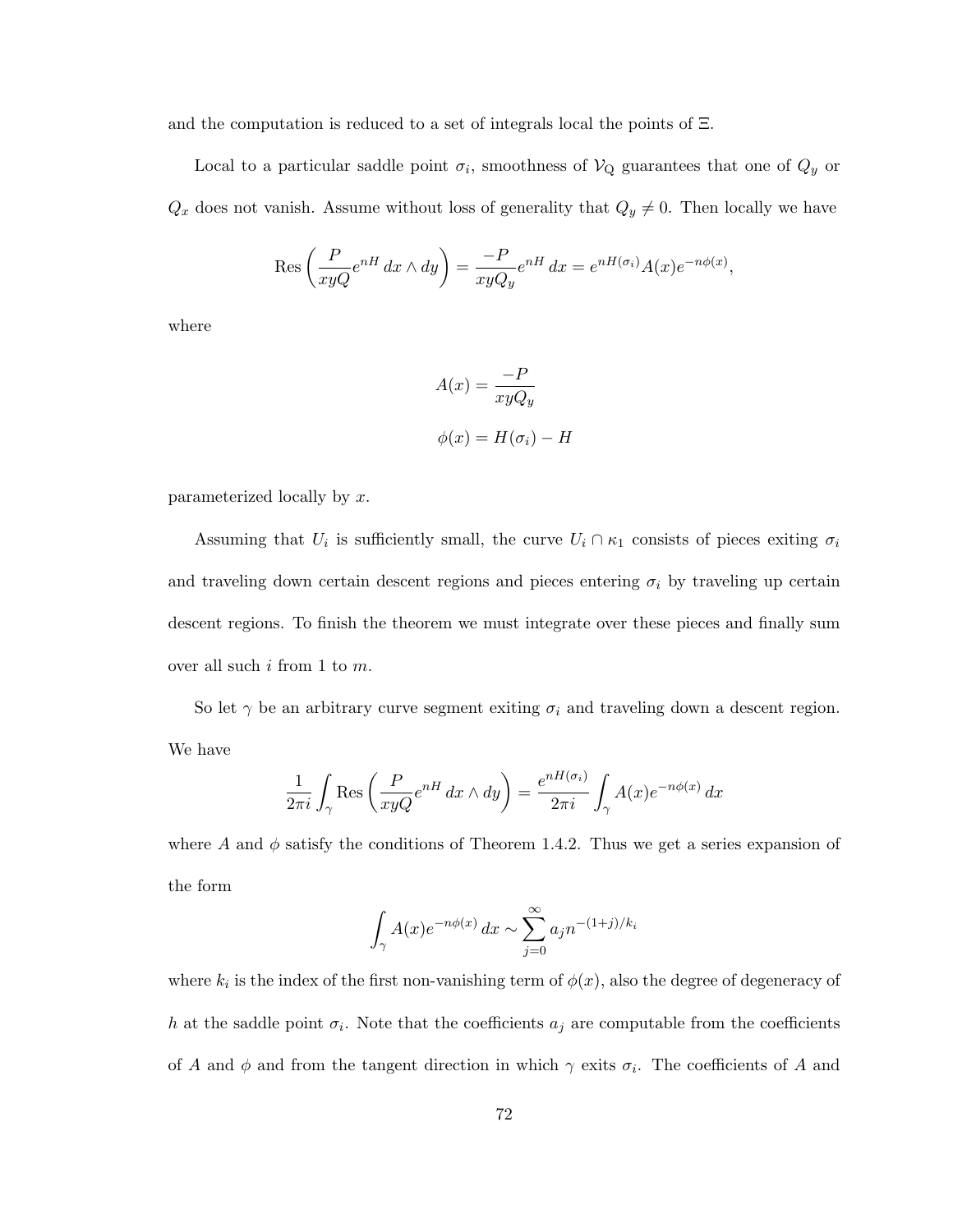$\phi$  are in turn computable from the partials of P, Q and H at  $\sigma_i$ . Thus computability of the asymptotic expansion rests on computability of the saddle point  $\sigma_i$  and the directions of each  $\gamma$  in the description of  $\kappa$  local to  $\Xi$ .

Integrating over  $U_i \cap \kappa_1$  consists of integrating over finitely many such  $\gamma$  either with positive or negative orientation, and by summing over corresponding expansions we get an expansion of the following form

$$
\frac{1}{2\pi i} \int_{U_i \cap \kappa_1} \text{Res}\left(\frac{P}{xyQ}e^{nH} dx \wedge dy\right) \sim e^{nH(\sigma_i)} \sum_{j=0}^{\infty} u_{i,j} n^{-(1+j)/k_i}.
$$

Summing similar computations over all such points  $\sigma_i \in \Xi$  yields the desired result.

On the other hand if  $\Xi$  is empty, then by Theorem 3.6.4 we can find a cycle  $\kappa \in [\mathcal{C}]$ along which  $h \leq M$  for any  $M > c_0$ . Then again by trivial bounds we obtain

$$
\frac{1}{2\pi i} \int_{\kappa} \text{Res}\left(\frac{P}{xyQ}e^{nH} dx \wedge dy\right) = O(e^{nM}).
$$

And as  $a_{r,s} = O(e^{nM})$  for all  $M > c_0$ , we must have  $a_{r,s} = o(e^{nM})$  for all  $M > c_0$ .  $\Box$ 

By this corollary we see that computing an asymptotic series/bound for the  $a_{r,s}$  reduces to locating the points of  $\Xi$  and computing the structure of  $\kappa$  local to the points of  $\Xi$ . In the next chapter, we produce an algorithm for this task.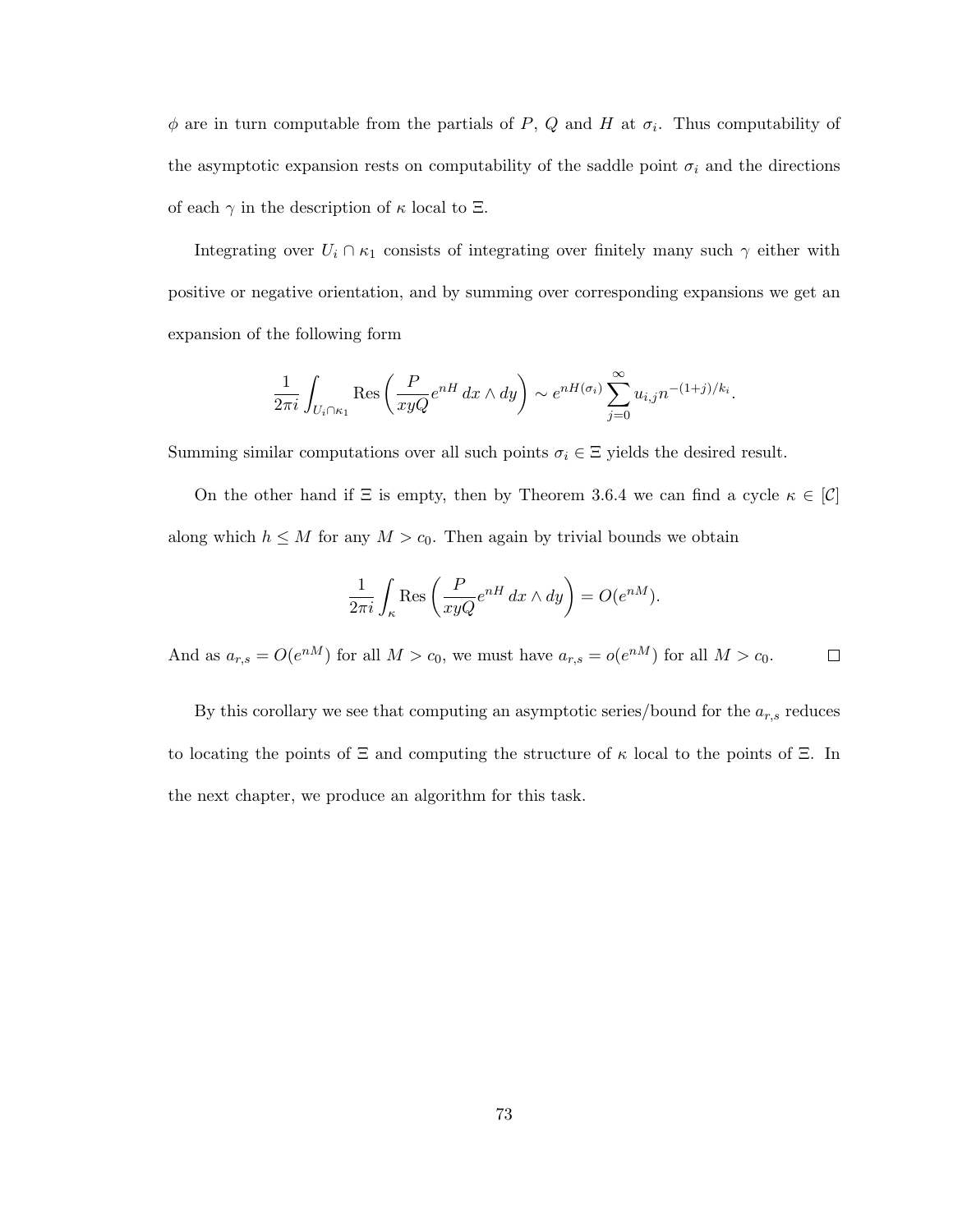# Chapter 4

# Algorithmic Implementation

# 4.1 Introduction

In the following chapter we present rigorous numerics for computing the location of Ξ and the directions of  $\kappa \in [C]$  local to the points of  $\Xi$ , where  $\Xi$  and  $\kappa$  are as characterized in Corollary 3.6.4. That is, we exhibit a rigorous algorithm for computing the preceding information to within arbitrary numerical accuracy. As indicated in Corollary 3.6.5, this information can then be used to compute asymptotic formulas/bounds for the coefficients  $a_{r,s}.$ 

Motivated by the characterization theorem, we begin by examining the structure of  $\mathcal{V}^{>c}$ local to any  $\sigma \in \Sigma$ , where  $c = h(\sigma)$ . On a sufficiently small neighborhood  $U \subseteq V_Q$  of  $\sigma$ , we have that  $U \cap V^{>c}$  decomposes into k ascent regions, where k is the degeneracy of h at  $\sigma$ . Assuming that  $c \geq c_{xy}$  and  $c > c_0$ , we know that each such region A belongs either to  $X^{>c}$ or to  $Y^{>c}$ , but not both. If we can determine which occurs for each region A and for every such saddle point  $\sigma$ , we will have exactly the information necessary to construct  $\Xi$  and the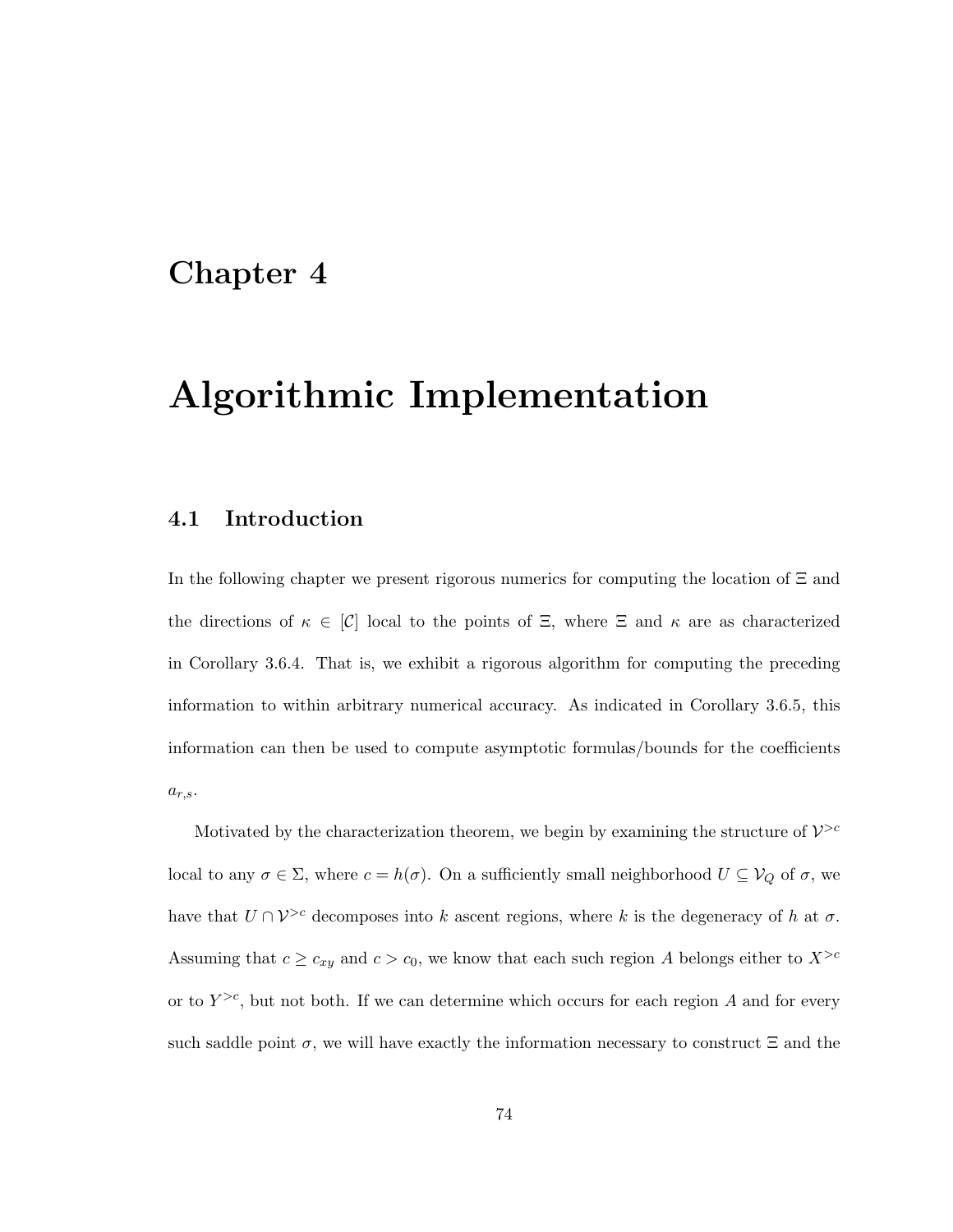relevant cycle  $\kappa \in [\mathcal{C}]$  local to the points in  $\Xi$ .

So let  $\sigma \in \Sigma$  be such that  $h(\sigma) \geq c_{xy}$  and  $h(\sigma) > c_0$ , and let A be any local ascent region. Let  $\gamma : [0, 1) \to V_Q$  be any path that begins at  $\gamma(0) = \sigma$ , travels out through A, is monotonically increasing with respect to  $h$  and approaches arbitrarily large height. (Note that the existence of such a path follows directly from the Morse-theoretic decomposition of  $V_Q$ .) Because  $h(\gamma(t)) \to \infty$  as  $t \to 1$ , we must have that  $\gamma((0,1))$  includes points arbitrarily close to  $x = 0$  and/or  $y = 0$ . But we can't have both, as the condition  $c \ge \max\{c_{xy}, c_0\}$ assures that  $X^{>c}$  and  $Y^{>c}$  are disjoint. Thus if it can be determined whether  $\gamma$  comes arbitrarily close to  $x = 0$  or  $y = 0$ , then it can be determined whether A belongs to  $X^{>c}$  or  $Y^{>c}$ .

This suggests the following outline for an algorithm:

- 1. Input  $Q, \hat{r}$  and  $\hat{s}$ .
- 2. Use Gröbner basis computations to find the points of  $V_Q$  where h has saddle points (the set  $\Sigma$ ) and where the variety  $V_Q$  is not smooth. Terminate if any of these points are not isolated. Denote by  $c_0$  the height of the highest non-smooth point  $(c_0 = -\infty)$ if the variety is smooth).
- 3. Step through each  $\sigma \in \Sigma$  in decreasing order of height, while  $h(\sigma) > c_0$ . For each such  $\sigma$ , do the following:
	- (a) Use Gröbner basis computations to compute the degree of degeneracy  $k$  of h at σ.
	- (b) Compute the k steepest ascent directions for h at  $\sigma$ , i.e. the directions of the k ascent regions.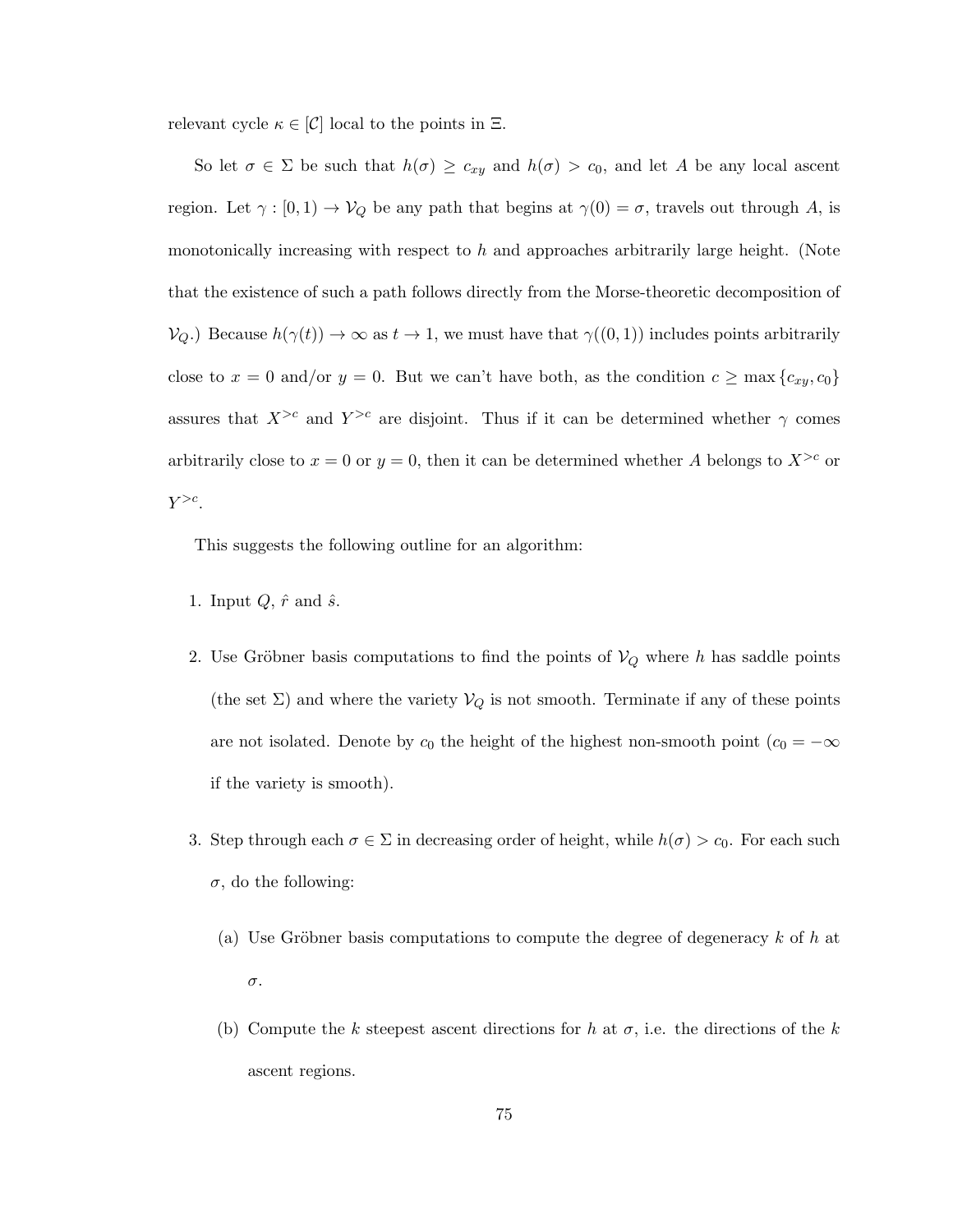- (c) For each ascent region A, follow a strictly ascending path along  $V_Q$  beginning at  $\sigma$  and traveling through A. Follow each such path until it is clear whether the path will approach arbitrarily close to  $x = 0$  or  $y = 0$ . Keep track of this information, which determines to which of  $X^{>c}$  or  $Y^{>c}$  each ascent component belongs.
- 4. In the preceding loop: if ever a  $\sigma$  is found for which some of the ascent components belong to  $X^{>c}$  while others belong to  $Y^{>c}$ , note the height  $c_{xy} = h(\sigma)$  and add  $\sigma$  to Ξ. Continue through the rest of the saddles at height cxy, adding them to Ξ according to the same rule. Terminate the loop when done with the saddles at height  $c_{xy}$ .
- 5. The algorithm terminates with the following conditions
	- (a) If  $\Xi$  is empty, then there is a cycle  $\kappa \in [C]$  such that  $\sup_{\kappa} h \leq M$  for any  $M > c_0$ . This gives a bound on the growth of the coefficients  $a_{r,s}$  as prescribed in Corollary 3.6.5.
	- (b) If  $\Xi$  is not empty, then there is a cycle  $\kappa \in [C]$  such that the height along  $\kappa$ is maximized precisely at the points of  $\Xi$ , and the structure of  $\kappa$  local to  $\Xi$  is as prescribed in the characterization theorem. Note that all of the information necessary to describe this local structure is contained in the steps of the preceding algorithm.

Of course it remains to be shown that an algorithm of this form can be effectively implemented. In what follows, we demonstrate this to be so by presenting a complete pseudo-code implementation. The first step is to sufficiently develop the notations/assumptions of the pseudo-language that we shall use.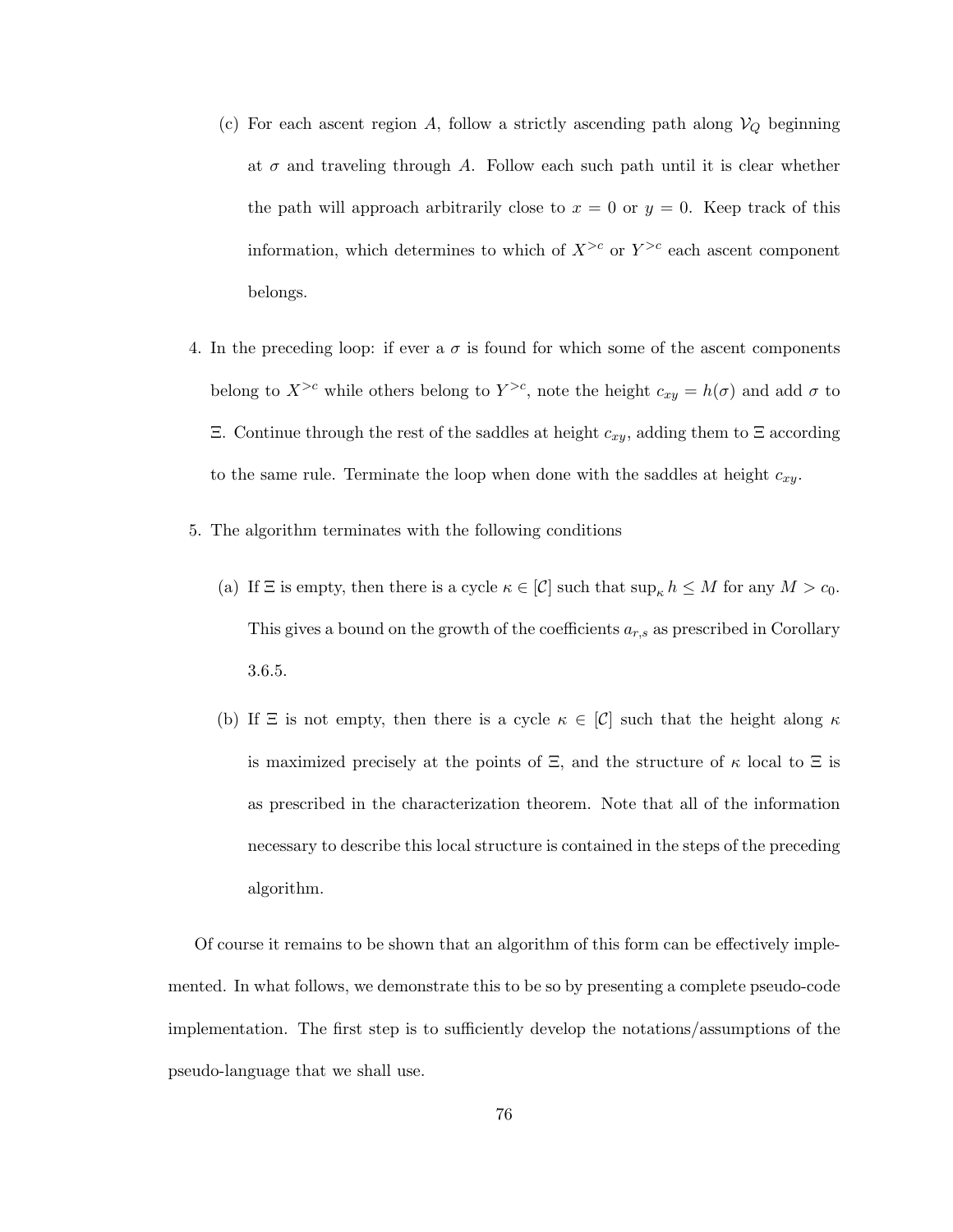# 4.2 Describing the pseudo-language

Central to the pseudo-language is a suitable means of representation for certain computable numbers, and a system whereby these numbers can be acted upon by certain computable functions and operations. Specifically, we draw upon the construct of ball numbers and ball arithmetic as developed in Mathemagix ([vdH08]). Note that the exact notation and functions developed below may not be as implemented in Mathemagix, but equivalent functions either exist or can be produced in this language.

We begin by describing the ball data type, which we shall use to represent certain computable numbers to within arbitrary precision. Each variable b of type ball, or *ball number*, represents some computable number  $b \in \mathbb{C}$ . Associated to b are a variable (b.tol) and two functions (b.approx() and  $b \mod$ ). The variable b.tol is a positive rational number set at the time of b's initialization, but may be changed by the user at any time. It stores a computation tolerance. The function **b.** approx() then returns an element  $\tilde{b} \in \mathbb{Q}[i]$ such that  $|\tilde{b} - b|$  is less than the tolerance **b.tol.** The user may also pass an optional argument to b.approx(); if we call b.approx(r) with r a positive rational number, then this function will return an approximation of b to within a tolerance of  $\mathbf r$  (regardless of, and without changing, the value of  $\mathbf{b}.\mathbf{tol}$ . Finally, the function  $\mathbf{b}.\text{mod}$  returns an element of  $\mathbb Q$  that approximates |b| to within a tolerance of **b**.tol. And as with **b**.approx(), **b**.mod() also accepts an optional rational argument for specifying a temporary tolerance value.

The pseudo-language also includes two ball number subtypes: real ball numbers (denoted by the type realball), and algebraic ball numbers (denoted by the type algball). The realball data type is nearly identical to the ball data type, but is used only in the representation of computable real numbers. In this case, the approx() subfunction always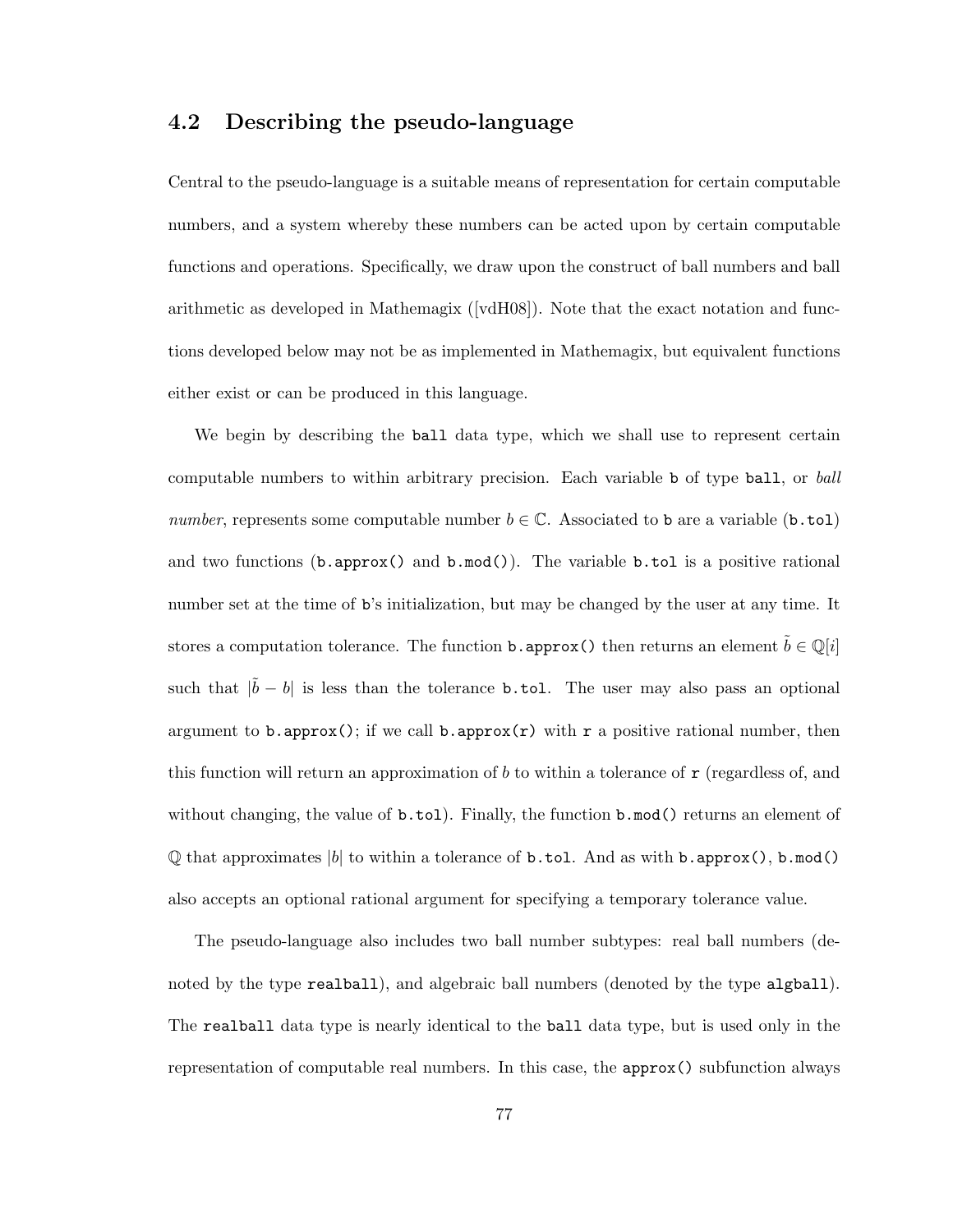returns an element of Q. The algball data type is used for specifically to represent algebraic numbers. An algebraic ball number **b** representing some algebraic  $b \in \mathbb{C}$  includes all the attributes associated to a generic ball number, but also includes a new subfunction:  $\mathbf{b}.\mathbf{poly}()$ . This function takes an indeterminate as its input (e.g. x), and outputs a rational-coefficient polynomial in that indeterminate (e.g.  $P(x)$ ) of which b is a root. Note: if it is not clear which data type is to be used in initializing an expression, the type will be expressly indicated using functional notation; e.g., realball(expression).

Central to the construction of the ball data types is the existence of a sort of arithmetic of ball numbers. Namely many of the usual computable functions/operations that can be applied to elements of  $\mathbb C$  can be applied to ball numbers, resulting in a ball number output representing the result of the computation. Specifically, the pseudo-language allows us to apply all arithmetic operations, roots, exponentiation, complex conjugation, complex modulus, trigonometric functions and the real logarithm to ball numbers. In the case of the complex modulus function, the output is assumed to be a real ball number. In the case of the real logarithm, the input is assumed to be a real ball number.

Having specified the structure of ball numbers, we must take some time to discuss the origin of said objects. For certain fundamental computable constants (e.g.  $\pi$ ), we assume that a ball number representation is available in the language (e.g. Pi). The vast majority of ball numbers, however, will come from solving univariate polynomial equations. Specifically, we assume the existence of a function solve(), whose input is a univariate polynomial P with coefficients in  $\mathbb{Q}[i]$  and whose output is an array of algebraic ball numbers corresponding to the distinct roots of P. Note that such a function exists and has been implemented in Mathemagix. We further assume that the roots in this array are initialized with the same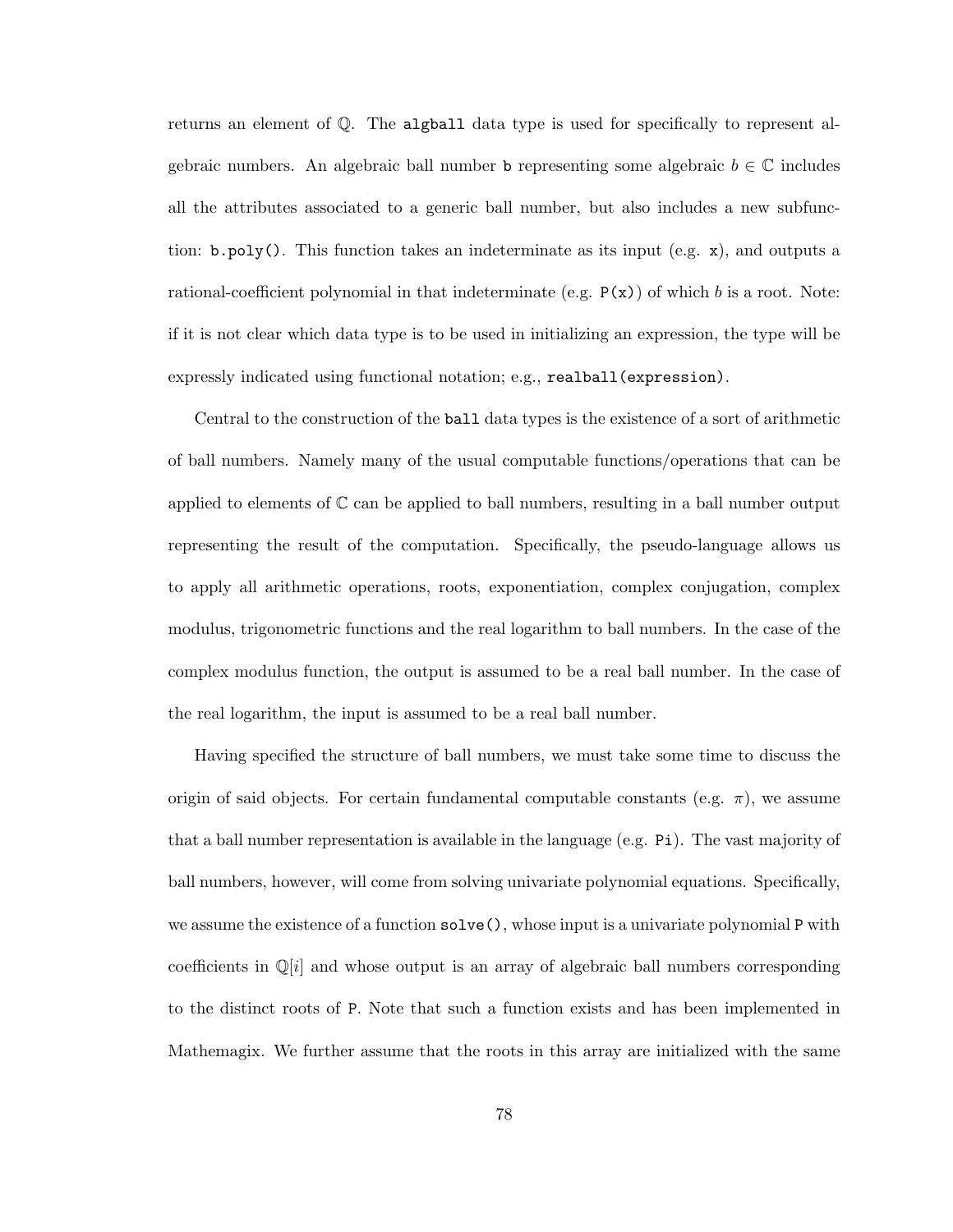tolerance, and that the tolerance has been suitably shrunk; specifically, that the tolerance is less than three times the distance between any two distinct roots of P. These assumptions will be useful later on, allowing us to bound subsequent root approximations away from one another (the distance between any two such approximations being greater than this initial tolerance). We will also make use of a similar function realsolve(), whose input is a univariate polynomial P with coefficients in  $\mathbb Q$  and whose output is an array of algebraic ball numbers corresponding to the distinct *real* roots of P.

In addition to the ball data type, we also construct two special data types for the representation of saddle and singular points. These data types are nothing more than specialized arrays containing the many pieces of information that we wish to store about such points. Note that each element of the array is empty at the time of initialization, and is set in the course of the algorithm.

The simpler of the two data types is that which is used for singular points: the type nonSmooth. An element p of nonSmooth includes three pieces of information: algebraic ball numbers  $p.x$  and  $p.y$ , and a real ball number p.height. The numbers  $p.x$  and  $p.y$ represent the x- and y-coordinates of a singular point  $(x, y)$ , while the number p.height represents the exponential of its height,  $e^{h(x,y)}$ .

The data type for saddle points – saddle – includes far more information. Let sigma be an arbitrary saddle variable, meant to represent a saddle point  $\sigma \in \Sigma$ . In addition to the location and height information (sigma.x, sigma.y and sigma.height), sigma also includes the following eight pieces of information:

1. sigma.byX – a boolean value which is set to True if  $V_Q$  is locally parameterizable by x in a neighborhood of  $\sigma$ . In this case we think of x as an independent variable and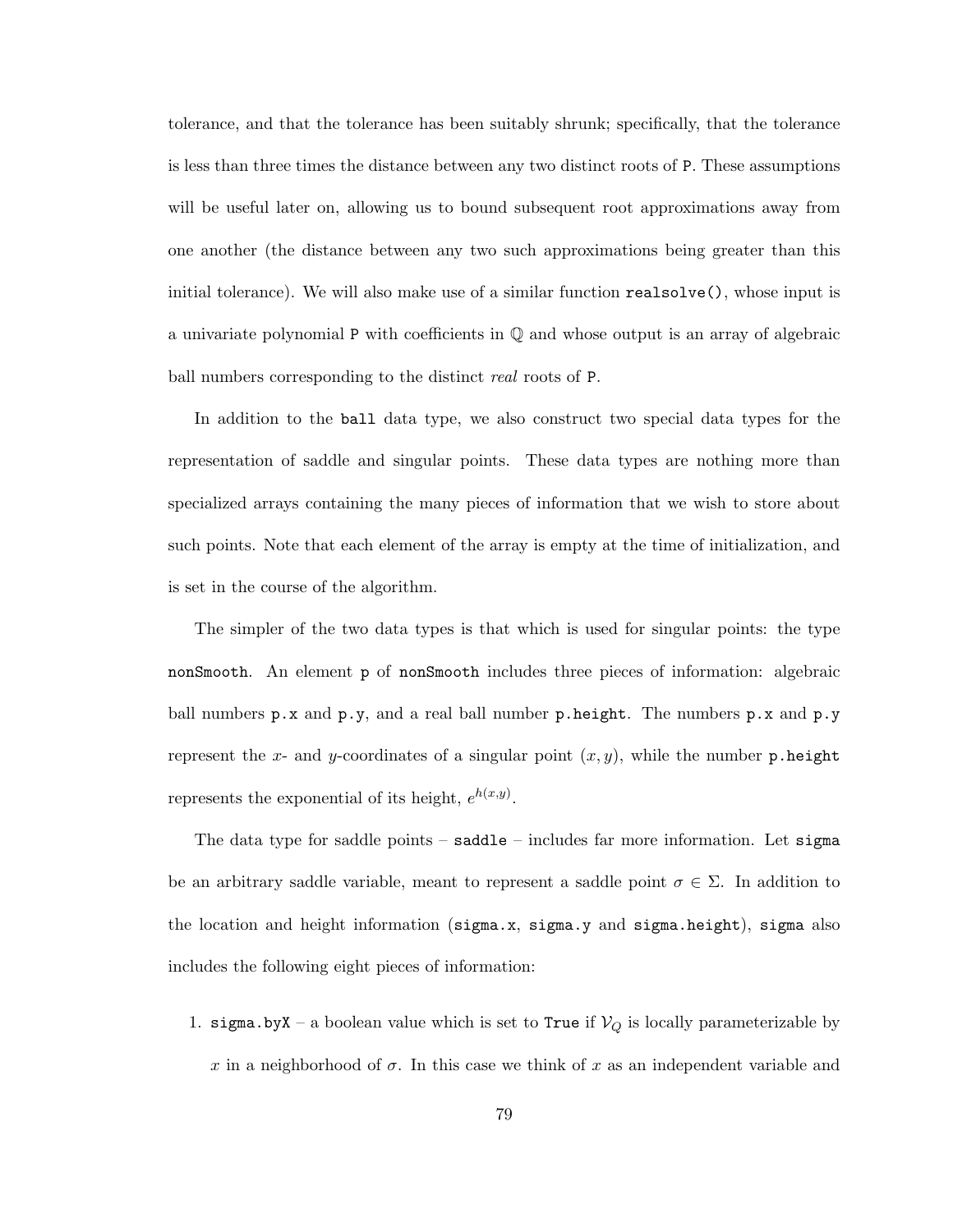y as a dependent variable. It is set to False otherwise, in which case the roles of  $x$ and y are reversed. Note that this boolean is only used for saddle points higher than  $c_0$ , where  $V_Q$  is smooth.

- 2. sigma.Ri a positive rational number. This denotes the "radius of the independent variable." sigma.Ri is the radius of a neighborhood in the plane of the independent variable on which parameterization by the independent variable holds.
- 3. sigma. $Rd a$  positive rational number. This denotes the "radius of the dependent" variable." When  $V_Q$  is parameterized by the independent variable on a disk of radius sigma.Ri, the corresponding value of the dependent variable remains in a disk of radius sigma.Rd.
- 4. sigma. $R a$  rational number. The number sigma. $R <$  sigma. $R$  represents a radius on which parameterization by the independent variable is geometrically nice (in a sense to be described in Lemma 4.12.1 below). This radius is used in the construction of short ascent paths as parameterized by the independent variable.
- 5. sigma.pathToX an array of boolean values. The length of sigma.pathToX is equal to the degeneracy of h at  $\sigma$ , and the value of sigma.pathToX[i] is set to True if an ascent path from  $\sigma$  through the i<sup>th</sup> ascent component local to  $\sigma$  is found to approach  $x = 0$ . It is set to False otherwise.
- 6. sigma.xPole a boolean value. sigma.xPole is set to True if all of the values in the array sigma.pathToX are set to True. It is set to False if all of the values in the array sigma.pathToX are set to False. This is to keep track of whether  $\sigma$  is in  $X^{\geq h(\sigma)}$  or  $Y^{\geq h(\sigma)}$ . Note that this value is not initialized for  $h(\sigma) \leq c_{xy}$ .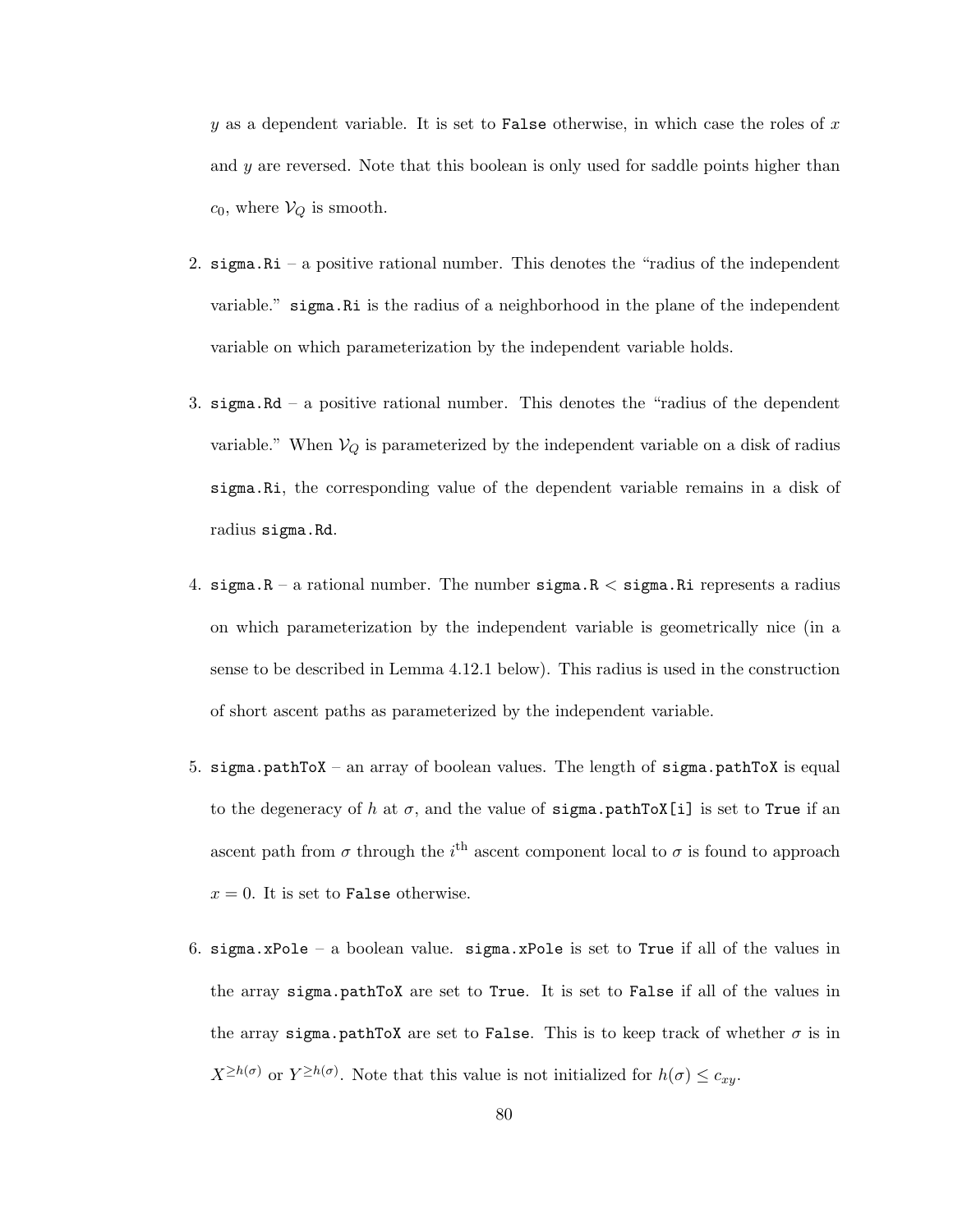- 7. sigma.out an array of ball numbers. If sigma is found to be a contributing saddle, then by the characterization theorem there is an  $\kappa \in [C]$  whose structure local to  $\sigma$ consists of a set of short paths emanating from  $\sigma$  in various directions. sigma.out is an array of those directions along which  $\kappa$  is parameterized to flow away from  $\sigma$  (as parameterized by the independent variable).
- 8. sigma.in an array of ball numbers. This is similar to the array sigma.out, but stores the directions of curves along which  $\kappa$  is parameterized to flow *into*  $\sigma$ .

Concerning functions, we assume that the pseudo-language includes a full implementation of Gröbner basis computation. We use Maple  $([Wat08])$  as a notational guide. Specifically we make use of a function Basis(), whose input consists of an array I of generators of a polynomial ideal, and an ordering 0 on monomials. The function then outputs a Gröbner basis for that ideal as an array of polynomials, where the first element in the array is the elimination polynomial. That is, if the ideal I is zero-dimensional, then the first element of  $Basis(I,0)$  is a univariate polynomial in the indeterminate of smallest order. We make use of a function  $plex()$  for producing orderings. The usage is as follows:  $plex(x1, x2, \ldots, xn)$ produces the pure lexicographic ordering on monomials induced by the relation  $x1 > x2 >$ ... > xn on the indeterminates.

All remaining functions that we shall use are relatively simple, and the vast majority are described in the following list:

• diff() – This function takes two inputs: a rational function R (in any number of indeterminates), and an indeterminate z. The output is the partial derivative of R with respect to z.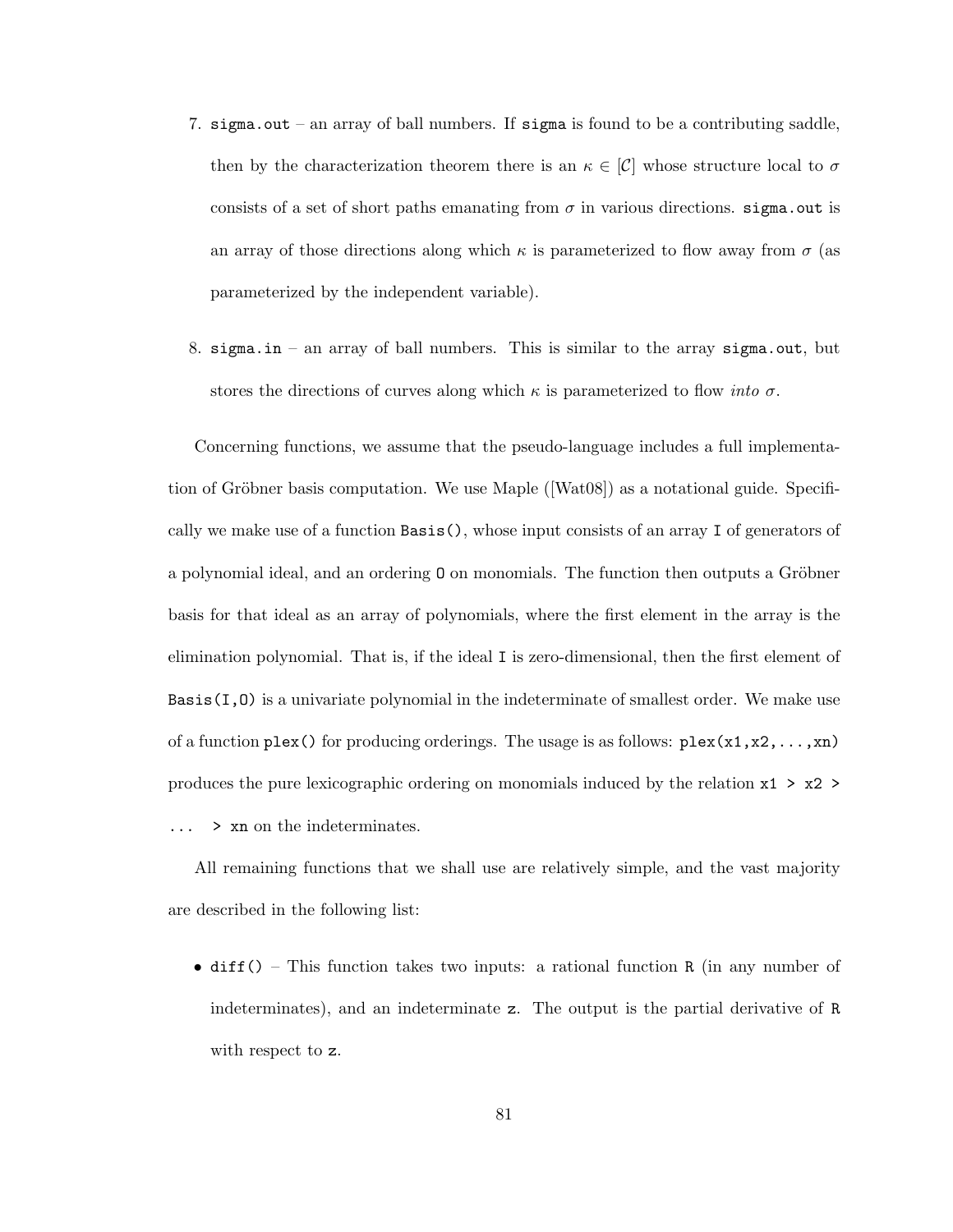- Re() and Im() These functions take as input a polynomial (in any number of indeterminates) having coefficients in  $\mathbb{Q}[i]$ . Let P be such a polynomial. We can write P uniquely as P1  $+ I * P2$ , where P1 and P2 are polynomials with coefficients in  $\mathbb{Q}$ , and I represents  $i \in \mathbb{C}$ . Then the output of Re(P) is P1 while the output of Im(P) is P2.
- abs() This function takes as input a polynomial  $\sum_j a_j \mathbf{x}^j$  with rational coefficients, and outputs the polynomial  $\sum_{j} |a_j| \mathbf{x}^j$ . It is used in upper bounding polynomials by the triangle inequality.
- subs() This function takes two inputs: an expression of the form  $z=n$  (where z is an indeterminate and n is a number), and a polynomial P (in any number of indeterminates). The function returns the result of substituting n in for z in the polynomial P.
- exponents() This function takes two variables: a polynomial P in any number of indeterminates, and an array  $[x1, x2, \ldots, xn]$  of the indeterminates in P. The output is an array of lists of exponents, where  $[i1,i2,\ldots,in]$  is an element of the output if and only if the monomial  $x1^i1*x2^i2*\ldots*xn^im$  has nonzero coefficient in P.
- $\bullet$  dotprod() This function takes as input two same-length arrays (vectors) of rational numbers, and returns their dot product as a rational number.
- BAFZ() This function takes as input a ball number b that is known to be non-zero. The function then progressively lowers the value of b.tol until b.mod is greater than 2\*b.tol. Thus a call to the function b.approx() will subsequently be bounded away from 0 by a distance of at least b.tol.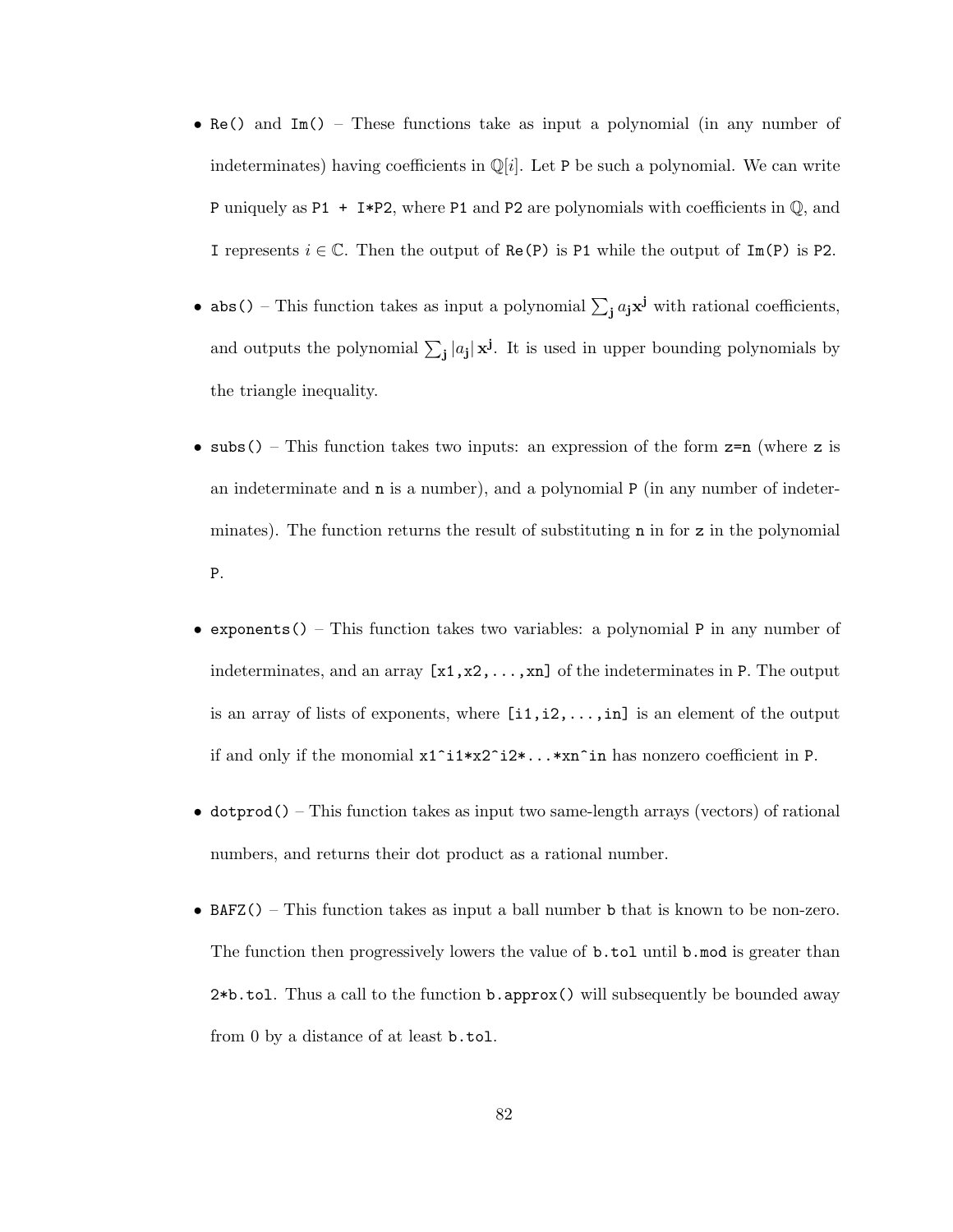- type() This function takes as input any variable, and outputs the variable's type; e.g. integer or ball, etc.
- len() This function takes an array as an input, and outputs the length of the array as an integer.
- a. append() To any array a is associated the function a. append(), which takes any variable as an argument and appends it to the end of the array a.

It is hoped that the use of any functions not explicitly detailed will be clear from context.

We make two additional notes about the structure of the pseudo-language. First, to improve readability of the algorithm, comments are included. The comment character is %. Consequently any text that appears after the symbol % on a given line of code a comment, and is immaterial to the functioning of the code. Second, note that the scope of all loops and if/then statements is indicated by level of indentation.

We are now ready to construct the functions necessary to carry out our algorithm. The supporting functions are constructed one-by-one, section-by-section, culminating in the creation of the main algorithm itself: main().

# 4.3 Examining the height near infinity

## Specification of finiteHeight()

Input:

•  $Q(x, y)$  – a polynomial with rational coefficients in variables x and y. This is the singular polynomial  $Q(x, y)$  of the generating function under investigation.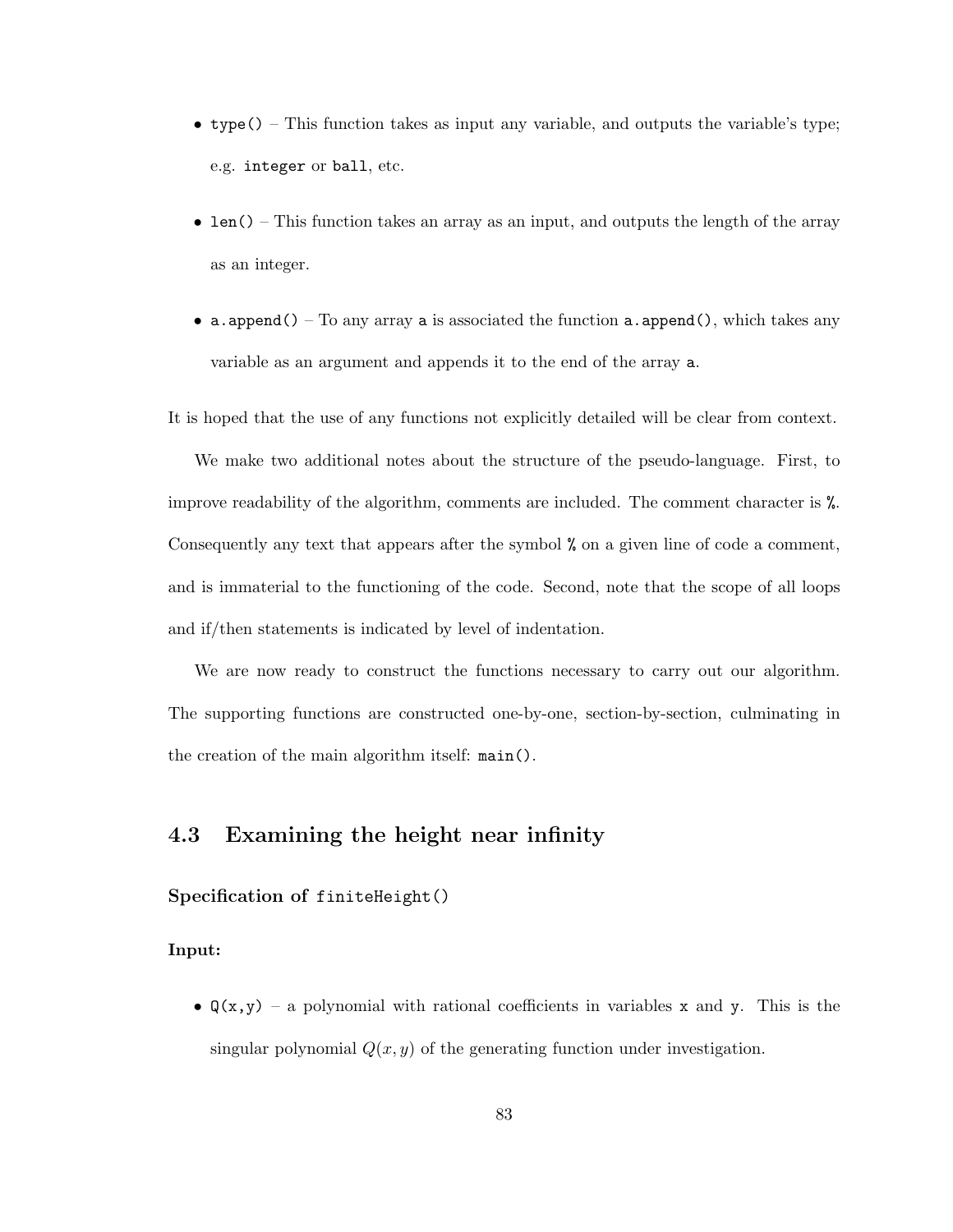- $\mathbf{r}$  a rational number. Together with s, this defines the direction  $[\mathbf{r}, \mathbf{s}] = (\hat{r}, \hat{s})$  in which asymptotics are taken.
- $s a$  rational number. Together with r, this defines the direction  $[r, s] = (\hat{r}, \hat{s})$  in which asymptotics are taken.

**Description:** This function examines the variety  $V_Q$  and searches for branches along which the height h approaches a constant as  $x \to \infty$  (and hence as  $y \to 0$ ) or as  $y \to \infty$  (and hence as  $x \to 0$ . By Assumption 3.2.4, this is exactly when there are branches of the form  $y \sim cx^{-\hat{r}/\hat{s}}$  as  $x \to 0$  or  $x \sim cy^{-\hat{s}/\hat{r}}$  as  $y \to 0$   $(c \neq 0)$ .

Output: FHAI – a boolean variable. FHAI stands for Finite Height At Infinity. It is set to True if the height function is ever bounded as  $x \to \infty$  or as  $y \to \infty$  on  $V_Q$ . It is set to False otherwise.

#### Supporting Theorem

The key theorem on which the implementation of this function relies is Newton's polygon method. We begin with a definition.

**Definition 4.3.1.** To any polynomial  $Q(x, y) = \sum_{j \in J} c_j x^{a_j} y^{b_j}$  with non-zero coefficients  $c_j$ , we define the *Newton diagram* of  $Q$  to be the set of points

$$
\{(a_j, b_j) : j \in J\} \subseteq \mathbb{N} \times \mathbb{N}.
$$

Then we have the following theorem.

**Theorem 4.3.2** (Newton Polygon Method). *There exists a branch of*  $V_Q$  *with*  $y \sim cx^\alpha$  (as  $x \to 0$ ) if and only if  $\alpha$  corresponds to one of the inverse slopes of the left-most convex *envelope of the Newton diagram of* Q*.*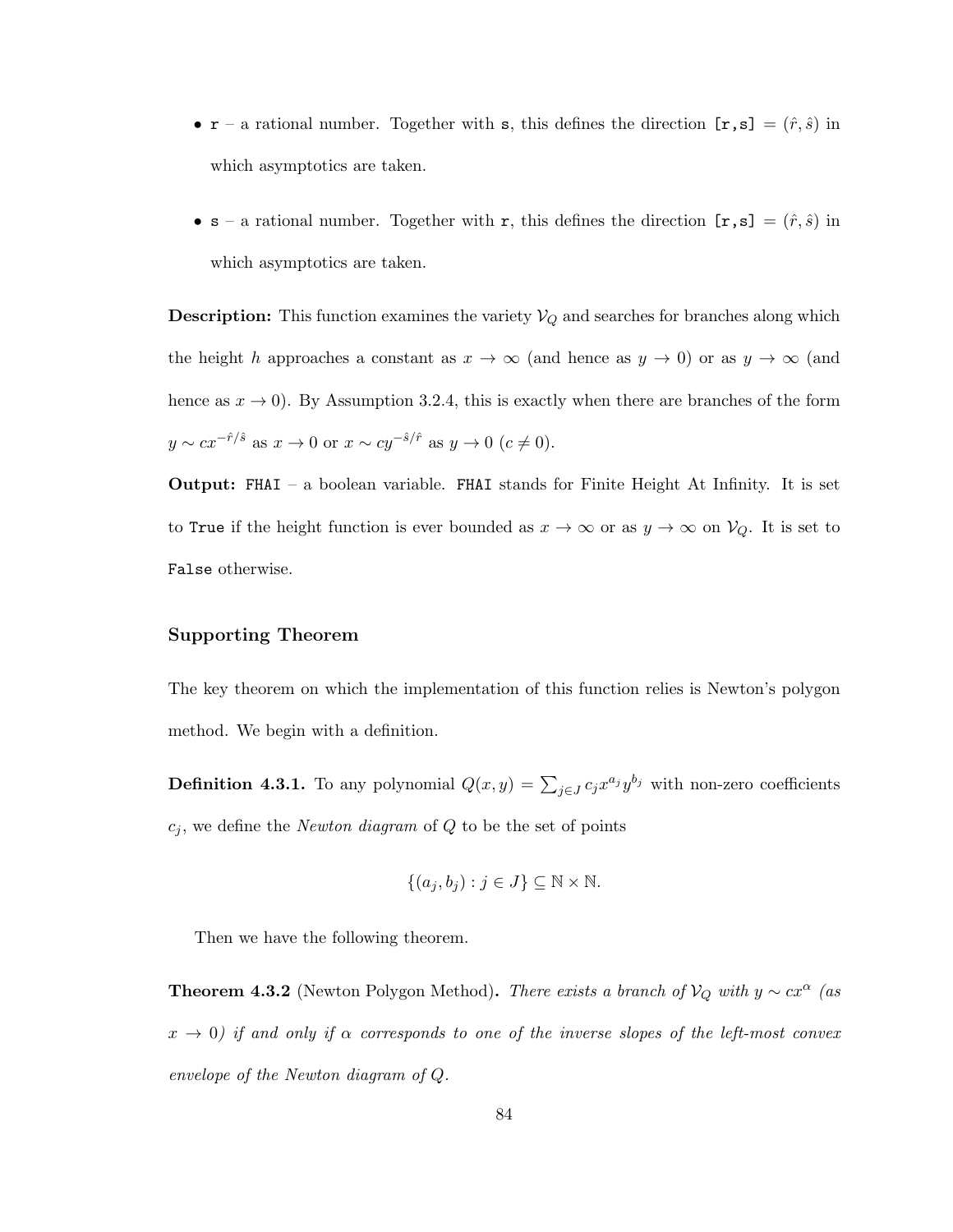See [FS09, section VII.7.1]. As a corollary, we obtain the following.

**Corollary 4.3.3.** The height function h approaches a constant as  $x \to \infty$  or as  $y \to \infty$ *along*  $V_Q$  *if and only if*  $\hat{s}/\hat{r}$  *is the slope of a line-segment on the left-most or right-most convex envelope of the Newton diagram of* Q*.*

*Proof.* By Newton's Polygon Method, there exists a branch of  $V_Q$  of the form  $y \sim cx^{-r/3}$  as  $x \to 0$  if and only if the left-most convex envelope of the Newton diagram of Q includes a line segment of slope  $\hat{s}/\hat{r}$ . Similarly, there is a branch of  $V_Q$  of the form  $x \sim cy^{-\hat{s}/\hat{r}}$  as  $y \to 0$ if and only if the left-most convex envelope of the Newton diagram of  $R(x, y) := Q(y, x)$ includes a line segment of slope  $\hat{r}/\hat{s}$ . But the Newton diagram of R is simply the Newton diagram of Q reflected over the line  $x = y$ , and hence this will be true if and only if the right-most convex envelope of the Newton diagram of Q includes a line segment of slope  $\hat{s}/\hat{r}$ .  $\Box$ 

#### Implementation

```
finiteHeight(Q(x,y),r,s)FHAI = False % FHAI stands for Finite Height At Infinity
   diagram = exponents(Q, [x, y])% Cycle through pairs of points in the Newton diagram
   i = 0while ((FHAI == False) AND (j < len(diagram))):
      k = 0onLine = False; sideA = False; sideB = False
      while((sideA \text{ AND } sideB) == False) \text{ AND } (k < len(diagram)))if (j != k):
% Where does point k lie with respect to the line of slope s/r through
% the point j? Check with a dot product.
            position = dotprod(diagram[j] - diagram[k], [-s,r])if (position == 0):
               onLine = True % the line through j and k has slope s/relse if (position < 0):
               sideA = True % k is to one side of the line
            else:
```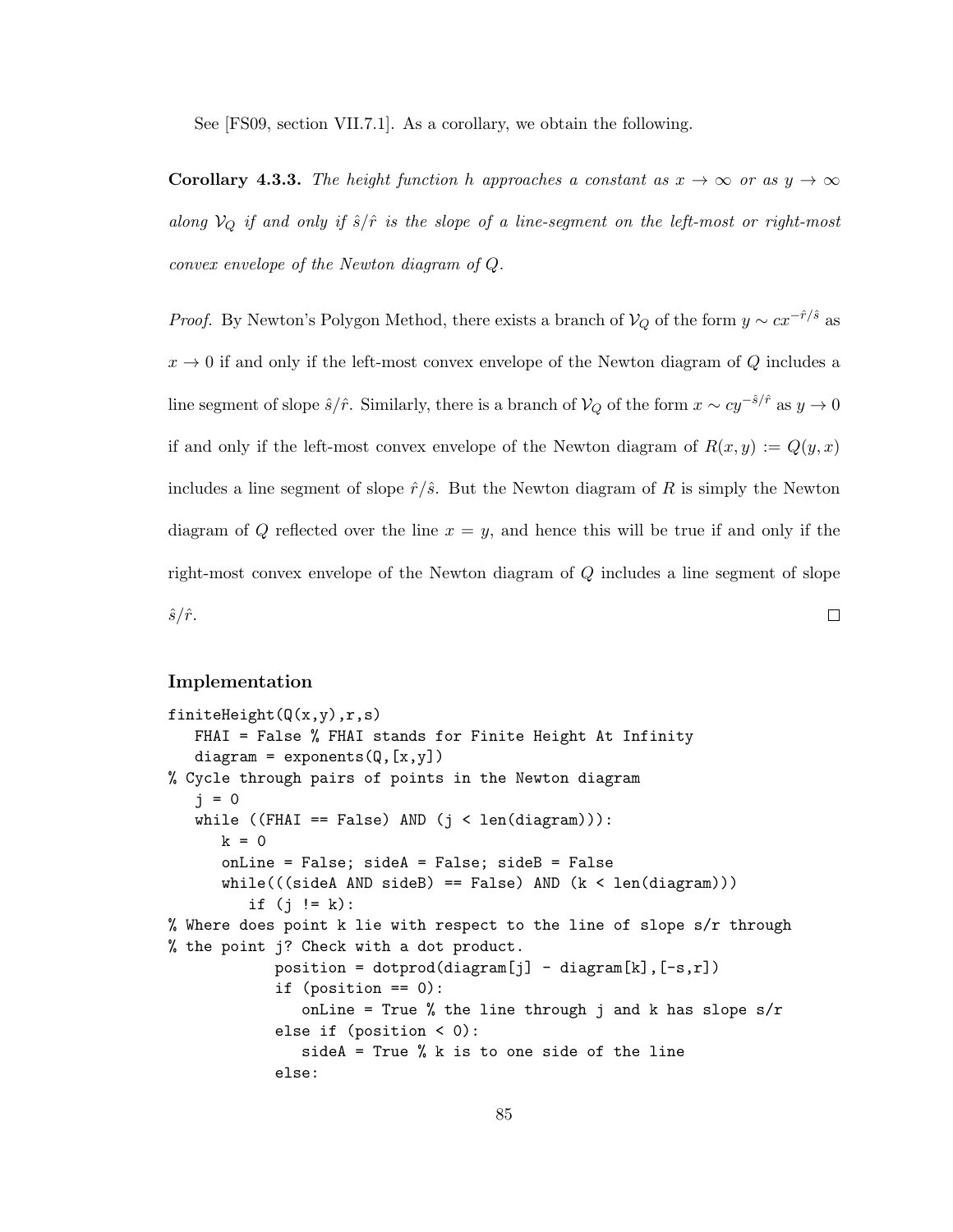```
sideB = True \frac{9}{6} k is to the other side of the line
         k = k + 1% Was a point found on the line of slope s/r through point j, with the
% rest of the Newton diagram either to the left or the right?
      if ((onLine == True) AND ((sideA AND sideB) == False)):
         FHAI = True
      j = j + 1return FHAI
```
# 4.4 Finding solutions to a polynomial system

Specification of solveSystem()

### Input:

- P1(x) a polynomial in x with rational coefficients.
- xroots an array of algebraic ball numbers. Each of the numbers in this array is assumed to be a root of  $P1(x)$ .
- P2(y) a polynomial in y with rational coefficients.
- yroots an array of algebraic ball numbers. Each of the numbers in this array is assumed to be a root of P2(y).
- system an array of polynomials in x and y with rational coefficients.

**Description:** This function uses Gröbner basis computations to find solutions  $(x, y)$  to the system of polynomials system, where the  $x$  and  $y$  come from xroots and yroots, respectively.

Output: solutions – an array of pairs of algebraic ball numbers. The array consists of the pairs  $[x0, y0]$  (x0 from xroots and y0 from yroots) such that  $R(x0, y0) = 0$  for every polynomial R in the array system.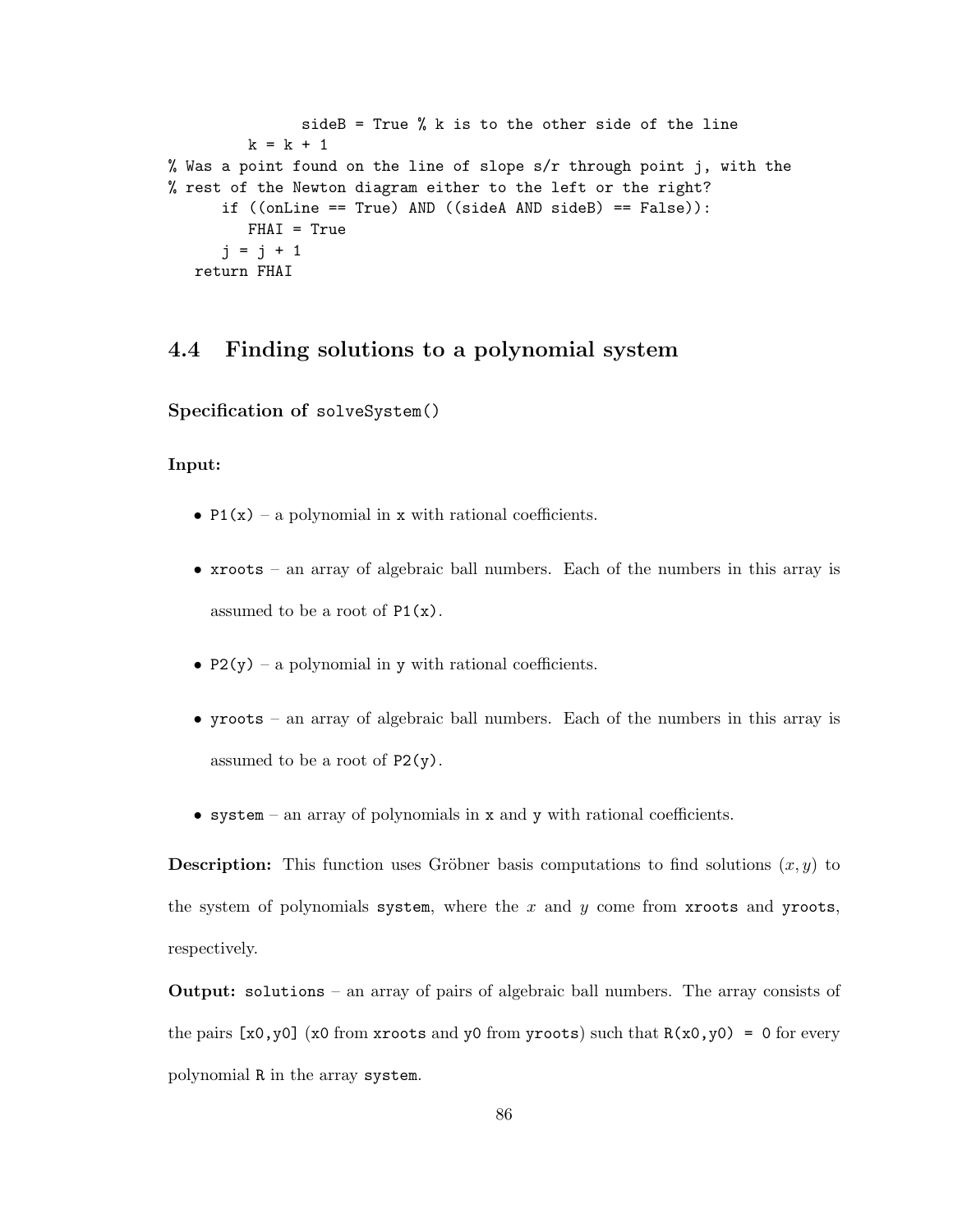#### Implementation

```
solveSystem(P1,xroots,P2,yroots,system)
   solutions = empty array
   membership = len(xroots) by len(yroots) matrix of 1s
   for P(x,y) in system:
% Construct a polynomial in t whose solutions are the possible values
% of P(x0,y0) for x0 in xroots and y0 in yroots
     B = Basis([P1,P2,t-P],plex(x,y,t))Pt = B[0]troots = solve(t*Pt) % multiply by t to ensure t = 0 is a root
      for j from 0 to (len(xroots) - 1):
         for k from 0 to (len(yroots) - 1):
% Approximate the modulus of P(xroots[j],yroots[k]). If it is
% sufficiently close to 0 it must be 0.
            evaluate = P(xroots[i],yroots[k]) % a ball number
            if (evaluate.mod(troots[0].tol) > troots[0].tol):
               membership[i, k] = 0for j from 0 to (len(xroots) - 1):
      for k from 0 to (len(yroots) - 1):
         if membership[j, k] == 1:
            solutions.append([xroots[j],yroots[k]])
   return solutions
```
# 4.5 Finding the saddle and non-smooth points

#### Specification of findPoints()

#### Input:

- saddleBX an array of polynomials with rational coefficients in variables x and y. This is a Gröbner basis defining the set  $\Sigma$ , whose first entry eliminates the variable y.
- saddleBY an array of polynomials with rational coefficients in variables x and y. This is a Gröbner basis defining  $\Sigma$  as well, however the first entry in this array eliminates the variable x.
- smoothBX an array of polynomials with rational coefficients in variables x and y.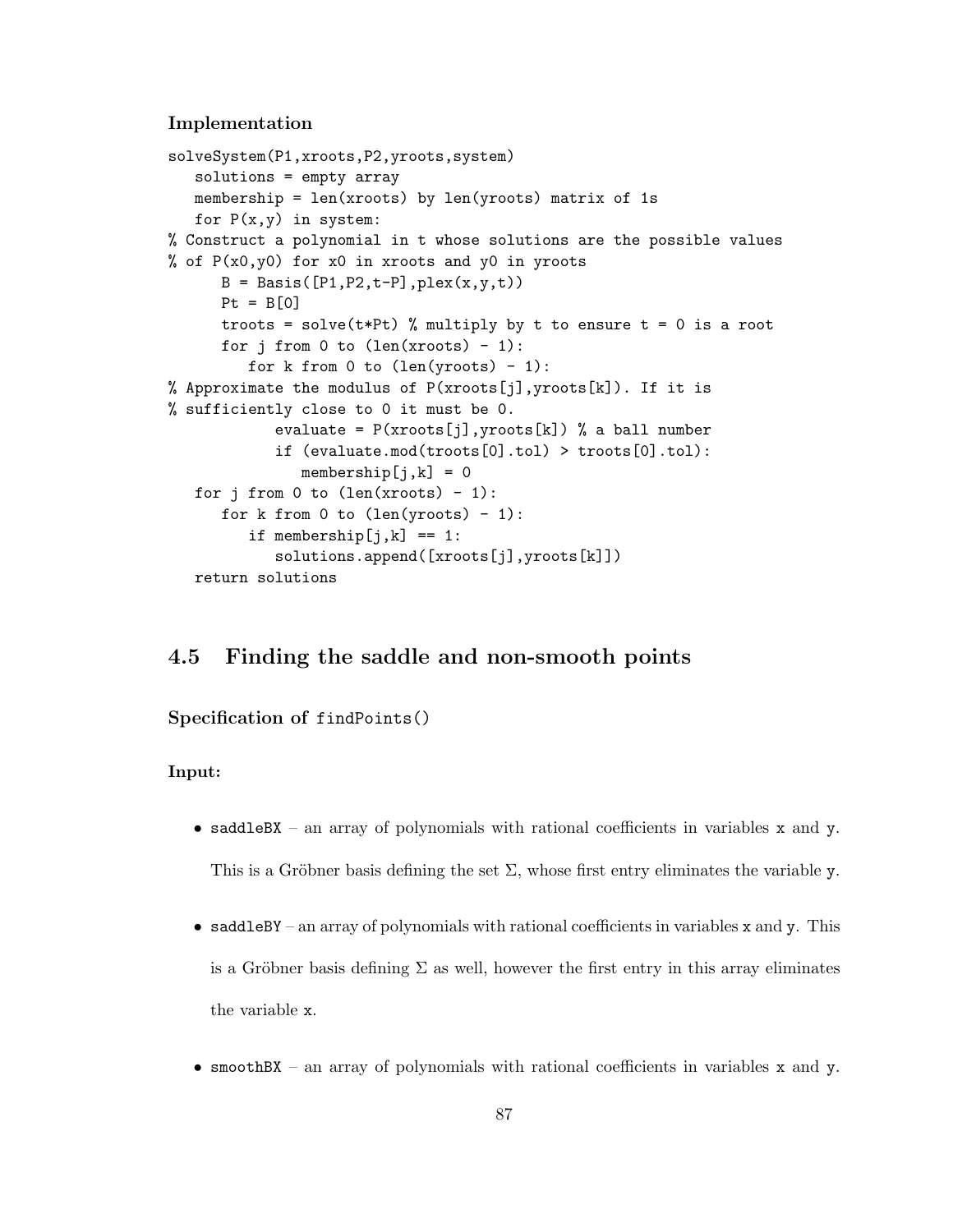This is a Gröbner basis defining the set of singular points on  $V_Q$ , whose first entry eliminates the variable y.

- smoothBY an array of polynomials with rational coefficients in variables  $x$  and  $y$ . This is a Gröbner basis defining the singular points as well, however the first polynomial in this array eliminates the variable x.
- isSmooth a boolean. This value is set to True if  $V_Q$  is a smooth manifold. It is set to False if it contains isolated singular points.

**Description:** This function computes the locations  $(x, y)$  of all saddle and non-smooth points of  $V_Q$  such that  $x \neq 0$  and  $y \neq 0$ .

Output: points – an array of numbers of type saddle or nonSmooth. This array consists of all the saddle points and singularities of  $V_Q$  not on the coordinate axes, initialized to include their x- and y-coordinate data.

## Implementation

```
findPoints(saddleBX,saddleBY,smoothBX,smoothBY,isSmooth)
   points = empty array
   Px = saddleBX[0] % Poly of possible x values for saddles
% Divide Px by the highest degree of x possible, so 0 isn't a soln.
   n = min(exponents(Px, [x])); Px = Px/(x^n) % now Px(0) != 0xroots = solve(Px)Py = saddleBY[0] % Poly of possible y values for saddles
   n = min(exponents(Py, [y])); Py = Py/(y^n) % now Py(0) != 0yroots = solve(Py)polyArray = saddleBX[1..(len(saddleBX) - 1)] % Cut elimination poly
% Find all points [x0,y0] solving the saddle point Groebner basis
   saddles = solveSystem(Px,xroots,Py,yroots,polyArray)
% Initialize them as saddle points and add to the point vector
   for [x0,y0] in saddles:
     b = new variable of type: saddle
     b.x = x0b.y = y0
```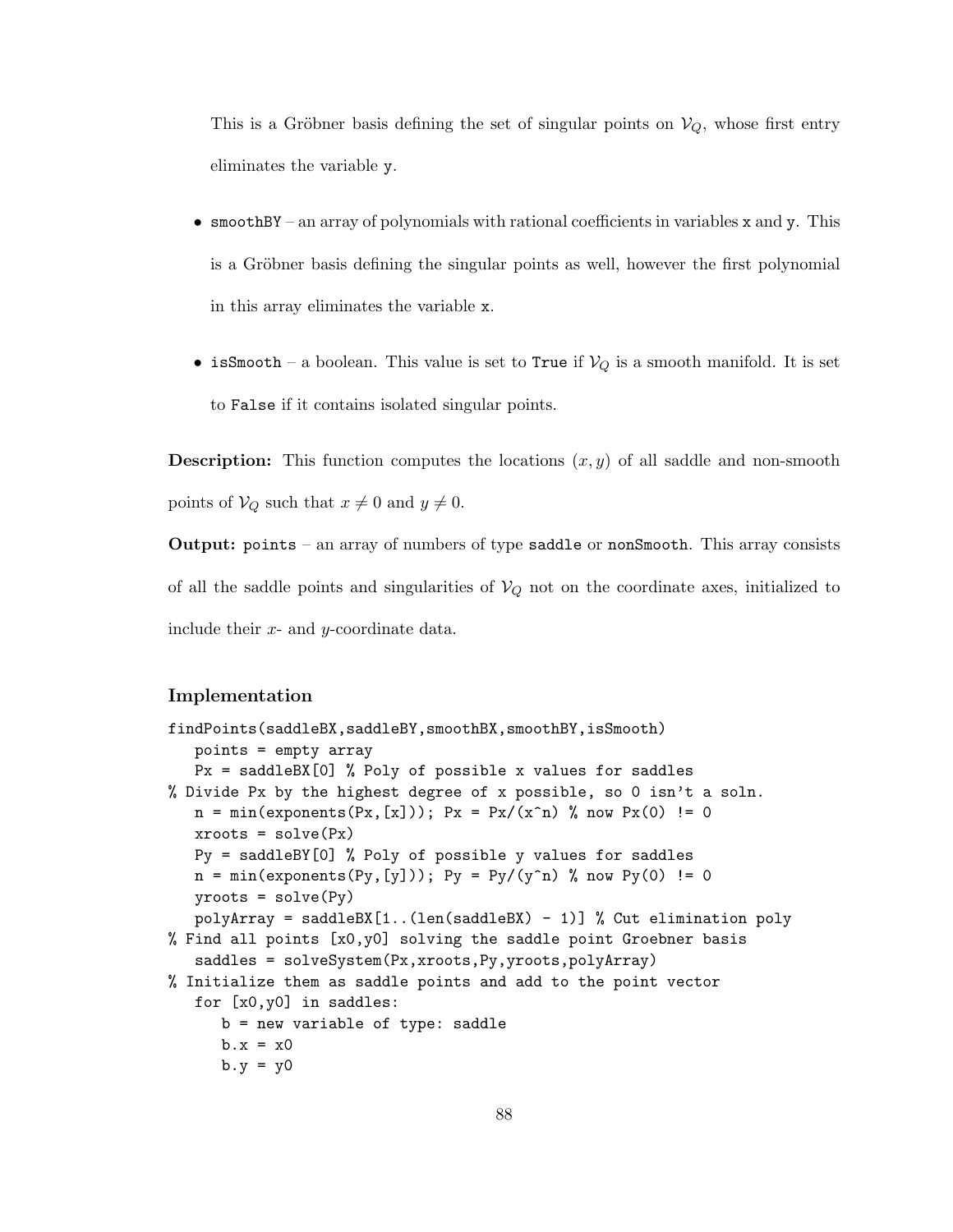```
points.append(b)
   if (isSmooth == False):
     Px = smoothBX[0] % Poly of possible x values for singularities
     n = min(exponents(Px, [x])); Px = Px/(x^n) % now Px(0) != 0xroots = solve(Px)Py = smoothBY[0] % Poly of possible y values for singularities
     n = min(exponents(Py, [y])); Py = Py/(y^n n) % now Py(0) != 0yroots = solve(Py)polyArray = smoothBX[1..(len(smoothBX) - 1)] % Cut elim poly
% Find all points [x0,y0] solving the singular point Groebner basis
      singular = solveSystem(Px,xroots,Py,yroots,polyArray)
% Initialize them as nonSmooth points and add them to the point vector
      for [x0,y0] in singular:
         b = new variable of type: nonSmooth
         b.x = x0b.y = y0points.append(b)
   return points
```
# 4.6 Computing possible height values

Specification of possHeight()

## Input:

- Px a polynomial with rational coefficients in the variable x. The x-coordinates of every saddle and singular point of  $V_Q$  are assumed to be roots of this polynomial.
- Py a polynomial with rational coefficients in the variable y. The y-coordinates of every saddle and singular point of  $V_Q$  are assumed to be roots of this polynomial.
- $r$  and  $s as$  in previous functions.

Description: This function is ultimately used to order all saddle/singular points by height. To do so, the function uses a Gröbner basis computation to construct a polynomial Pt whose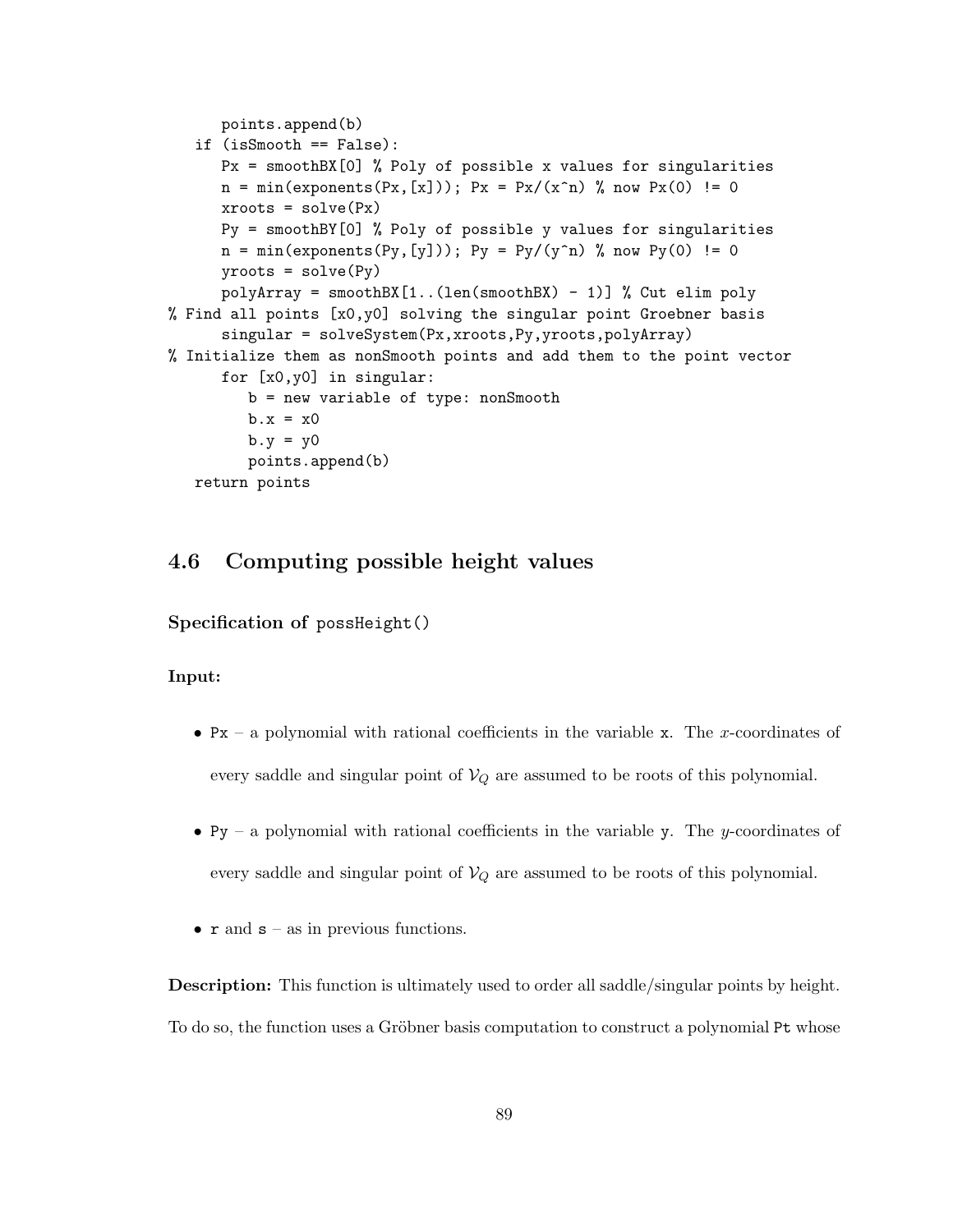real roots include all possible values of

$$
e^{h(x,y)} = |x|^{-\hat{r}} |y|^{-\hat{s}},
$$

such that  $(x, y)$  is a singular or saddle point (and  $x \neq 0, y \neq 0$ ). The key fact is that  $e^{h}$  is algebraic in the real and imaginary parts of x and y. After constructing  $Pt$ , the function returns its real roots.

**Output:** troots – an array of real ball numbers. These are possible values of  $e^h$  at the saddle points and singular points of  $V_Q$ .

### Implementation

```
possHeights(Px,Py,r,s)
   n = lcm(denominator(r),denominator(s))% Construct a polynomial whose solutions are t = e^h(a+I*b, c+I*d)hPoly = (t^*(2*n))*( (a^2 + b^2)^*(n*r))*( (c^2 + d^2)^*(n*s)) - 1% Use Groebner bases to construct a polynomial in t whose real roots
% include all e^h(x,y) where x solves Px and y solves Py
   I = [Re(Px(a+I*b)), Im(Px(a+I*b)), Re(Py(c+I*d)), Im(Py(c+I*d)), hPoly]B = Basis(I,plex(a,b,c,d,t))Pt = B[0] % Pt is the desired polynomial
   troots = solvereal(Pt)
   return troots
```
# 4.7 Computing a terminal condition

```
Specification of termCriteria()
```
Input:

•  $Q(x, y)$ , r and  $s - as$  in previous functions.

Description: This function creates a set of termination criteria for the eventual path climbing algorithm. Ultimately this will guarantee the construction of each ascent path to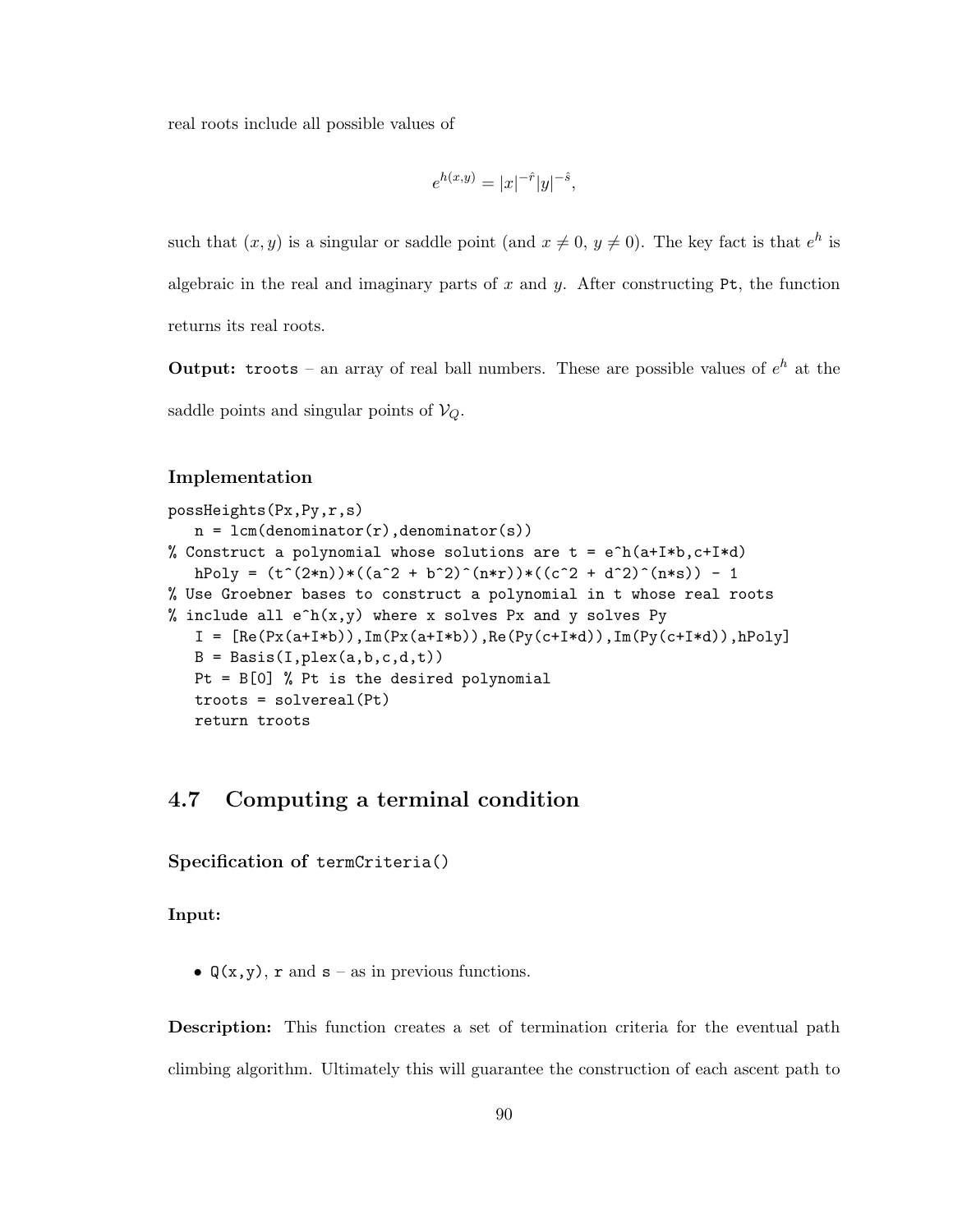terminate after a finite number of steps, and to determine which plane  $(x = 0 \text{ or } y = 0)$  the path approaches.

Output: [hStop,epsilon] – an array consisting of two rational numbers. Their role in the termination of ascent paths is described following the subsequent lemma.

## Supporting Lemma

The utility of this function relies on the following lemma.

**Lemma 4.7.1.** Let  $Q \in \mathbb{Q}[x, y]$  such that  $Q(\mathbf{0}) \neq 0$  and such that the variety  $V_Q$  has *finitely many non-smooth points. Fix*  $\hat{r}, \hat{s} > 0$ , and define the height function  $h(x, y) =$  $-\hat{r}\log|x| - \hat{s}\log|y|$ . Let  $\varepsilon > 0$  be sufficiently small so that

$$
|x| < \varepsilon \text{ and } |y| < \varepsilon \Rightarrow |Q(x, y)| > 0,
$$

*and define*

$$
M = -\hat{r} \log \varepsilon - \hat{s} \log \varepsilon.
$$

*Then for any*  $(x, y) \in V_Q$  *such that*  $h(x, y) > M$  *and such that*  $(x, y)$  *is higher than any non-smooth point of*  $V_Q$ *, we have either that*  $|x| < \varepsilon$  *or*  $|y| < \varepsilon$ *, but not both.* If  $|x| < \varepsilon$ *, then*  $(x, y) \in X^{>M}$ *. Otherwise,*  $(x, y) \in Y^{>M}$ *.* 

The function termCriteria computes such an  $\varepsilon$  (epsilon) by the triangle inequality, producing a lower bound for  $|Q(x, y)|$  when  $|x|, |y| \leq \varepsilon$  and sufficiently shrinking  $\varepsilon$  until this lower bound is positive. The function returns epsilon along with a rational upper bound for  $M$  (hStop). These values can then be used to determine if an ascent path that climbs higher than **hStop** is in a component of  $X^{>M}$  or  $Y^{>M}$ : simply check the values of |x| and  $|y|$  to determine which is less than epsilon.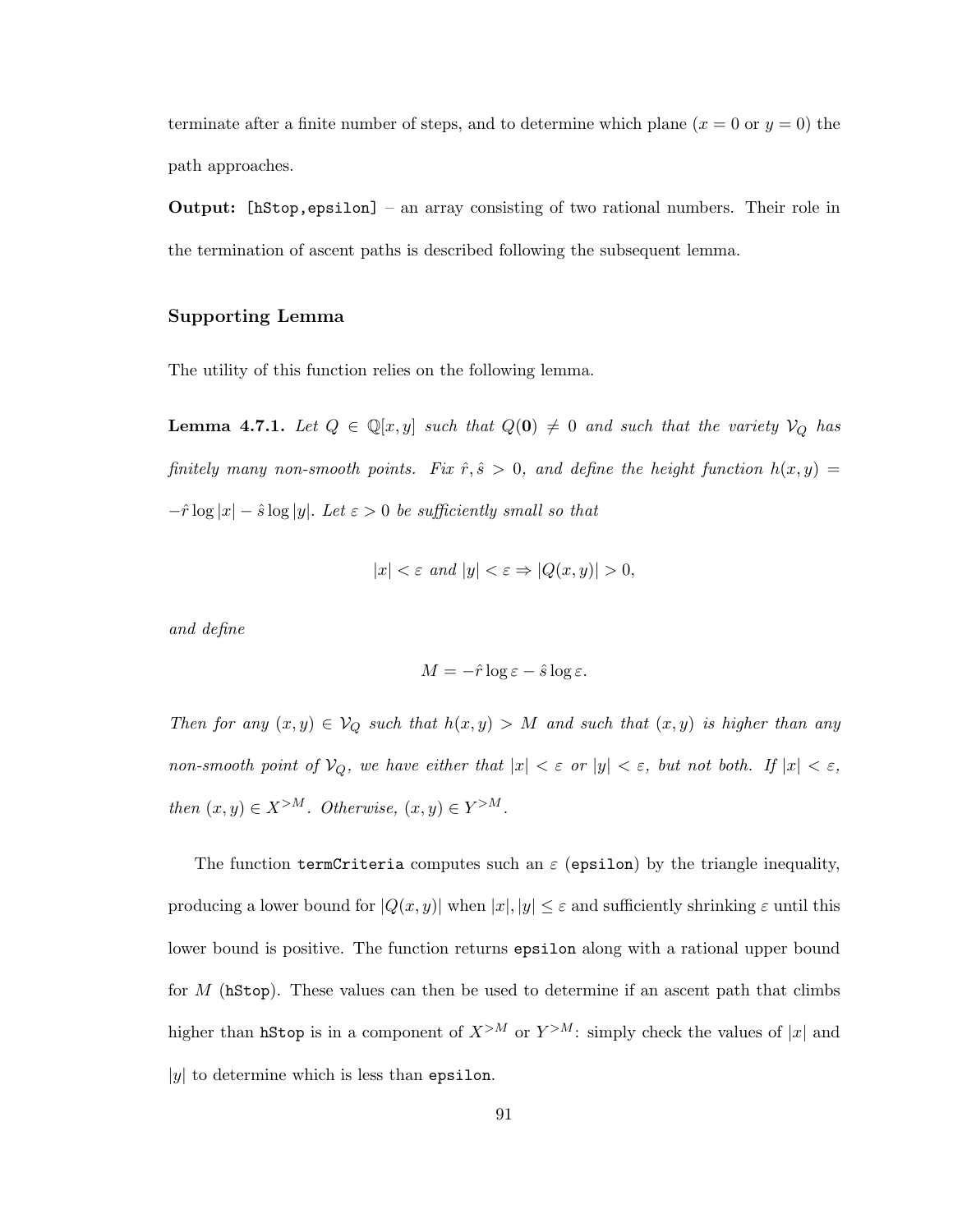*Proof.* Let  $(x_0, y_0) \in V_Q$ , and assume both that  $h(x_0, y_0) > M$  and that  $(x_0, y_0)$  is higher than any non-smooth point of  $V_Q$ . First note by the structure of h that we cannot have  $h(x_0, y_0) > M$  unless at least one of  $|x_0|$  or  $|y_0|$  is less than  $\varepsilon$ . But note that by definition of  $\varepsilon$  we cannot have both:  $Q(x_0, y_0) \neq 0$  for both  $|x_0| < \varepsilon$  and  $|y_0| < \varepsilon$ .

To prove the second part of the lemma, let  $\gamma : [0,1) \to V_Q$  be a curve that starts at  $(x_0, y_0)$ , is non-decreasing in height, and approaches arbitrarily large values of h. (The existence of such a curve follows from the Morse-theoretic decomposition of  $\mathcal{V}^{\geq h(x_0,y_0)}$ . Denote  $\gamma(t) = (x(t), y(t))$ . In order for  $h(\gamma(t)) \to \infty$  as  $t \to 1$ , we must have that  $x(t)$  or  $y(t)$  approaches arbitrarily close to 0. Now assume that  $|x_0| < \varepsilon$ . We claim that  $|y(t)| \geq \varepsilon$ for all t, and hence that  $x(t)$  must approach arbitrarily close to 0. This will prove that  $(x_0, y_0)$  is in  $X^{>M}$ . A symmetric argument then shows that  $|y_0| < \varepsilon$  implies that  $(x_0, y_0)$ belongs to  $Y^{>M}$ .

To prove this final claim, we assume by way of contradiction that  $|y(t)| < \varepsilon$  for some value of t. Define

$$
t_0 = \inf \{ t \in (0,1) : |y(t)| < \varepsilon \}.
$$

Then there exist arbitrarily small  $\delta > 0$  such that  $|y(t_0 + \delta)| < \varepsilon$ , and hence such that  $|x(t_0 + \delta)| \geq \varepsilon$  (as  $h(\gamma(t_0 + \delta)) > M$ ). Taking the limit as  $\delta \to 0$ , this implies that  $|x(t_0)| \geq \varepsilon$  and  $y|(t_0)| \leq \varepsilon$ . But  $|y(t_0)| \geq \varepsilon$ , as  $|y(t)| \geq \varepsilon$  for all  $t < t_0$ , and hence  $|y(t_0)| = \varepsilon$ . Thus we have

$$
h(\gamma(t_0)) \leq -\hat{r} \log \varepsilon - \hat{s} \log \varepsilon = M,
$$

which contradicts the assumption that  $\gamma$  is non-decreasing.

#### $\Box$

#### Implementation

termCriteria(Q(x,y),r,s)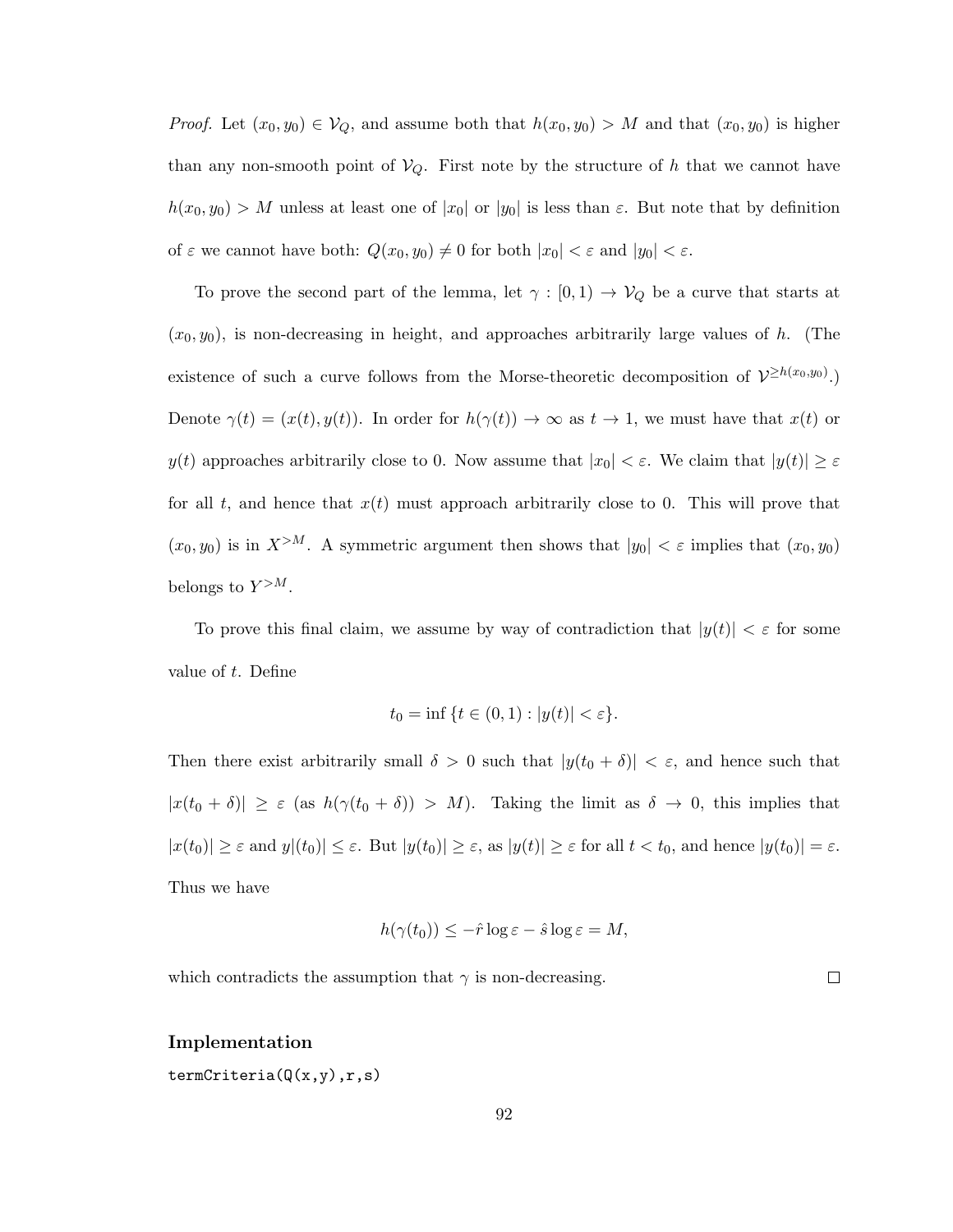```
epsilon = 16 % arbitrary starting point
   Qbound = abs(Q(0,0)) - abs(Q(x,x) - Q(0,0)) % poly in x
% Shrink epsilon until until |Q(epsilon,epsilon)| > 0
   while (Qbound(epsilon) \leq 0):
      epsilon = epsilon / 2
   height = realball(-r*log(epsilon) - s*log(epsilon))
% Compute an upper bound for height -- this is the terminal height
   hStop = height.append(0.01) + 0.01 % tolerance is arbitrary
   return [hStop, epsilon]
```
# 4.8 Determining a local parameterization variable

Specification of paramByX

## Input:

- $Q(x, y)$  as in previous functions.
- x0 a ball number. This represents the x-coordinate of a point  $(x_0, y_0) \in V_Q$ .
- y0 a ball number. This represents the y-coordinate of a point  $(x_0, y_0) \in V_Q$ .

**Description:** Given a polynomial Q and a point  $(x_0, y_0)$  on  $V_Q$  at which Q is known to be smooth, this function determines a variable (either x or y) with respect to which  $V_Q$  admits a local parameterization. This is accomplished by computing  $Q_y(x_0, y_0)$  and  $Q_x(x_0, y_0)$  to greater and greater accuracy, until it can be determined that one of these two values is non-zero. The rest follows from the implicit function theorem.

**Output:** by  $X - a$  boolean. by  $X$  is set to True if the set  $Q(x, y) = 0$  is parameterizable local to the point  $[x0, y0]$  by x. It is set to False if it is found to be locally parameterizable in terms of y.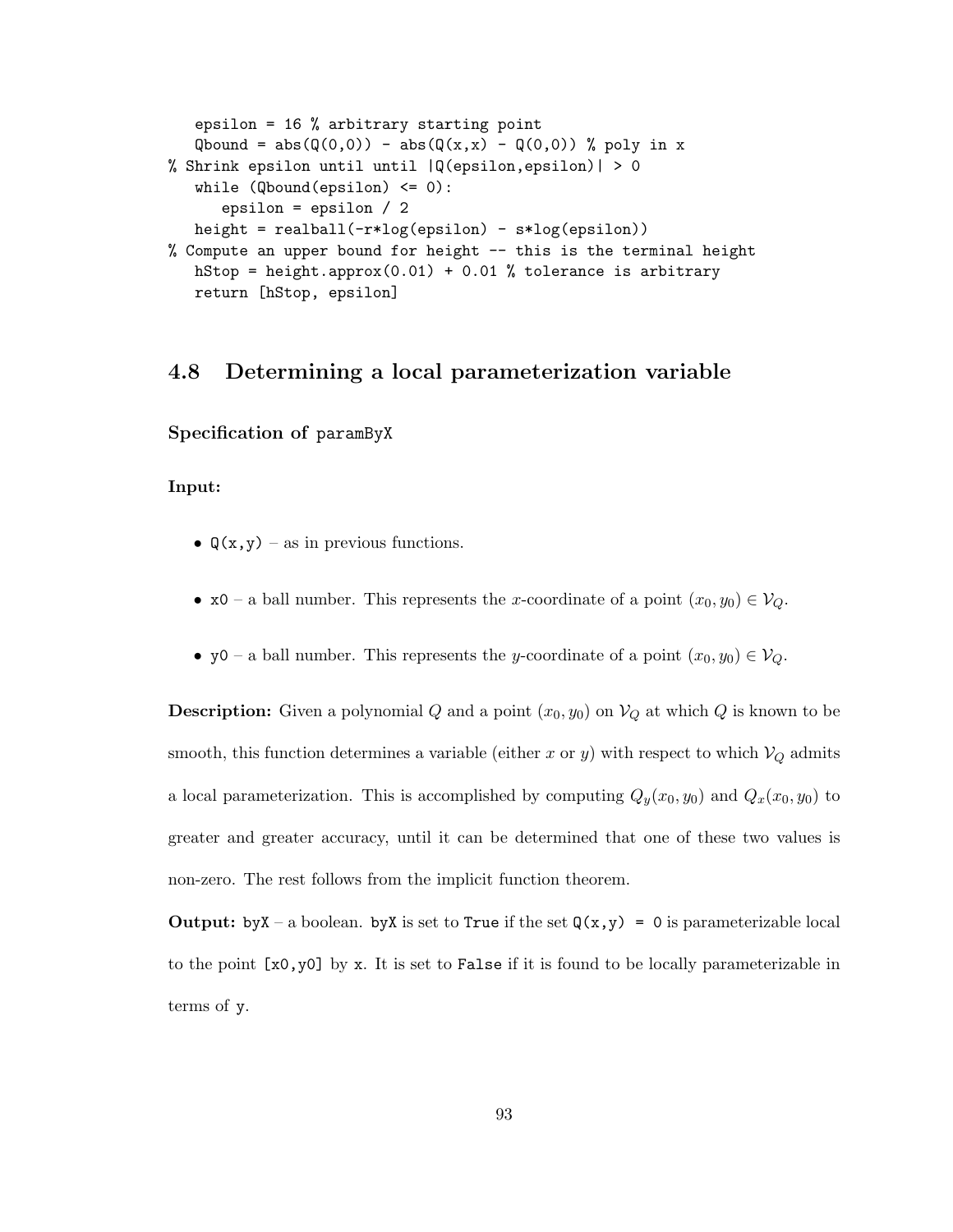#### Implementation

```
paramByX(Q(x,y),x0,y0)% Compute partials of Q at the point (x0,y0)
   Qx = diff(Q, x); Qx0 = Qx(x0, y0)Qy = diff(Q, y); Qy0 = Qy(x0, y0)tolerance = 1 % ball approximation tolerance
   nonZeroX = False; nonZeroY = False
% Compute Qx0 and Qy0 to greater and greater precision until it can
% be verified that one is not zero.
   while ((nonZeroX == False) AND (nonZeroY == False)):
      if (Qx0(mod(tolerance) > tolerance): % is Qx(x0,y0) not 0?nonZeroX = True
      if (Qy0(mod(to) > tolerance): % is Qy(x0,y0) not 0?nonZeroY = True
     tolerance = tolerance / 2
   if (nonZeroY == True):
     byX = True % if dQ/dy is nonzero, parameterize by x
   else:
     byX = False % otherwise, parameterize by y
   return byX
```
# 4.9 Isolating roots

Specification of isoRoot

#### Input:

- $\mathbb{Q}(\mathbf{w}, \mathbf{z})$  a polynomial with rational coefficients in variables **w** and **z**. This is the same singular polynomial  $Q$  from before, but in a new coordinate system. The variables  $x$ and y have been replaced by w and z (either by  $w = x$  and  $z = y$  or vice versa). The manner in which the new variables have been selected is to assure that  $Q_z$  is non-zero at the point  $[w0, z0]$  on  $V_{Q(w,z)}$ . Hence locally we may assume the singular variety is parameterizable by w.
- w0 an algebraic ball number. This is the w-coordinate of a point on  $\mathcal{V}_{Q(w,z)}$ .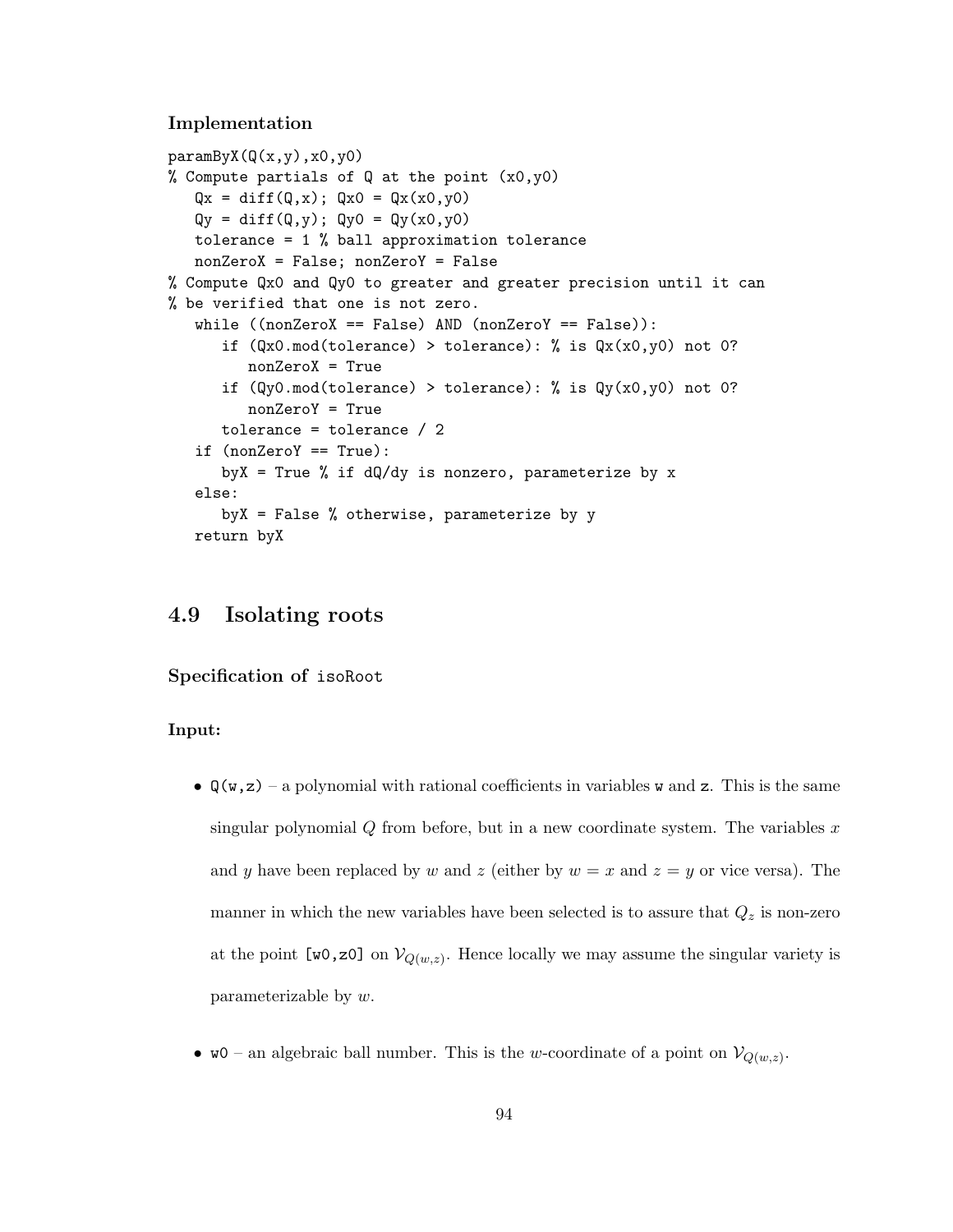•  $z_0$  – an algebraic ball number. This is the *z*-coordinate of a point on  $\mathcal{V}_{Q(w,z)}$ .

**Description:** This function finds a neighborhood in the *z*-plane on which the only root of  $Q(w_0, z) = 0$  is  $z = z_0$ .

**Output:** isolate – a rational number. The number isolate satisfies the condition that if  $\mathtt{Q}(w0,z)$  = 0 and  $|z$  - z0| is less than isolate, then z = z0.

## Supporting Lemma

The construction of the number isolate depends principally on the following lemma.

**Lemma 4.9.1.** *Let*  $Q \in \mathbb{Q}[w, z]$  *and*  $(w_0, z_0) \in \mathbb{C}^2$  *such that*  $Q(w_0, z_0) = 0$  *and*  $Q_z(w_0, z_0) \neq$ 0*.* Let  $\varepsilon > 0$  be such that

$$
\frac{1}{|z-z_0|} |Q(w_0, z) - (z-z_0)Q_z(w_0, z_0)| < |Q_z(w_0, z_0)|
$$
\n(4.9.1)

*for*  $z \neq z_0$  *such that*  $|z - z_0| < \varepsilon$ *. Then*  $Q(w_0, z) = 0$  *and*  $|z - z_0| < \varepsilon$  *implies that*  $z = z_0$ *.* 

Note that the function

$$
f(z) := \frac{Q(w_0, z) - (z - z_0)Q_z(w_0, z_0)}{z - z_0}
$$

appearing on the left-hand side of the inequality (4.9.1) is  $O(z - z_0)$  as  $z \to z_0$ . The function isoRoot thus constructs an  $\varepsilon > 0$  for which the preceding inequality holds by upper bounding  $|f(z)|$  given a starting bound on  $|z - z_0|$   $(z \neq z_0)$ , then by shrinking the bound on  $|z - z_0|$  until it can be shown that  $|f(z)|$  must be less than  $|Q_z(w_0, z_0)|$ .

*Proof.* Let  $\varepsilon$  be as prescribed, and let z be such that  $|z - z_0| < \varepsilon$  and  $z \neq z_0$ . Motivated by expanding  $Q(w_0, z)$  in z about  $z = z_0$ , we write

$$
Q(w_0, z) = (z - z_0) \left( Q_z(w_0, z_0) + \frac{1}{z - z_0} \left( Q(w_0, z) - (z - z_0) Q_z(w_0, z_0) \right) \right).
$$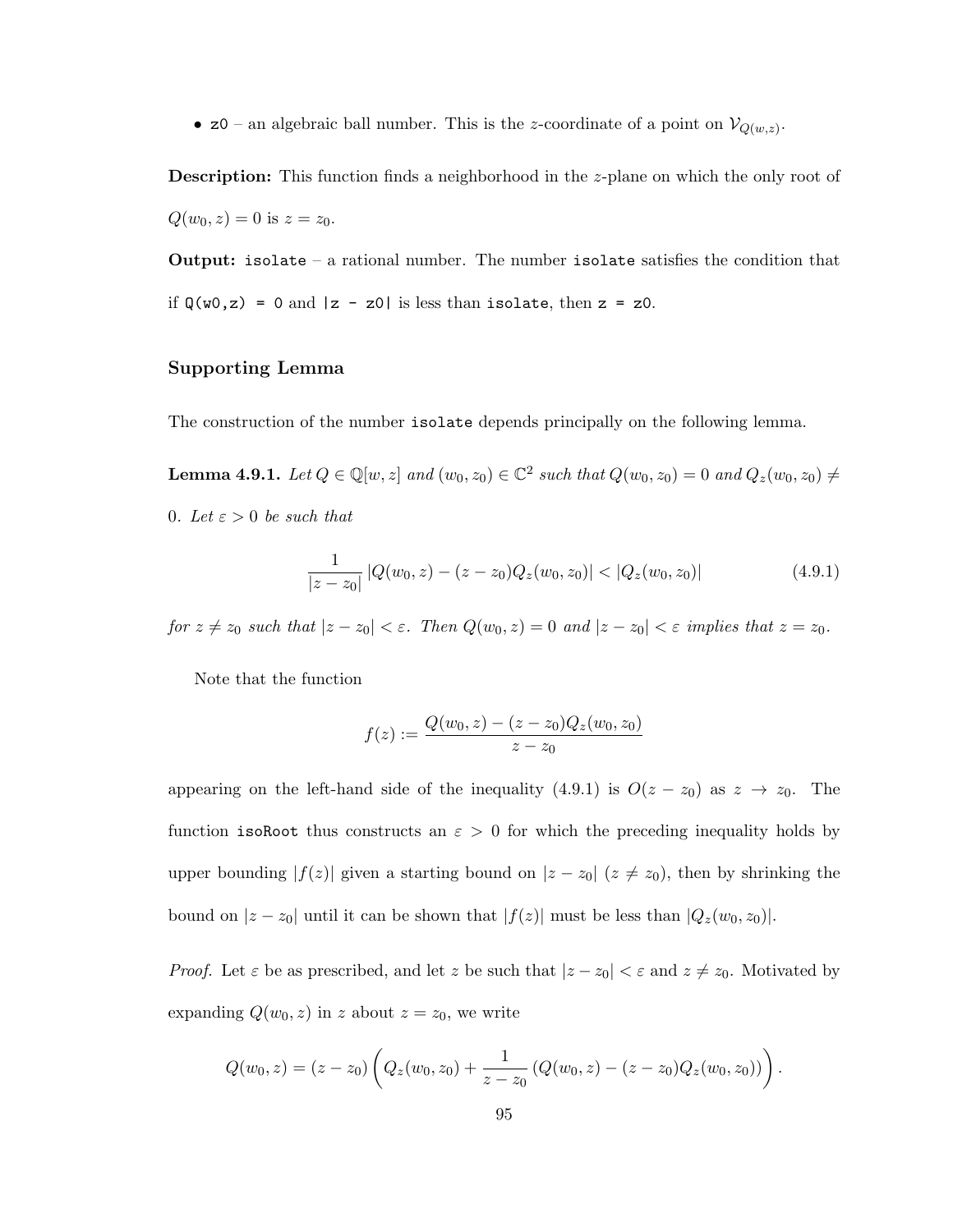From this, we obtain

$$
|Q(w_0, z)| \ge |z - z_0| \cdot \left( |Q_z(w_0, z_0)| - \left| \frac{1}{z - z_0} \left( Q(w_0, z) - (z - z_0) Q_z(w_0, z_0) \right) \right| \right)
$$
  
> 
$$
|z - z_0| \cdot \left( |Q_z(w_0, z_0)| - |Q_z(w_0, z_0)| \right) = 0
$$

where the second inequality is by definition of  $\varepsilon$ . Thus  $Q(w_0, z) \neq 0$ . That is, the only root

 $\Box$ 

of  $Q(w_0, z) = 0$  with  $|z - z_0| < \varepsilon$  is  $z = z_0$ .

# Implementation

```
isoRoot(Q(w,z),w0,z0)
   isolate = 16 % arbitrary starting value for isolating radius
% Compute a lower bound for diff(Q, z) at (w0, z0)Qz = diff(Q, z)Q0 = ball(Qz(w0, z0))BAFZ(Q0);
   Q1b = Q0 \mod() - Q0 \cdot tol % lower bound for |Qz(w0, z0)|% Compute upper bounds for |w0| and |z0|
   w0ub = w0.mod(0.1) + 0.1z0ub = z0.mod(0.1) + 0.1% Construct a polynomial for the Lemma inequality; bound from above
   P = (1/D)*(Q(a, b + D) - Qz(a, b)*D - Q(a, b)) % poly in a, b and D
   P = abs(P)P = \text{subs}(a = w0ub, P)P = \text{subs}(b = z0ub, P) % P is now a poly in D
% NOTE: P has no constant term!
   while(P(isolate) \geq Q1b):
      isolate = isolate / 2
   return isolate
```
# 4.10 Finding a parameterization neighborhood

Specification of paramNbd()

## Input:

•  $\mathbb{Q}(w, z)$ , w0 and  $z0 -$  as in previous functions.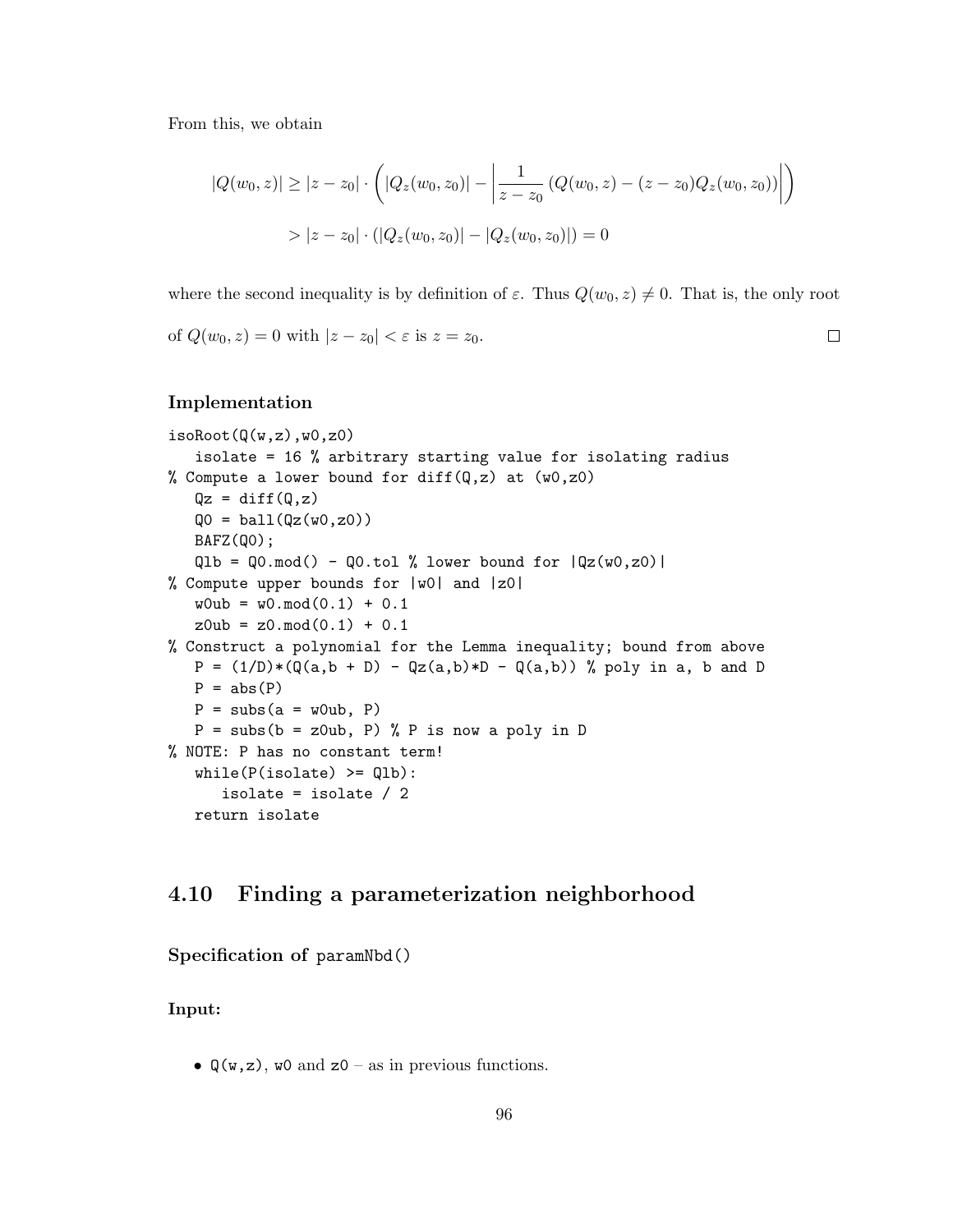**Description:** This function produces a neighborhood of  $(w_0, z_0)$  in  $\mathbb{C}^2$  on which the variety  $V_Q$  is parameterizable by w.

**Output:** [delta, epsilon] – an array of two rational numbers. Local to the point  $[w0,z0]$ , the variety  $V_Q$  is parameterizable by **w** on the neighborhood  $|w - w0|$  < delta. The corresponding z value is in the neighborhood  $|z - z0|$  < epsilon.

# Supporting Lemma

The following lemma will be used to characterize the appropriate radii of a polydisc on which  $\mathcal{V}_{Q(w,z)}$  can be parameterized by w. Note that lemma is presented in  $(x, y)$  coordinates, assuming local parameterization by  $x$ . This is for ease of notation in later lemmas, where the height function will be invoked.

**Lemma 4.10.1.** Let  $Q \in \mathbb{Q}[x, y]$ , and let  $(x_0, y_0) \in V_Q \subseteq \mathbb{C}^2$  such that  $Q_y(x_0, y_0) \neq 0$ . Let δ, ε *be positive constants such that*

$$
Q(x_0, y) = 0 \text{ and } |y - y_0| < \varepsilon \implies y = y_0,
$$

*and such that for all*  $(x, y)$  *with*  $x \in B_\delta(x_0)$  *and*  $y \in B_{2\varepsilon}(y_0) \setminus B_\varepsilon(y_0)$ *, the following inequalities hold:*

$$
|Q_y(x, y_0) - Q_y(x_0, y_0)| < \frac{1}{2} |Q_y(x_0, y_0)| \,, \tag{4.10.1}
$$

$$
\frac{1}{|y-y_0|} |Q(x,y) - Q(x,y_0) - (y-y_0)Q_y(x,y_0)| < \frac{1}{4} |Q_y(x_0,y_0)|,
$$
\n(4.10.2)

$$
|Q(x, y_0)| < \frac{\varepsilon}{4} \left| Q_y(x_0, y_0) \right|. \tag{4.10.3}
$$

*Then*  $V_Q \cap D$  *is parameterizable by* x, where  $D := B_\delta(x_0) \times B_\varepsilon(y_0)$  *(a polydisc about*  $(x_0, y_0)$ *)*.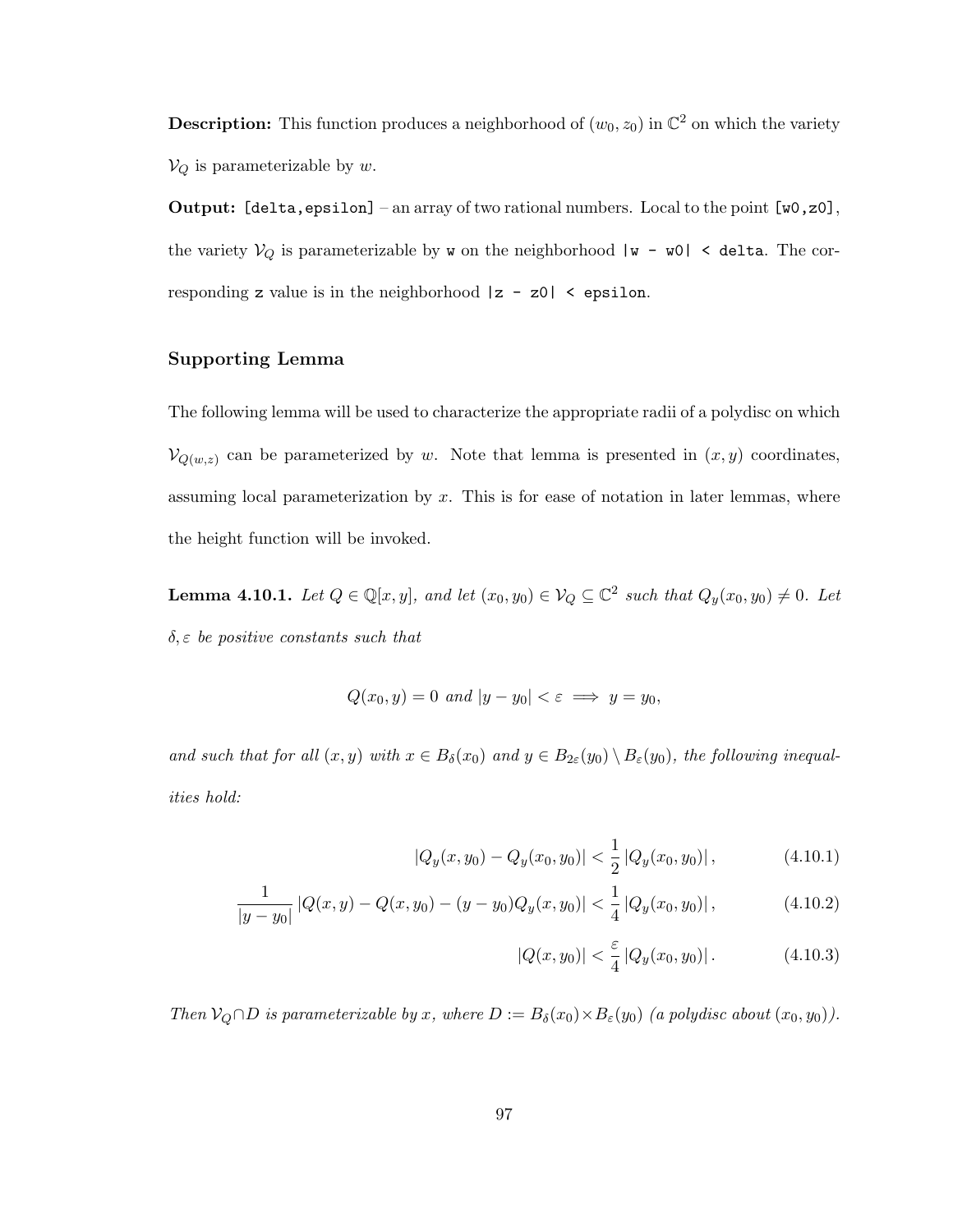The function paramNbd() will construct such  $\delta$  and  $\varepsilon$ . The method used is analogous to the upper bounding technique employed in the function isoRoot().

*Proof.* The first task is to show that, under the assumptions of the theorem, the equation  $Q(x, y) = 0$  has no solutions  $(x, y) \in B_\delta(x_0) \times (B_{2\epsilon}(y_0) \setminus B_{\epsilon}(y_0))$ . To that end, we fix some such  $(x, y)$  and examine  $Q(x, y)$ .

We begin by writing  $Q$  as a partial expansion

$$
Q(x, y) = Q(x, y_0) + (y - y_0)Q_y(x, y_0) + R(x, y),
$$

where the remainder function  $R$  is defined by

$$
R(x, y) = Q(x, y) - Q(x, y_0) - (y - y_0)Q_y(x, y_0).
$$

Hence by the triangle inequality we have that

$$
|Q(x,y)| \ge |y - y_0| \cdot \left( |Q_y(x,y_0)| - \frac{|R(x,y)|}{|y - y_0|} \right) - |Q(x,y_0)|. \tag{4.10.4}
$$

From the upper bound in (4.10.1) we get the lower bound  $|Q_y(x, y_0)| > \frac{1}{2}$  $\frac{1}{2} |Q_y(x_0, y_0)|.$ Combined with the upper bound (4.10.2) and the fact that  $|y - y_0| > \varepsilon$ , this yields

$$
|y - y_0| \cdot \left( |Q_y(x, y_0)| - \frac{|R(x, y)|}{|y - y_0|} \right) > \frac{\varepsilon}{4} |Q_y(x_0, y_0)|.
$$

Finally, applying the preceding lower bound together with the upper bound (4.10.3) to the inequality (4.10.4) yields

$$
|Q(x,y)| > \frac{\varepsilon}{4} |Q_y(x_0,y_0)| - \frac{\varepsilon}{4} |Q_y(x_0,y_0)| = 0.
$$

In other words,  $Q(x,y) \neq 0$ , as we wished to show.

We wish to use this property to show that  $\mathcal{V}_Q \cap D$  is parameterizable by x. We make use of the fact that, as x varies over  $\mathbb C$ , the corresponding y-roots of  $Q(x, y) = 0$  vary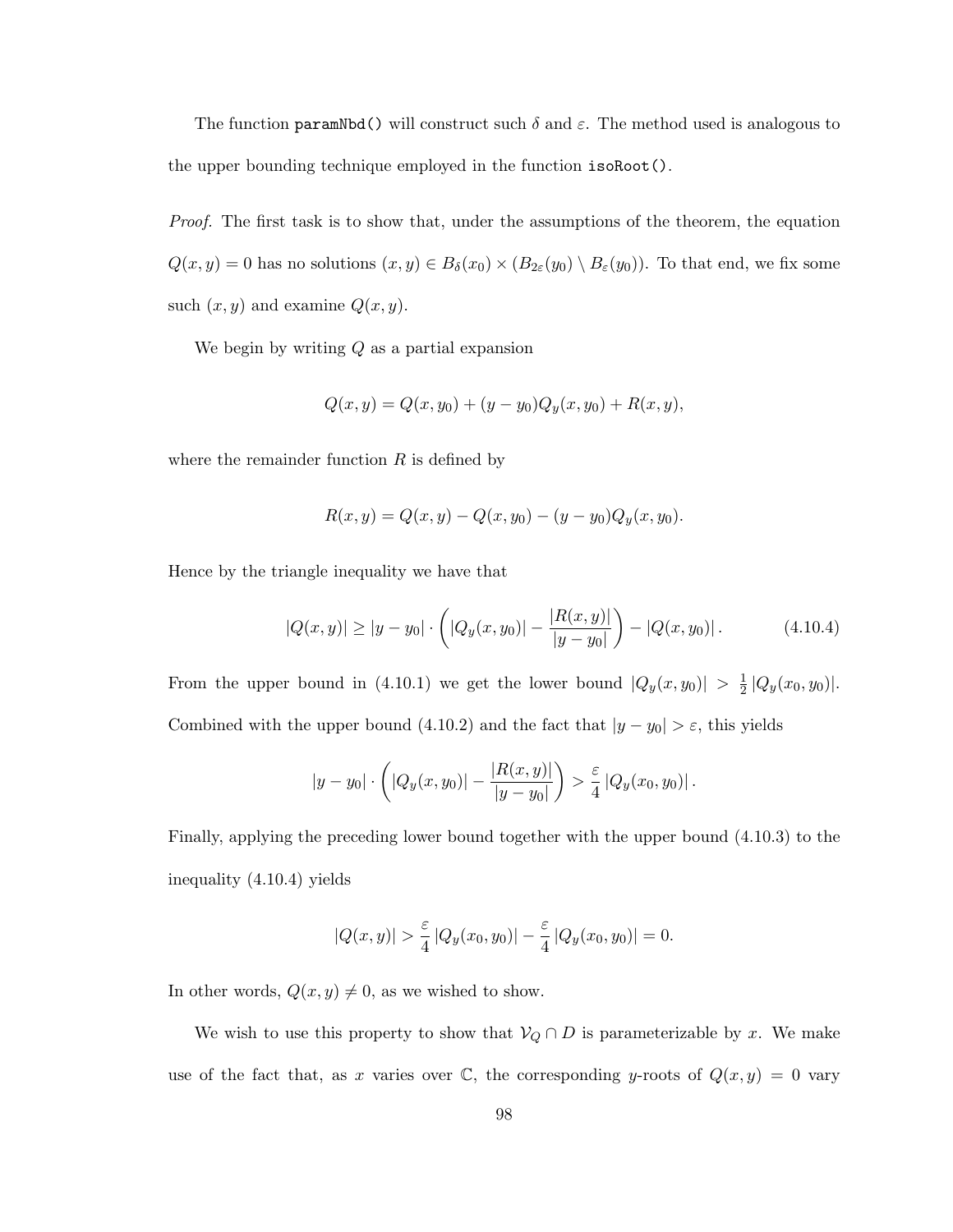continuously with x (assuming we include  $\infty$  as a possible y-root in the usual way). This can be seen, for instance, by expressing each y-root locally as a Puiseux expansion in  $x$ .

Now by assumption, there is exactly one y-root of  $Q(x_0, y) = 0$  that lies in the ball  $B_{\varepsilon}(y_0)$ . In fact there is only one such root when counted with multiplicity, as  $Q_y(x_0, y_0) \neq 0$ . And because  $Q(x_0, y)$  has no y-roots in the annulus  $B_{2\varepsilon}(y_0) \setminus B_{\varepsilon}(y_0)$ , all other such yroots must lie in  $\mathbb{C} \setminus B_{2\varepsilon}(y_0)$ . As x varies over the ball  $B_{\delta}(x_0)$ , the corresponding y-roots of  $Q(x, y) = 0$  vary continuously and never enter the annulus  $B_{2\varepsilon}(y_0) \setminus B_{\varepsilon}(y_0)$ . Thus for  $x \in B_\delta(x_0)$  there is one and only one y-root in  $B_\varepsilon(y_0)$  such that  $Q(x, y) = 0$ ; on a neighborhood of  $x_0$  we have effectively isolated one y-root from all others. This enables us to construct a well-defined implicit function

$$
f: B_{\delta}(x_0) \to B_{\epsilon}(y_0)
$$

by the rule  $Q(x, f(x)) = 0$ .

Assuming that f is analytic, we have constructed the desired parametrization of  $V_Q$  on the polydisc D. But again, we can see this by the Puiseux expansion theorem. Representing f local to any  $x_1 \in B_\delta(x_0)$  by a Puiseux expansion, we see that f fails to be holomorphic at  $x_1$  if and only if either: the expansion has non-trivial singular part (in which case  $y \to \infty$ as  $x \to x_1$ ) or the expansion contains non-integral powers of  $(x - x_1)$  (in which case there will be a coalescence of roots as  $x \to x_1$ ). By the isolation exhibited earlier, neither of these cases is possible. Thus  $f$  is analytic, and the theorem follows.  $\Box$ 

Before proceeding with with the implementation of this algorithm, we pause to draw attention to a useful property of this parameterization that was uncovered in the proof. When parameterizing  $V_Q$  near  $(x_0, y_0)$  by x on  $B_\delta(x_0)$ , the corresponding y root is the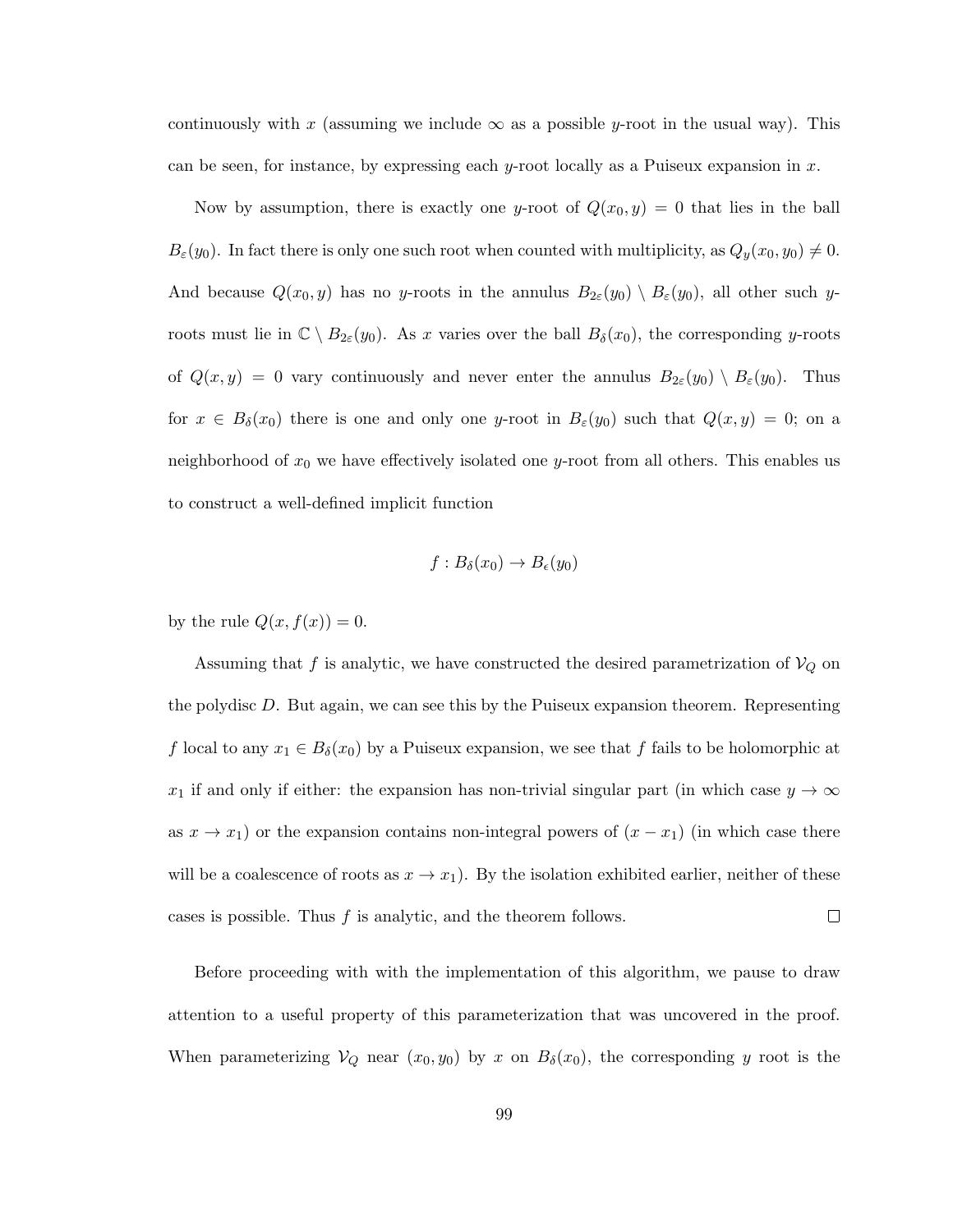unique root of  $Q(x, y) = 0$  in  $B_\varepsilon(y_0)$ , and *all other roots* of  $Q(x, y) = 0$  lie outside the region  $B_{2\varepsilon}(y_0)$ . This isolation will be particularly useful when we parameterize a path on  $V_Q$  by one variable and must analytically continue the other to the correct corresponding value.

## Implementation

```
paramNbd(Q(w,z),w0,z0)
% Isolate the z0 root
   isolate = isoRoot(Q(w, z), w0, z0)Qz = diff(Q, z)Q0 = \text{ball}(Qz(w0, z0))BAFZ(Q0); BAFZ(w0); BAFZ(z0)Q1b = Q0.mod() - Q0.tol % rational lower bound for <math>|Qz(w0,z0)|wlb = w0.mod() - w0.tol % rational lower bound for <math>|w0|</math>zlb = z0.mod() - z0.tol % rational lower bound for <math>|z0|</math>% Bound w and z away from 0
   delta = wlb/2; epsilon = min(isolate, zlb/2) % attempt at radii
% Obtaining the first inequality from the lemma:
   P1 = Qz(a + D,b) - Qz(a,b) % polynomial in a, b and D
   P1 = abs(P1)P1 = \text{subs}(a = w0 \text{ mod}() + w0 \text{ .tol}, P1)P1 = subs(b = z0.mod() + w0.tol, P1) % P1 is now a poly in D only
% NOTE: P1 has no constant term!
   while(P1(delta) \geq Q1b/2):
      delta = delta/2% Obtaining the second inequality from the Lemma:
   P2 = (Q(a+D,b+E) - Q(a+D,b) - E*Qz(a+D,b))/E % poly in a,b,D,E
   P2 = abs(P2)P2 = \text{subs}(a = w0 \text{ mod}() + w0 \text{ .tol}, P2)P2 = subs(b = z0.mod() + z0.tol, P2)P2 = \text{subs}(D = \text{delta}) % P2 is now a poly in E only
% NOTE: P2 has no constant term!
   while(P2(2*epsilon) \rightarrow ) = Q1b/4):
       epsilon = epsilon/2
% Obtaining the third inequality from the lemma:
   P3 = Q(a + D,b) - Q(a,b) % polynomial in a, b and D
   P3 = abs(P3)P3 = \text{subs}(a = w0.\text{mod}() + w0.\text{tol}, P3)P3 = \text{subs}(b = z0 \text{ mod}() + z0 \text{ to } p3) % P3 is now a poly in D only
% NOTE: P3 has no constant term!
   while(P3(detta) \ge Qlb*epsilon/4):
```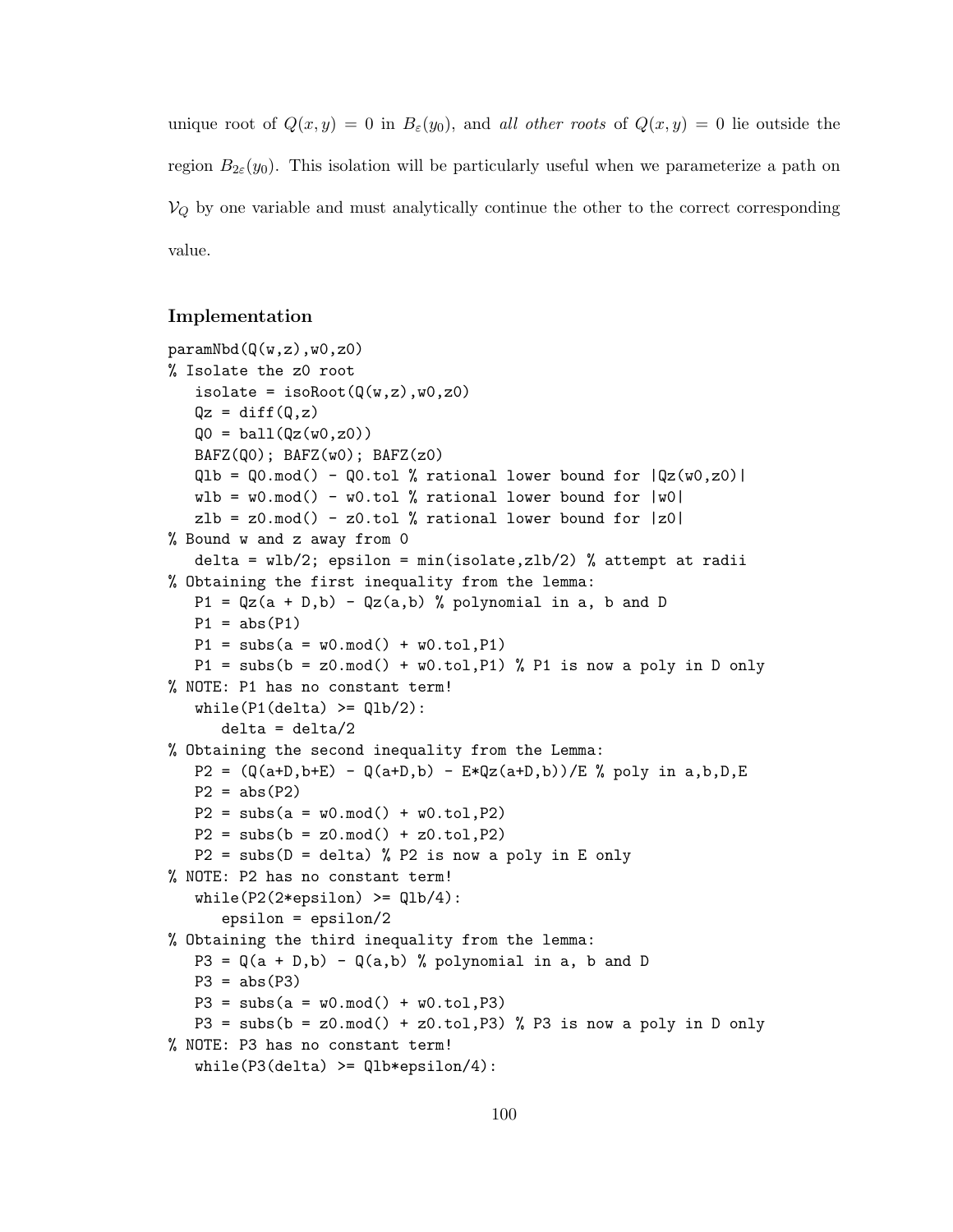```
delta = delta/2
return [delta, epsilon]
```
# 4.11 Calculating the degeneracy of a saddle point

## Specification of degeneracy()

Input:

•  $\mathbb{Q}(w, z)$ , w0, z0, r, s, by X – as in previous functions.

Description: This function calculates the degree of degeneracy of the height function at the point represented by  $[w0,z0]$ , assumed to be a saddle. This is accomplished by repeated differentiation and applications of the function solveSystem().

**Output:**  $[n,DH]$  – an array of two elements: an integer **n** and a rational function DH in variables w and z. The integer n is the degeneracy of h at  $[w0,z0]$ , while DH is a formula for  $\frac{d^n}{dw^n}H(w, z(w))$  local to this point (in terms of w and z).

### Implementation

```
degreeracy(Q(w,z),w0,z0,r,s,byX)% Compute Dz, the derivative of z with respect to w on Q = 0.
   Dz = -diff(Q,w)/diff(Q,z)% Compute DH, the first derivative of H with respect to w.
   if (byX == True):DH = -r/w - (s/z) * Dzelse:
      DH = (-r/z)*Dz - (s/w)n = 2% Set DH equal to the second derivative of H with respect to w.
   DH = diff(DH, w) + diff(DH, z) * DzHnum(w, z) = numerator(DH)% Is (w0, z0) a solution of DH = 0?
   solns = solveSystem(w0.poly(x),[w0],z0.poly(y),[z0],[Hnum(x,y)])
% While (w0, z0) is such a solution, set DH to the next derivative
   while (solns is not empty):
```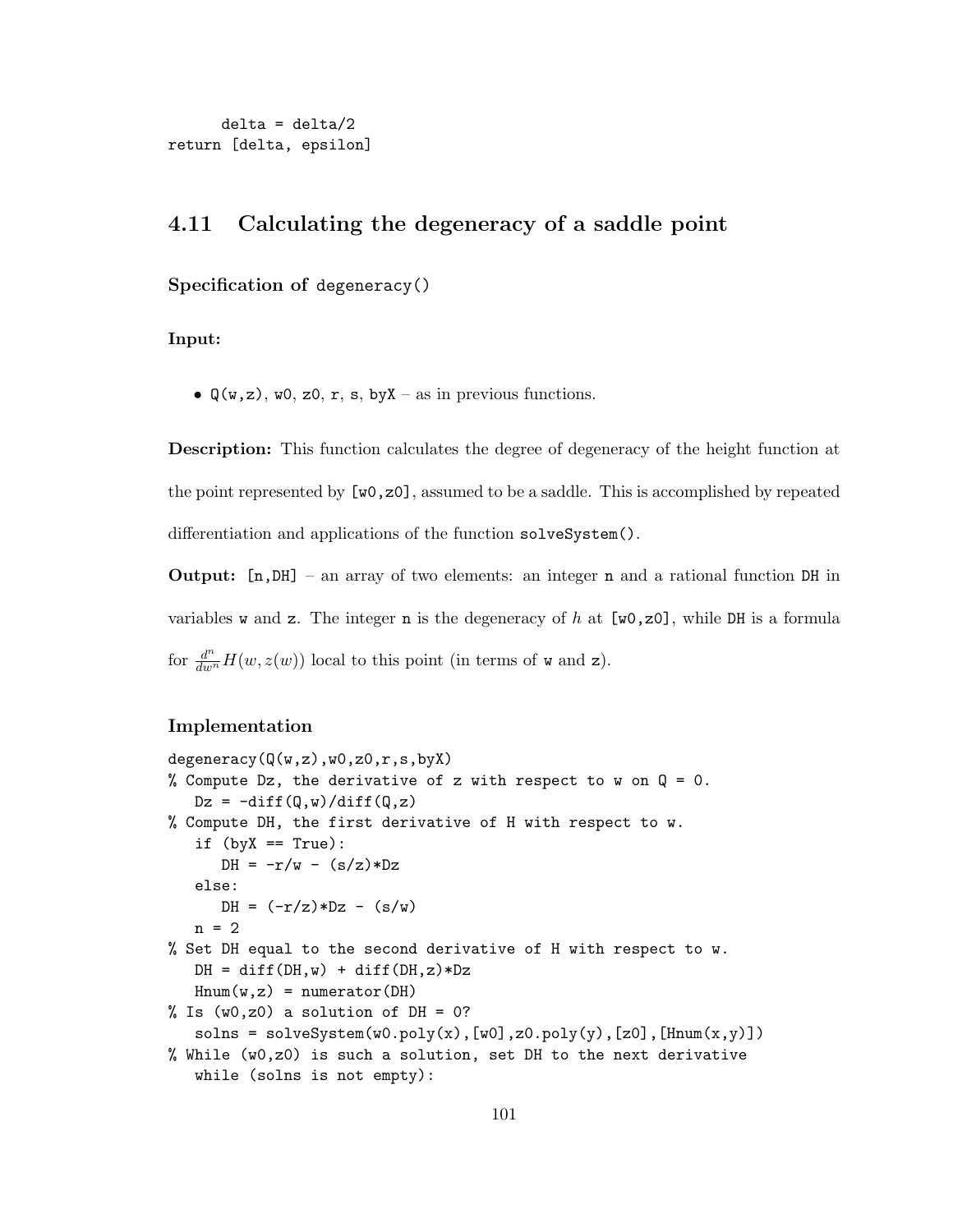```
n = n + 1DH = diff(DH, w) + diff(DH, z) * DzHnum(w, z) = numerator(DH)solns = solveSystem(w0.poly(x), [w0], z0.poly(y), [z0], [Hnum(x,y)])return [n,DH]
```
## 4.12 Finding a neighborhood for ascent steps

#### Specification of ascentNbd()

#### Input:

- $w0$ , z0, r, s, by X as in previous functions.
- Ri a rational number. This is the "radius of the independent variable." We assume that  $\mathcal{V}_{Q(w,z)}$  is parameterizable by **w** for  $|w - w0| < R$ **i**. This is an output of the function paramNbd().
- Rd a rational number. This is the "radius of the dependent variable." When parameterizing by w on the neighborhood described above, the corresponding z satisfy  $|z - z0|$  < Rd. This is an output of the function paramNbd().
- $\bullet$  n an integer. This is the degree of degeneracy of the height function at the point [w0,z0].
- DH a rational function in variables **w** and **z**. This is a local formula for  $\frac{d^n}{dw^n}H(w, z(w))$ near the point [w0,z0].

**Description:** This function finds a neighborhood on which the parameterization of  $V_{Q(w,z)}$ by w is particularly nice in a geometric sense (to be detailed following Lemma 4.12.1). In particular, this neighborhood is perfectly suited to constructing local ascent paths.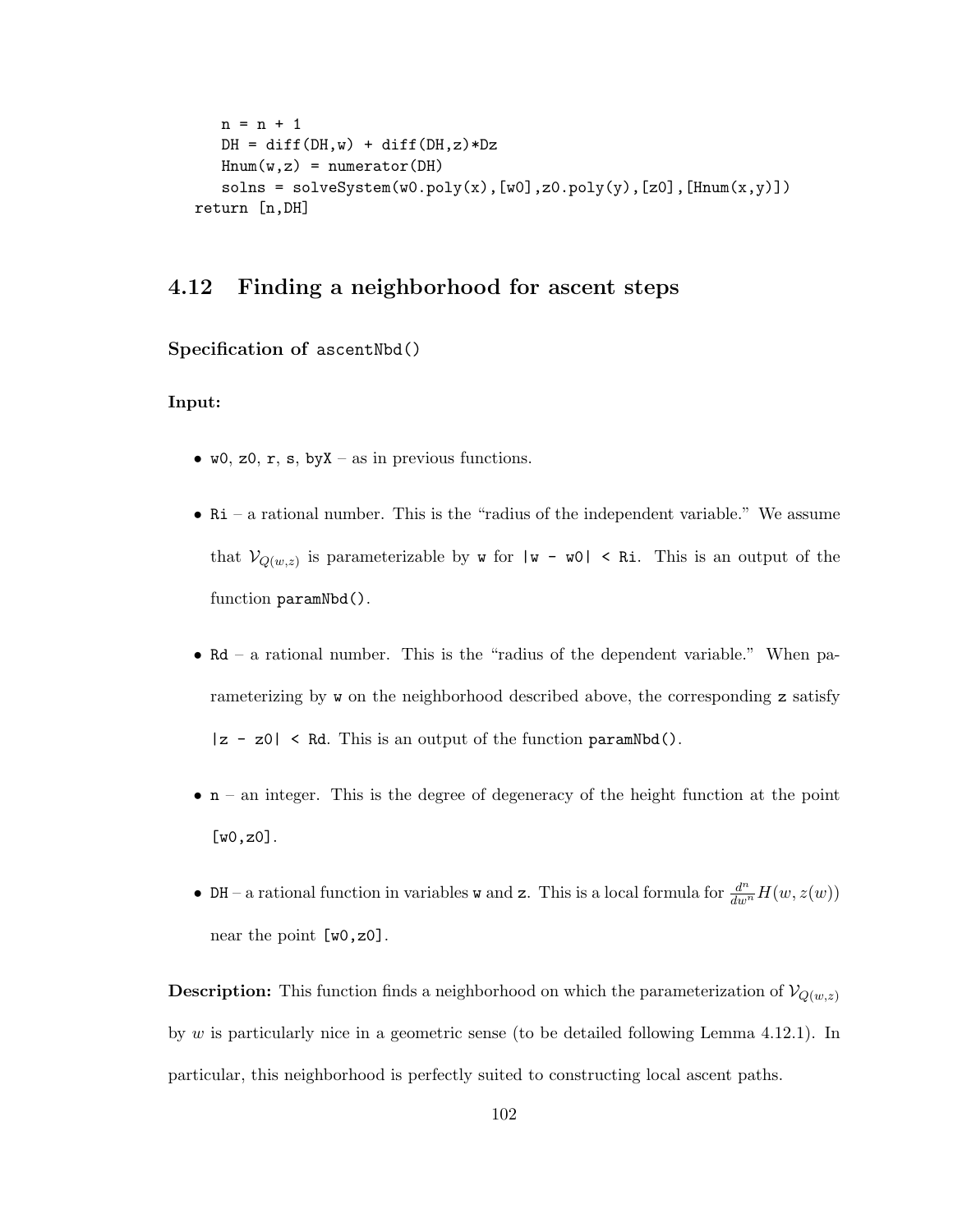**Output:**  $R - a$  rational number. The number  $R < R$  is the radius of a neighborhood of w0 on which parameterization by w is well-understood geometrically.

#### Supporting Lemma

We will require significant setup/notation to construct a geometrically useful neighborhood of parameterization, which we now develop.

For a given  $Q \in \mathbb{Q}[x, y]$ , let  $(x_0, y_0) \in V_Q$  be such that  $x_0 \neq 0$ ,  $y_0 \neq 0$  and  $Q_y(x_0, y_0) \neq 0$ . Now let  $\delta, \varepsilon$  be positive constants as in the conclusion of Lemma 4.10.1, so that  $V_Q$  is parameterizable by x on the polydisc  $D = B_{\delta}(x_0) \times B_{\epsilon}(y_0)$ . Assume further that  $\delta$  and  $\varepsilon$ are sufficiently small so that  $0 \notin B_\delta(x_0)$  and  $0 \notin B_\varepsilon(y_0)$ .

Denote by

$$
\iota: B_{\delta}(x_0) \to \mathcal{V}_Q \cap D
$$

this parametrization, and define the function H on  $B_\delta(x_0)$  by  $\mathcal{H}(x) = H(\iota(x))$  (for any determination of H local to  $(x_0, y_0)$ . Define

$$
n = \inf \{ k \ge 1 : \mathcal{H}^{(k)}(x_0) \neq 0 \},
$$

which is well-defined assuming that  $H$  has isolated critical points on  $V_Q$ . Define the constant  $M<sub>by</sub>$ 

$$
M = \sqrt{(\hat{r} \log (|x_0| - \delta) + \hat{s} \log (|y_0| - \varepsilon))^2 + (2\pi(\hat{r} + \hat{s}))^2},
$$

and let  $\rho \in (0,1)$  be sufficiently small so that

$$
\frac{\rho}{(1-\rho)^2}(n+1-n\rho) < \frac{\delta^n \left| \mathcal{H}^{(n)}(x_0) \right|}{(n-1)! M \sqrt{2}}.
$$

We conclude the following: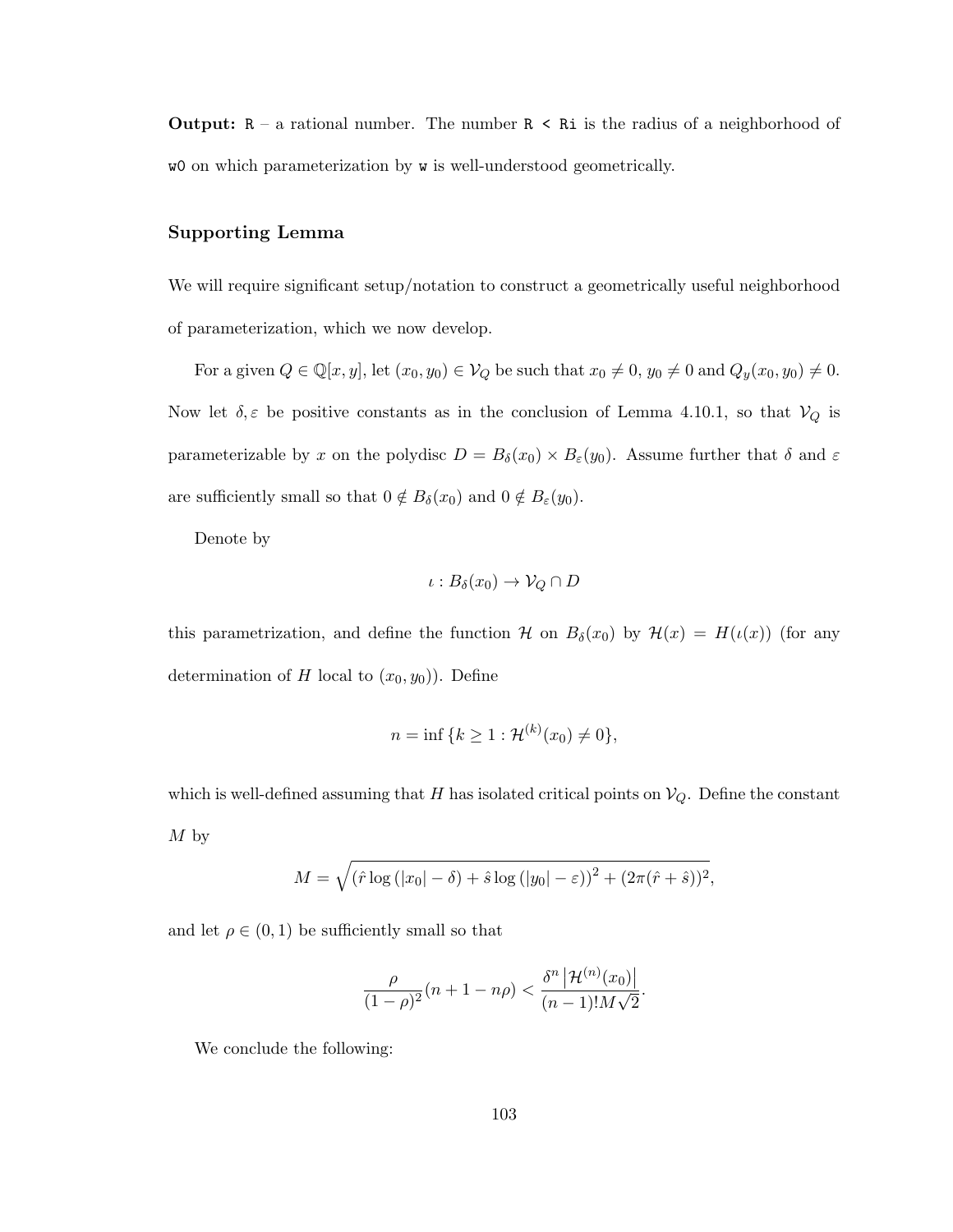**Lemma 4.12.1.** *For any any*  $\theta \in \mathbb{R}$  *such that* 

$$
2n\theta + 2\arg\left(\mathcal{H}^{(n)}(x_0)\right) + \pi/2 \in [0, \pi] \mod 2\pi,
$$

*define the curve*  $\gamma_{\theta} : [0, \rho_{\theta}] \rightarrow \mathbb{C}$  *by*  $\gamma_{\theta}(t) = x_0 + te^{i\theta}$ *. Then the height along*  $\iota \circ \gamma_{\theta}$  *is monotone (that is, the function*  $\text{Re}(\mathcal{H} \circ \gamma_{\theta})$  *is monotone).* 

*Similarly for*  $c < \rho \delta$  *and any*  $\theta \in \mathbb{R}$  *such that* 

$$
2n\theta + 2\arg\left(\mathcal{H}^{(n)}(x_0)\right) = \pi/2 \mod 2\pi,
$$

*define the curve*  $\sigma_{c,\theta} : [0, \pi/2n] \to \mathbb{C}$  *by*  $\sigma_{c,\theta}(t) = x_0 + ce^{i(\theta+t)}$ *. Then the height along*  $\iota \circ \sigma_{c,\theta}$ *is monotone.*

This lemma may seem quite technical, but the message is relatively simple. Within a wedge of angle  $\pi/2n$  of the 2n steepest ascent/descent directions, the height along the radial paths exiting  $(x_0, y_0)$  (the  $\gamma_\theta$  paths) is monotone (as parameterized by x on  $B_{\rho\delta}(x_0)$ ). Similarly, within a wedge of angle  $\pi/2n$  of the 2n constant height directions, the height along circumferential paths about  $(x_0, y_0)$  (the  $\sigma_{c,\theta}$  paths) is monotone (again, on a small neighborhood as parameterized by  $x$ ). See Figure 4.1.

The function ascentNbd() thus produces a radius of the form  $\rho\delta$  as prescribed in the lemma.

*Proof.* Let  $\gamma_{\theta}$  be as prescribed. We wish to show that the height along  $\iota \circ \gamma_{\theta}$  is monotone. We do so by showing that

$$
\frac{d}{dt}\operatorname{Re}\mathcal{H}(\gamma_\theta(t)) = \operatorname{Re}\left(\mathcal{H}'(x_0 + te^{i\theta})e^{i\theta}\right) \neq 0
$$

for  $t \in (0, \rho\delta)$ . Thus we simply need to show that the expression

$$
\mathcal{H}'(x_0 + te^{i\theta})e^{i\theta}
$$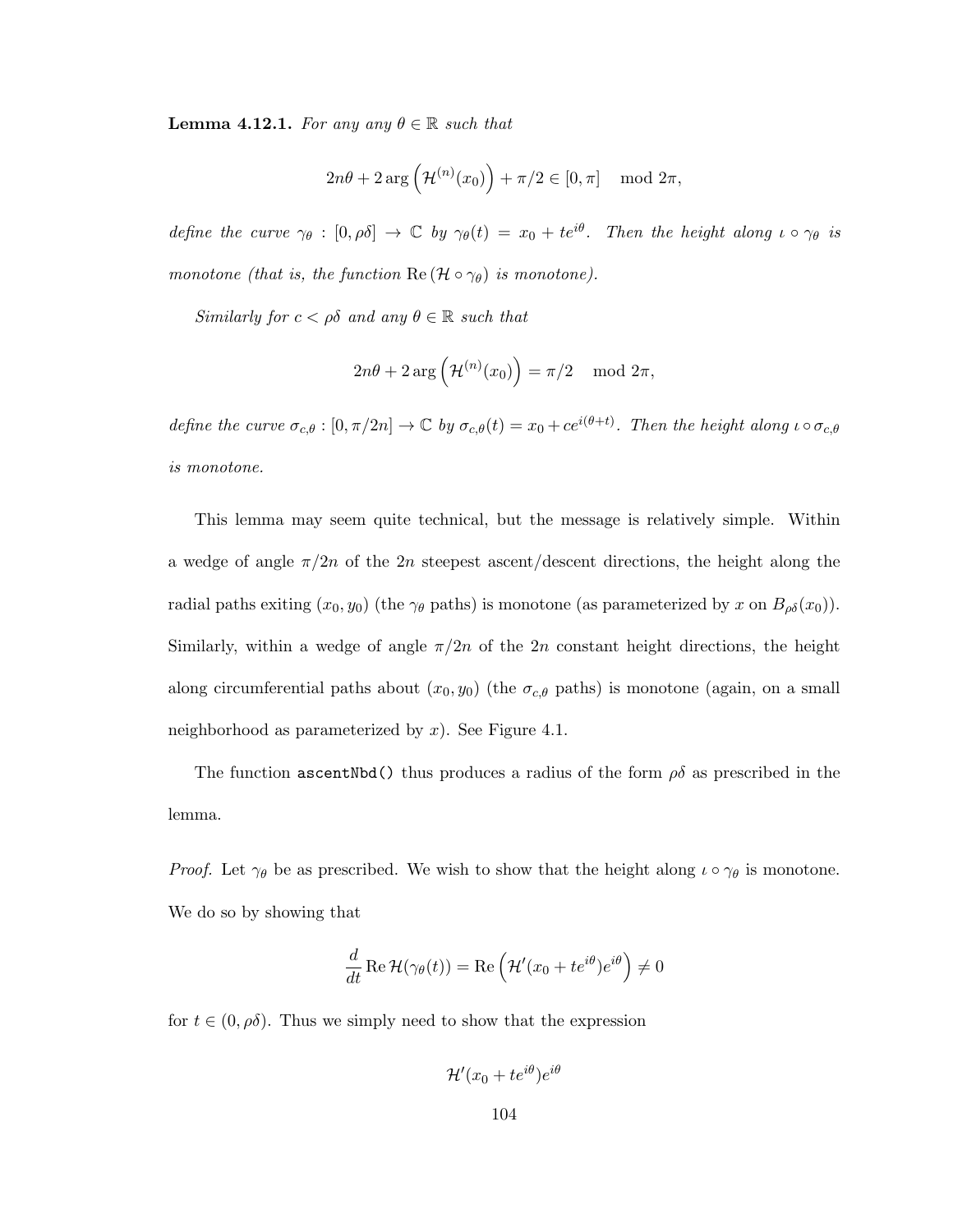

Figure 4.1: The geometric structure on a computable neighborhood local to a point  $\sigma$  at which h has degeneracy of degree 2. The height is monotone along indicated paths.

is not purely imaginary. We examine this expression in more detail.

By using the Taylor expansion for  $\mathcal H$  about  $x_0$ , we can rewrite this as

$$
\mathcal{H}'(x_0 + te^{i\theta})e^{i\theta} = e^{i\theta} \sum_{k=n}^{\infty} \frac{\mathcal{H}^{(k)}(x_0)}{(k-1)!} \left( te^{i\theta} \right)^{k-1}
$$

$$
= e^{in\theta} \mathcal{H}^{(n)}(x_0) \frac{t^{n-1}}{(n-1)!} \left( 1 + R(t) \right),
$$

where

$$
R(t) = \frac{(n-1)!}{\mathcal{H}^{(n)}(x_0)} \sum_{k=n+1}^{\infty} \frac{\mathcal{H}^{(k)}(x_0)}{(k-1)!} \left( t e^{i\theta} \right)^{k-n}.
$$
 (4.12.1)

Then we can write

$$
\arg\left(\mathcal{H}'(x_0 + te^{i\theta})e^{i\theta}\right) = \arg\left(e^{in\theta}\mathcal{H}^{(n)}(x_0)\right) + \arg\left(1 + R(t)\right).
$$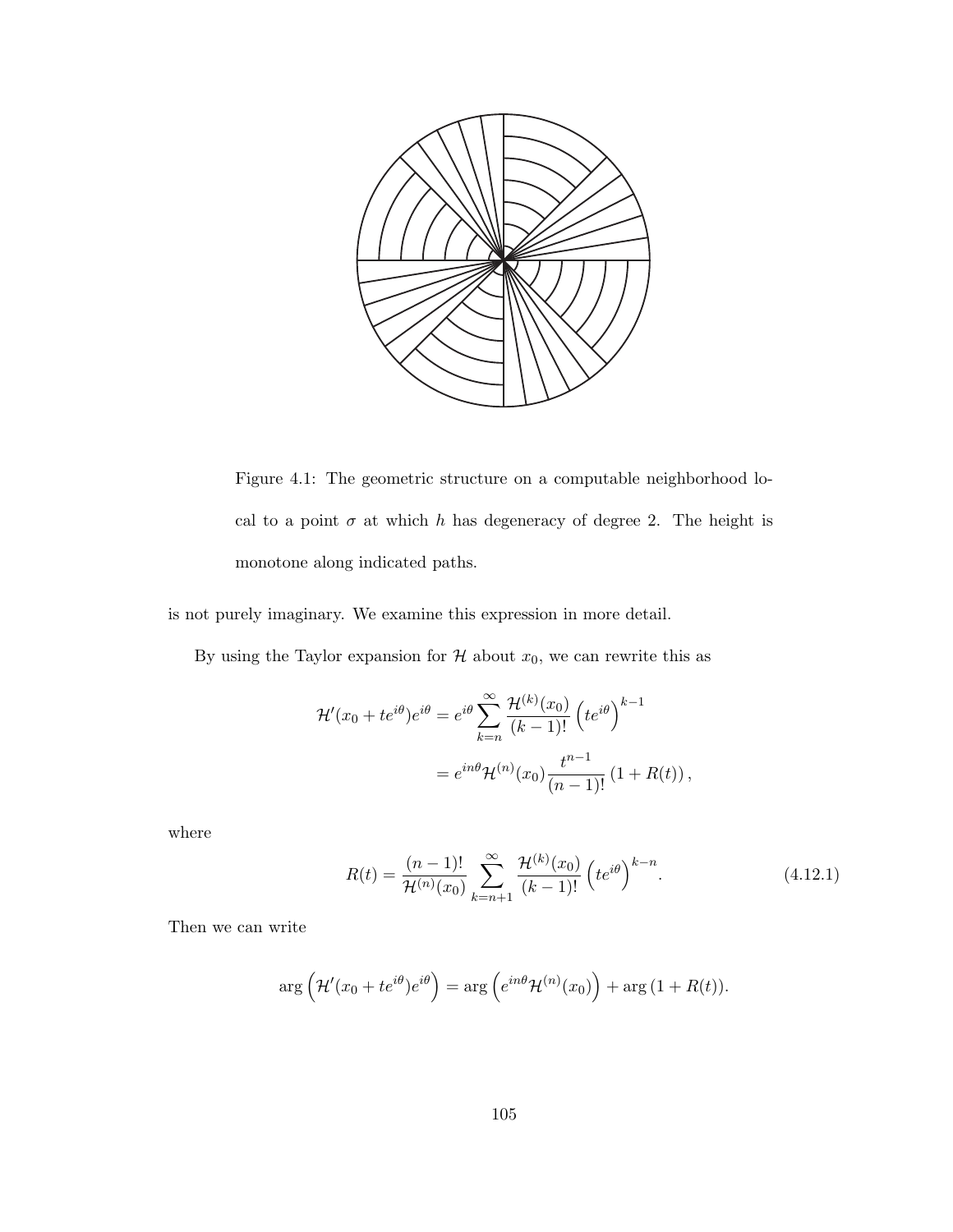But by our choice of  $\theta$ , we have either that

$$
\arg\left(e^{in\theta} \mathcal{H}^{(n)}(x_0)\right) \in [-\pi/4, \pi/4], \text{ or}
$$
  

$$
\arg\left(e^{in\theta} \mathcal{H}^{(n)}(x_0)\right) \in [3\pi/4, 5\pi/4]
$$

Thus we can assure that  $\mathcal{H}'(x_0+te^{i\theta})e^{i\theta}$  is not purely imaginary by showing  $\arg(1 + R(t)) \in$  $(-\pi/4, \pi/4)$ . We accomplish this by showing that  $|R(t)| < \sqrt{2}/2$ .

To obtain this upper bound on the  $|R(t)|$ , we will need upper bounds on the derivatives  $\mathcal{H}^{(k)}(x_0)$ . We can use Cauchy's integral formula to write

$$
\mathcal{H}^{(k)}(x_0) = \frac{k!}{2\pi i} \int_C \frac{\mathcal{H}(x)}{(x - x_0)^{k+1}} dx,
$$
\n(4.12.2)

where C is a circle of radius  $\delta_0 < \delta$  centered at  $x_0$ , oriented positively. To upper bound the preceding integral we seek an upper bound on  $\mathcal H$  on  $B_\delta(x_0)$ . So we examine the function

$$
H(x, y) = -\hat{r} \log x - \hat{s} \log y
$$

on the polydisc D. Choose a branch of log x holomorphic on  $B_\delta(x_0)$  such that Im (log x) ∈  $[-2\pi, 2\pi]$  for  $x \in B_\delta(x_0)$ . Choose a similar branch of log y on  $B_\varepsilon(y_0)$ . Then on D,

$$
|H(x,y)| = \sqrt{(\text{Re } H)^2 + (\text{Im } H)^2}
$$
  
\$\leq \sqrt{(\hat{r} \log (|x\_0| - \delta) + \hat{s} \log (|y\_0| - \varepsilon))^2 + (2\pi(\hat{r} + \hat{s}))^2} = M\$.

Returning to equation (4.12.2), we obtain

$$
\left|\mathcal{H}^{(k)}(x_0)\right| \leq \frac{k!}{2\pi} 2\pi \delta_0 \frac{M}{(\delta_0)^{k+1}}.
$$

Simplifying and letting  $\delta_0 \rightarrow \delta$ , we have

$$
\left|\mathcal{H}^{(k)}(x_0)\right| \leq k! \frac{M}{\delta^k}.
$$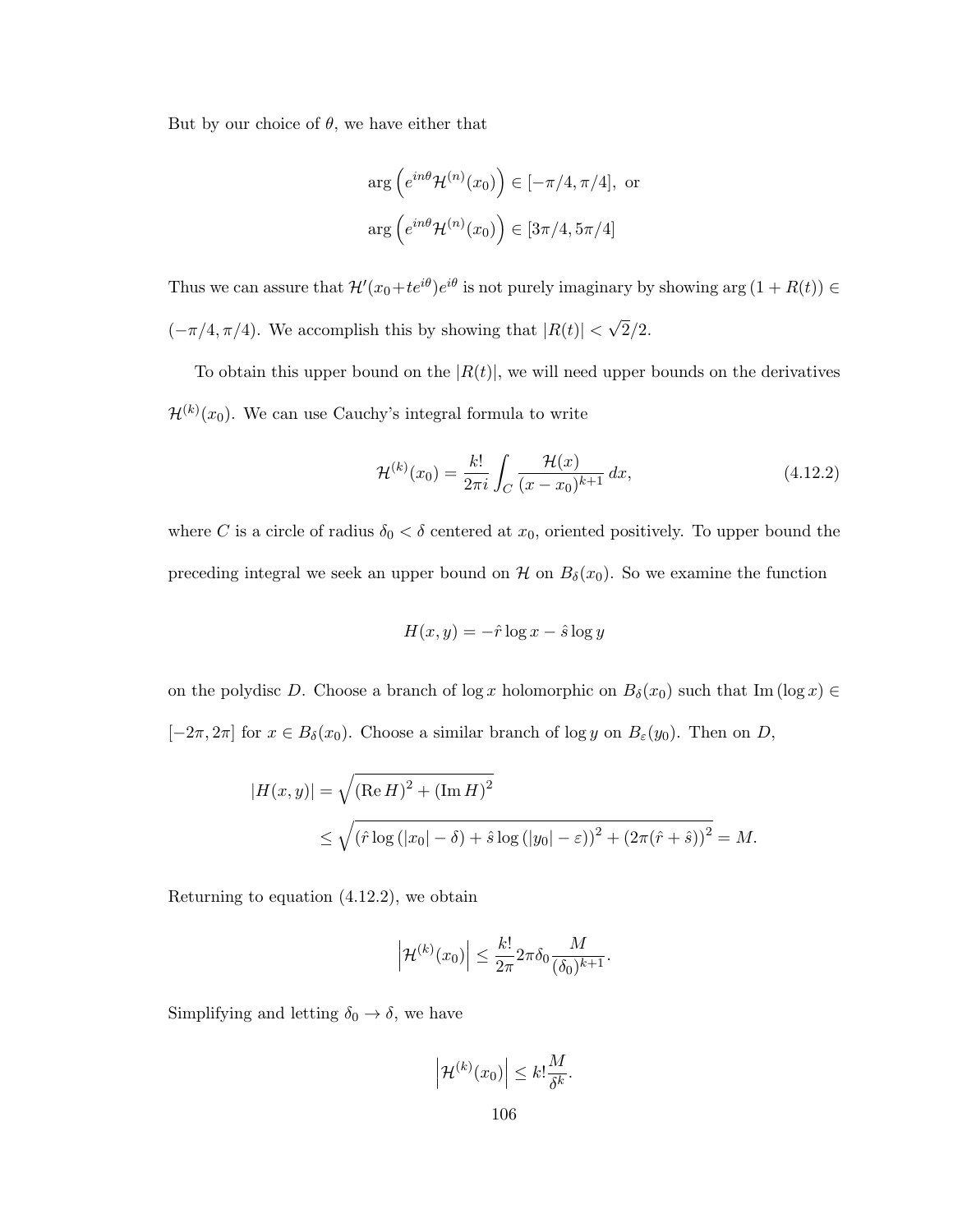Finally, applying this bound to equation (4.12.1), we get

$$
|R(t)| = \frac{(n-1)!}{|\mathcal{H}^{(n)}(x_0)|} \left| \sum_{k=n+1}^{\infty} \frac{\mathcal{H}^{(k)}(x_0)}{(k-1)!} \left( t e^{i\theta} \right)^{k-n} \right|
$$
  

$$
\leq \frac{(n-1)!}{|\mathcal{H}^{(n)}(x_0)|} \sum_{k=n+1}^{\infty} \frac{k!}{(k-1)!} \frac{M}{\delta^k} (\rho \delta)^{k-n}
$$
  

$$
= \frac{M\rho^{1-n}(n-1)!}{\delta^n |\mathcal{H}^{(n)}(x_0)|} \sum_{k=n+1}^{\infty} k \rho^{k-1}.
$$

But note that

$$
\sum_{k=n+1}^{\infty} k \rho^{k-1} = \frac{d}{d\rho} \sum_{k=n+1}^{\infty} \rho^k = \frac{d}{d\rho} \left( \frac{\rho^{n+1}}{1-\rho} \right) = \frac{(n+1)\rho^n - n\rho^{n+1}}{(1-\rho)^2},
$$

which yields

$$
|R(t)| \le \frac{M(n-1)!}{\delta^n |{\mathcal{H}}^{(n)}(x_0)|} \cdot \frac{\rho(n+1-n\rho)}{(1-\rho)^2} < \frac{1}{\sqrt{2}},
$$

by definition of  $\rho$ . This is as we wished to show.

The proof that monotonicity of the height along each  $\iota \circ \sigma_{c,\theta}$  is proved by the same general method.  $\Box$ 

We note that the preceding lemma allows us to conclude the following.

Corollary 4.12.2. *In the notation of Lemma 4.12.1, let*  $(x_1, y_1) \in V_Q$  *such that*  $|x_1-x_0|$  <  $\rho\delta$  *and*  $|y_1 - y_0| < \varepsilon$ *.* Define  $c = \min\{h(x_0, y_0), h(x_1, y_1)\}\$ *. Then*  $(x_1, y_1)$  *and*  $(x_0, y_0)$  *are in the same component of*  $V^{\geq c}$ *.* 

This corollary will be used to determine whether or not a point  $(x_1, y_1)$  sufficiently close to a saddle point  $(x_0, y_0)$  lies in a component of  $X^{\geq c}$  or  $Y^{\geq c}$ , assuming that information to be known of the saddle point.

*Proof.* First, we begin by assuming that  $c = h(x_1, y_1)$ , so that  $h(x_1, y_1) \leq h(x_0, y_0)$ . The claim is that there is an ascent path from  $(x_1, y_1)$  to  $(x_0, y_0)$ , which will prove the claim in this case.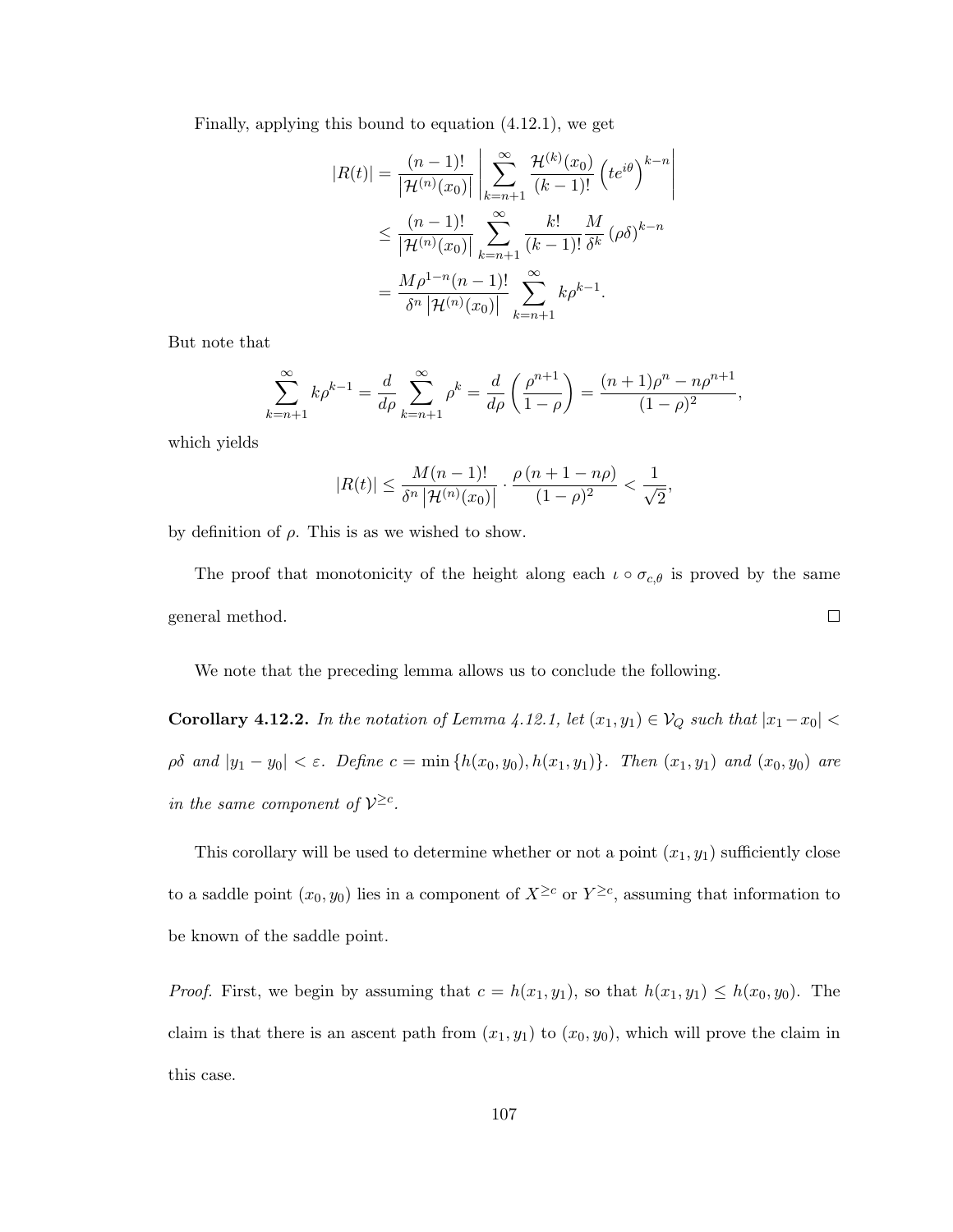By the results of Lemma 4.12.1, there is a neighborhood of  $(x_0, y_0)$  containing  $(x_1, y_1)$ , parameterized by x, which has the nice geometric structure as depicted in Figure 4.1. In said neighborhood we deal with two cases: either  $(x_1, y_1)$  lies in a wedge on which the radial paths to  $(x_0, y_0)$  are monotone in height, or it lies in a wedge on which the circumferential paths about  $(x_0, y_0)$  are monotone in height.

In the former case, the path directly from  $(x_1, y_1)$  to  $(x_0, y_0)$  is the desired ascent. In the latter case, we can traverse a circumferential ascent path within this wedge to some intermediate point  $(x_2, y_2)$  such that  $h(x_2, y_2) = h(x_0, y_0)$ . From there, we can travel along the constant height path within this wedge until reaching  $(x_0, y_0)$ . In either case, there is a non-decreasing path from  $(x_1, y_1)$  to  $(x_0, y_0)$ , as we wished to show.

On the other hand if  $h(x_0, y_0) \leq h(x_1, y_1)$ , a similar argument can be used to construct a path of non-increasing height from  $(x_1, y_1)$  to  $(x_0, y_0)$ , in which case we also obtain the desired claim.  $\Box$ 

#### Implementation

```
ascentNbd(w0,z0,r,s,byX,Ri,Rd,n,DH)
% Compute a positive lower bound for |DH| at the point (w0, z0)HO = DH(w0, z0) % a ball number
   BAFZ(H0)
   H1b = H0.mod() - H0.tol % lower bound for |DH(w0,z0)|% Compute lower bounds for |w0| - Ri, |z0| - Rd
   w1 = realball(|w0| - Ri); z1 = realball(|z0| - Rd)BAFZ(w1); BAFZ(z1)wlb = w1.approx() - w1.tol; zlb = z1.approx() - z1.tol()
% Compute an upper bound for M from the lemma
   if (byX == True)logBound = realball(r*log(wlb) + s*log(zlb))else
      logBound = realball(r*log(z1b) + s*log(w1b))M = (logBound^2 + (2*Pi*(r+s))^2)(1/2)Mub = M.mod() + M.tol % upper bound for <math>|M|</math>% Construct a rho satisfying the inequality for the lemma
```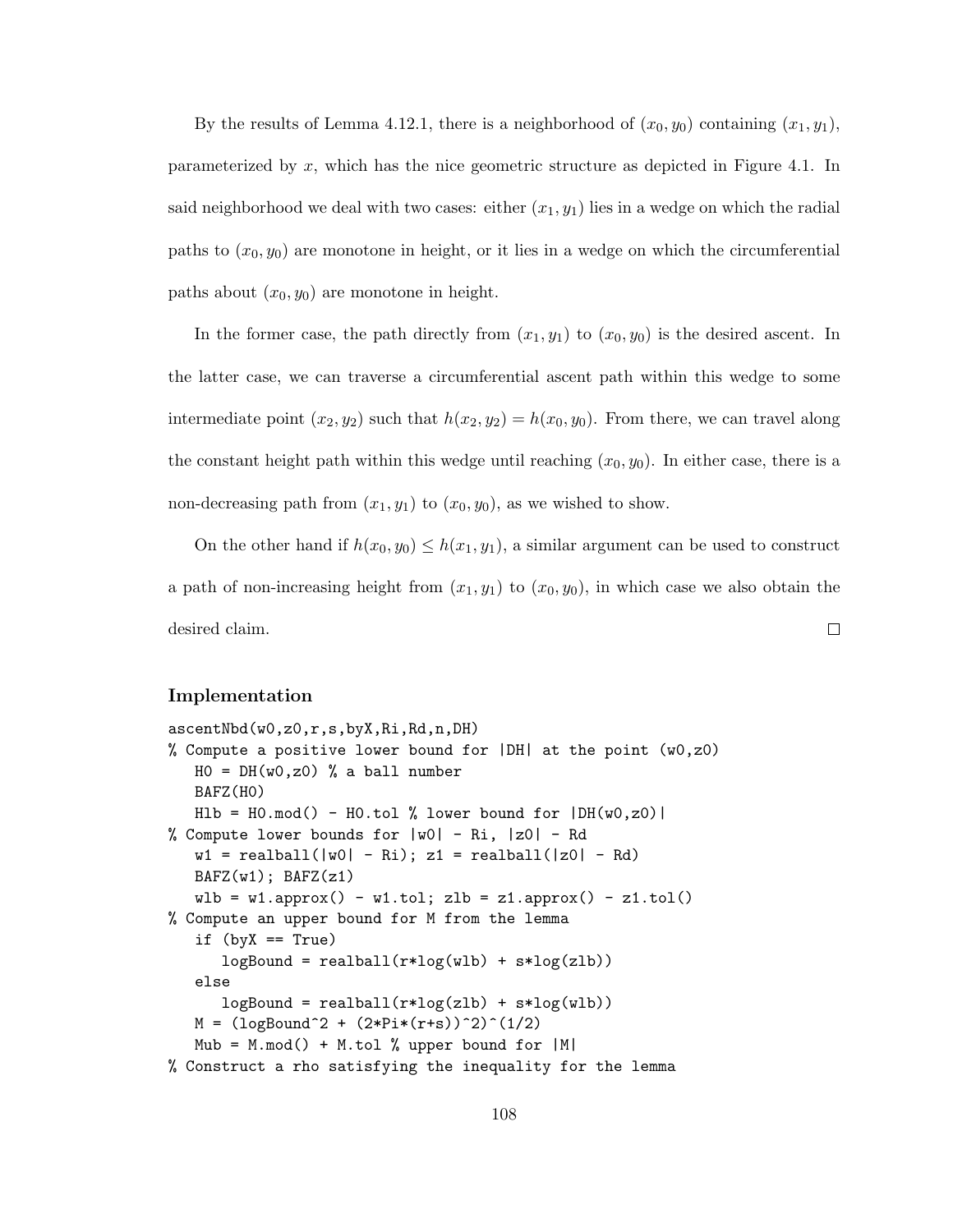```
rho = 0.8 % arbitrary starting value in (0,1)bound = (Hlb*(Ri)^n)/((n-1)!*Mub*1.4143) % 1.4143 UB for sqrt(2)
while ((n + 1 - n*rho)*rho/(1-rho)^2) >= bound):
   rho = rho/2R = rho*Ri
return R
```
# 4.13 Computing a single ascent step

Specification of pathStep

Input:

- $\mathbb{Q}(\mathbf{w}, \mathbf{z})$ , w0, z0, n, DH, r, s as in previous functions.
- dir a ball number. dir represents one of the steepest ascent directions local to [w0,z0] as parameterized by w.

**Description:** This algorithm constructs a single step along the variety  $\mathcal{V}_{Q(w,z)}$  that is guaranteed to be non-decreasing in height. It does so by calling paramNbd() and ascentNbd() to find a geometrically nice neighborhood on which to parameterize by the variable  $w$ . Then a step is taken in w within a wedge of angle  $\pi/2n$  of the direction dir. By Lemma 4.12.1, this guarantees an ascent. The corresponding z-root is found according to the note following the proof of Lemma 4.10.1.

**Output:**  $[\mathbf{w1}, \mathbf{z1}]$  – an array of two ball numbers (in fact,  $\mathbf{w1}$  is rational). These are the coordinates of a point that can be reached from [w0,z0] by an ascent path parameterized by w.

#### Implementation

pathStep(Q(w,z),w0,z0,n,DH,r,s,byX,dir)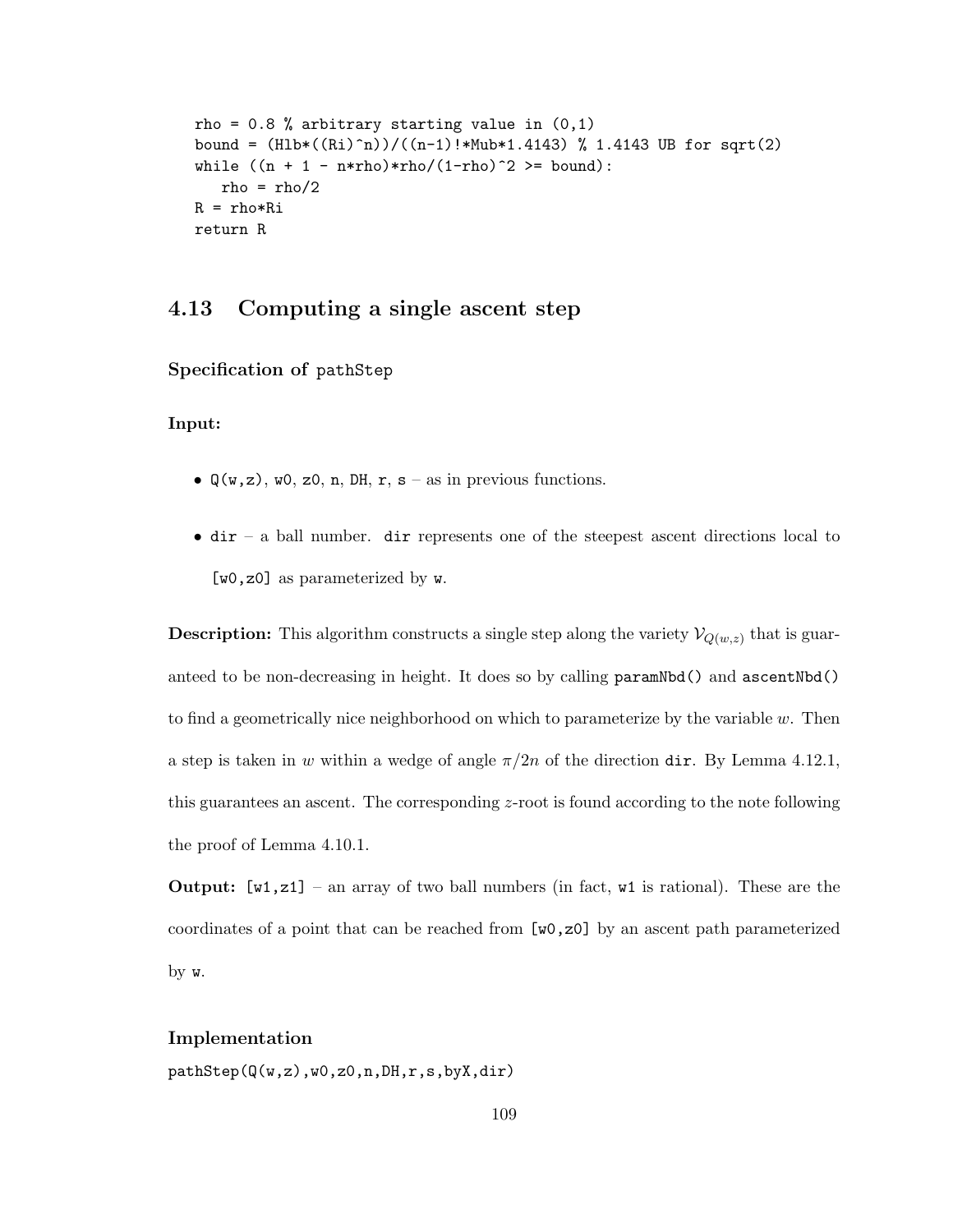```
% Compute radii for parametrization and ascent neighborhoods
   [Ri,Rd] = paramNbd(Q(w,z),w0,z0)R = ascentNbd(w0,z0,r,s,byX,Ri,Rd,n,DH)
  m = realball(0.8*sin(Pi/(4*n)))BAFZ(m)
   tolerance = min(m.append) - m.tol, 0.2)% Compute w1 such that the straight line from w0 to w1 lifts to an
% ascent, assuming that dir is a direction of steepest ascent
   w1 = w0 + 0.8 * R * dir% ball number
% Compute a complex rational approximation to w1, within small enough
% tolerance to keep it in the wedge of angle Pi/2*n of dir.
   w1 = w1.append.approx(tolerance)
% Compute z roots corresponding to w1
  P(z) = Q(w1, z) % polynomial in z with rational complex coefficients
   zroots = solve(P(z))% Find the z root within distance Rd of z0; this is the correct root
   j = 0rootFound = False
   while (rootFound == False):
      dist = z0 - zroots[j] % ball number
      if (dist.mod(Rd/3) \leq 4*Rd/3):
         rootFound = True
         z1 = zroots[j]j = j + 1return [w1,z1]
```
# 4.14 Chaining the ascent steps together

Specification of path

#### Input:

- $Q(x, y)$ , x0, y0, r, s as in previous functions.
- hStop, radius two rational numbers. These are the termination criteria as output by termCriteria().
- saddles an array of elements of type saddle. These are the saddle points on  $\mathcal{V}_Q$ that are higher than the height c of the point  $[x0,y0]$ .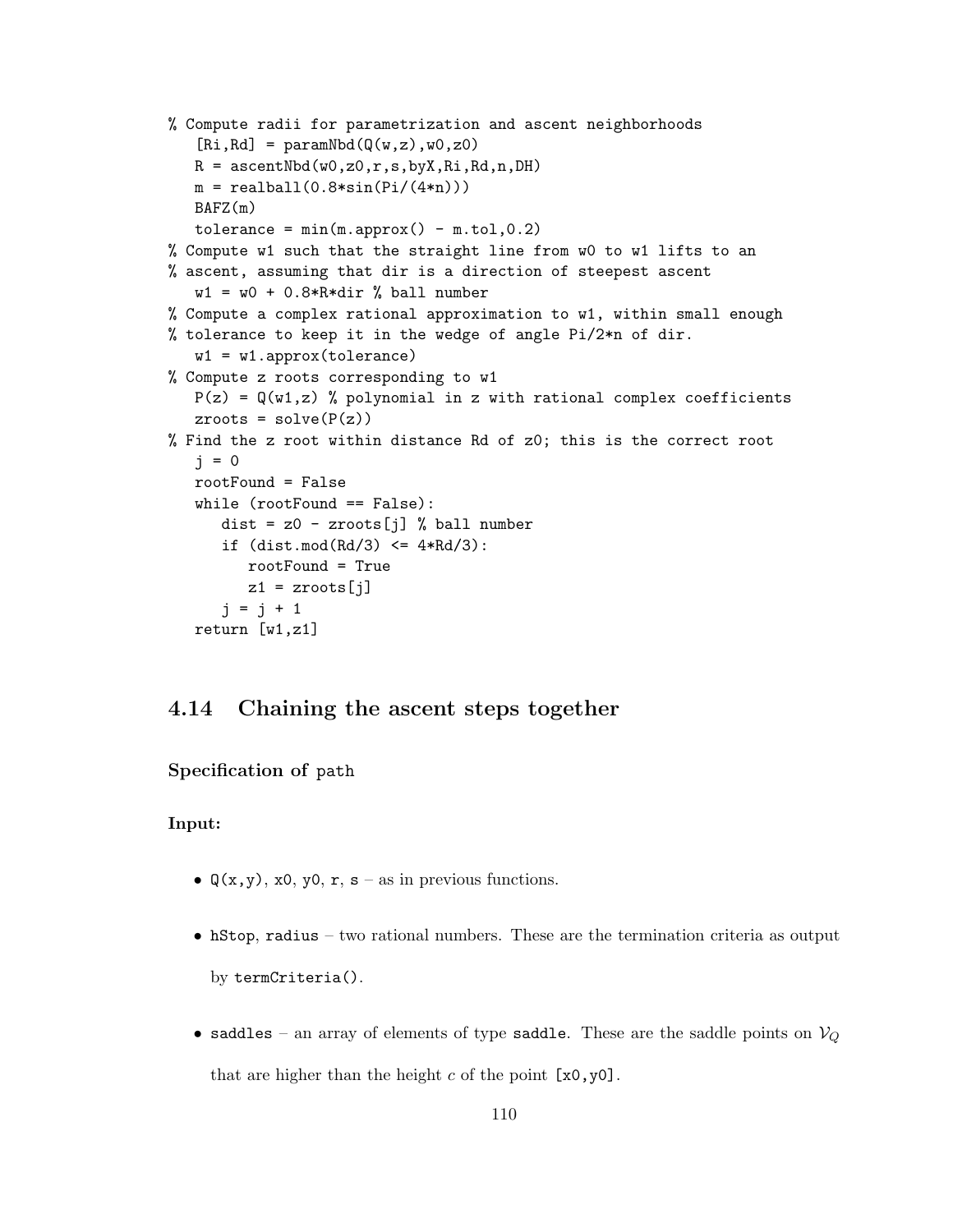**Description:** This function chains together calls to pathStep() in order to construct a global ascent path. Each step is parameterized either by  $x$  or by  $y$ , where the particular variable chosen is determined by a call to paramByX() at the beginning of each step. The function terminates when it can be determined whether or not the path lies in  $X^{\geq c}$  or  $Y^{\geq c}$ . This occurs either when the height of the path is sufficiently large (see Lemma 4.7.1), or when the path gets sufficiently close to a saddle point (see Corollary 4.12.2).

**Output:**  $xPole - a boolean.  $xPole$  is set to True if it is determined that the path is in$  $X^{\geq c}$ . It is set to False otherwise.

#### Implementation

```
path(Q(x,y),x0,y0,r,s,hStop,radius,saddles)
   high = False; nearSaddle = False
   while (\text{high} == \text{False}) AND (\text{nearSaddle} == \text{False})):
      j = 0% Cycle through saddles; examine distance from each saddle to (x0, y0)while ((nearSaddle == False) AND (j < len(saddles))):
         if (saddles[j].byX == True):
            sw = saddles[j] . xsz = saddles[j].y
            w0 = x0; z0 = y0else:
            sw = saddles[j].ysz = saddles[j].xw0 = y0; z0 = x0R = saddles[j].RRd = saddles[j].Rdwdist = sw - w0% If distance is suff. small, ascent (x0, y0) and saddle have same type
         if (wdist.mod(R/4) < 3*R/4):
            zdist = sz - z0if (zdist.mod(Rd/2) < 3*Rd/2):
               nearSaddle = True
               xPole = saddles[j] . xPolej = j + 1if (nearSaddle == False):
         height = realball(-r * log(|x0|) - s * log(|y0|))height = height.approx(0.01) % tolerance arbitrary
```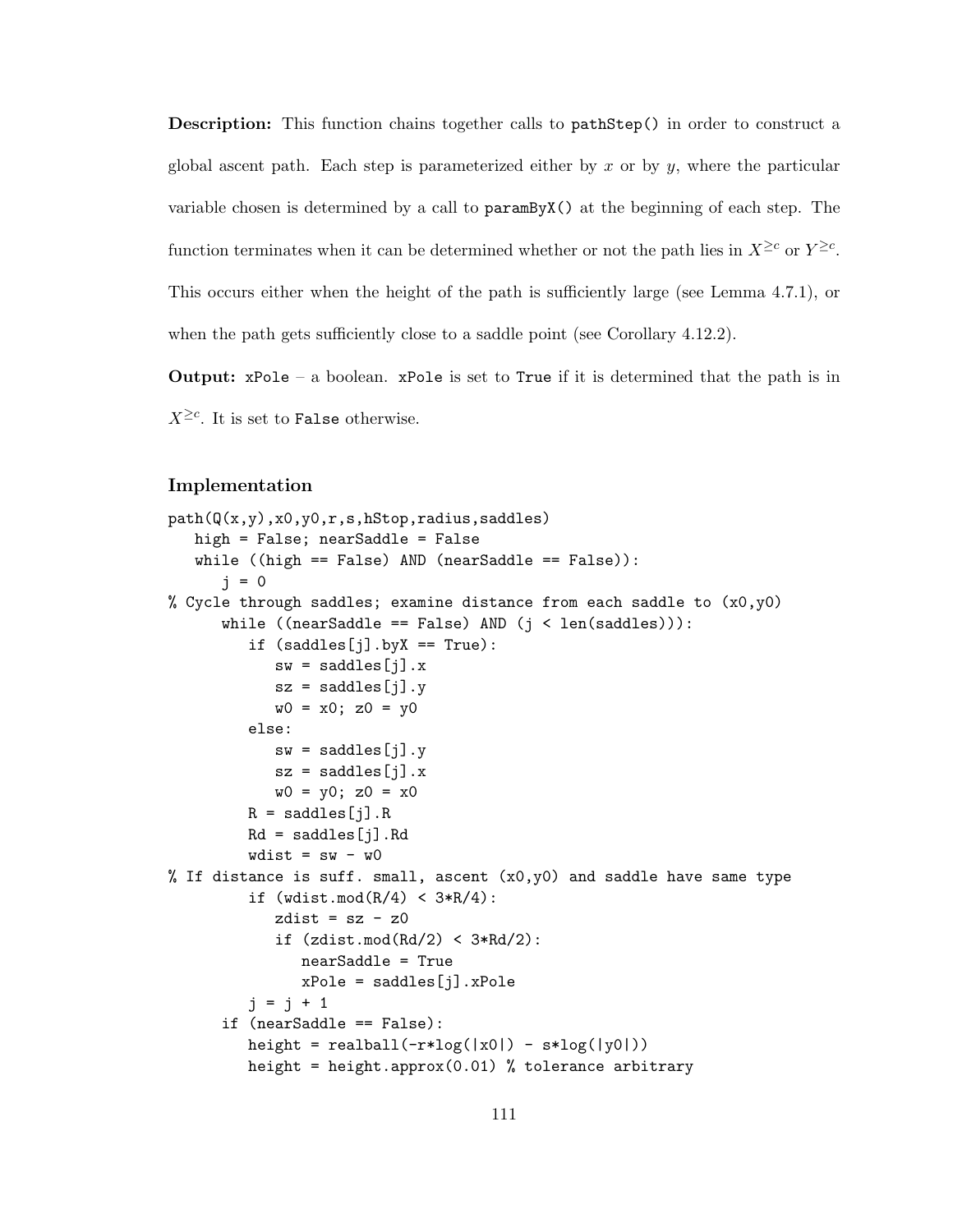```
% If the height of (x0,y0) is higher than hstop, determine pole type
         if (height > hstop + 0.01):
            high = True
            tolerance = 0.1 % arbitrary pole-finding tolerance
            poleFound = False
            while (poleFound == False):
               if (x0.mod(tolerance) < radius - tolerance):
                  poleFound = True; xPole = True
               else if (y0.mod(tolerance) < radius - tolerance):
                  poleFound = True; xPole = False
               else:
                  tolerance = tolerance / 2
% If no reason to terminate has been found, take another ascent step
      if ((high == False) AND (nearSaddle == False)):
         byX = paramByX(Q(x,y),x0,y0)if (byX == True):
            H1old(x,y) = -r/x + (s/y)*(diff(Q,x)/diff(Q,y))H1(w,z) = H1old(w,z)div0 = \text{conjugate}(H1(x0,y0)) % ball number
            [v1,z1] = pathStep(Q(w,z),x0,y0,1,H1,r,s,byX,dir0/|dir0|)x0 = w1; y0 = z1else:
            H1old(x,y) = -s/y + (r/x)*(diff(Q,y)/diff(Q,x))H1(w,z) = H1old(z,w)div0 = \text{conjugate}(H1(y0,x0)) % ball number
            [v1,z1] = pathStep(Q(z,w),y0,x0,1,H1,r,s,byX,dir0/|dir0|)x0 = z1; y0 = w1return xPole
```
# 4.15 The main algorithm

We are finally ready to chain the preceding functions together to reproduce the algorithm sketched at the beginning of this chapter.

### Implementation of the main algorithm

```
main()
% Initialize the set of contributing points
   contrib = empty array
% Input the polynomial Q and the direction [r,s]Print "Please enter the polynomial Q(x,y): "
```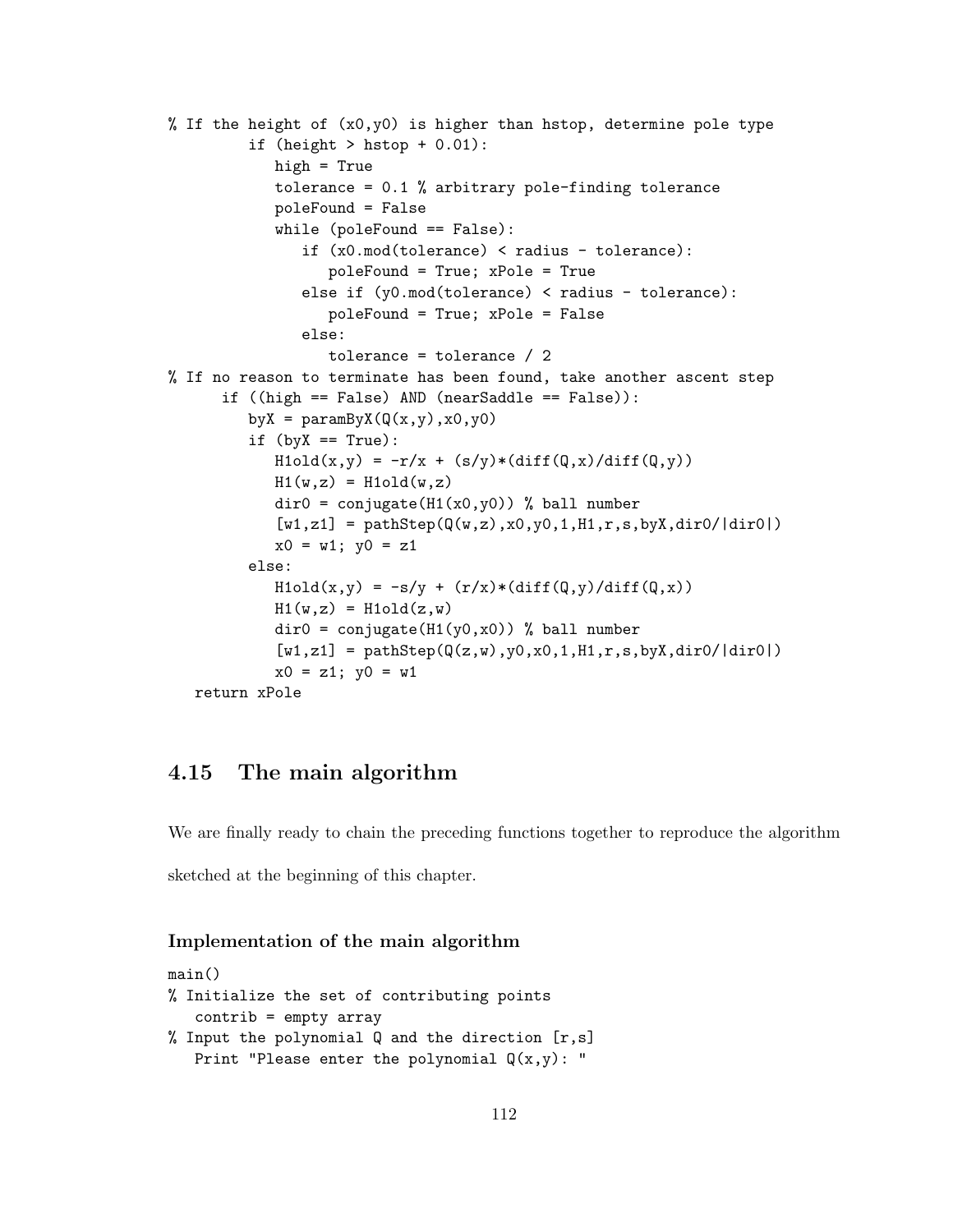```
Input Q % a polynomial in x and y
   Print "Please enter the direction for asymptotics, [r,s]: "
   Input [r,s] % a pair of rational numbers
   if ((r == 0) \tOR (s == 0)):
     Print "This is a univariate asymptotics problem."
      TERMINATE
   if (finiteHeight(Q,r,s) == True):
      Print "There are points at infinity of finite height."
      TERMINATE
% Collect Groebner basis information on where V_Q is not smooth:
   smooth = True
   smoothBX = Basis([Q,diff(Q,x),diff(Q,y)],plex(y,x))if smoothBX is not equal to [1]:
      smooth = False
% Check if the elimination polynomial still has a y in it:
      if (diff(smoothBX[0],y) is not equal to 0):
         Print: "Nontrivial non-smooth portion."
         TERMINATE
      smoothBY = Basis([Q,diff(Q,x),diff(Q,y)],plex(x,y))if (smooth == True):
      smoothBY = [1]% Collect Groebner basis information on where H has saddles on V_Q
   saddleBX = Basis([Q, s*x*diff(Q, x) - r*y*diff(Q, y)], plex(y, x))if (saddleBX == [1]):Print "There are no saddles."
      saddleBY = [1]if (smooth == True)
         TERMINATE
% Check if the elimination polynomial still has a y in it:
   if (diff(saddleBX[0],y) is not equal to 0):
      print "Nontrivial saddle portion."
      TERMINATE
   if (saddleBX != [1]):
      saddleBY = Basis([Q, s*x*diff(Q, x) - r*y*diff(Q, y)], plex(x, y))% Find points at which V_Q has saddles and/or is non-smooth
   points = findPoints(saddleBX,saddleBY,smoothBX,smoothBY,smooth)
   Px = smoothBX[0]*saddleBX[0]Py = smoothBY[0]*saddleBY[0]% Initialize the exponential heights of these special points
   troots = posBlieght(Px,Py,r,s)tolerance = troots[0].tol
   for p in points
      p. height = realball(|p.x|^(-r)*|p.y|^(-s))sort points: decreasing by .height.tol(tolerance)
   saddles = points
   if (smooth == False):
```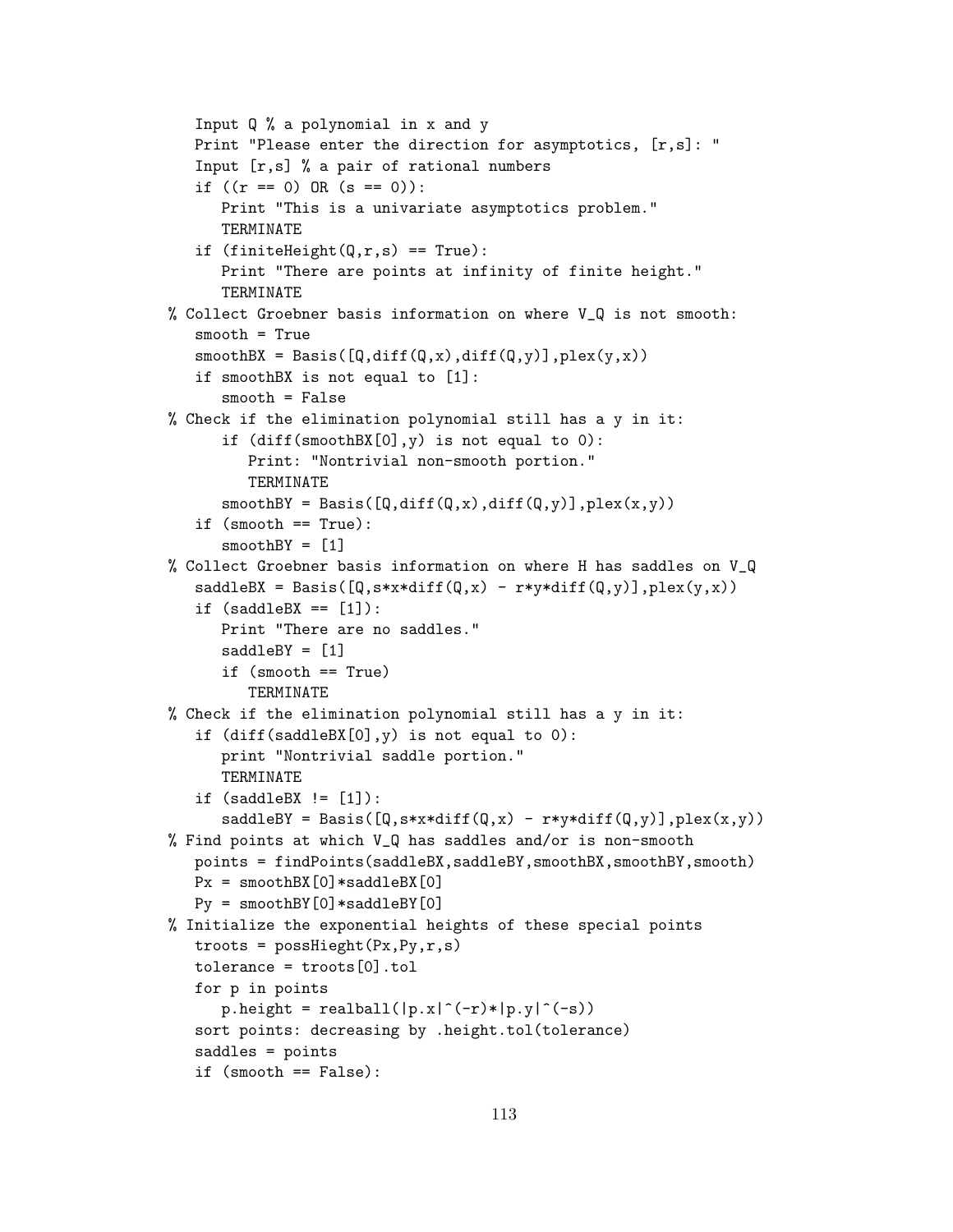```
% Look for singularities
      j = 0while (type(points[j]) == saddle):
         j = j + 1% Truncate to remove all points at or below the highest singularity
      k = 0distance = |points[k].height - points[j].height |
      while (distance.approx(tolerance) >= 2*tolerance):
         k = k + 1distance = |points[k].height - points[j].height|
      saddles = points[0..(k-1)]badHeight = points[k].height % e^height, highest singularity
   if (saddles is an empty array):
      Print "No saddles above highest singularity."
      TERMINATE
% Initialize an e^height c at which to stop examining saddle points
   c = badHeight[hStop, radius] = termCriterion(Q,r,s)for j from 0 to (len(saddles) - 1): % loop through the saddles
      p = saddles[i]addToContrib = False
% Check if the height of the saddle p is >= log(c)
      heightCheck = p.height - cif (heightCheck.approx(tolerance) + tolerance >= 0):
% Determine a parameterization variable and relevant neighborhoods
         p.byX = paramByX(Q(x, y), p.x, p.y)if (p.byX == True):
            Qnew(w, z) = Q(w, z)w0 = p.x; z0 = p.yelse:
            Qnew(w, z) = Q(z, w)w0 = p.y; z0 = p.x[p.Ri,p.Rd] = paramNbd(Qnew,w0,z0)[n,DH] = degeneracy(Qnew, w0, z0, r, s, p. by X)p.pathToX = empty array of length n
         p.R = ascentNbd(w0,z0,r,s,p.byX,p.Ri,p.Rd,n,DH)
         div0 = DH(w0, z0)dir0 = (conjugate(dir0))^(1/n)dir = dir0/|dir0| % a direction of steepest ascent
% For each ascent region: follow ascending path through that region
         for k from 0 to (n - 1):
            rotate = exp(k*2*Pi*I/n)direction = dir*rotate
            [w1,z1] = pathStep(Qnew,w0,z0,n,DH,r,s,p.byX,direction)if (p.byX == True):
               toX = path(Q, w1, z1, r, s, hStop, radius, saddles[0..(j-1)])
```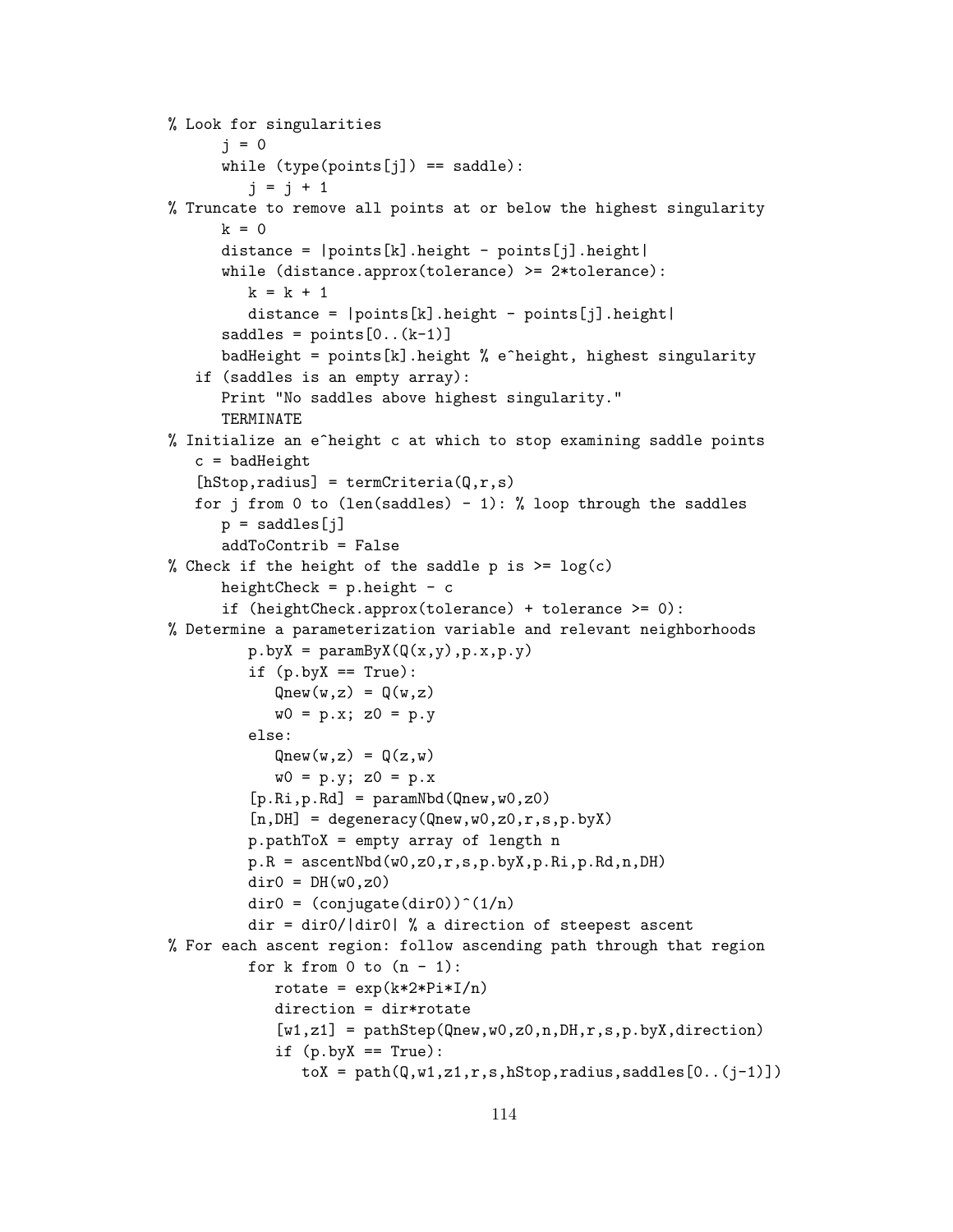```
else:
               toX = path(Q, z1, w1, r, s, hStop, radius, saddles[0..(j-1)])p.pathToX[k] = toX % where does each path go?% Check if the saddle p has paths going to x=0 and y=0
         for k from 0 to (n - 1):
            if (p.xPole[k] := p.xPole[(k+1) mod n]):c = p.height % c_y = log(c)addToContrib = True
               rotate = exp(k*2*Pi*I/n + Pi*I/n)if (p.xPole[k] == True):
                  p.in.append(dir*rotate)
               else:
                  p.out.append(dir*rotate)
         if (addToContrib == False):
            p.xPole = p.pathToX[0] % all paths go to a single pole
         else:
            contrib.append(p)
   if (contrib is an empty array):
      Print "No saddles stopped the flow of the intersection cycle."
   else:
      Print "A non-trivial contributing set was found."
   TERMINATE
```
#### The main theorem

Theorem 4.15.1. *The program* main() *terminates in finitely many steps. If Assumptions 3.1.2, 3.2.4 or 3.6.1 are not satisfied, the program terminates with an error message. Otherwise, there are two possibilities for the program's final state:*

*1.* Ξ *is empty, in which case* contrib *is an empty array. Or,*

2.  $\Xi$  *is not empty. In this case,*  $\sigma \in \Xi$  *if and only if there is an element* p *of type* saddle *in* contrib *such that*  $\sigma = (\mathbf{p} \cdot \mathbf{x}, \mathbf{p} \cdot \mathbf{y})$ *.* 

*In case (1),*  $V_Q$  *is smooth if and only if the boolean variable* smooth *is set to* True*. If*  $V_Q$ *is smooth, then there is a cycle*  $\kappa \in [C]$  *contained in*  $V^{\leq m}$  *for arbitrarily small* m. If on *the other hand*  $V_Q$  *is not smooth, then the real ball number*  $log(badHeight)$  *represents the*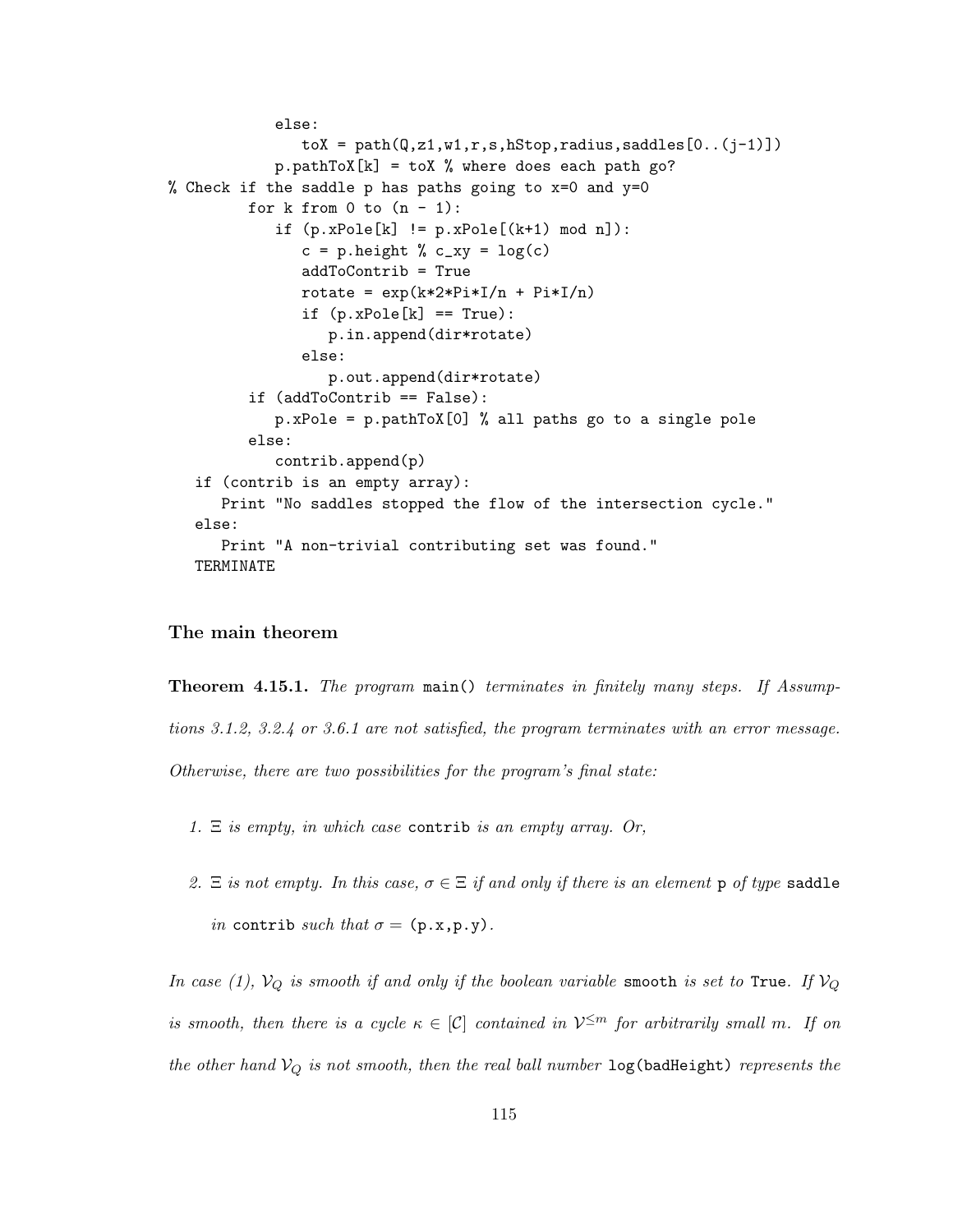*height*  $c_0$  *of the highest critical point. In this case, there is a cycle*  $\kappa \in [\mathcal{C}]$  *contained in*  $V^{\leq c_0+\varepsilon}$  for arbitrarily small  $\varepsilon$ .

*In case (2), there is a cycle*  $\kappa \in [C]$  *along which the height is maximized exactly at the points in*  $\Xi$ *. Let*  $\sigma \in \Xi$  *be such a saddle, represented by* **p** *in* contrib*. Then on a sufficiently small neighborhood*  $U \subseteq V_Q$  *of*  $\sigma$ *,*  $\kappa$  *takes the form* 

$$
\kappa \cap U = \sum_j \gamma_j - \sum_j \tilde{\gamma}_j,
$$

*where each*  $\gamma_j$  *is a path exiting*  $\sigma$  *in the direction of*  $p.out[j]$  *(as parameterized by* x *if*  $p.$ byX == True, as parameterized by y otherwise), and each  $\tilde{\gamma}_j$  *is a path exiting*  $\sigma$  *in the direction of* p.in[j] *(with similar parameterization conditions).*

*Proof.* It should be clear by the characterization theorem and the structure of the algorithm that, should the algorithm terminate, it will terminate with the prescribed conditions. Thus we will be done if we can prove that the algorithm terminates in a finite number of steps.

Tracing the algorithm, we note that there is but one loop that does not terminate simply by its structure alone: the loop in  $path()$ . The path algorithm loops through calls to pathStep(), stopping only when the height of the path is sufficiently large or when the path approaches sufficiently close to a saddle point. By way of contradiction, we assume that these terminal conditions are never obtained for some call to path().

By non-termination, we must have that the height is bounded from above (and below, as the path is non-decreasing). But  $path()$  is only called on varieties  $V_Q$  along which the height approaches  $\pm \infty$  as x or y go to 0 or  $\infty$ . Thus the path is strictly bounded away from 0 and  $\infty$ . Similarly the path must be strictly bounded away from all critical points of h, lest the loop terminate. Hence there is some compact set  $K \subset V_Q$  on which this path lies, where K includes no saddle points of h. Note further that we may assume  $V_Q$  to be smooth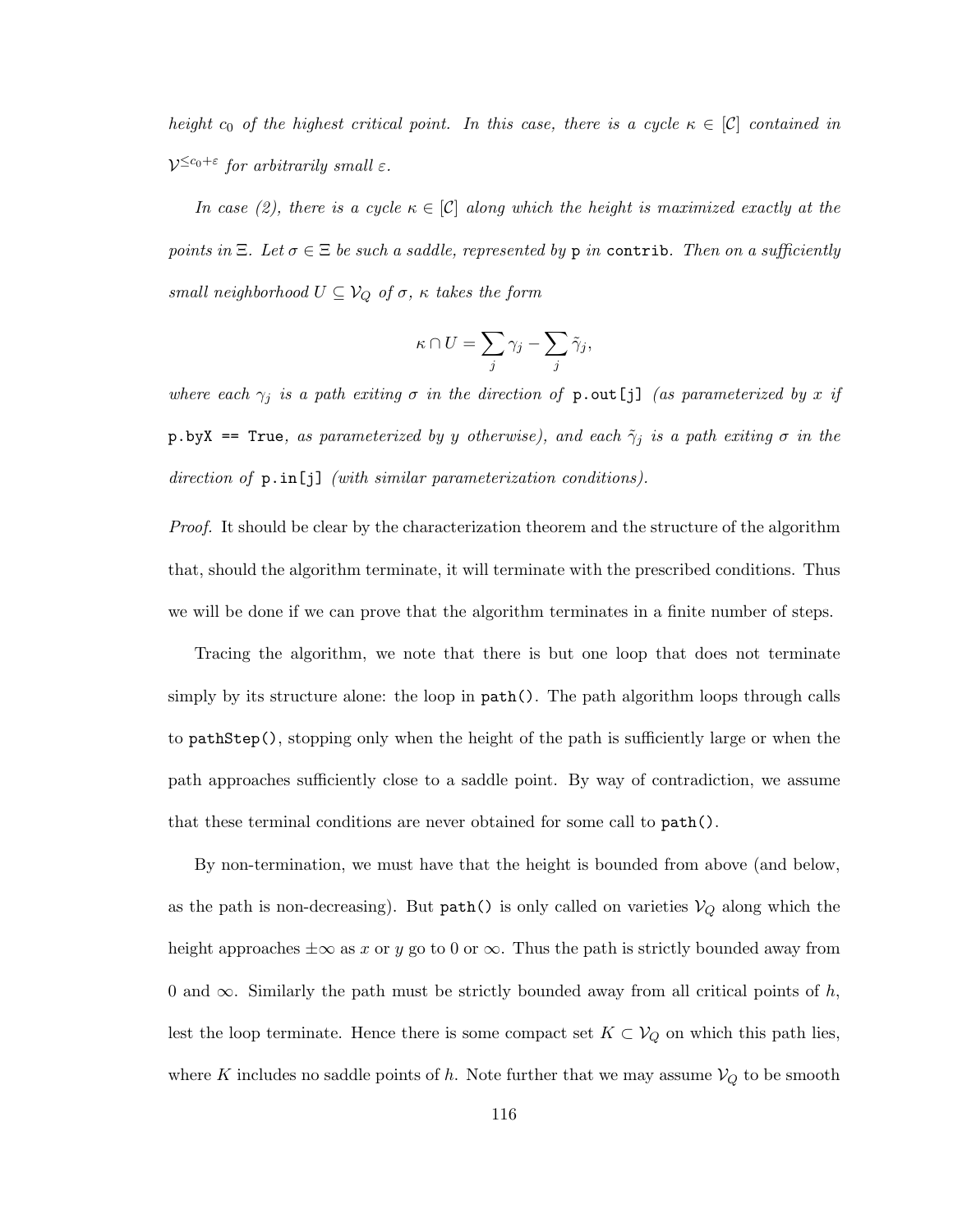on  $K$ , as  $path()$  is only initialized at points above the height of the highest non-smooth point.

Now we look at those steps of the path that are parameterized by  $x$ , hereupon called x-steps. We denote the  $j^{\text{th}}$  such step by

$$
\iota_j(\gamma_j(t)) : [0, \varepsilon_j] \to \mathcal{V}_Q
$$

where  $\varepsilon_j > 0$ ,  $\gamma_j(t) = x_0 + ct$  for some  $x_0, c \in \mathbb{C}$  with  $|c| = 1$ , and  $\iota_j$  is some local parameterization of  $V_Q$  by x. First, we claim that path ascent algorithm is constructed in such a way that these x-steps are bounded away from the points where  $Q_y$  vanish. Why is this so?

Smoothness of  $V_Q$  along the compact set K gives us a lower bound for max  $\{|Q_x|, |Q_y|\}$ on K. Thus when  $|Q_y|$  is sufficiently small,  $|Q_x|$  will be large enough to force the variable of parameterization to be y (see the function  $\texttt{paramByX}()$ ). This bounds the point of initiation of any x-step away from the points where  $|Q_y| = 0$ . But note further that each x-step is constructed so that the value of  $|Q_y|$  decreases by no more than half along the ascent segment (see  $paramNbd()$ ). Thus the entirety of each x-step is bounded away from such points. Hence we have that all x-steps are supported on a compact set  $K_0 \subseteq K$  on which  $Q_y$  does not vanish.

We now turn to examining the derivative of the height function along any such  $x$ -step. The derivative takes the form

$$
\frac{d}{dt}h(\iota_j(\gamma_j(t)) = \text{Re}\left[c \cdot G\left(\iota_j(\gamma_j(t))\right)\right]
$$

where the function  $G$  is defined by

$$
G(x,y) = \frac{\hat{s}xQ_x(x,y) - \hat{r}yQ_y(x,y)}{xyQ_y(x,y)}
$$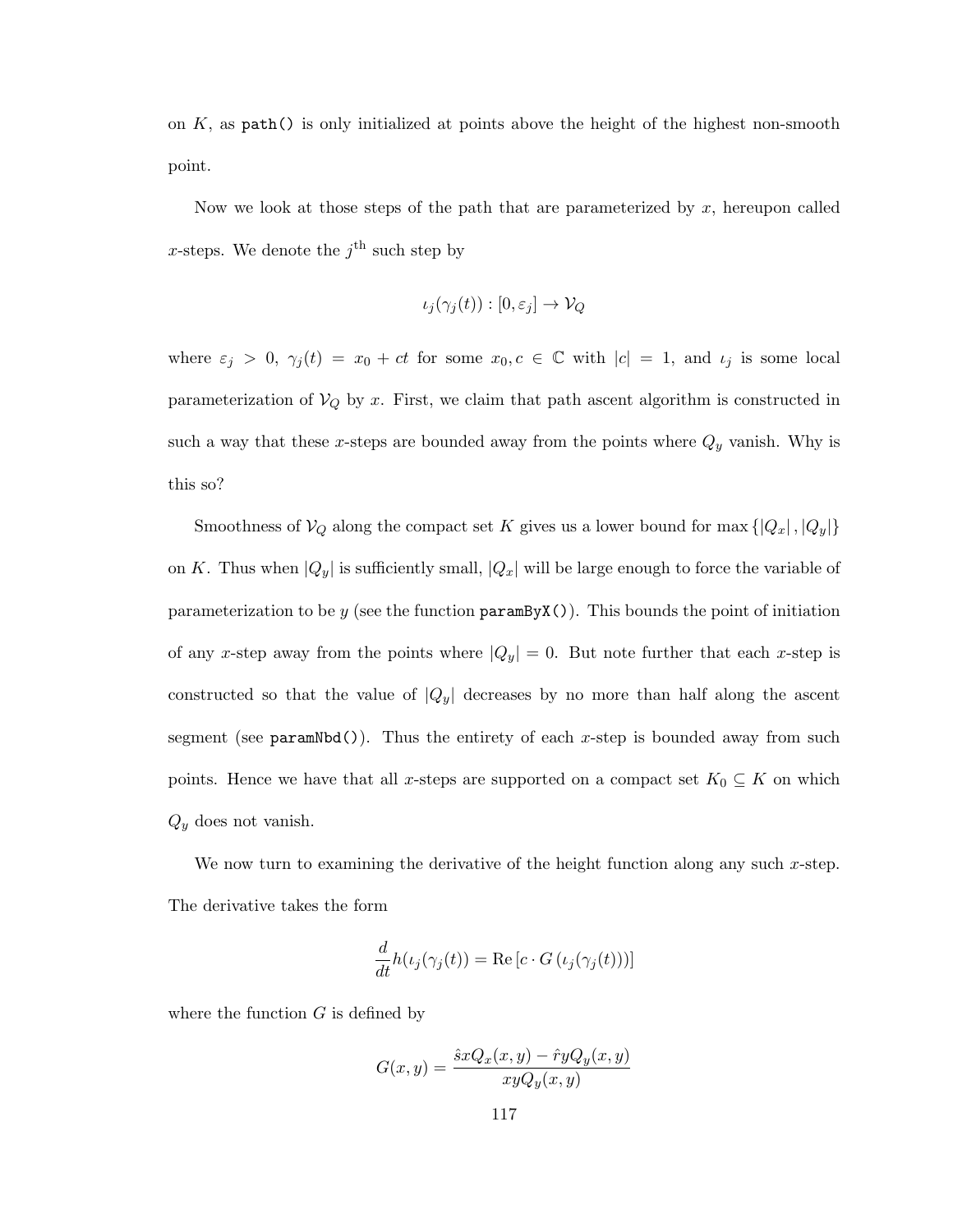we examine  $G(x, y)$  on  $K_0$ .

Note that G is continuous on  $K_0$ , because  $xyQ_y$  never vanishes on  $K_0$ . G also never vanishes on  $K_0$ , as  $\hat{s}xQ_x - \hat{r}yQ_y$  only vanishes at saddle points. Thus, by compactness, we have uniform continuity of G and a nonzero lower bound for  $|G|$  on  $K_0$ . Consequently there exist some  $m, \delta_1 > 0$  such that for any  $(x, y), (x_1, y_1) \in K_0$  we have

$$
m \le |G(x, y)|, \text{ and}
$$
  

$$
|x - x_1| < \delta_1, |y - y_1| < \delta_1 \Rightarrow |G(x, y) - G(x_1, y_1)| < m/2.
$$

And again by compactness, we also get uniform continuity over all of the parameterization functions  $\iota_j$ . That is, there is some  $\delta_2 > 0$  such that for  $x, x_1$  in the domain of some  $\iota_j$ , we have

$$
|x - x_1| < \delta_2 \Rightarrow |\iota_j(x) - \iota_j(x_1)| < \delta_1.
$$

Putting this together, for  $t < \delta := \min \{\varepsilon_j, \delta_1, \delta_2\}$  we have

$$
\arg\left(G(\iota_j(\gamma_j(t)))-G(\iota_j(x_0))\right)\in\left(\sin^{-1}\left(\frac{-m/2}{m}\right),\sin^{-1}\left(\frac{m/2}{m}\right)\right)=\left(-\frac{\pi}{6},\frac{\pi}{6}\right),
$$

and hence

$$
\arg\left(c \cdot G(\iota_j(\gamma_j(t)))\right) \in \left(-\frac{\pi}{6} - \frac{\pi}{4}, \frac{\pi}{6} + \frac{\pi}{4}\right),\,
$$

by the manner in which the direction c of the x-step is chosen. Thus  $c \cdot G(\iota_j(\gamma_j(t)))$  is not purely imaginary for such values of t. In other words, the derivative of the height function is bounded away from 0 on an initial segment of the x-step.

If we can show that the set of all  $\varepsilon_j$  is bounded away from 0, i.e. that there is a nonzero lower bound on the length of any x-step, then the preceding will imply that there is a nonzero lower bound on the height ascended by any such x-step. This will prove that there can be at most finitely many x-steps, lest the path itself be unbounded in height.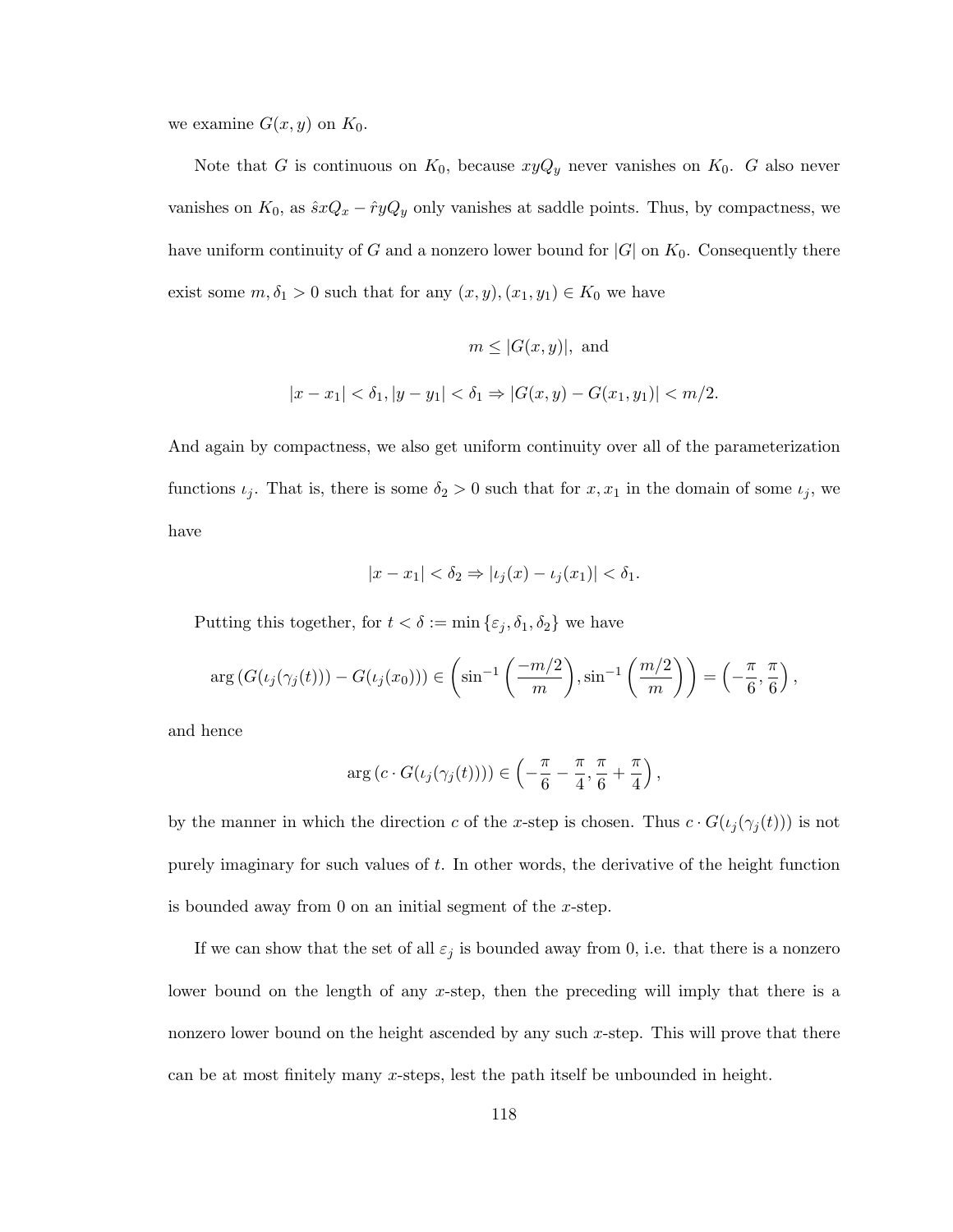But by inspection of the functions paramNbd, isoRoot and ascentNbd, we see that as long as |x| and |y| are bounded away from 0 and  $\infty$ , and as long as  $|Q_y|$  and  $|\hat{s}xQ_x - \hat{r}yQ_y|$ are bounded away from 0, then the length of each ascent step will be bounded away from 0. Hence there can be only finitely many  $x$ -steps.

But by analogous reasoning, there can be only finitely many y-steps. And so the algorithm does terminate after finitely many steps.  $\Box$ 

Note that the preceding proof hints at the factors that drive up the runtime of main(). Specifically, if calls to pathStep() are made in neighborhoods where  $|\hat{s}xQ_x - \hat{r}yQ_y|$  is small, the lower bound on the height ascended by such a step is likewise small. This can occur, for instance, if the ascent neighborhoods around the saddle points are particularly small. Thus if the direction  $(\hat{r}, \hat{s})$  is near a direction in which the saddle points of h on  $V_Q$  coalesce – thus forcing the ascent neighborhoods of such points to be small – we would expect a rise in the number of steps before main() terminates.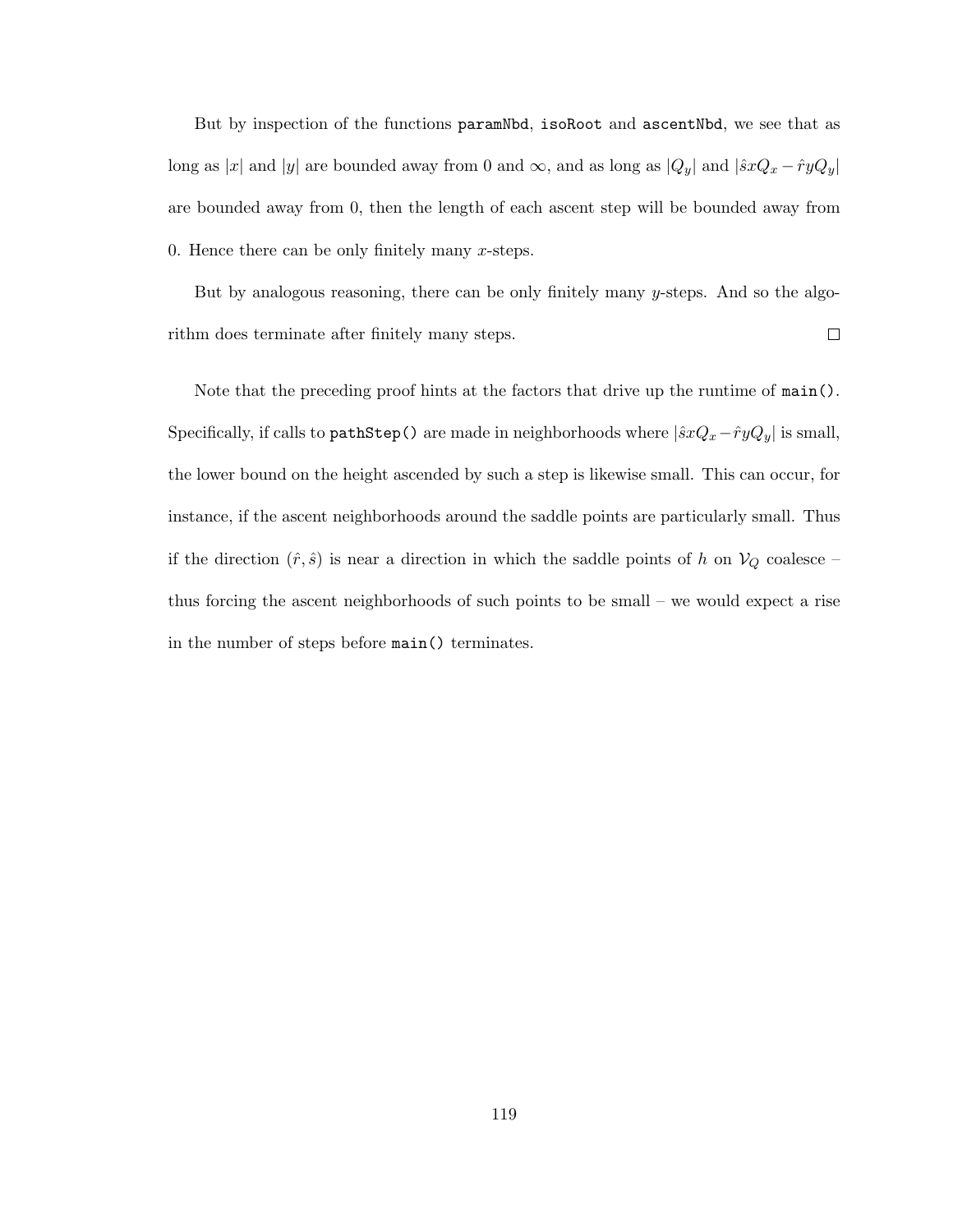# Future Research

The next step in this line of research is to implement the algorithm described in the previous chapter. This project is slated to begin in the coming months, in collaboration with Joris van der Hoeven. The case of bicolored supertrees, meeting the assumptions of Chapter 3 and being well-understood, will serve as a perfect test case for the algorithm.

Beyond implementation, there are many avenues along which future research may continue. Below we list just two; a short-term and long-term goal of algorithmic singularity analysis.

## Extending the bivariate algorithm

One immediate goal is to further relax the assumptions introduced in Chapter 3, thus extending the current bivariate algorithm to handle a wider class of rational functions. The assumption most suitable for attack is likely Assumption 3.2.4, which requires that the height function be unbounded on any portion of  $\mathcal{V}_Q$  along which x or y approaches  $\infty$ . One of the reasons for which we would like to drop this assumption is hinted at in [RW08].

In [RW08], Raichev and Wilson attempt to use bivariate singularity analysis to produce asymptotics for the function  $x/\sqrt{1-x}$ . By Safonov's algorithm, they produced a bivariate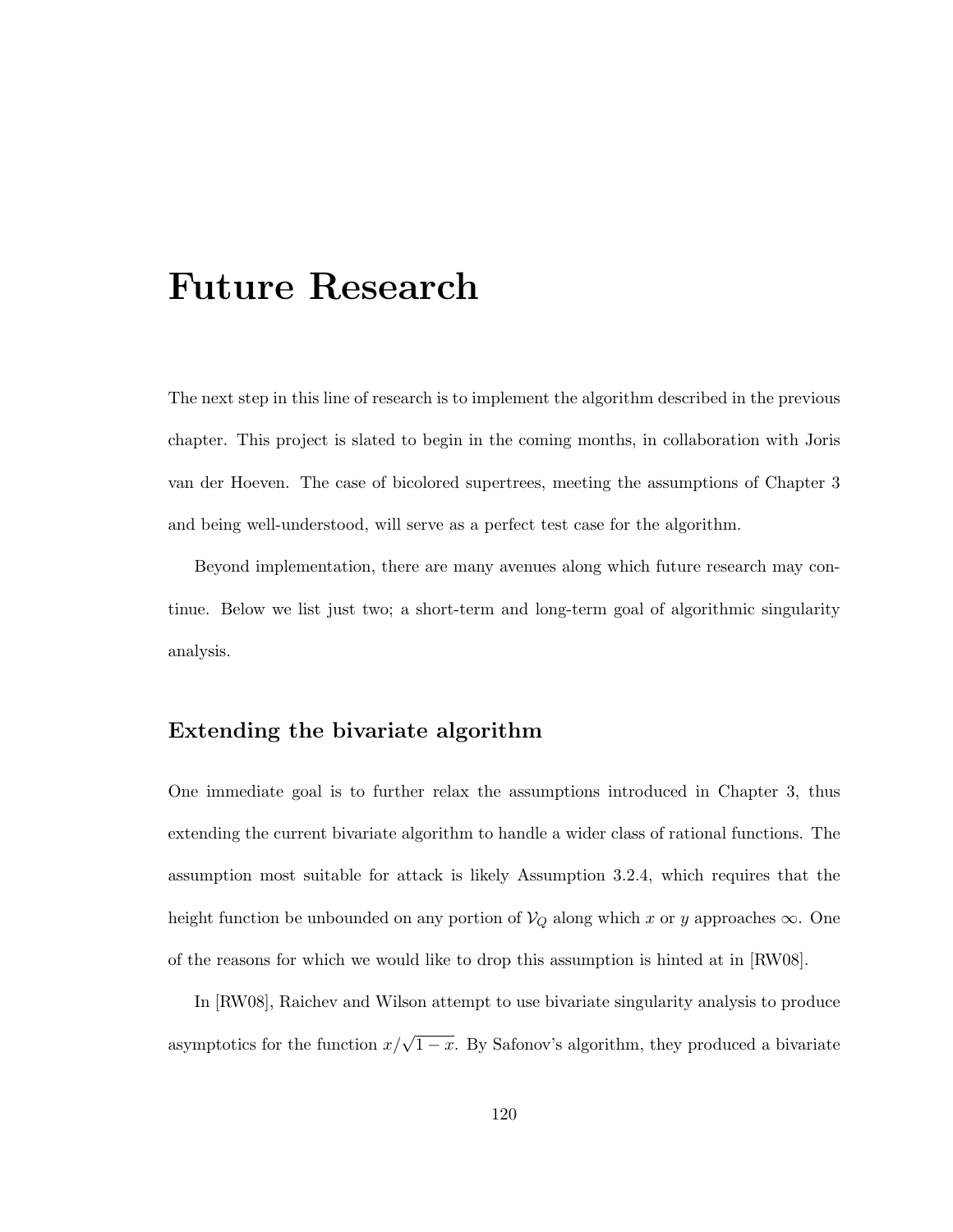rational function

$$
F(x,y) = \frac{P(x,y)}{Q(x,y)} = \frac{xy(-3y + 3xy^2 - 2 + 2xy + x - 2y^2 + 2xy^3)}{-y + xy^2 - 2 + 2xy + x} = \sum_{r,s \ge 0} a_{r,s} x^r y^s
$$

such that local to the origin,

$$
\frac{x}{\sqrt{1-x}} = \sum_{n=0}^{\infty} a_{n,n} x^n.
$$

The variety  $V_Q$  is smooth, but in analyzing the height function h along  $V_Q$  in the direction  $(\hat{r}, \hat{s}) = (1, 1)$  it was found that h has no critical points. A quick analysis of the Newton Diagram of Q reveals a branch along which  $y \sim x^{-1}$  as  $x \to 0$ , and thus  $h(x, y) \sim 0$  as  $x \to 0$  and  $y \to \infty$  here. Hence  $F(x, y)$  fails Assumption 3.2.4.

It turns out that by properly compactifying this branch – adding a point  $(x, y) = (0, \infty)$ to  $V_Q$  and suitably extending the height function – it can be shown that h has a critical point at the compactification point. Applying a generalization of the ascent path algorithm indicates how to obtain an asymptotic analysis of the  $a_{n,n}$  by integrating over an appropriate cycle local to the point at infinity. The relevant details will appear in a forthcoming work.

One would like to generalize this technique, adding a point at infinity for each branch of  $V_Q$  that leads to the failure of Assumption 3.2.4. How best to do this remains an open question. One possibility (suitable for the example described above) is to rotate in the relevant point at infinity. Specifically, we view  $V_Q \subseteq \mathbb{C}^2 \subseteq \mathbb{C}P^2$ . Representing the points of  $\mathbb{C}P^2$  by homogeneous coordinates in  $\mathbb{C}^3$ , we can then rotate in points at infinity by performing a linear transformation on  $\mathbb{C}^3$ . Note that after this transformation, however, the variety  $V_Q$  may not be smooth at the relevant point.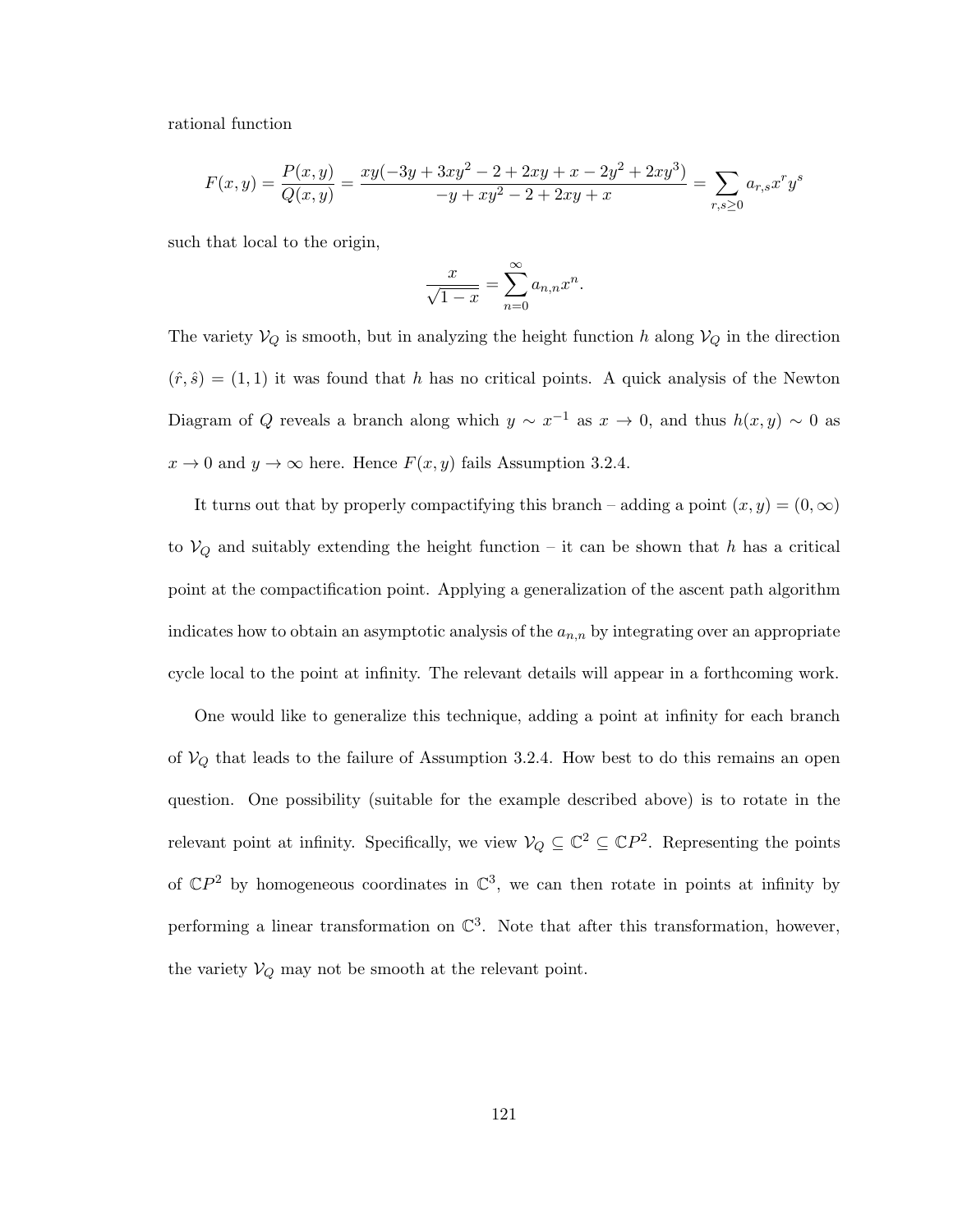# Algorithms for trivariate singularity analysis

As mentioned previously, Safonov's algorithm reduces the asymptotic analysis of n-variate algebraic generating functions to the analysis of  $(n + 1)$ -variate rational generating functions. As such, the bivariate asymptotics algorithm of Chapter 4 can be used to analyze certain univariate algebraic generating functions (such as the generating function for bivariate supertrees discussed in Chapter 2). There are perhaps simpler techniques for analyzing univariate algebraic functions, but the coefficients of bivariate algebraic functions are less well understood. Thus an algorithm for trivariate rational singularity analysis would be a breakthrough.

Unfortunately, the Morse-theoretic decomposition is more difficult to understand in this case. Specifically, when the singular variety is a two (or more) complex-dimensional object, we can no longer guarantee that the critical points of the height function have a saddle structure amenable to a local Morse decomposition. Still, it is hoped that the characterization theorems in the bivariate case will lead to similar theorems for three (and more) variables. This should be a main goal of any future research.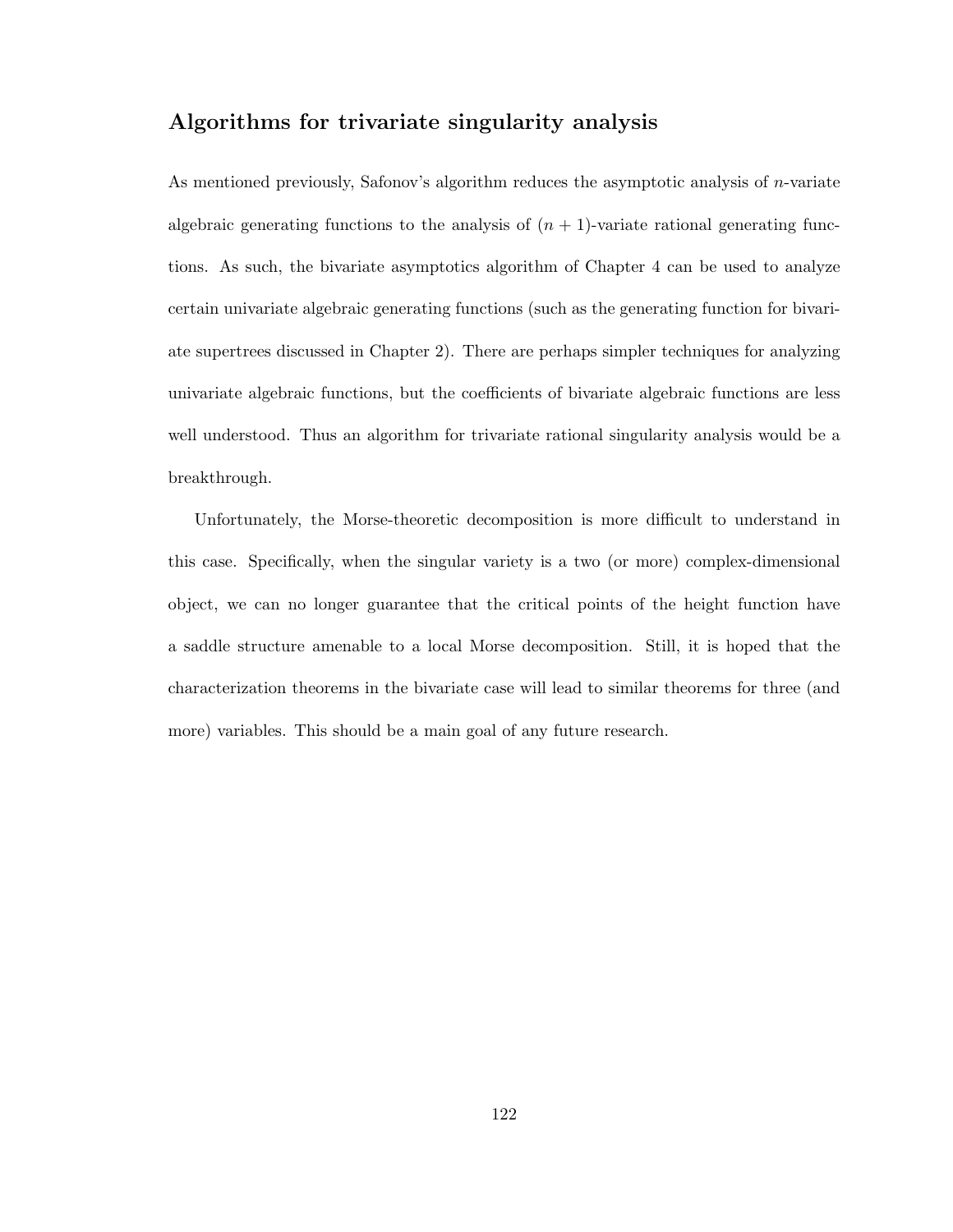# Bibliography

- [AY83] Lev A. A˘ızenberg and Aleksandr P. Yuzhakov, *Integral representations and residues in multidimensional complex analysis*, Translations of Mathematical Monographs, vol. 58, American Mathematical Society, Providence, RI, 1983, Translated from the Russian by H. H. McFaden, Translation edited by Lev J. Leifman.
- [BK86] Egbert Brieskorn and Horst Knörrer, *Plane algebraic curves*, Birkhäuser Verlag, Basel, 1986, Translated from the German by John Stillwell.
- [BPR06] Saugata Basu, Richard Pollack, and Marie-Françoise Roy, *Algorithms in real algebraic geometry*, second ed., Algorithms and Computation in Mathematics, vol. 10, Springer-Verlag, Berlin, 2006.
- [Bre93] Glen E. Bredon, *Topology and geometry*, Graduate Texts in Mathematics, vol. 139, Springer-Verlag, New York, 1993.
- [CLO05] David A. Cox, John Little, and Donal O'Shea, *Using algebraic geometry*, second ed., Graduate Texts in Mathematics, vol. 185, Springer, New York, 2005.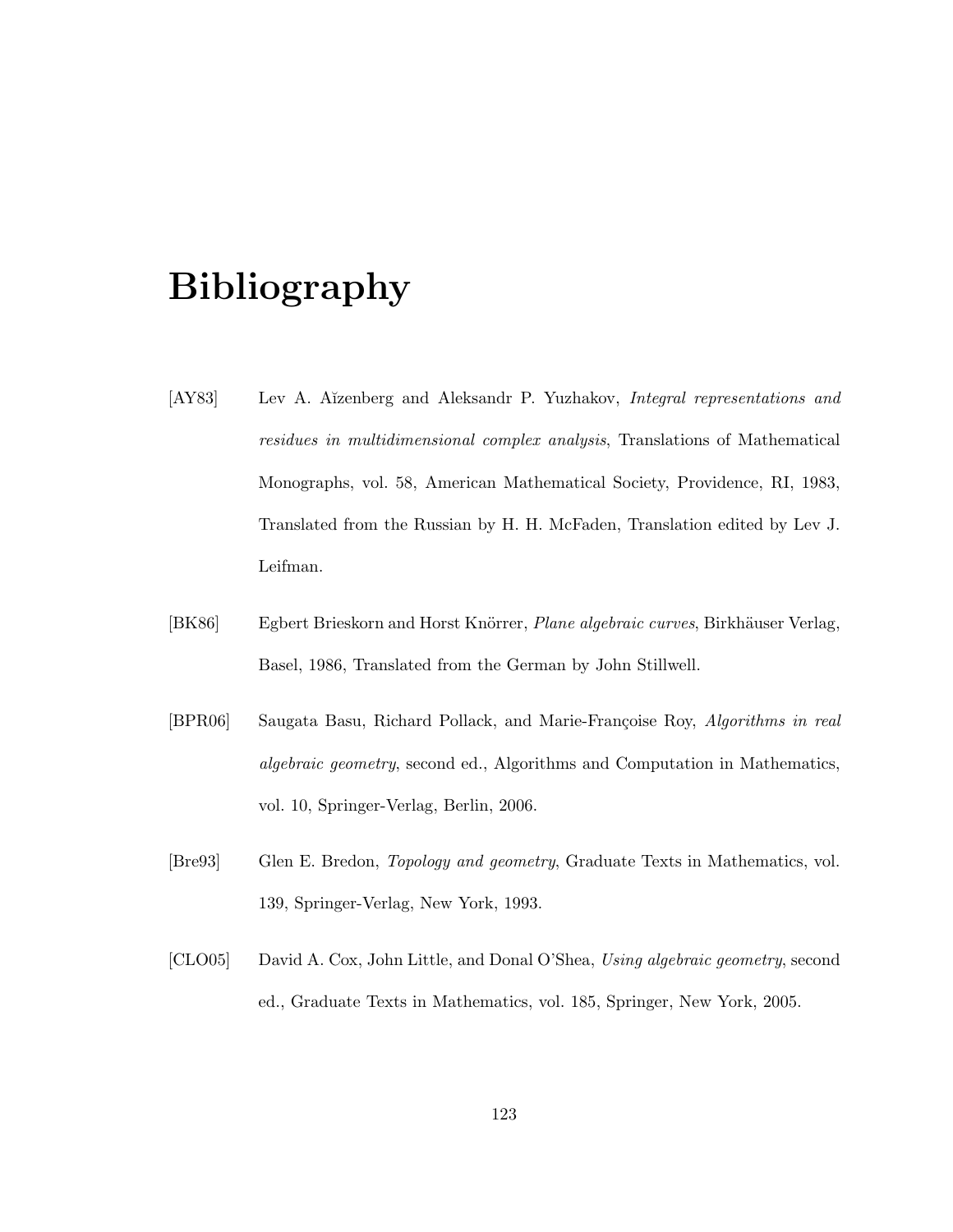- [DPvdH11] Timothy DeVries, Robin Pemantle, and Joris van der Hoeven, *Automatic asymptotics for coefficients of smooth, bivariate rational functions*, preprint, 2011.
- [FS09] Philippe Flajolet and Robert Sedgewick, *Analytic combinatorics*, Cambridge University Press, Cambridge, 2009.
- [Hen91] Peter Henrici, *Applied and computational complex analysis. Vol. 2*, Wiley Classics Library, John Wiley & Sons Inc., New York, 1991, Special functions integral transforms—asymptotics—continued fractions, Reprint of the 1977 original, A Wiley-Interscience Publication.
- [Mil63] John Milnor, *Morse theory*, Based on lecture notes by M. Spivak and R. Wells. Annals of Mathematics Studies, No. 51, Princeton University Press, Princeton, N.J., 1963.
- [Pem09] Robin Pemantle, *Analytic combinatorics in more than one variable: Chapter 5*, 2009, http://www.math.upenn.edu/~pemantle/581-html/chapter05.pdf.
- [PW02] Robin Pemantle and Mark C. Wilson, *Asymptotics of multivariate sequences. I. Smooth points of the singular variety*, J. Combin. Theory Ser. A 97 (2002), no. 1, 129–161.
- [PW08] , *Twenty combinatorial examples of asymptotics derived from multivariate generating functions*, SIAM Rev. 50 (2008), no. 2, 199–272.
- [RW08] Alexander Raichev and Mark C. Wilson, *A new approach to asymptotics of Maclaurin coefficients of algebraic functions*, Report CDMTCS-322, Centre for